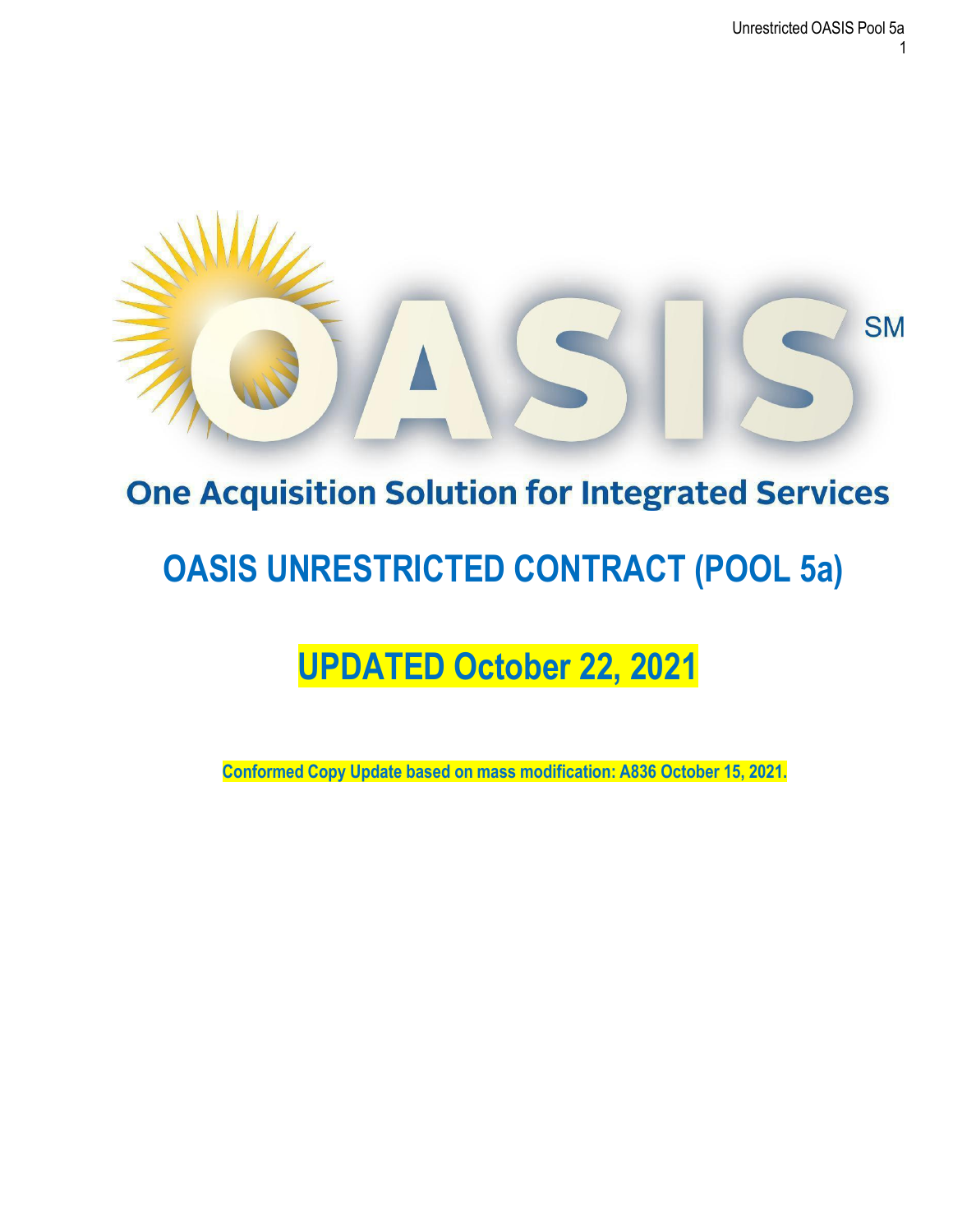## **OASIS TABLE OF CONTENTS**

| <b>PART I – THE SCHEDULE</b>                                                                                                                                                                                                                                                                                                                                                                                                                                                                                                                                                                                                                                                                                                                                                                                                         | 5                                                                                                                                                                        |
|--------------------------------------------------------------------------------------------------------------------------------------------------------------------------------------------------------------------------------------------------------------------------------------------------------------------------------------------------------------------------------------------------------------------------------------------------------------------------------------------------------------------------------------------------------------------------------------------------------------------------------------------------------------------------------------------------------------------------------------------------------------------------------------------------------------------------------------|--------------------------------------------------------------------------------------------------------------------------------------------------------------------------|
| SECTION B - SUPPLIES OR SERVICES AND PRICES/COSTS<br><b>BACKGROUND</b><br>B.1.<br>B.1.1. Authority<br>B.1.2. Economy Act<br>B.1.3. Contract Type<br>B.1.4. Minimum Guarantee and Maximum Ceiling<br>B.1.5. Contract Access Fee (CAF)<br><b>B.2. TASK ORDER PRICING</b><br>B.2.1. Standardized Labor Categories<br>B.2.2. Fixed Price Task Orders<br>B.2.3. Cost Reimbursement Task Orders<br>B.2.4. Incentive Task Orders<br>B.2.5. T&M and L-H Task Orders<br>B.2.5.1. Ceiling Rates for T&M and L-H Task Orders<br>B.3.<br>ANCILLARY SUPPORT<br>B.3.1. Specialized Professional Services Labor<br>B.3.2. Construction Wage Rate Requirements<br>B.3.3. Service Contract Labor Standards<br>B.3.4. Labor outside the Continental United States (OCONUS)<br>B.3.5. Travel<br>B.3.6. Materials and Equipment<br>B.3.7. Subcontracting | 5<br>5<br>5<br>5<br>$\boldsymbol{6}$<br>$\overline{7}$<br>7<br>$\overline{7}$<br>$\overline{7}$<br>8<br>8<br>8<br>8<br>9<br>10<br>10<br>10<br>10<br>11<br>11<br>11<br>11 |
| SECTION C - DESCRIPTION / SPECIFICATIONS / STATEMENT OF WORK<br>C.1.<br><b>OBJECTIVE</b><br>C.2.<br><b>SCOPE</b><br>C.2.1. Mission Spaces<br>C.2.1.1. Protection and Defense<br>C.2.1.2. Quality of Life<br>C.2.1.3. Commerce<br>C.2.1.4. Natural Resources<br>C.2.1.5. Other<br>C.2.2. Core Disciplines<br>C.2.2.1. Program Management Services<br>C.2.2.2. Management Consulting Services<br>C.2.2.3. Scientific Services<br>C.2.2.4. Engineering Services<br>C.2.2.5. Logistics Services<br>C.2.2.6. Financial Management Services<br>C.3.<br>INFORMATION TECHNOLOGY AND NON-INFORMATION TECHNOLOGY<br>C.4.<br>ANCILLARY OUT-OF-SCOPE SUPPORT SERVICES<br>C.4.1. Ancillary Support Services for Information Technology<br>C.5.<br>SERVICES NOT IN SCOPE                                                                           | 11<br>11<br>12<br>12<br>12<br>12<br>13<br>13<br>13<br>14<br>14<br>15<br>15<br>16<br>17<br>17<br>18<br>19<br>19<br>19                                                     |
| <b>SECTION D - PACKAGING AND MARKING</b>                                                                                                                                                                                                                                                                                                                                                                                                                                                                                                                                                                                                                                                                                                                                                                                             | 20                                                                                                                                                                       |
| D.1.<br>PACKAGING AND MARKING                                                                                                                                                                                                                                                                                                                                                                                                                                                                                                                                                                                                                                                                                                                                                                                                        | 20                                                                                                                                                                       |
| <b>SECTION E - INSPECTION AND ACCEPTANCE</b>                                                                                                                                                                                                                                                                                                                                                                                                                                                                                                                                                                                                                                                                                                                                                                                         | 20                                                                                                                                                                       |
| E.1.<br>INSPECTION AND ACCEPTANCE                                                                                                                                                                                                                                                                                                                                                                                                                                                                                                                                                                                                                                                                                                                                                                                                    | 20                                                                                                                                                                       |
| <b>SECTION F - DELIVERIES OR PERFORMANCE</b>                                                                                                                                                                                                                                                                                                                                                                                                                                                                                                                                                                                                                                                                                                                                                                                         | 20                                                                                                                                                                       |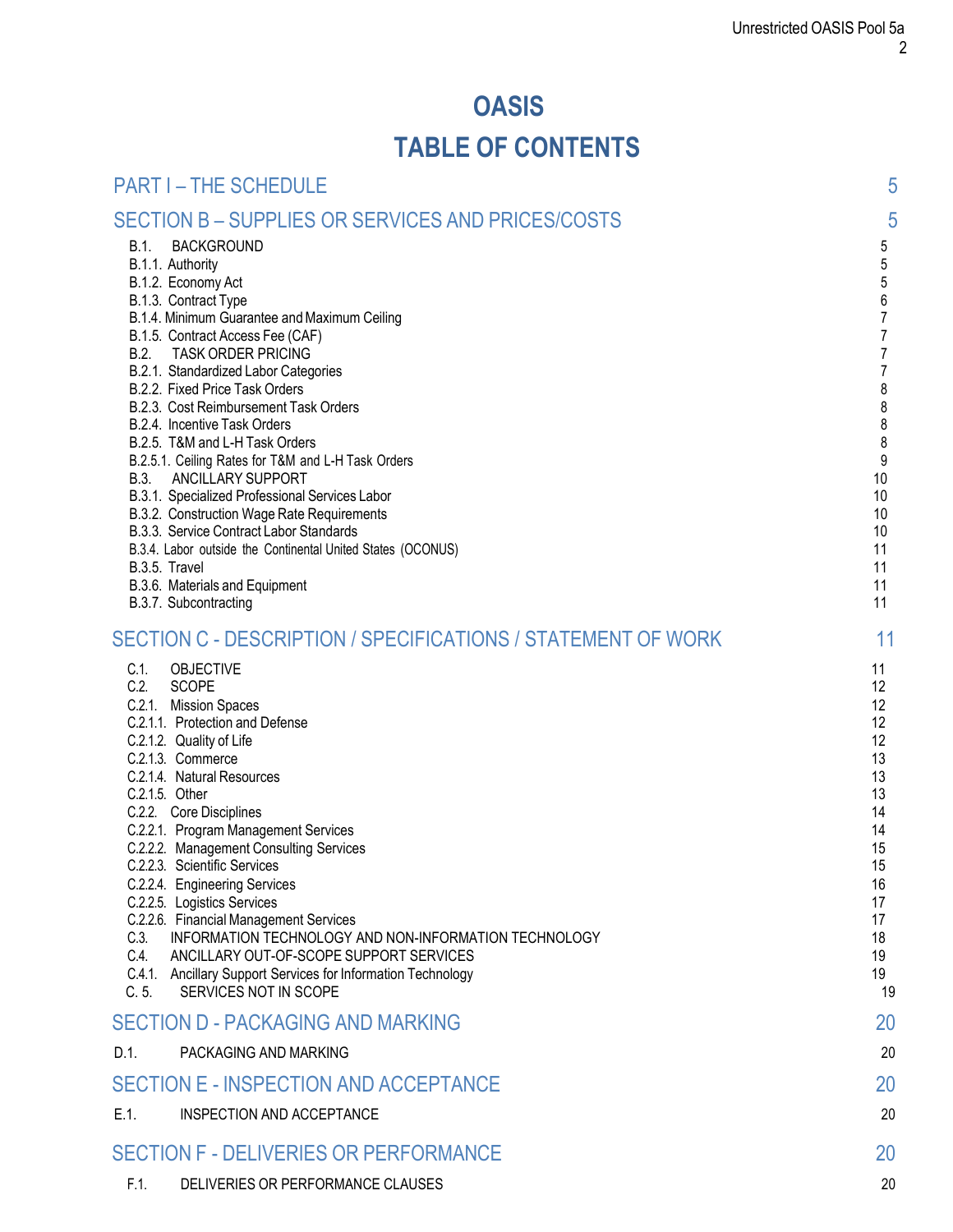| F.2.<br>F.3.<br>F.4.<br>F.4.1.<br>F.4.2.                                                                 | PLACE OF PERFORMANCE<br>PERIOD OF PERFORMANCE<br>PERFORMANCE STANDARDS<br>Deliverable and Reporting Requirements<br>Compliances                                                                                                                                                                                                                                                                                                                                                                                                                                                                                                                                                                                                | 3<br>20<br>20<br>21<br>21<br>25                                                                                      |
|----------------------------------------------------------------------------------------------------------|--------------------------------------------------------------------------------------------------------------------------------------------------------------------------------------------------------------------------------------------------------------------------------------------------------------------------------------------------------------------------------------------------------------------------------------------------------------------------------------------------------------------------------------------------------------------------------------------------------------------------------------------------------------------------------------------------------------------------------|----------------------------------------------------------------------------------------------------------------------|
|                                                                                                          | <b>SECTION G - CONTRACT ADMINISTRATION DATA</b>                                                                                                                                                                                                                                                                                                                                                                                                                                                                                                                                                                                                                                                                                | 26                                                                                                                   |
| $G.1$ .<br>G.2.<br>G.2.1.<br>G.2.2.<br>G.2.3.<br>G.2.4.<br>G.2.5.<br>G.2.6.<br>G.3.<br>G.3.1.<br>G.3.2.  | <b>BACKGROUND</b><br>ROLES AND RESPONSIBILITIES OF KEY PERSONNEL<br>Program Manager (PM)<br>Contracting Officer (CO)<br>Ombudsman<br>Industrial Operations Analyst (IOA)<br>Ordering Contracting Officer (OCO)<br>G.2.5.1. Contracting Officer's Representative (COR)<br>Contractor Key Personnel<br>G.2.6.1. Corporate OASIS Program Manager (COPM)<br>G.2.6.2. Corporate OASIS Contract Manager (COCM)<br>CONTRACTOR ADMINISTRATION REQUIREMENTS<br>Contract Access Fee (CAF)<br>Contractor Payment Reporting Module (CPRM)<br>G.3.2.1. Task Order Award Data<br><b>T&amp;M/Labor Hour Award Data</b><br><b>Fixed Price Award Data</b><br>Cost Reimbursement Award Data<br>Reserved<br>G.3.2.2. Task Order Modification Data | 26<br>26<br>26<br>27<br>27<br>27<br>27<br>28<br>28<br>28<br>29<br>29<br>29<br>30<br>30<br>30<br>31<br>31<br>31<br>31 |
| G.3.3.<br>G.3.4.<br>G.3.5.<br>G.3.6.<br>G.3.7.<br>G.3.8.<br>G.3.9.<br>G.4.                               | G.3.2.3. Invoice Data<br>G.3.2.4. CAF Payment Data<br>G.3.2.5. Closeout Data<br>Subcontracting Plan<br>Past Performance<br>G.3.4.1. Contractor Self-Assessment<br>G.3.4.2. Task Order CPARS<br>Insurance<br>Mergers, Acquisitions, Novation's, and Change-Of-Name Agreements<br>Responsibility and FAPIIS<br>VETS-4212 Reports<br><b>FSRS Reports</b><br>G.3.10. Post Award Small Business Program Re-Representation<br>OASIS AND TASK ORDER CLOSE-OUTS<br>G.5. Agile Task Order and Contract Administration Systems, Process and/or Procedures Changes                                                                                                                                                                        | 31<br>32<br>32<br>33<br>33<br>33<br>34<br>34<br>34<br>35<br>35<br>36<br>36<br>36                                     |
|                                                                                                          | <b>SECTION H - SPECIAL CONTRACT REQUIREMENTS</b>                                                                                                                                                                                                                                                                                                                                                                                                                                                                                                                                                                                                                                                                               | 37                                                                                                                   |
| H.1.<br>H.2.<br>H.3.<br>H.3.1.<br>H.4.<br>H.4.1.<br>H.4.2.<br>H.5.<br>H.6.<br>H.6.1.<br>H.6.2.<br>H.6.3. | <b>BACKGROUND</b><br>OBSERVANCE OF FEDERAL HOLIDAYS<br>ORDERING PROCEDURES<br>Reserved<br>NORTH AMERICAN INDUSTRY CLASSIFICATION SYSTEM (NAICS)<br>Pool 5a NAICS Codes<br>Predominant Task Order NAICS Determination<br>PRODUCT SERVICE CODES (PSC)<br>SYSTEMS, CERTIFICATIONS, AND CLEARANCES<br>Acceptable Accounting System<br><b>Acceptable Estimating System</b><br>Cost Accounting Standards (CAS)                                                                                                                                                                                                                                                                                                                       | 37<br>37<br>37<br>38<br>38<br>38<br>38<br>39<br>39<br>40<br>40<br>40                                                 |
| H.6.4.<br>H.6.5.<br>H.6.6.<br>H.6.7.<br>H.6.8.<br>H.6.9.                                                 | Forward Pricing Rate Agreements, Forward Pricing Rate Recommendations, and Approved Billing Rates<br>Approved Purchasing System<br>Earned Value Management System<br>ISO 9001 Certification,<br>ISO 17025 Certification,<br>ISO 14001 Certification,                                                                                                                                                                                                                                                                                                                                                                                                                                                                           | 41<br>41<br>42<br>42<br>42<br>42                                                                                     |

 $\langle \bullet$ 

Unrestricted OASIS Pool 5a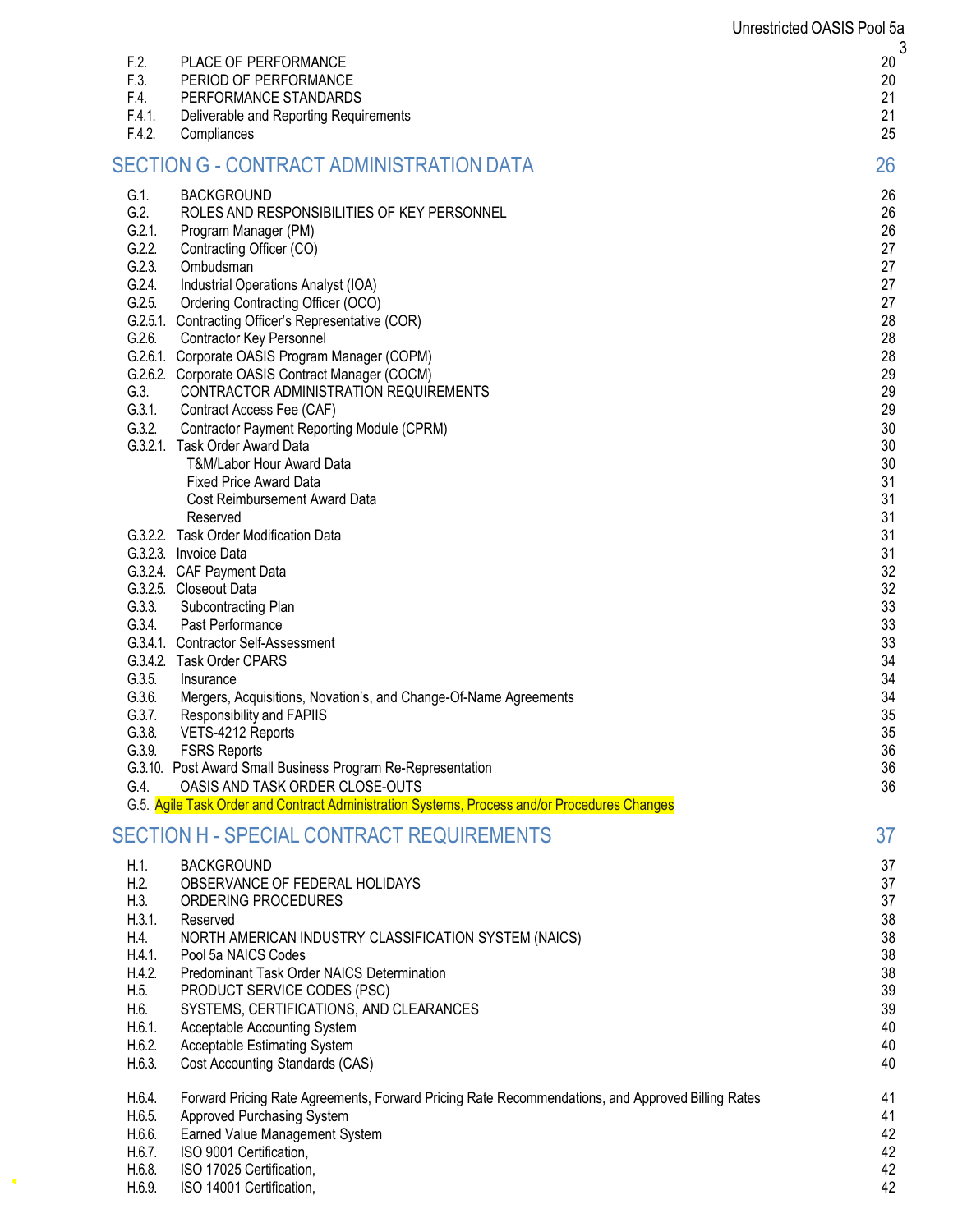| Unrestricted OASIS Pool 5a |  |  |  |
|----------------------------|--|--|--|
|----------------------------|--|--|--|

4

|                |                                                                                                                                         | 000 U NOI U VU U |
|----------------|-----------------------------------------------------------------------------------------------------------------------------------------|------------------|
|                | H.6.10. AS9100 Certification,                                                                                                           | 43               |
|                | H.6.11. CMMI Maturity Level Certification                                                                                               | 43               |
|                | H.6.12. Meaningful Relationship Commitment Letters                                                                                      | 43               |
| H.7.           | SECURITY CLEARANCE REQUIREMENTS                                                                                                         | 43               |
| H.7.1.         | <b>Facility Clearance Level</b>                                                                                                         | 44               |
| H.7.2.         | <b>Employee Security Clearance</b>                                                                                                      | 44               |
| H.7.3.         | HSPD-12                                                                                                                                 | 44               |
| H.8.           | <b>SUSTAINABILITY</b>                                                                                                                   | 44               |
| H.9.<br>H.10.  | PROPRIETARY SOLUTIONS<br><b>RESERVED</b>                                                                                                | 45<br>45         |
| H.11.          | <b>PARTNERING</b>                                                                                                                       | 45               |
|                | H.11.1. Meetings                                                                                                                        | 45               |
|                | H.11.2. GSA OASIS Webpage                                                                                                               | 46               |
|                | H.11.3. Contractor OASIS Webpage                                                                                                        | 46               |
|                | H.11.4. Marketing                                                                                                                       | 46               |
|                | H.11.5. Reserved                                                                                                                        | 47               |
| H.12.          | <b>TRAINING AND PERMITS</b>                                                                                                             | 47               |
| H.13.          | ETHICS AND CONDUCT                                                                                                                      | 47               |
|                | H.13.1. Supervision                                                                                                                     | 47               |
|                | H.13.2. Conduct                                                                                                                         | 48               |
|                | H.13.3. Conflicts of Interest                                                                                                           | 48               |
| H.14.          | H.13.4. Cooperation with other Contractors on Government Sites<br><b>GOVERNMENT PROPERTY</b>                                            | 49<br>49         |
|                | H.14.1. Leasing of Real and Personal Property                                                                                           | 49               |
|                | H.14.2. Government Facilities                                                                                                           | 49               |
|                | H.14.3. Rights of Ingress and Egress                                                                                                    | 50               |
| H.15.          | <b>ON-RAMPING</b>                                                                                                                       | 50               |
|                | H.15.1. Reserved                                                                                                                        | 50               |
|                | H.15.2. Vertical Contract On-Ramping                                                                                                    | 50               |
|                | H.15.3. Open Season On-Ramping                                                                                                          | 51               |
|                | H.15.4. Focused On-Ramping (SubPool Creation)                                                                                           | 52               |
| H.16.          | <b>DORMANT STATUS</b>                                                                                                                   | 52               |
| H.17.          | OFF-RAMPING                                                                                                                             | 53               |
|                | <b>PART II - CONTRACT CLAUSES</b>                                                                                                       | 53               |
|                | <b>SECTION I - CONTRACT CLAUSES</b>                                                                                                     | 53               |
| 1.1.           | <b>TASK ORDER CLAUSES</b>                                                                                                               | 53               |
| 1.2.           | OASIS CLAUSES                                                                                                                           | 54               |
| 1.2.1.         | FAR 52.252-2 CLAUSES INCORPORATED BY REFERENCE                                                                                          | 54               |
| 1.2.2.         | GSAR 552.252-6 AUTHORIZED DEVIATIONS IN CLAUSES (DEVIATION FAR 52.252-6) (SEP 1999)                                                     | 54               |
| 1.3.           | GSAR CLAUSES INCORPORATED BY REFERENCE                                                                                                  | 56               |
| I.4.<br>1.4.1. | FAR AND GSAR CLAUSES IN FULL TEXT<br>FAR 52.209-9 Updates of Publicly Available Information Regarding Responsibility Matters (FEB 2012) | 57               |
| 1.4.2.         | FAR 52.216-18 Ordering (OCT 1995)                                                                                                       | 57<br>57         |
| 1.4.3.         | FAR 52.216-19 Order Limitations (OCT 1995)                                                                                              | 57               |
| 1.4.4.         | FAR 52.216-22 Indefinite Quantity (OCT 1995)                                                                                            | 58               |
| 1.4.5.         | 52.216-32 Task-Order and Delivery-Order Ombudsman. (Sept 2019)                                                                          |                  |
| 1.4.6.         | FAR 52.217-8 Option to Extend Services (NOV 1999)                                                                                       | 58               |
| 1.4.7.         | FAR 52.217-9 Option to Extend the Term of the Contract (MAR 2000)                                                                       | 58               |
| 1.4.8.         | FAR 52.223-99 Ensuring adequate covid-19 safety protocols for federal contractors (Oct 2021) (deviation)                                |                  |
| 1.4.9.         |                                                                                                                                         |                  |
| 1.4.10.        | FAR 52.230-3 Disclosure and Consistency of Cost Accounting Practices (DEVIATION 2018-O0015) (MAY 2018) *59                              |                  |
| 1.4.11.        | FAR 52.230-4 Disclosure and Consistency of Cost Accounting Practices-Foreign Concerns (DEVIATION 2018-O0015) (MAY                       |                  |
|                |                                                                                                                                         |                  |
| 1.4.12.        | FAR 52.204-24 Representation Regarding Certain Telecommunications and Video Surveillance Services or Equipment (AUG                     |                  |
|                |                                                                                                                                         |                  |
| 1.4.13.        | FAR 52.205-25 PROHIBITION ON CONTRACTING FOR CERTAIN TELECOMMUNICATIONS AND VIDEO                                                       |                  |
|                | <b>EQUIPMENT</b><br><b>SURVEILLANCE</b><br><b>SERVICES</b><br>OR .<br>(AUG 2019)<br>60                                                  |                  |
| 1.4.14.        | GSAR 552.204-70 Representation Regarding Certain Telecommunications and Video Surveillance Services or Equipment                        |                  |

(AUG2019) [....................................................................................................................................................................61](#page-66-0)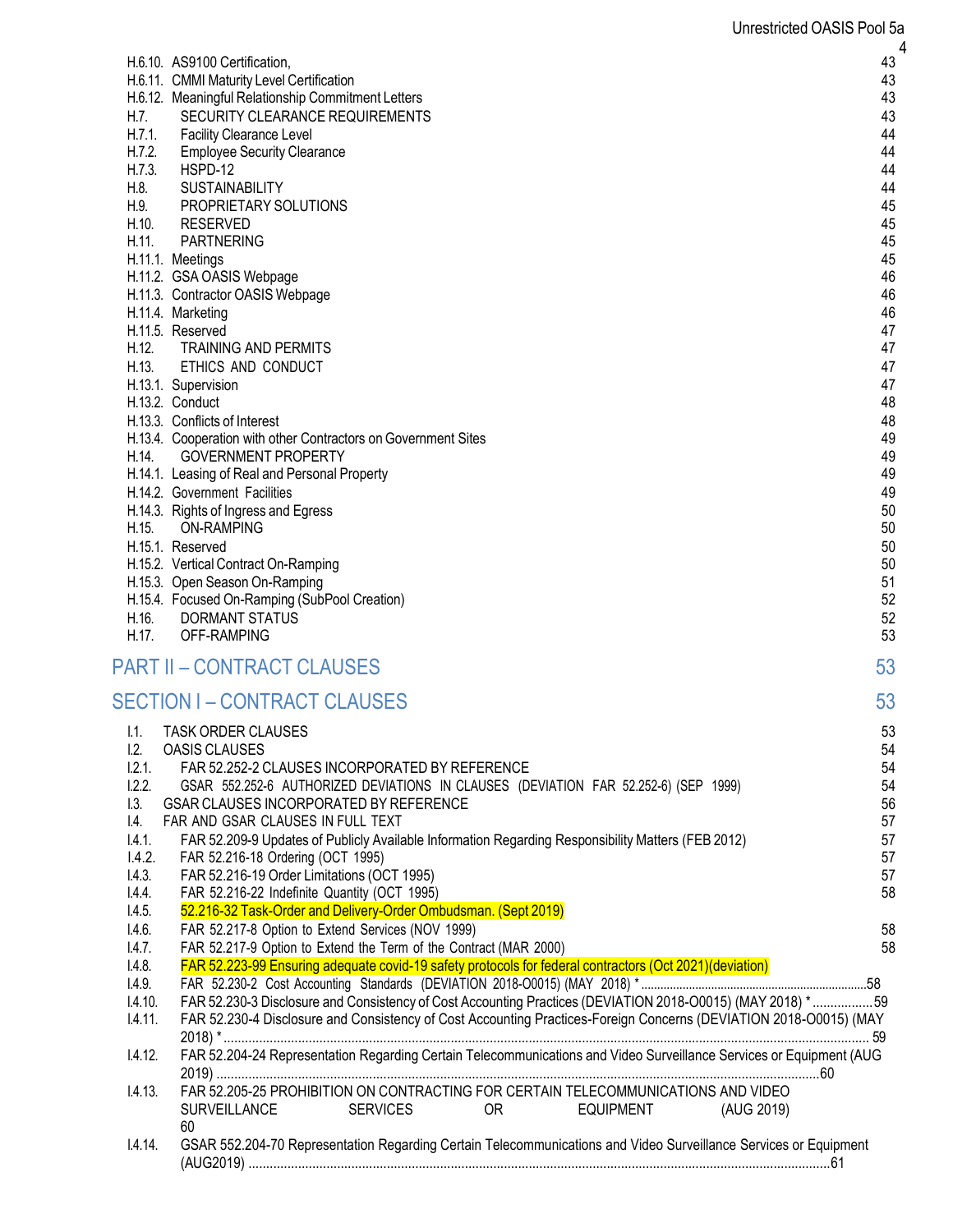1. LABOR [CATEGORIES](#page-67-1) AND DEFINITIONS – Attachment (1)<br>1.2. \*PROPRIETARY CEILING RATES FOR SOLE-SOURCE T&M and L-H TASK ORDERS – Attachment (2) (incorporated herein J.2. [\\*PROPRIETARY CEILING RATES FOR SOLE-SOURCE T&M and L-H TASK ORDERS](#page-67-2) – Attachment (2) (incorporated herein<br>63 by [reference\)](#page-67-2) 63

Unrestricted OASIS Pool 5a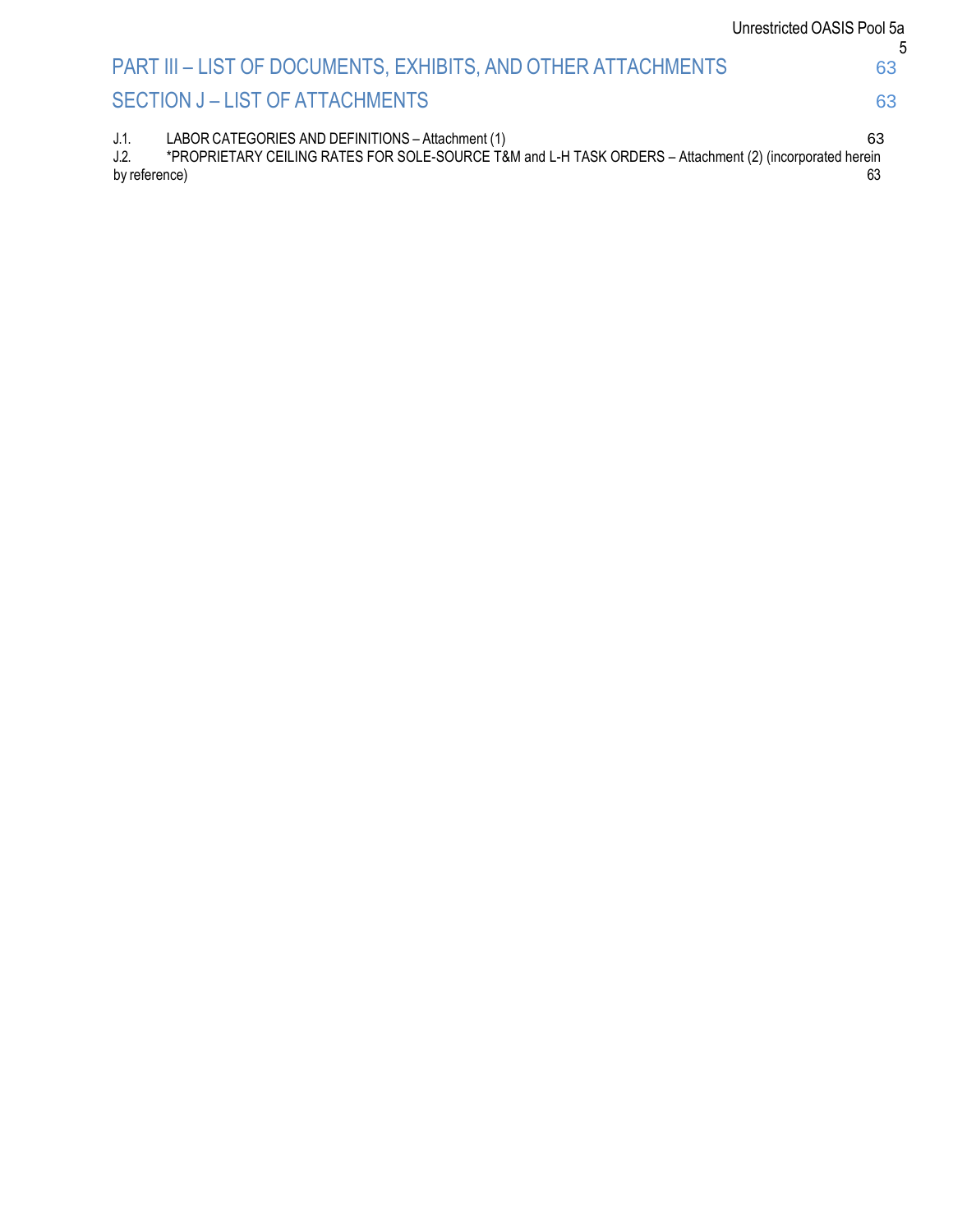### **PART I – THE SCHEDULE**

## **SECTION B – SUPPLIES OR SERVICES AND PRICES/COSTS**

#### **B.1. BACKGROUND**

One Acquisition Solution for Integrated Services (OASIS) is designed to address agencies' need for a full range of service requirements that integrate multiple professional service disciplines and ancillary services/products with the flexibility for all contract types and pricing at the task order level.

OASIS is a family of 7 separate Government-wide Multiple Award, Indefinite Delivery, Indefinite Quantity (MA-IDIQ) task order contracts that span 29 North American Industry Classification System (NAICS) Codes and 6 NAICS Code Exceptions under the economic subsector 541, Professional, Scientific, and Technical Services.

Each of the 7 separate MA-IDIQ task order contracts will be individually referred to as "Pools" within OASIS. This OASIS MA-IDIQ task order contract falls under Pool 5a in accordance with Section H.4.1.

The services to be provided under OASIS are intended tomeet the professional service mission requirements of all Federal agencies, including all organizations within the Department of Defense (DoD) and National Security Community.

The scope of professional services under OASIS is defined in Section C.

#### **B.1.1. Authority**

The Administrator of the U.S. General Services Administration (GSA) is specifically authorized to purchase supplies and nonpersonal services on behalf of other agencies under the Federal Property and Administrative Services Act (40 U.S.C. 501).

The authority for the award and administration of OASIS and the delegation of authority for the award and administration of task orders under OASIS are defined in Section G.

Hereafter, the "OASIS Contracting Officer" will be referred to as the "OASIS CO" and the "Ordering Contracting Officer" at the task order level will be referred to as the "OCO".

#### **B.1.2. Economy Act**

In accordance with FAR 17.502-2(b), the Economy Act does not apply to task orders awarded under OASIS under the authority of 40 U.S.C. 501.

#### <span id="page-5-0"></span>**B.1.3. Contract Type**

OASIS is a family of Multiple Award, Indefinite Delivery, Indefinite Quantity (MA-IDIQ) task order contracts for Governmentwide professional service-based requirements which is available for use by all Federal agencies and other entities as listed in the current General Services Administration (GSA) Order, OGP 4800.2I, Eligibility to Use GSA Sources of Supply and Services.

OASIS allows for all contract types at the task order level (e.g., Cost-Reimbursement (all types), Fixed-Price (all types), Timeand-Materials, and Labor-Hour). Task orders may also combine more than one contract type (e.g., FFP/Cost, FFP/Labor Hour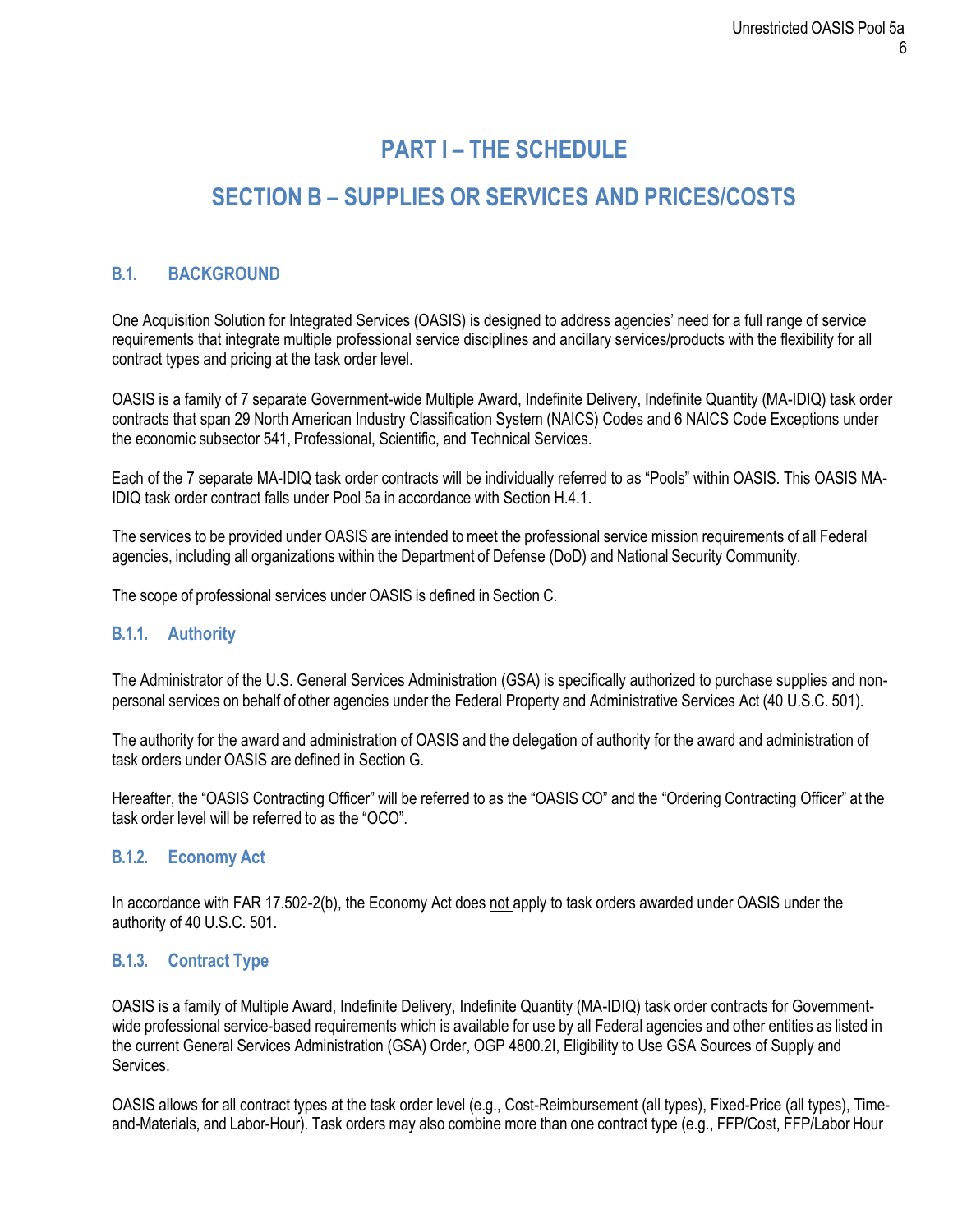etc.). Additionally, task orders may include incentives, performance-based measures, multi-year or option periods, and commercial or non-commercial items.

#### <span id="page-6-0"></span>**B.1.4. Minimum Guarantee and Maximum Ceiling**

The minimum guarantee is \$2,500 for each OASIS Contractor that does not obtain a task order award for the term of OASIS, including Option I, if exercised.

The minimum dollar limitation for an individual task order must exceed the Simplified Acquisition Threshold as defined in FAR Subpart 2.101, as amended. There is no maximum dollar ceiling for each individual task order placed under OASIS. An unlimited number of task orders may be placed under OASIS for the term of OASIS, including Option I, if exercised.

There is no maximum dollar ceiling for OASIS, including Option I, if exercised.

#### <span id="page-6-1"></span>**B.1.5. Contract Access Fee (CAF)**

GSA operating costs associated with the management and administration of OASIS are recovered through a CAF. The CAF is a percentage of the total task order amount invoiced and the CAF percentage is set at the discretion of GSA. GSA maintains the unilateral right to change the percentage at any time. See Section G.3.1. for more details regarding CAF.

#### <span id="page-6-2"></span>**B.2. TASK ORDER PRICING**

OASIS provides all Federal agencies the flexibility to determine fair and reasonable pricing tailored to the ordering agency's requirement dependent upon level of competition, risk, uncertainties, complexity, urgency, and contract type. The OCO has the authority and responsibility for the determination of cost or price reasonableness for their agency's task order requirements. Adequate price competition at the task order level, in response to an individual requirement, establishes the most accurate, fair, and reasonable pricing for that requirement.

The OCO must identify the applicable contract type for all CLINs in each OASIS task order.

#### <span id="page-6-3"></span>**B.2.1. Standardized Labor Categories**

OASIS provides standardized labor categories that correspond to the Office of Management and Budget's (OMB) Standard Occupational Classification (SOC) for which the Bureau of Labor Statistics (BLS) maintains compensation data.

In accordance with Section J.1., Attachment (1), all of the OASIS standardized labor categories are either an individual labor category that is mapped to a single SOC and functional description or a labor category group that is mapped to multiple SOC Numbers and functional descriptions. The OASIS labor category groups were established based upon BLS published data regarding similar direct labor compensation within a grouping of multiple SOC numbers and functional descriptions.

The OCO must specifically state in the task order solicitation if the standardized labor categories in Section J.1., Attachment (1) apply or do not apply. OCOs will be trained by GSA in the use of the SOC direct labor pricing estimates for their task order requirements, which incorporates pricing considerations for over 640 metropolitan and non-metropolitan areas in the CONUS and US territories.

The Contractor shall become proficient in the use of the BLS SOC system in preparation for submitting cost/price proposals under task order solicitations that require standardized labor category submissions in accordance with Section J.1., Attachment (1).

For each SOC, the BLS provides a National 50th Percentile estimate, a National 75th Percentile estimate, and a National 90th Percentile estimate. Also identified are the states where each occupation is paid the highest. While not identified on the BLS website, the BLS provides a 50th Percentile estimate, a 75th Percentile estimate, and a 90th Percentile estimate for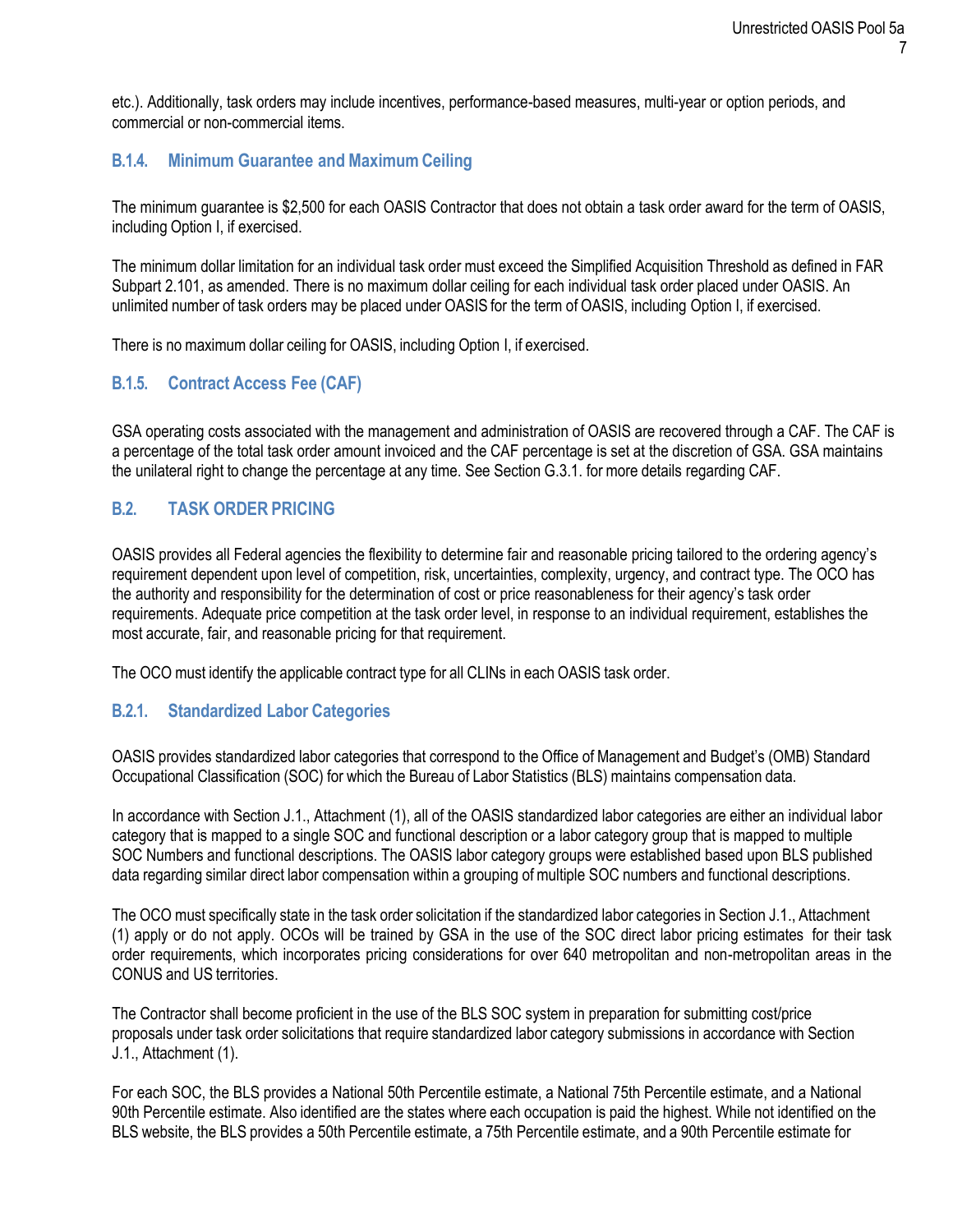each SOC in each state, metropolitan, and non-metropolitan area in the United States. This information will be incorporated into a labor estimating tool to be provided to OCOs and Contractors on the official GSA OASIS webpage at [http://www.gsa.gov/oasis.](http://www.gsa.gov/oasis)

Except for ancillary labor as defined under Section B.3., when responding to a request for proposal under task order solicitations, regardless of contract type, the Contractor may be required by the OCO to identify both Prime and Subcontractor labor using the OASIS Labor Categories and corresponding SOC Number that applies. The Contractor may deviate from the Junior, Journeyman, Senior, and Subject Matter Expert (SME) definitions in Section J.1., as long as the Contractor clearly identifies the deviation in their proposals. Additionally, the following qualification substitution chart applies:

| <b>Bachelor's Degree</b> | 6 years' work experience may be<br>substituted for a bachelor's degree   | Associate degree plus 4 years' work experience may besubstituted<br>for a bachelor's degree                                                            |
|--------------------------|--------------------------------------------------------------------------|--------------------------------------------------------------------------------------------------------------------------------------------------------|
| Master's Degree          | 12 years' work experience may be<br>substituted for a master's degree    | Bachelor's Degree plus 8 years' work experience may be substituted<br>for a master's degree                                                            |
| Doctorate's Degree       | 20 years' work experience may be<br>substituted for a Doctorate's Degree | Bachelor's Degree plus 16 years' work experience, or a master's<br>degree plus 12 years work experience may be substituted for a<br>Doctorate's Degree |

#### <span id="page-7-0"></span>**B.2.2. Fixed Price Task Orders**

Fixed price is defined under Federal Acquisition Regulation (FAR) Subpart 16.2, Fixed-Price Contracts, and other applicable agency-specific regulatory supplements.

#### <span id="page-7-1"></span>**B.2.3. Cost Reimbursement Task Orders**

Cost Reimbursement is defined under FAR Subpart 16.3, Cost-Reimbursement Contracts, and other applicable agencyspecific regulatory supplements. FAR Part 30, Cost Accounting Standards Administration and FAR Part 31, Contract Cost Principles and Procedures, may apply to cost-reimbursement task orders.

The Contractor shall have and maintain an acceptable accounting system that will permit timely development of all necessary cost data in the form required by the proposed contract type.

The Contractor may be required to submit a cost proposal with supporting information for each cost element, including, but not limited to, direct labor, fringe benefits, overhead, general and administrative (G&A) expenses, facilities capital cost of money, other direct costs, and fee consistent with their cost accounting system, provisional billing rates, forward pricing rate agreements, and/or CAS.

Cost Reimbursement task orders shall only be used for the acquisition of non-commercial items.

#### <span id="page-7-2"></span>**B.2.4. Incentive Task Orders**

Incentives are defined under FAR Subpart 16.4, Incentive Contracts, and other applicable agency-specific regulatory supplements.

#### <span id="page-7-3"></span>**B.2.5. T&M and L-H Task Orders**

Time and Materials (T&M) and Labor Hour (L-H) is defined under FAR Subpart 16.6, T&M and L-H Contracts, and other applicable agency-specific regulatory supplements.

The Contractor may provide separate and/or blended loaded hourly labor rates for prime Contractor labor, each Subcontractor, and/or each Division, Subsidiary, or Affiliate in accordance with the provisions set forth in FAR 52.216-29,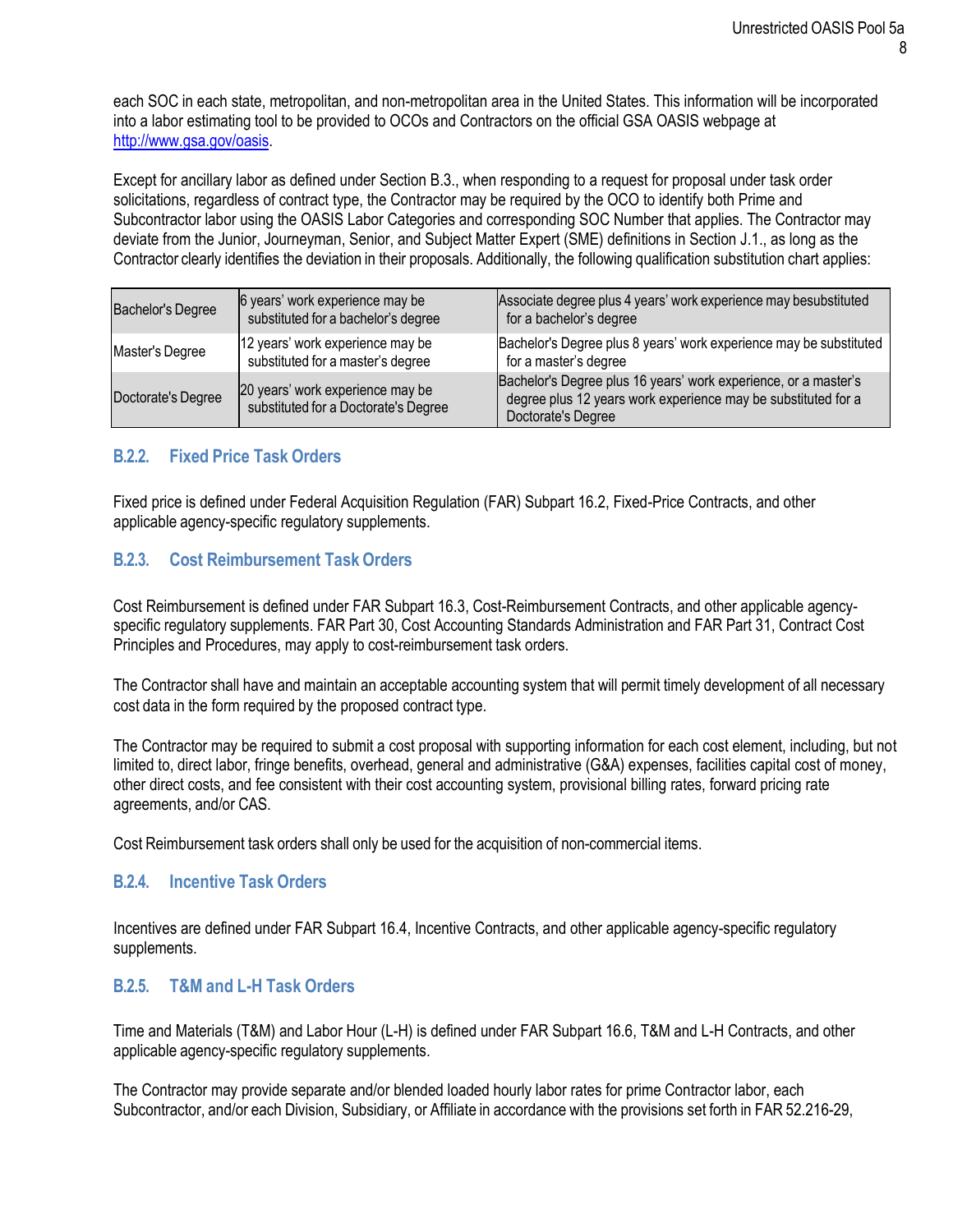DFARs 252.216-7002, FAR 52.216-30, or FAR 52.216-31. The OCO must identify which provision is applicable in the task order solicitation and the Contractor must comply with the provision.

T&M and L-H task orders require labor categories and their associated rates to be identified in the task order award document.

Ancillary subcontract labor shall be proposed and awarded as Materials in accordance with FAR 52.232-7, Payments under Time-and-Materials and Labor-Hour Contracts.

#### <span id="page-8-0"></span>**B.2.5.1. Ceiling Rates for T&M and L-H Task Orders**

When preparing solicitations for T&M and/or L-H task order Contract Line-Item Numbers (CLINs), the OCO must select one of the following provisions in the task order solicitation.

- 1. FAR 52.216-29 Time-and-Materials/Labor-Hour Proposal Requirements—Non-Commercial Item Acquisition with Adequate Price Competition
- 2. FAR 52.216-30 Time-and-Materials/Labor-Hour Proposal Requirements—Non-Commercial Item Acquisition Without Adequate Price Competition
- 3. FAR 52.216-31 Time-and-Materials/Labor-Hour Proposal Requirements—Commercial Item Acquisition

For organizations within DoD, when selecting FAR 52.216-29, the OCO must also select DFARs 252.216-7002, Alternate A.

When the provision FAR 52.216-30,Time-and-Materials/Labor-Hour Proposal Requirements--Non Commercial Item Acquisitions Without Adequate Price Competition is selected or; FAR 52.216-31, Time-and-Materials/Labor-Hour Proposal Requirements--Commercial Item Acquisition is selected and there is an exception to fair opportunity, OASIS establishes maximum allowable labor rates in the form of fully burdened ceiling rates for all professional, non-ancillary, CONUS, T&M/L-H labor for both Government and Contractor Sites. Based on the specific task order requirements, the OCO is authorized to exceed the OASIS ceiling rates for those labor categories that include Secret/Top Secret/SCI labor and/or OCONUS locations, if necessary.

The ceiling rates do not apply when the provision FAR 52.216-29 Time-and-Materials/Labor-Hour Proposal Requirements— Non-Commercial Item Acquisition with Adequate Price Competition is selected or; FAR 52.216-29 with DFARs 252.216-7002, Alternate A, is selected or; FAR 52.216-31, Time-and-Materials/Labor-Hour Proposal Requirements-Commercial Item Acquisition is selected and there is not an exception to fair opportunity.

The fully burdened T&M ceiling rates awarded at initial contract award shall serve as the basis for all future year pricing for those ceiling rates. In order to determine future year ceiling rate pricing, the originally awarded rates will have an escalation factor applied. This escalation factor will be the average annual Bureau of Labor Statistics (BLS) Economic Cost Index (ECI) for the previous three years. In Year 5 of OASIS, if the average annual ECI for the previous three years is higher than at time of OASIS award, the ceiling rates for Years 6 through 15 will be adjusted by the difference of percentage increase. For example, if the BLS ECI index was 2.23% at time of proposal submission and the BLS ECI index is 3.16% in Year 5 of OASIS, the ceiling rates for years 6 through 15 will be adjusted by 0.93% per year on a cumulative basis. If BLS ECI index in Year 5 of OASIS is equal to or below the BLS ECI index at time of award, the ceiling rates will remain unchanged.

In Year 10 of OASIS, if the previous three-year average annual BLS ECI index for the previous three years is higher than Year 5 of OASIS, the ceiling rates for Years 11 through 15 will be adjusted by the difference of percentage increase in accordance with the example above. If the average index in Year 10 is equal to or below the average index in Year 5, the ceiling rates will remain unchanged.

The OASIS ceiling rates that are in effect at the time a task order is awarded shall remain with the task order award during the entire term of the task order, including task orders with option periods.

See Section F.3., Period of Performance, for OASIS and task orders awarded under OASIS.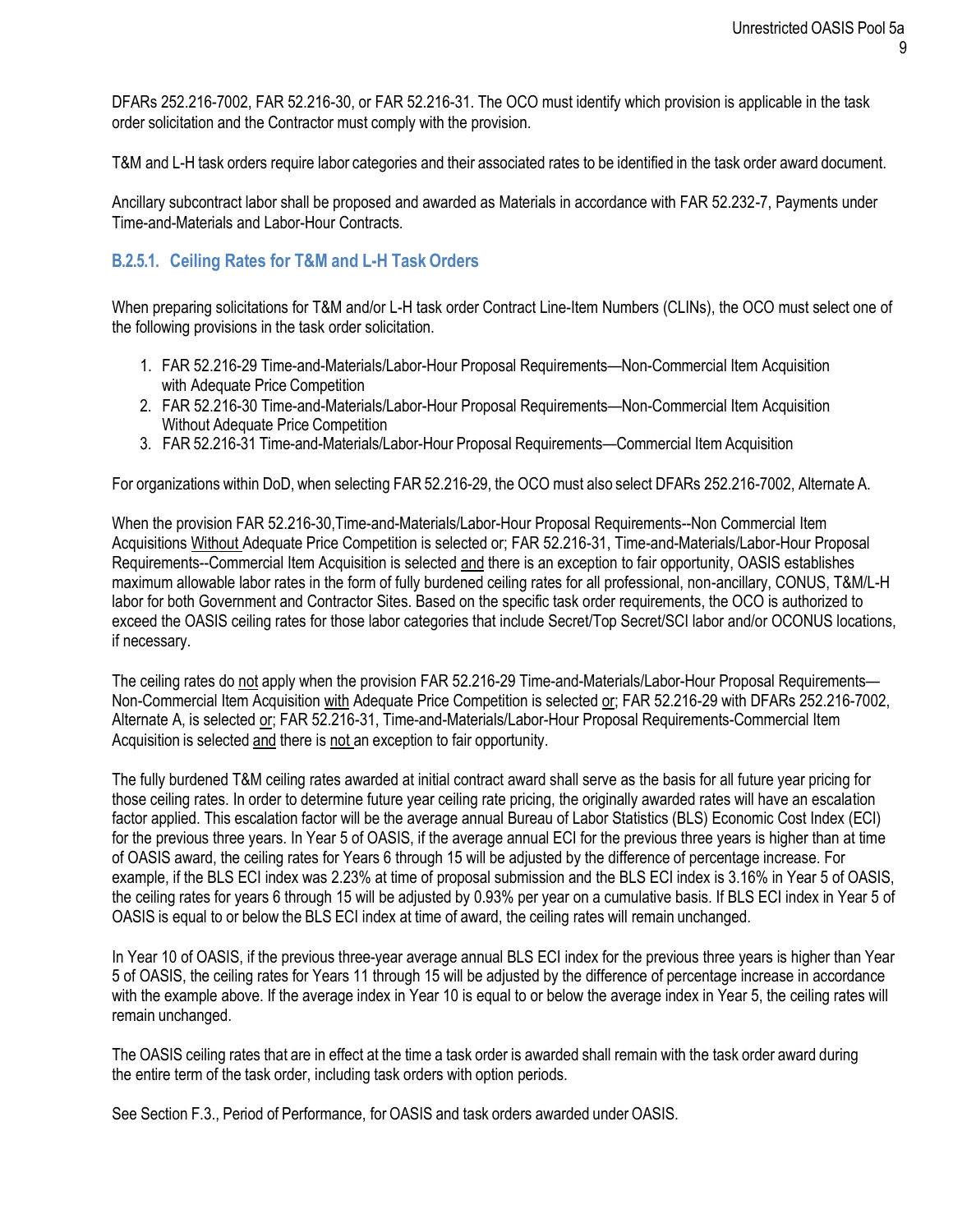#### <span id="page-9-0"></span>**B.3. ANCILLARY SUPPORT**

Ancillary support, integral and necessary as part of a total integrated solution within the scope of OASIS for which there is not a labor category specified in OASIS or includes other direct costs such as travel, materials, equipment, Subcontractors, etc., to obtain a total professional service solution, are allowable costs and may be included within an individual task order under OASIS.

Ancillary support may be either:

"Ancillary-In-Scope," meeting the definition of an employee employed in a bona fide professional capacity contained in 29 CFR 541, Subpart D or Other Direct Costs as described above, OR

"Ancillary-Out-of-Scope," as described in section C.4.

The Contractor should propose and identify each ancillary support service or other direct costs separately and the OCO should identify each ancillary support service or other direct costs by a separate CLIN on the task order award.

The Contractor shall report in the CPRM all ancillary labor in accordance with Section G.3.2.

#### <span id="page-9-1"></span>**B.3.1. Specialized Professional Services Labor**

Specialized professional services labor is defined as bona fide executive, administrative, or professional skills for which the expertise required, or duties performed are within the scope of OASIS but, are so specialized that they are not explicitly defined in any labor category description in Section J.1., Attachment (1). The Contractor may propose specialized professional services labor when proposing "Ancillary-In-Scope" support as defined in Section B.3; however, the OCO will determine whether circumstances merit the use of specialized professional skills. Whenever possible, this specialized professional labor shall be mapped to the BLS SOC.

If the use of specialized professional services labor becomes frequent, additional labor categories and their associated ceiling rates may be added by bilateral modification to OASIS.

#### <span id="page-9-2"></span>**B.3.2. Construction Wage Rate Requirements**

To the extent that any ancillary labor for construction, alteration and repair are within the scope of OASIS and subject to the construction wage rate requirements in accordance with FAR Subpart 22.4 and other applicable agency specific regulatory supplements, the OCO must identify such work in the task order solicitation and make a determination as to whether wage determinations are to be applied or not.

OASIS does not include clauses applicable to any construction, alteration, or repair work that is part of a total solution within the scope of OASIS. The OCO must incorporate the appropriate clauses and provisions in each task order solicitation and subsequent award when construction wage rate requirements apply.

#### <span id="page-9-3"></span>**B.3.3. Service Contract Labor Standards**

The OASIS labor categories, identified in Section J.1., are considered bona fide executive, administrative, and professional labor that are exempt from service contract labor standards.

To the extent that any ancillary labor for services is within the scope of OASIS and subject to service contract labor standards in accordance with FAR Subpart 22.10 and other applicable agency specific regulatory supplements, the OCO mustidentify such work in the task order solicitation and make a determination as to whether service contract wage determinations are to be applied or not.

OASIS does not include clauses applicable to any service contract labor standards that are part of a total solution within the scope of OASIS. The OCO must incorporate the appropriate clauses and provisions in each task order solicitation and subsequent award when service contract labor standards apply.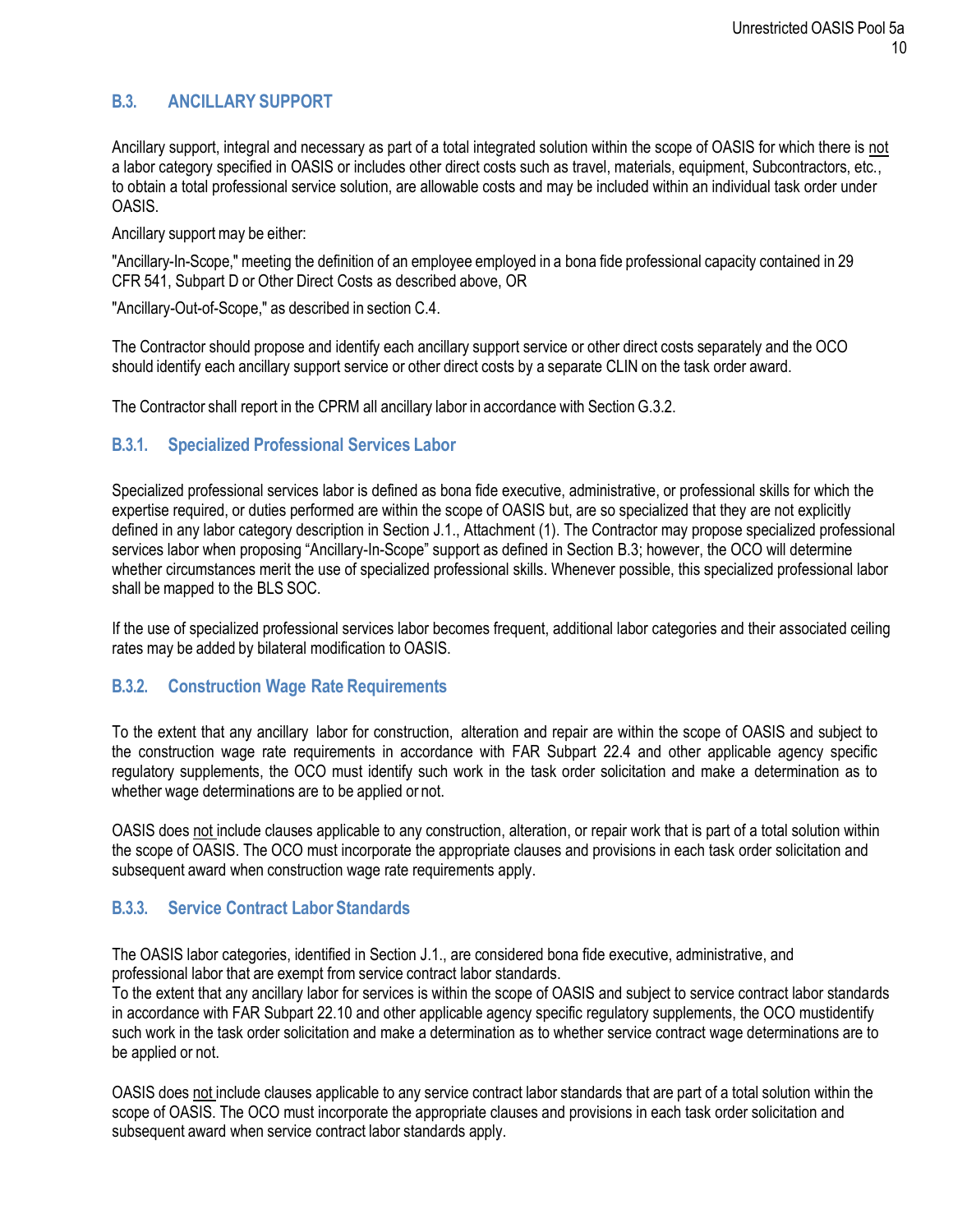#### <span id="page-10-0"></span>**B.3.4. Labor outside the Continental United States (OCONUS)**

"OCONUS" is defined as other than the 48 contiguous states plus the District of Columbia. It is anticipated that there may be task orders for work OCONUS.

The U.S. Department of State's Bureau of Administration Office of Allowances, publishes quarterly report indexes of living costs abroad, per-diem rate maximums, quarter's allowances, hardship differentials, and danger pay allowances.

The Department of State Standardized Regulations (DSSR) is the controlling regulations for allowances and benefits available to all U.S. Government civilians assigned to foreign areas. For task orders issued under OASIS, Contractor civilians assigned to foreign areas may receive the allowances and benefits in the DSSR but, shall not receive allowance and benefits in excess of those identified in the DSSR.

For OCONUS task orders where costs are not specifically addressed in the DSSR, the Government will reimburse the Contractor for all reasonable, allowable, and allocable costs in accordance with FAR 31, Contract Cost Principles and Procedures, and other applicable agency specific regulatory supplements.

#### <span id="page-10-1"></span>**B.3.5. Travel**

Travel costs may be firm fixed price or reimbursed at actual cost in accordance with the limitations set forth in FAR 31.205-46 and other applicable agency-specific regulatory supplements. Unless otherwise directed by task order terms and conditions, the Contractor may apply indirect costs to travel consistent with the Contractor's usual accounting practices.

#### <span id="page-10-2"></span>**B.3.6. Materials and Equipment**

Material means property that may be consumed or expended during performance, component parts of a higher assembly, or items that lose their individual identity through incorporation into an end item. Equipment means a tangible item that is functionally complete for its intended purpose, durable, nonexpendable, and needed for performance.

Materials and Equipment shall be priced in accordance with the terms of the task order award, contract type, and applicable FAR and agency-specific regulatory supplements. Unless otherwise directed by task order terms and conditions, the Contractor may apply indirect costs to materials and equipment consistent with the Contractor's usual accounting practices.

#### <span id="page-10-3"></span>**B.3.7. Subcontracting**

For non-commercial items, subcontracting shall follow the procedures set forth in FAR Part 44, Subcontracting Policies and Procedures, and other applicable agency-specific regulatory supplements. For commercial items, subcontracting shall follow the procedures set forth in FAR Part 12, Acquisition of Commercial Items, and other applicable agency-specific regulatory supplements.

(END OF SECTION B)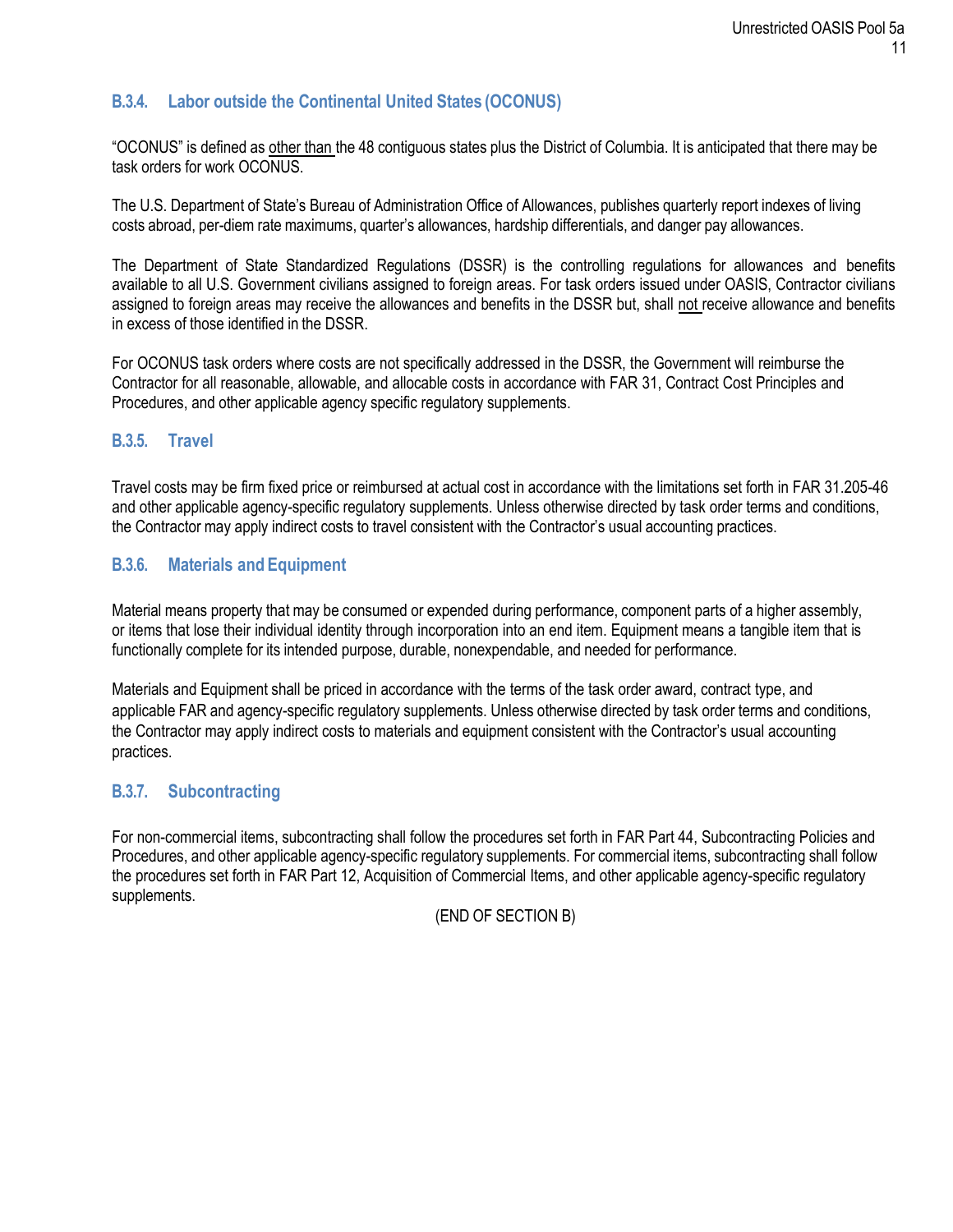## <span id="page-11-0"></span>**SECTION C - DESCRIPTION / SPECIFICATIONS / STATEMENT OF WORK**

#### <span id="page-11-1"></span>**C.1. OBJECTIVE**

The objective of OASIS is to provide Government agencies with total integrated solutions for a multitude of professional service-based requirements on a global basis.

These professional service requirements may call for solutions that cross over multiple disciplines, include ancillary support, and require commercial and/or non-commercial items, using a variety of contract types including fixed price (all types), cost reimbursement (all types), time and materials/labor hour, or a hybrid mix of contract types.

OASIS is available for use by all Federal agencies and other entities as listed in GSA Order ADM 4800.2I, Eligibility to Use GSA Sources of Supply and Service as amended.

#### <span id="page-11-2"></span>**C.2. SCOPE**

The scope of OASIS spans many areas of expertise and includes any and all components required to formulate a total solution to a professional services-based requirement, except for those services specifically prohibited in Section C.5. These areas of expertise include but are not limited to the following categories.

- 1. Communication
- 2. Compliance
- 3. Defense
- 4. Disaster
- 5. Energy
- 6. Environment
- 7. Financial
- 8. Health
- 9. Intelligence
- 10. Security
- 11. Transportation

#### <span id="page-11-3"></span>**C.2.1. Mission Spaces**

Additionally, OASIS is designed to support any and all mission spaces of the U.S. Federal Government. These mission spaces include but are not limited to the following categories and Federal agencies described in Sections C.2.1.1 through C.2.1.5.

#### <span id="page-11-4"></span>**C.2.1.1. Protection and Defense**

Protecting American interests at home and abroad through security and diplomacy.

- 1. Department of Defense
- 2. Department of Homeland Security
- 3. Department of Justice
- 4. Department of State
- 5. Central Intelligence Agency
- 6. Federal Bureau of Investigation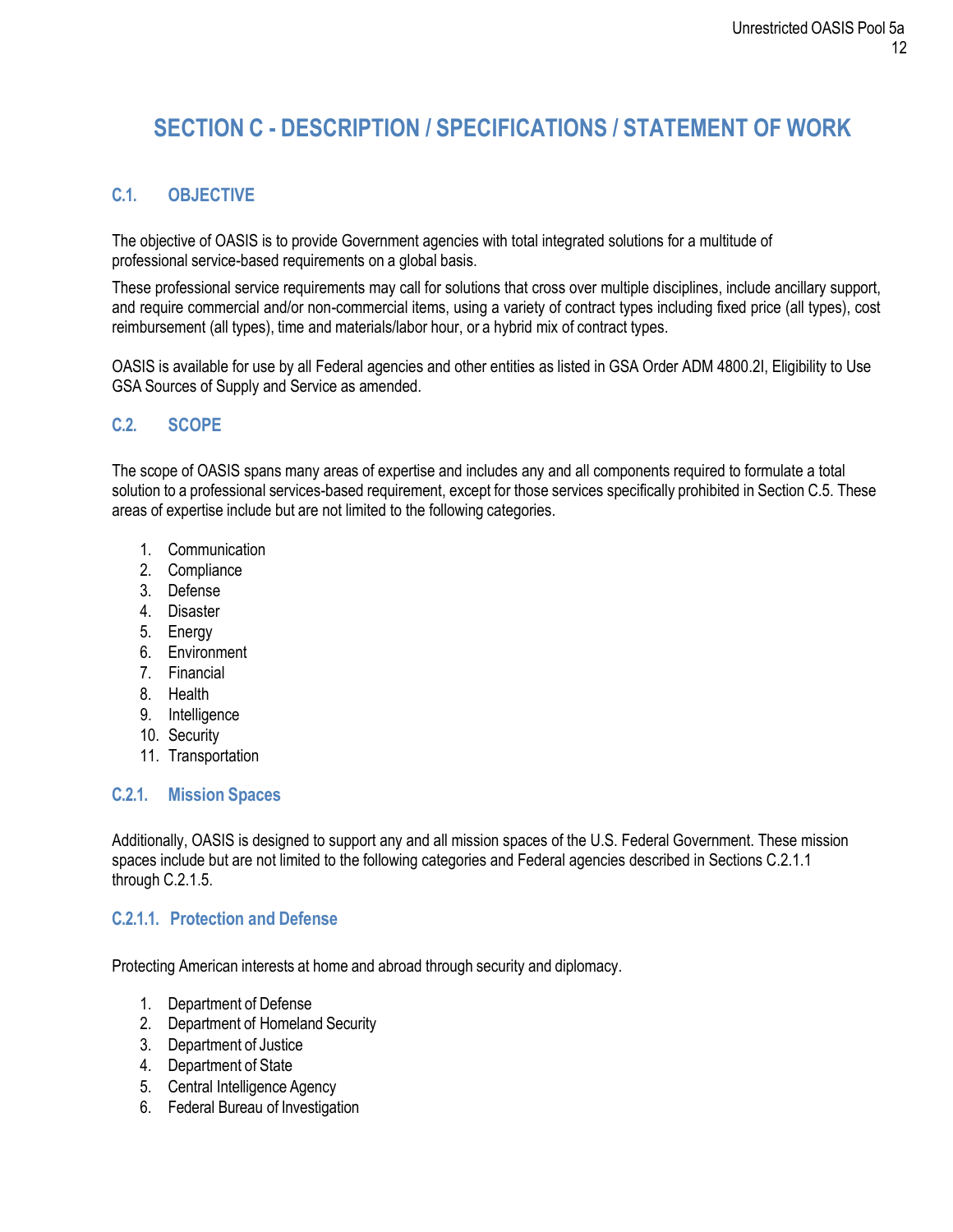#### <span id="page-12-0"></span>**C.2.1.2. Quality of Life**

Improving the quality of life for Americans and others throughout the world.

- 1. Department of Education
- 2. Department of Health and Human Services
- 3. Department of Veterans Affairs
- 4. US Agency for International Development
- 5. Department of Housing and Urban Development
- 6. National Aeronautics and Space Administration
- 7. Peace Corps

#### <span id="page-12-1"></span>**C.2.1.3. Commerce**

Maintaining and improving commerce and economic growth, stability and prosperity in America.

- 1. Department of Commerce
- 2. Department of Treasury
- 3. Small Business Administration
- 4. Department of Labor
- 5. Department of Transportation
- 6. Social Security Administration
- 7. General Services Administration
- 8. Federal Reserve
- 9. Securities and Exchange Commission

#### <span id="page-12-2"></span>**C.2.1.4. Natural Resources**

Protecting America's great outdoors and natural resources.

- 1. Department of Agriculture
- 2. Department of Interior
- 3. Department of Energy
- 4. Environmental Protection Agency
- 5. Nuclear Regulatory Commission

#### <span id="page-12-3"></span>**C.2.1.5. Other**

1. All other U.S. Federal Government Agencies, Independent U.S. Federal Government Agencies, U.S. Federal Government Corporations not listed above.

Regardless of the particular area of expertise or mission space of the agency originating the requirement, OASIS may be used to support and/or improve an organization's Program Management, Management Consulting, Engineering, Scientific, Logistics, and Financial disciplines that span all life cycle phases for a total integrated solution as depicted in the OASIS Program Architecture illustration below.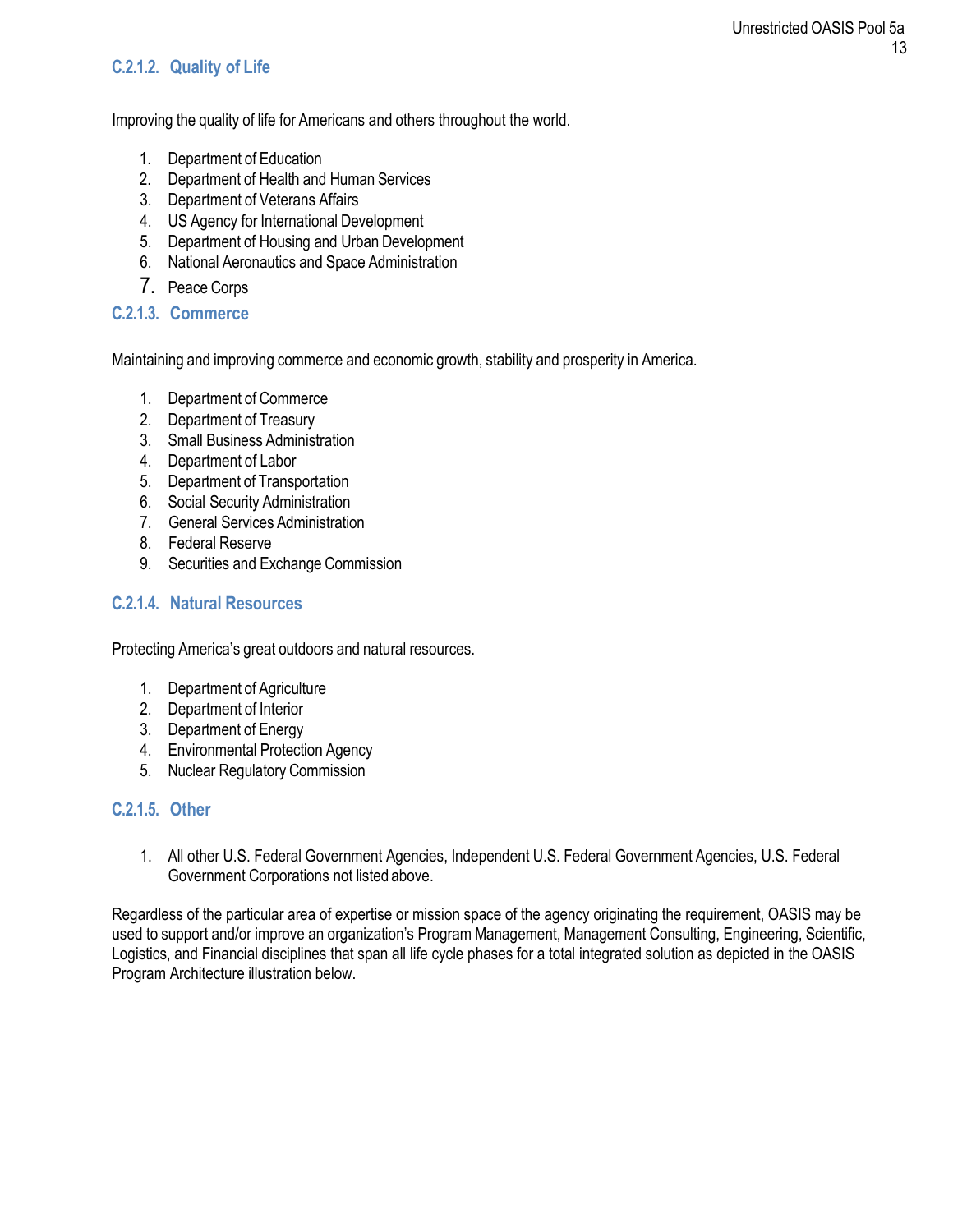

#### <span id="page-13-0"></span>**C.2.2. Core Disciplines**

For task orders placed under OASIS, professional services may be defined as those categories of services provided under one or more of the following Core Disciplines:

#### <span id="page-13-1"></span>**C.2.2.1. Program Management Services**

Definition: Program Management Services includes all services related to leading, facilitating, and ensuring the strategic planning, implementation, coordination, integration, and evaluation of programmatic activities and administrative systems.

Examples: Service areas that are included under the Program Management Services discipline include, but are not limited to the following:

- 1. Acquisition Support
- 2. Business Intelligence Support
- 3. Cost/Schedule/Performance Analysis
- 4. Cost Estimation and Analysis
- 5. Cost/Performance Trade-Off Analysis and Studies
- 6. Earned Value Management (EVM) Analysis
- 7. E-Business Support
- 8. Information Analytics
- 9. Investigative Services
- 10. Program Management
- 11. Integrated Program Management
- 12. Program Documentation
- 13. Project Management
- 14. Regulatory Compliance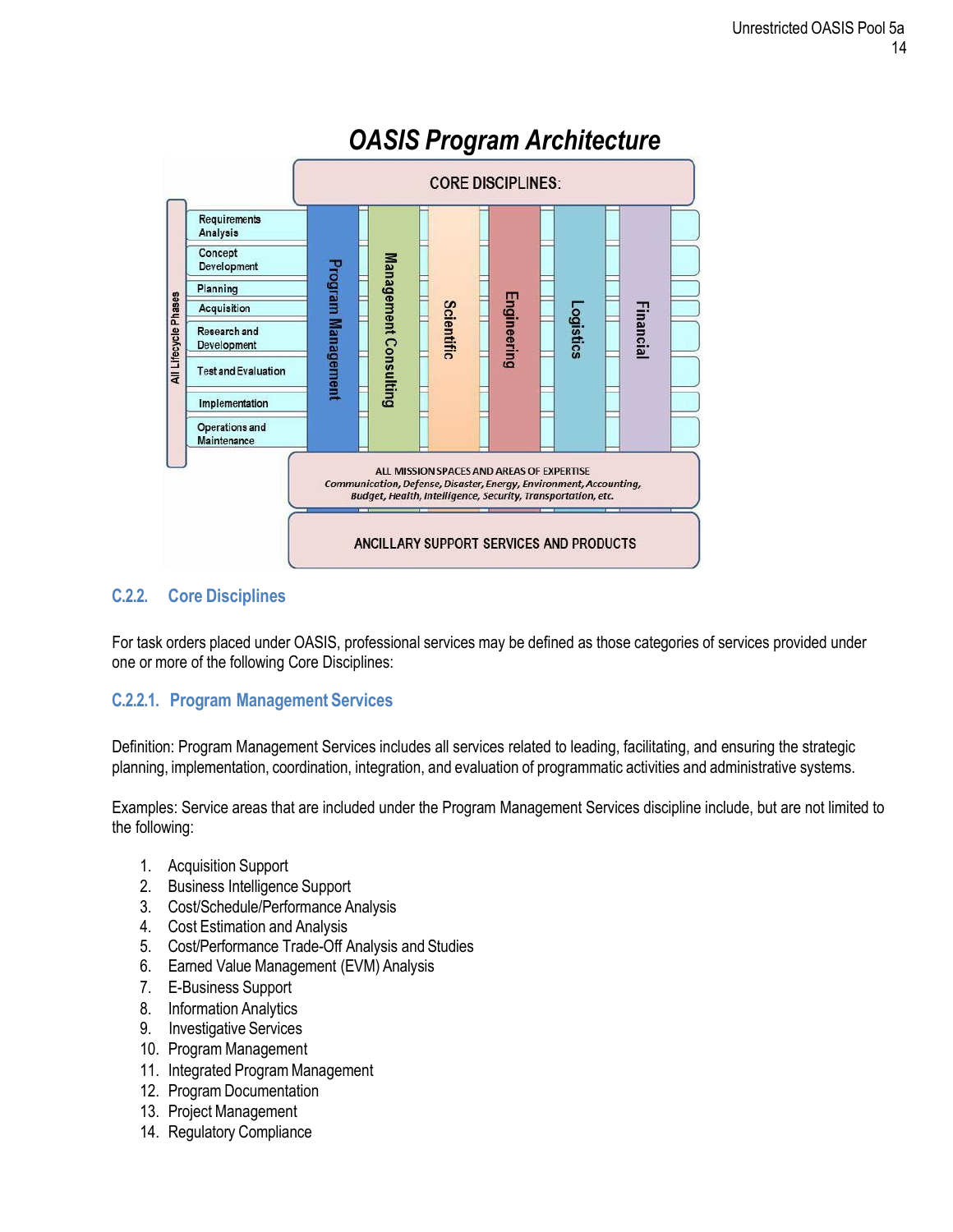- 15. Risk Assessment and Mitigation
- 16. Integration of Support Systems
- 17. Planning, Programming, Budgeting, and Execution Processes
- 18. Capabilities Integration and Development
- 19. Manpower Estimating
- 20. Stakeholder Requirements Analysis
- 21. Decision Analysis
- 22. Technical Planning
- 23. Technical Assessment
- 24. Requirements Management
- 25. Risk Management
- 26. Configuration Management
- 27. Technical Data Management
- 28. Interface Management
- 29. Intelligence Analysis
- 30. Threat Analysis
- 31. Knowledge Based Acquisition
- 32. Vulnerability Assessment
- 33. Counterintelligence Support
- 34. Horizontal Protection

#### <span id="page-14-0"></span>**C.2.2.2. Management Consulting Services**

Definition: Management Consulting Services includes all services related to the practice of helping organizations to improve their performance, primarily through the analysis of existing organizational problems and development of plans for improvement.

Examples: Service areas that are included under the Management Consulting Services discipline include, but are not limited to the following:

- 1. Business Process Reengineering
- 2. Business Case Development Support
- 3. Change Management
- 4. Concept Development and Requirements Analysis
- 5. Cost/Schedule/Performance Improvement
- 6. Information Analytics
- 7. Knowledge Management
- 8. Relations and Coordination with Law and Policy Making Entities
- 9. Social Media Consulting
- 10. Tactical and Readiness Planning
- 11. Technical Advisory Services
- 12. Training and Facilitation
- 13. Strategic Planning
- 14. Strategic Forecasting
- 15. Long-Range Planning, Futures, and Forecasting
- 16. Strategy Development

#### <span id="page-14-1"></span>**C.2.2.3. Scientific Services**

Definition: Scientific Services includes all services that are primarily involved in the application of comprehensive scientific and professional knowledge in planning, conducting, evaluating, and managing fundamental research, knowledge enhancement, and/or technology development and innovation.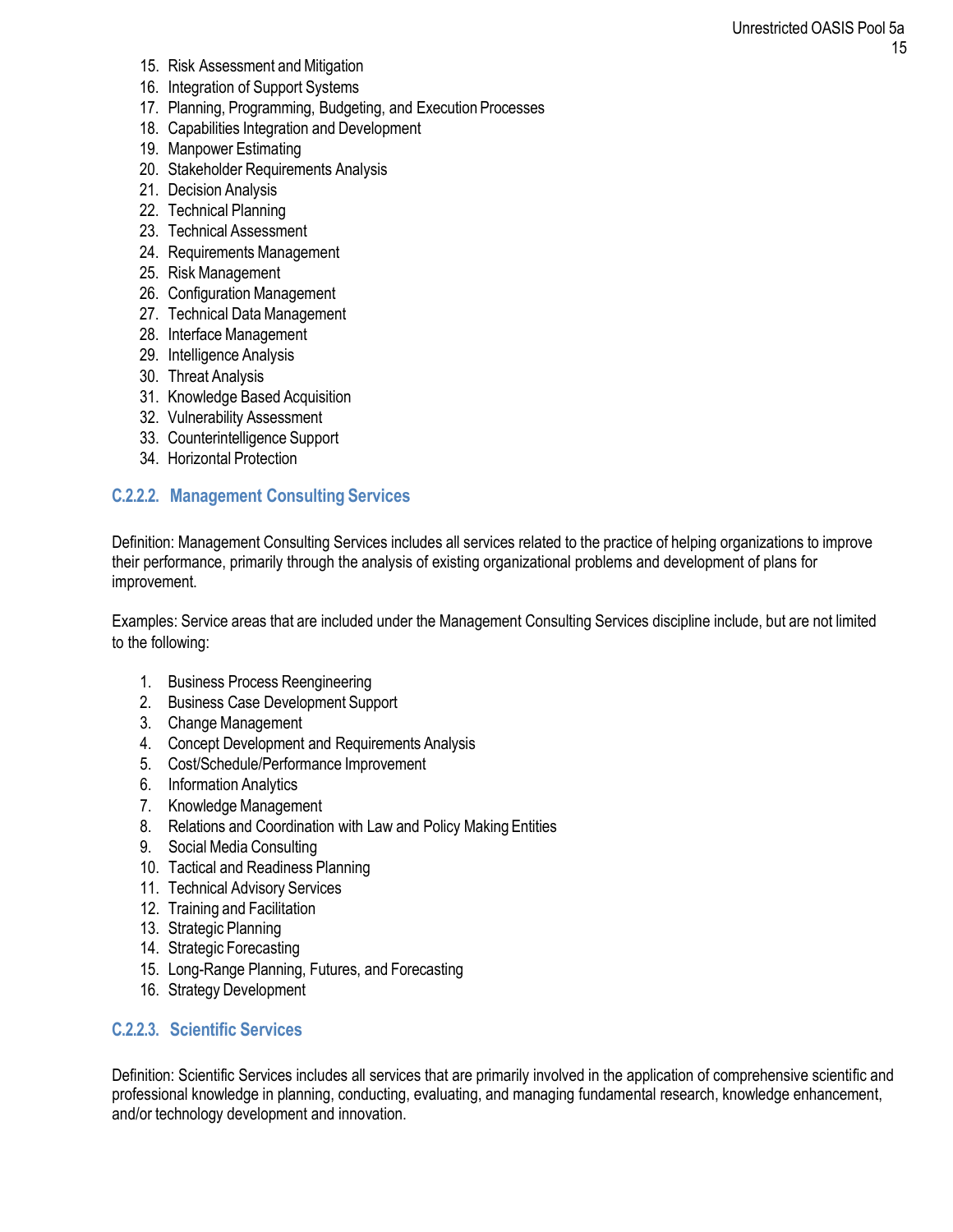Service areas that are included under the Scientific Services discipline include, but are not limited to the following:

- 1. Environmental Sciences
- 2. Engineering Sciences
- 3. Life Sciences
- 4. Physical Sciences
- 5. Psychological Sciences
- 6. Mathematical Sciences
- 7. Social Sciences
- 8. Decision Support Sciences

#### <span id="page-15-0"></span>**C.2.2.4. Engineering Services**

Definition: Engineering Services includes any service or creative work, the adequate performance of which requires education, training and experience in the application of special knowledge in consulting, investigating, evaluating, planning and designing, engineering principles. Engineering Services covered by the Brooks Architect-Engineers Act (40 U.S.C. 1102) are not covered in the primary scope of OASIS.

Examples: Service areas that are included under the Engineering Services discipline include, but are not limited to the following:

- 1. Systems Engineering
- 2. Advanced Technology Pilots and Trials
- 3. Alternative Energy Sources and Engineering
- 4. Configuration Management
- 5. Concept Development
- 6. Design Documentation and Technical Data
- 7. Energy Services to include Management Planning and Strategies, Audit Services andMetering
- 8. Engineering (Aeronautical, Astronautical, Chemical, Electrical, Mechanical, Metallurgy/Materials,etc.)
- 9. Engineering Process Improvement
- 10. Environmental Management
- 11. Environmental Consulting and Remediation
- 12. Human Factors/Usability Engineering
- 13. Independent Verification and Validation
- 14. Integration
- 15. Interoperability
- 16. Life Cycle Management
- 17. Modeling and Simulation
- 18. Natural Resources Management
- 19. Operation and Maintenance or Direct Support of an existing Weapon System or MajorSystem
- 20. Prototyping and Fabrication Support
- 21. Quality Assurance
- 22. Red Teaming and Wargaming
- 23. Requirements Analysis
- 24. System Design
- 25. System Integration
- 26. System Safety Engineering
- 27. Test and Evaluation
- 28. Technical Documentation
- 29. Mission Assurance
- 30. Data Analytics
- 31. Architecture Design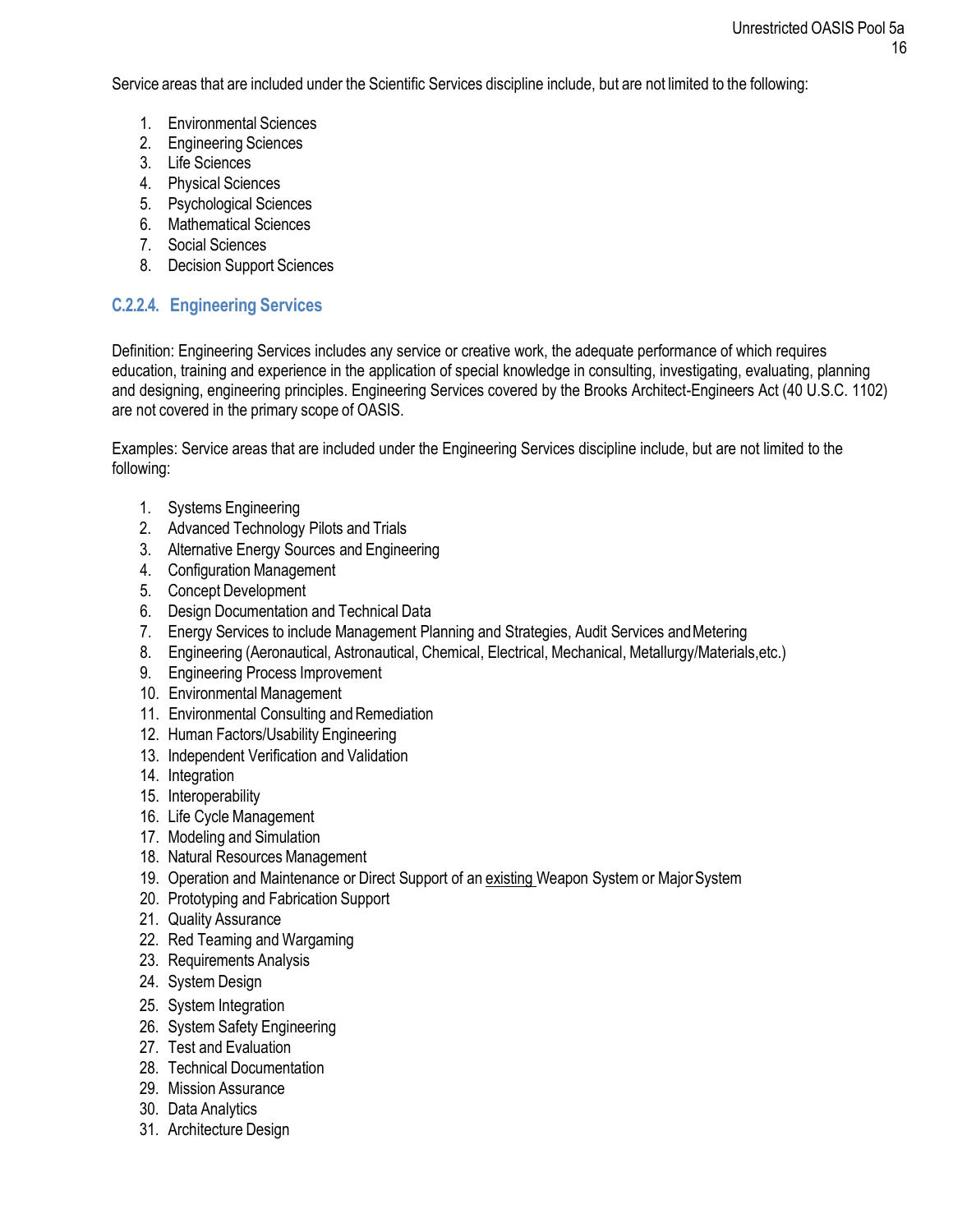- 32. System Verification and Validation
- 33. Human Systems Integration
- 34. Baseline (Configuration) Management
- 35. Data Management
- 36. Risk Management
- 37. Technical Planning
- 38. Systems Engineering Training
- 39. System Security and Information Assurance
- 40. System Effectiveness and Analysis
- 41. Launch Processing and Verification
- 42. Software Development (for non-IT requirements)
- 43. Software Independent Verification and Validation (for non-IT requirements)
- 44. Radar Engineering
- 45. Optical Engineering
- 46. Communications Engineering

#### <span id="page-16-0"></span>**C.2.2.5. Logistics Services**

Definition: Logistics Services includes the management of the flow of resources, not only goods, between the point of origin and the point of destination in order to meet the requirements of organizations. Logistics services involves the integration of information[, transportation, inventory,](http://en.wikipedia.org/wiki/Transportation) [warehousing, material handling,](http://en.wikipedia.org/wiki/Warehousing) [packaging, security, a](http://en.wikipedia.org/wiki/Packaging)nd any other function necessary to the flow of resources.

Examples: Service areas that are included under the Logistic Services discipline include, but are not limited to the following:

- 1. Analysis and Recommendation of Support Equipment
- 2. Deployment Logistics
- 3. Disaster Management/Contingency Operations
- 4. Distribution and Transportation Logistics Services
- 5. Infrastructure Services Including Transportation and Delivery
- 6. Integrated Logistics Support (ILS) Technical Requirement Creation
- 7. ILS Risk Assessments
- 8. ILS Schedules Creation and Performance Tracking
- 9. Inventory Management
- 10. Logistical Studies and Evaluations
- 11. Logistics Design
- 12. Logistics Management and Support Services
- 13. Logistics Operations Support
- 14. Logistics Operations and Maintenance
- 15. Logistics Optimization
- 16. Logistics Training Services
- 17. Repair and Alteration
- 18. Security
- 19. Supply Chain Management and Provisioning
- 20. Value Chain Management
- 21. Technology and Industrial Base Analysis
- 22. Test Range Support
- 23. Life Cycle Sustainment
- 24. Supportability Analysis and Implementation
- 25. Integrated Logistics Support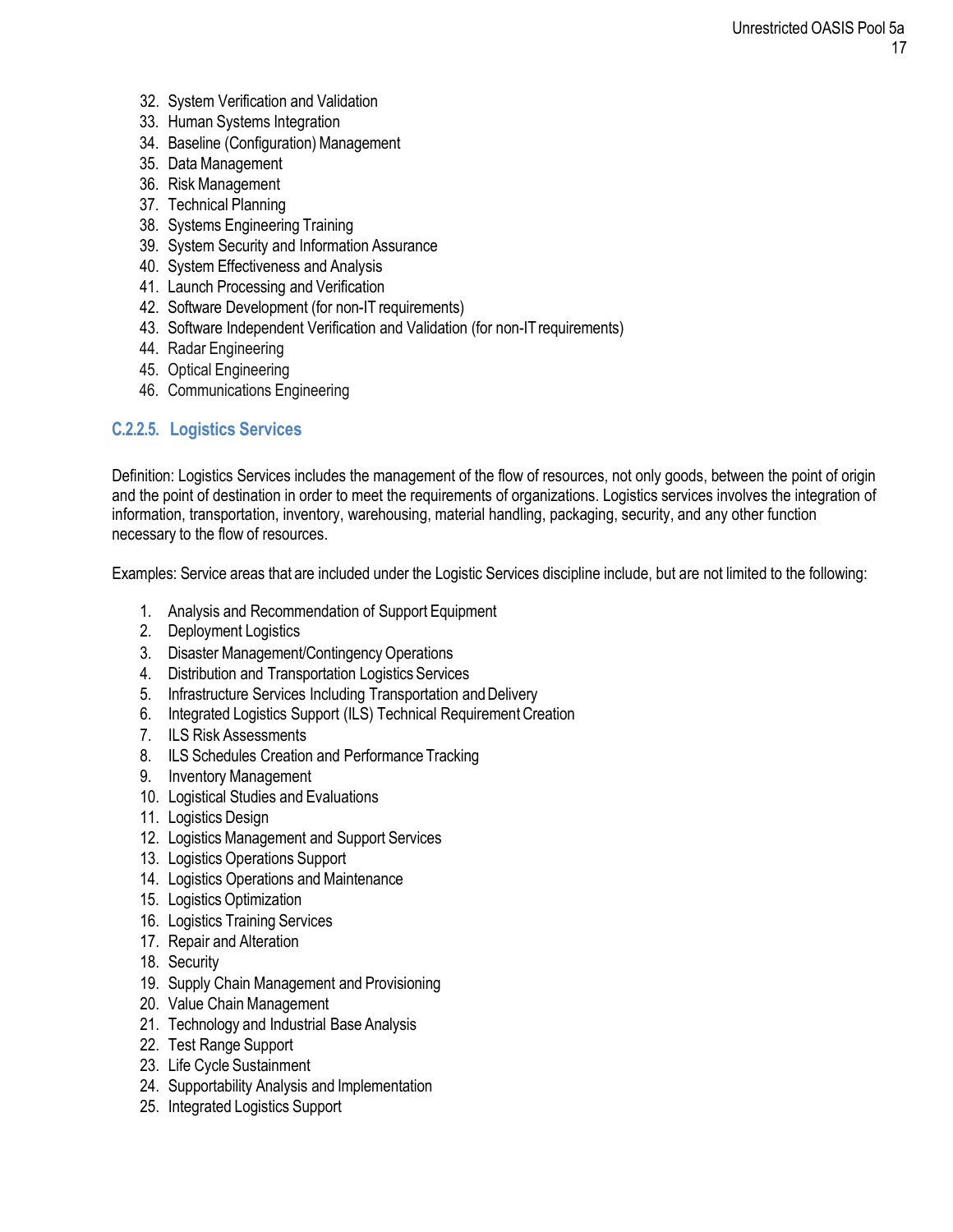#### <span id="page-17-0"></span>**C.2.2.6. Financial Management Services**

Definition: Financial Management Services includes the [planning, directing,](http://www.businessdictionary.com/definition/planning.html) [monitoring, organizing, a](http://www.businessdictionary.com/definition/monitoring.html)n[d controlling o](http://www.businessdictionary.com/definition/controlling.html)f the [monetary resources](http://www.businessdictionary.com/definition/monetary.html) of an [organization.](http://www.businessdictionary.com/definition/organization.html)

Examples: Service areas that are included under the Financial Management Services discipline include, but are not limited to the following:

- 1. Budget Analysis and Tracking
- 2. Business Information Services
- 3. Cost Estimating and Analysis Support
- 4. Cost Performance Risk Assessments
- 5. Disbursement and Reconciliation Support
- 6. Financial and Financial Risk Analysis
- 7. Financial Management, Accounting, and Auditing Services
- 8. Impact Statement Development
- 9. Program Management for Financial Services
- 10. Program Objective Memorandum (POM) Creation and Documentation
- 11. Oversight and Fraud Detection
- 12. Safeguarding Personal Data
- 13. Loan Management
- 14. Grant Management
- 15. Economic Analysis
- 16. Return on Investment Analysis
- 17. Life Cycle Cost Determination
- 18. Total Ownership Cost Determination
- 19. Affordability Analysis
- 20. Analysis of Cost Alternatives
- 21. Should-Cost Determinations

#### <span id="page-17-1"></span>**C.3. INFORMATION TECHNOLOGY AND NON-INFORMATIONTECHNOLOGY**

Information Technology (IT), by legal definition, means any equipment, or interconnected system(s) or subsystem(s) of equipment that is used for the automatic acquisition, storage, analysis, evaluation, manipulation, management, movement, control, display, switching, interchange, transmission, or reception of data or information by the agency. For purposes of this definition, equipment is used by an agency if the equipment is used by the agency directly or is used by a Contractor under a contract with the agency that require its use, or to a significant extent, its use in the performance of a service or the furnishing of a product.

IT is considered an ancillary support service or product on OASIS task orders and may be performed only when the service or product is integral and necessary to complete a total integrated solution under a professional service-based requirement within the scope of OASIS.

"Non-IT" includes any service or equipment that is acquired by a Contractor incidental to a contract or contains imbedded IT that is used as an integral part of the service or product, but the principal function of which is not the acquisition, storage, analysis, evaluation, manipulation, management, movement, control, display, switching, interchange, transmission, or reception of data or information. (For example, HVAC (heating, ventilation, and air conditioning) equipment, such as thermostats or temperature control devices, and medical equipment where IT is integral to its operation, is non-IT).

Non-IT also includes any equipment or services related to a National Security System. The term "National Security System" means a telecommunications or information system operated by the Federal Government, the function, operation, or use of which involves intelligence activities, cryptologic activities related to national security, command and control of military forces, equipment that is an integral part of a weapon or weapons system; or, is critical to the direct fulfillment of military or intelligence missions, not including a system to be used for routine administrative and business applications (including payroll, finance, logistics, and personnel management applications).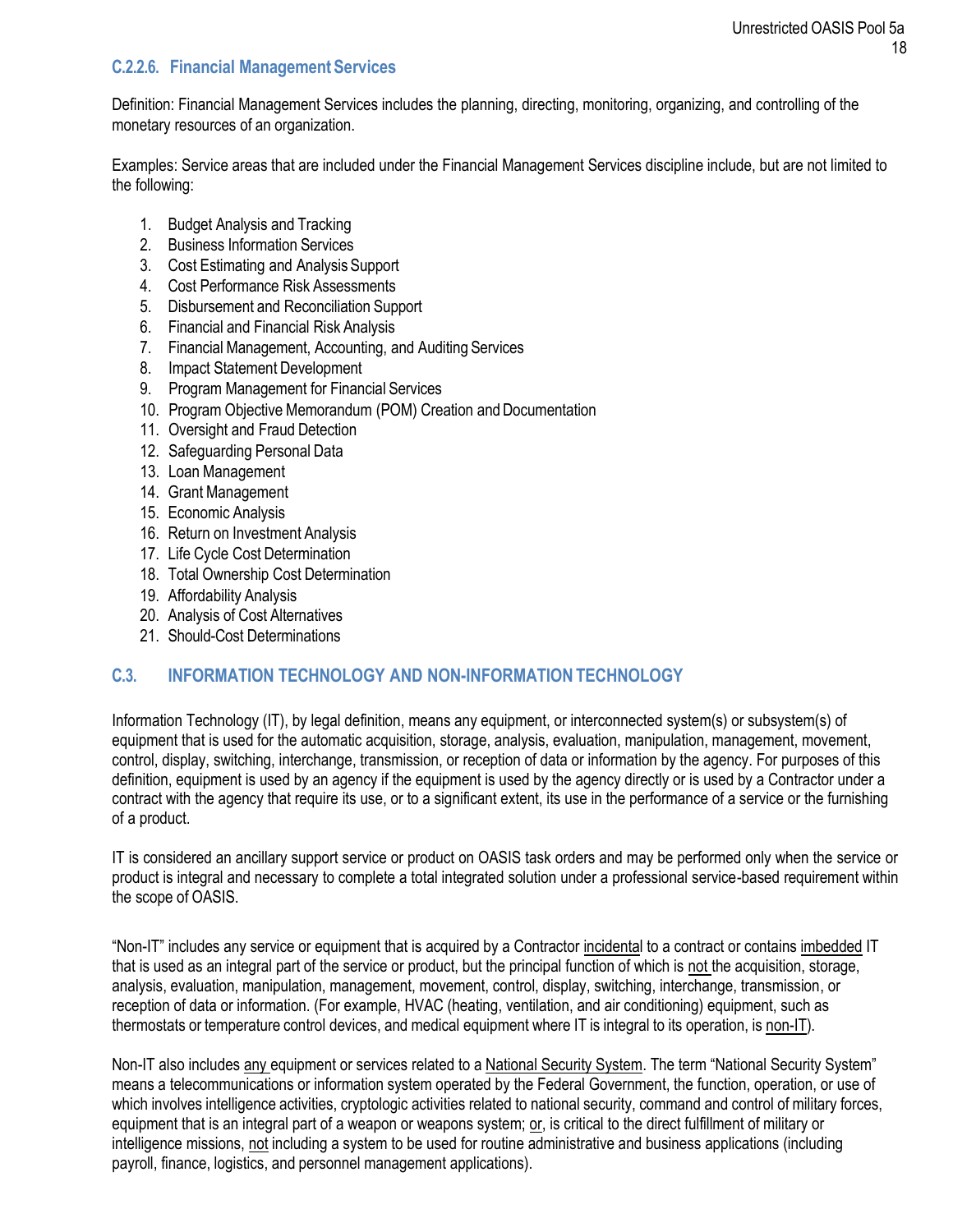Non-IT may include imbedded IT components including software, IT hardware, and other items and services traditionally considered IT on IT requirements.

Non-IT professional services are not considered ancillary support services. Non-IT professional services are considered to be within the primary scope of OASIS.

#### <span id="page-18-0"></span>**C.4. ANCILLARY OUT-OF-SCOPE SUPPORT SERVICES**

"Ancillary Out-of-Scope" support services are defined as services not within the scope of OASIS that are integral and necessary to complete a total integrated solution under a professional service-based requirement within the scope of OASIS.

Ancillary Out-of-Scope support services may include but are not limited to other professional and/or non-professional services; commercial and/or non-commercial items; IT services and/or components, administrative support; data entry; and, subject matter expertise.

The OCO may allow and the Contractor may propose a labor category or labor categories at the task order level not identified in Section J.1., provided that the Contractor complies with all applicable contract clauses and labor laws, including the Service Contract Labor Standards or Construction Wage Rate Requirements, if applicable.

#### <span id="page-18-1"></span>**C.4.1. Ancillary Support Services for InformationTechnology**

When providing ancillary support for IT services and/or components, the Contractor shall promote IT initiatives and best practices that support Federal Government operational requirements for standardized technology and application service components. This shall facilitate integration requirements for broad Federal IT and E-Gov initiatives, as well as promote the sharing, consolidation, and re-use of business processes and systems across the Federal Government. The Contractor shall promote the use of open-source solutions and open technology development where practicable to enable this re-use.

#### <span id="page-18-2"></span>**C. 5. SERVICES NOT IN SCOPE**

The OCO shall not issue a task order and a Contractor shall not accept or perform work for the following services when the predominant task order scope of work\* is:

- 1. An "Ancillary Out-of-Scope" support service as defined in SectionC.4.
- 2. A requirement that does not include substantive effort by employees performing in a bona fide executive, administrative, or professional capacity as defined in 29 CFR Part 541. A requirement that utilizes a significant number of employees primarily employed as labor or mechanics as defined in FAR Subpart 22.401 (i.e., Service Contract Labor Standards employees) may indicate that the requirement is not consistent with the scope of Section C.2. However, provided the requirement is within scope of Section C.2. and any amount of SCLS labor needed is necessary and integral to support the Professional Services (29 CFR Part 541) requirement, such SCLS labor usage is permitted and considered within scope of OASIS.
- 3. Inherently Governmental Functions as defined in FAR Subpart 2.101
- 4. Personal Services as defined in FAR Subpart 2.101
- 5. Architect & Engineering (A&E) Services as defined in FAR Subpart 2.101 and subject to the Brooks Architect-Engineers Act (40 U.S.C. 1102)

\*Please note "scope of work" does not directly correlate to labor mix/breakdown. Scope of work instead refers to the principle purpose or objective of the work required under the task order.

(END OF SECTION C)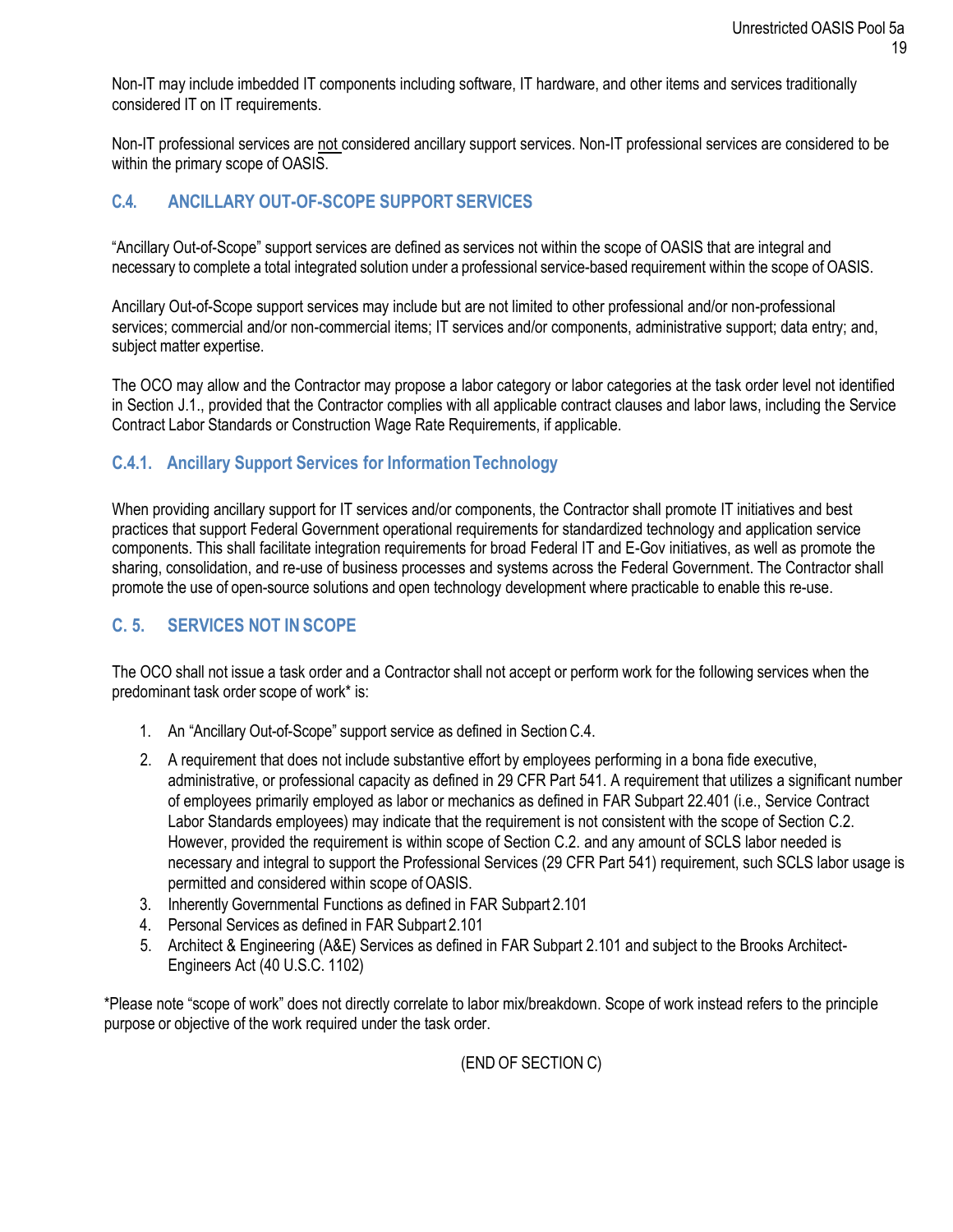## **SECTION D - PACKAGING AND MARKING**

#### <span id="page-19-1"></span><span id="page-19-0"></span>**D.1. PACKAGING AND MARKING**

Packaging and marking of all deliverables must conform to normal commercial packing standards to assure safe delivery at destination. Clauses and other requirements regarding packaging and marking shall be designated by the OCO at the task order level.

(END OF SECTION D)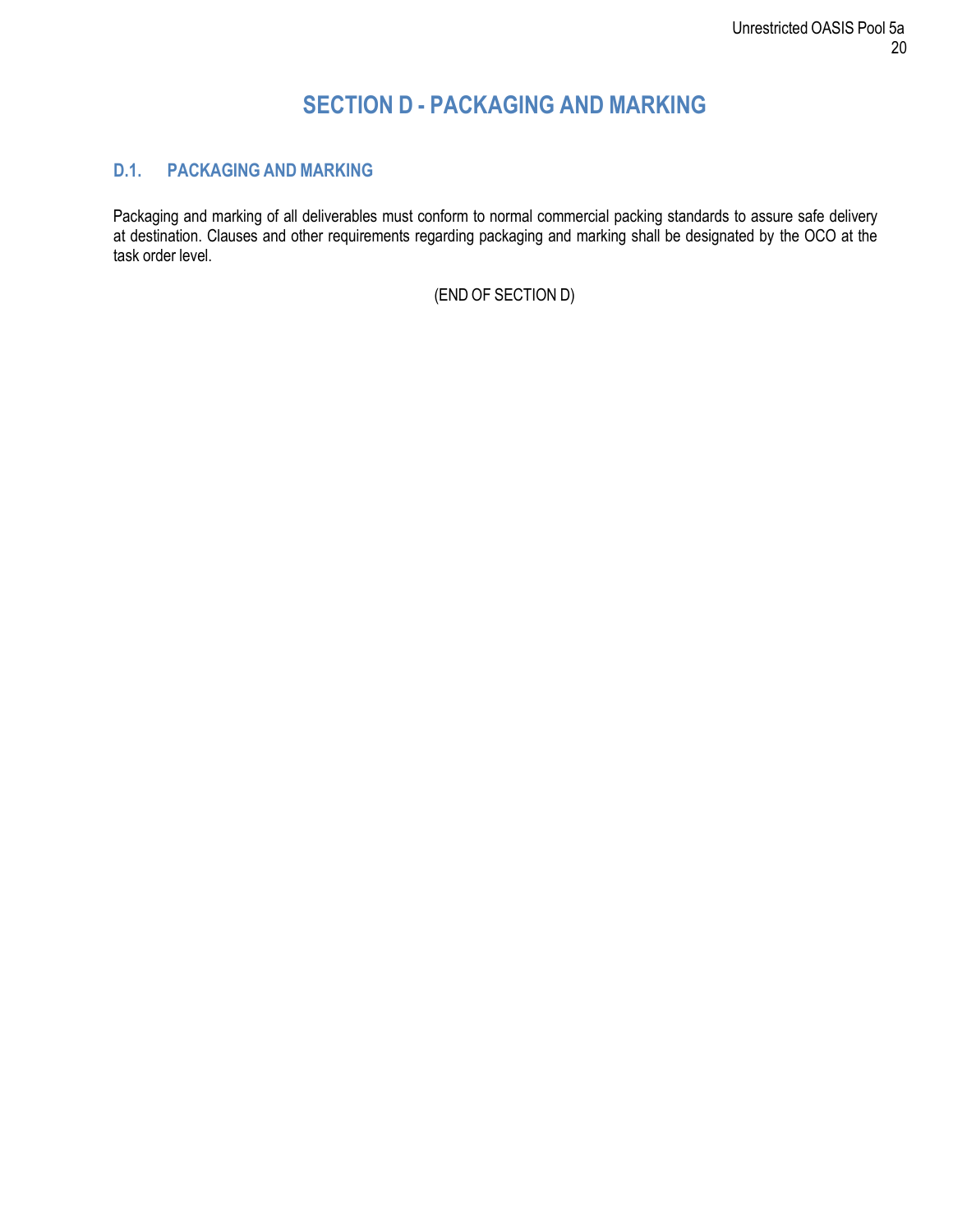## **SECTION E - INSPECTION AND ACCEPTANCE**

#### <span id="page-20-1"></span><span id="page-20-0"></span>**E.1. INSPECTION AND ACCEPTANCE**

Inspection and acceptance for OASIS is:

| l AR    | <b>ITI F</b>                            | <b>ATE</b>     |
|---------|-----------------------------------------|----------------|
| 2.246-4 | Inspection of Services - Fixed<br>Price | <b>UG 1996</b> |

Clauses and other requirements regarding inspection and acceptance shall be designated by the OCO at the task order level.

(END OF SECTION E)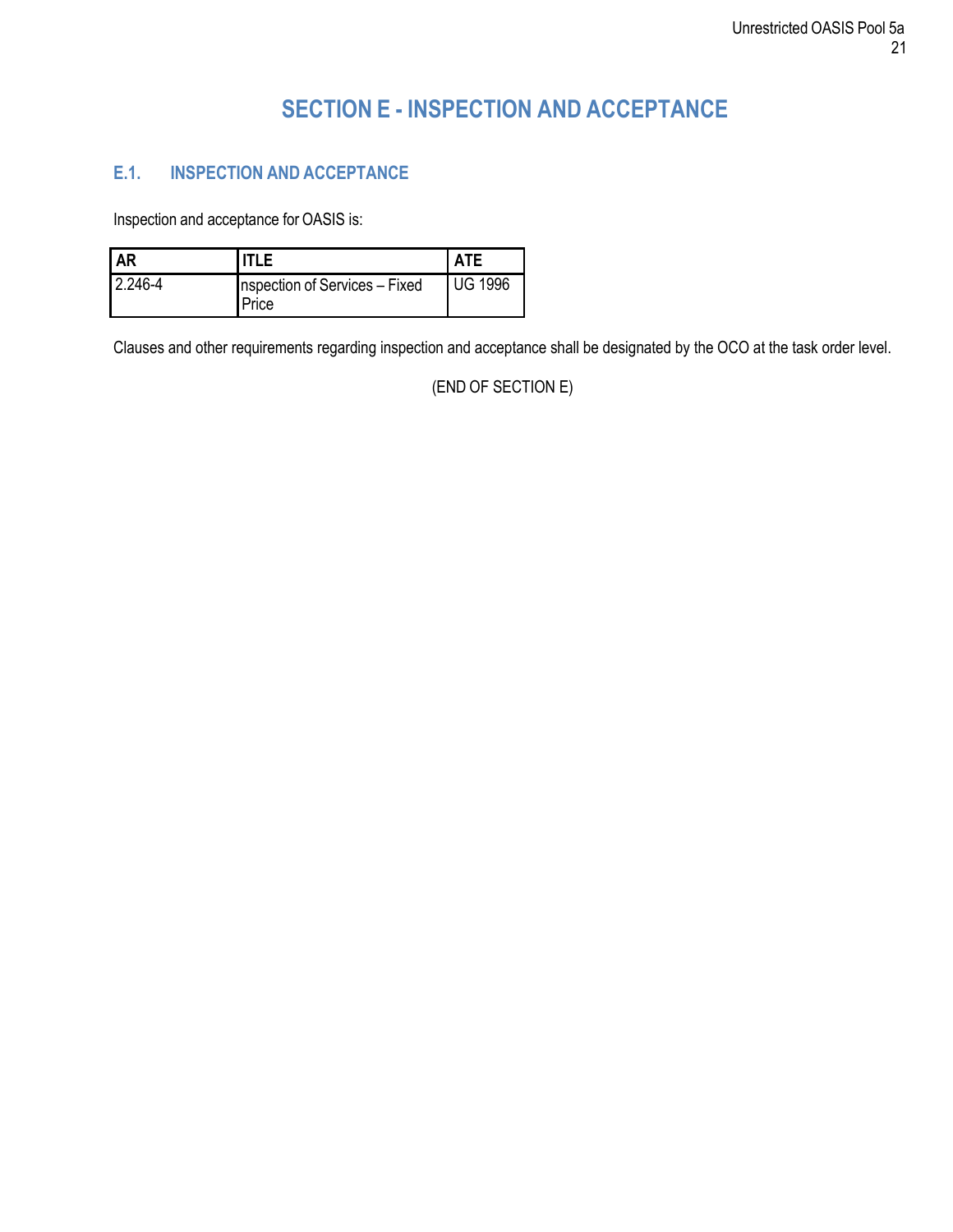### **SECTION F - DELIVERIES OR PERFORMANCE**

#### <span id="page-21-1"></span><span id="page-21-0"></span>**F.1. DELIVERIES OR PERFORMANCE CLAUSES**

Clauses regarding deliveries or performance for OASIS:

| <b>AR</b> | <b>ITLE</b>       | <b>ATE</b>     |
|-----------|-------------------|----------------|
| 2.242-15  | top Work Order    | <b>UG 1989</b> |
| 2.247-34  | .O.B. Destination | <b>OV 1991</b> |

Clauses and other requirements regarding deliveries or performance shall be designated by the OCO at the task order level.

#### <span id="page-21-2"></span>**F.2. PLACE OF PERFORMANCE**

The services to be provided under OASIS shall be accomplished at the locations identified in the task order and may include locations in the Continental United States (CONUS) and Outside the CONUS (OCONUS).

#### <span id="page-21-3"></span>**F.3. PERIOD OF PERFORMANCE**

The period of performance of OASIS is from September 3, 2014 through September 2, 2024 as exercised in accordance with FAR 52.217-9, Option to Extend the Term of the Contact.

The period of performance for each task order awarded under OASIS shall be specified in the task order by the ordering agency. Task orders must be solicited and awarded prior to the OASIS term expiring and may extend up to 5 years after the OASIS term expires.

Task order option periods may be exercised after the OASIS term expires as long as the final task order option period does not extend the cumulative term of the task order beyond 5 years after the OASIS term expires.

After the OASIS term expires, OASIS will remain an active contract until the final task order is closed-out and shall govern the terms and conditions with respect to active task orders to the same extent as if it were completed during the OASIS term.

Accordingly, the cumulative term of all task orders placed under OASIS may span up to September 2, 2029.

#### <span id="page-21-4"></span>**F.4. PERFORMANCE STANDARDS**

OASIS is a performance-based contract with measurable standards in terms of quality and timeliness of deliverables and compliances in accordance with Section F.4.1. and F.4.2.

In the event the CPRM is not operational, deliverable and reporting requirements designated for input into the CPRM shall be provided as directed by the OASIS CO within the stated timeframes.

The OASIS CO or an authorized representative shall have the right to examine and audit all supporting records and materials, regardless of whether such items are in written form, in the form of computer data, or in any other form, for the purpose of enforcing all deliverables and compliances herein.

Acceptable Accounting Systems are mandatory for all Contractors on OASIS. Cost Accounting Standards (CAS) are mandatory unless, covered by exemption under 48 CR 9903.201-1 and 48 CFR 9903.201-2. All other systems and certifications are optional; however, Contractors are encouraged to acquire these systems and certifications.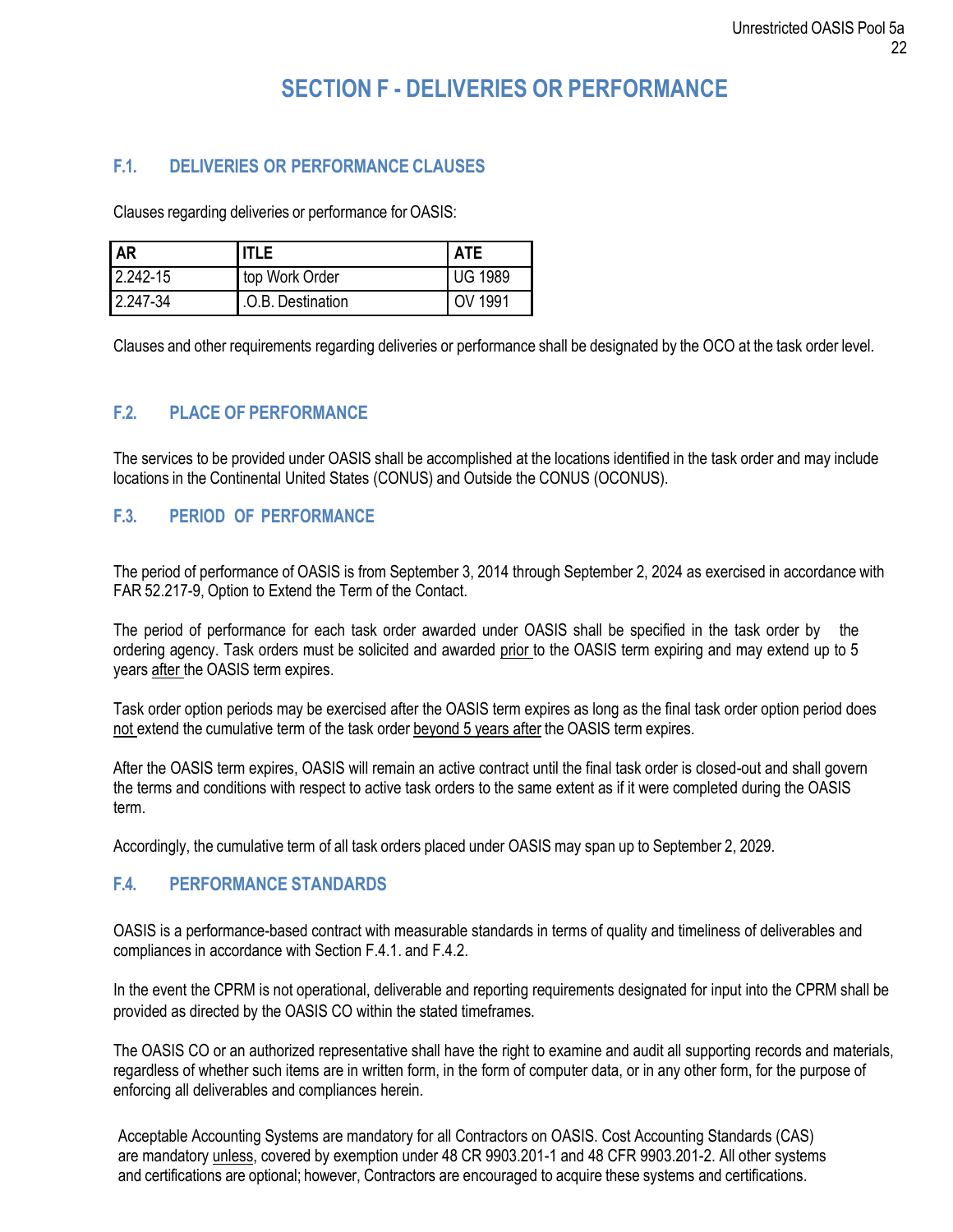All Systems, Compliances, and Certifications must be maintained at the Contractors current level at time of award or higher throughout the period of performance of OASIS. For example, if a Contractor received an evaluation credit for having an Approved Purchasing System and CMMI Level 3 certification at time of award, then the Contractor must maintain an Approved Purchasing System and CMMI Level 3 certification level or higher for the life of OASIS.

Failure to meet the following deliverables, reports, or compliance standards may result in activation of Dormant Status and/or result in a Contractor being Off-Ramped (See Sections H.16. and H.17.).

#### <span id="page-22-0"></span>**F.4.1. Deliverable and ReportingRequirements**

The following table contains deliverables and reports required for OASIS. Task order deliverables and reporting will be specified in the task order. The Government does not waive its right to request other deliverables or reports not specifically listed in the table below. Deliverables or reports are required until the final task order is closed-out for each Contractor. If a deliverable is due on a calendar day that falls on a weekend day or a Government holiday, the deliverable or report is due the following business day.

For Quarterly reporting use the following calendar:

| <b>Calendar Quarters</b>                | <b>CAF Due Date</b>        |
|-----------------------------------------|----------------------------|
| 1st Quarter January 1st - March 31st    | No later than April 30th   |
| 2nd Quarter April 1st - June 30th       | No later than July 30th    |
| 3rd Quarter July 1st - September 30th   | No later than October 30th |
| 4th Quarter October 1st - December 31st | No later than January 30th |

| <b>SECTION</b>                  | <b>REFERENCE</b>                                    | <b>DESCRIPTION</b>                                                                                | <b>FREQUENCY</b>                                                                                                                         | <b>LOCATION</b>                                          |
|---------------------------------|-----------------------------------------------------|---------------------------------------------------------------------------------------------------|------------------------------------------------------------------------------------------------------------------------------------------|----------------------------------------------------------|
| G.2.6.                          | Contractor Key<br>Personnel                         | Updated COPM or COCM Point<br>of Contact Information                                              | Within 5 calendars days of the<br>substitution                                                                                           | OASIS CO via<br>oasismods@gsa.gov                        |
| G.3.1.<br>and<br>G.3.2.4.       | Contract Access Fee<br>(CAF) Remittance             | CAF for all task orders awarded<br>during the previous quarter on a<br>cumulative basis           | Quarterly (April 30th, July 30th,<br>October 30th, and January 30th)                                                                     | Electronic Funds Transfer (EFT)<br>via the CPRM website  |
| G.3.2.2.<br>through<br>G.3.2.5. | <b>CPRM</b>                                         | Task Order Award, Modification,<br>Invoice, CAF data, and Close-out<br>data on a cumulative basis | Monthly (30th calendar day of each<br>month, last day in February)                                                                       | Electronically via the CPRM<br>website                   |
| G.3.2.1<br>through<br>G.3.2.5.  | <b>CPRM Contract</b><br>Administrative<br>Reporting | Task Order Award Data, including<br>$G.3.2.1.1 - G.3.2.1.3$ as<br>applicable                      | Report all order data within 30<br>calendar days after the month the<br>document was signed by the Ordering<br>Contracting Officer (OCO) | Electronically via the Contract<br>Payment Module CPRM   |
| G.3.2.1.4                       | <b>CPRM Contract</b><br>Administrative<br>Reporting | Limitations on Subcontracting<br>Reporting Data                                                   | Not Required                                                                                                                             | Not Required                                             |
| G.3.2.2                         | <b>CPRM Contract</b><br>Administrative<br>Reporting | <b>Task Order Modification Data</b>                                                               | Report all order data within 30<br>calendar days after the month the<br>document was signed by the Ordering<br>Contracting Officer (OCO) | Electronically via the Contract<br>Payment Module (CPRM) |
| G.3.2.3                         | <b>CPRM Contract</b><br>Administrative<br>Reporting | <b>Invoice Data</b>                                                                               | Report invoice data from each paid or<br>remitted invoice within 30 calendar<br>days after the end of the reporting<br>quarter           | Electronically via the Contract<br>Payment Module (CPRM) |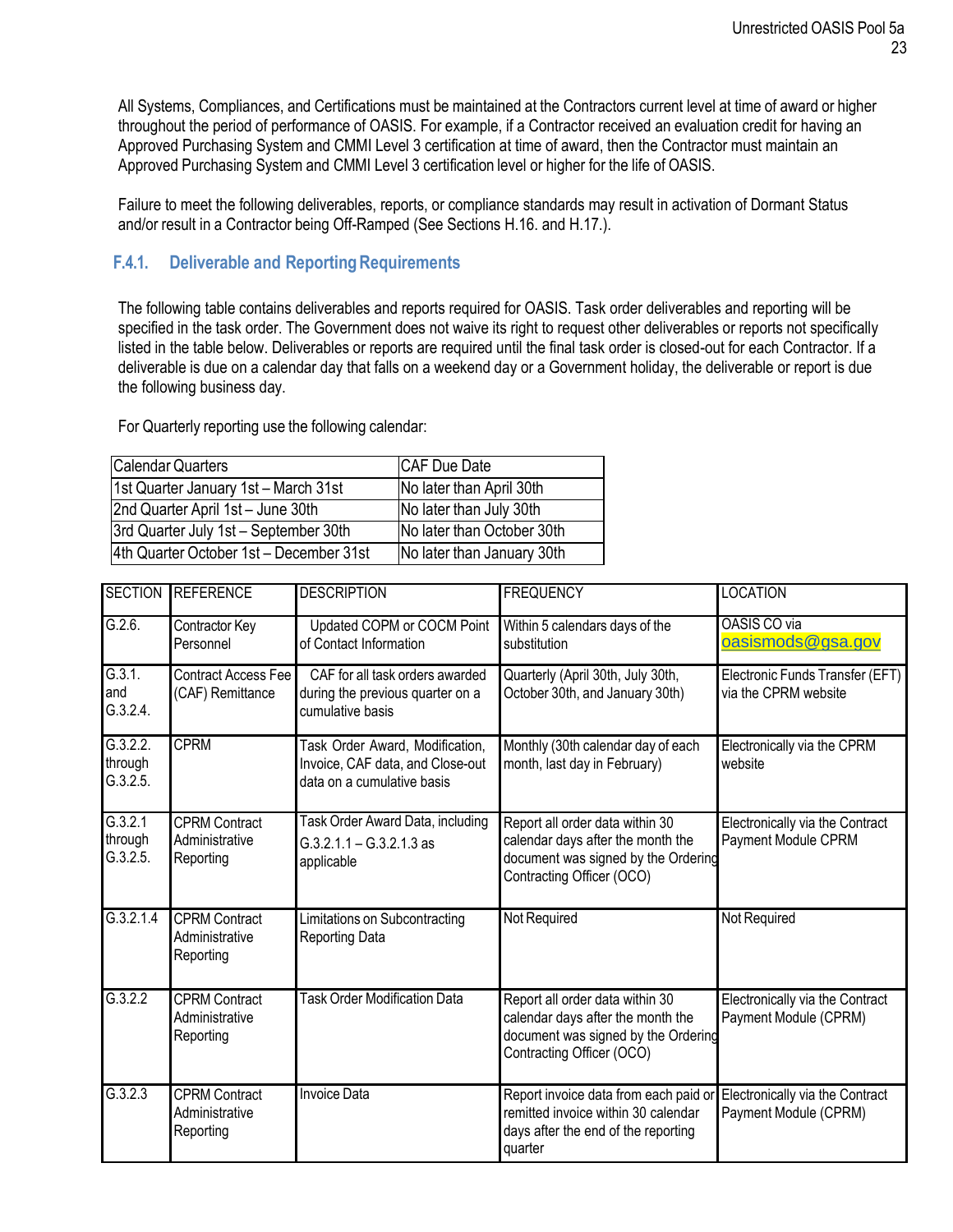|          |                                                     |                                                                                |                                                                                                                                                            | 24                                                                                  |
|----------|-----------------------------------------------------|--------------------------------------------------------------------------------|------------------------------------------------------------------------------------------------------------------------------------------------------------|-------------------------------------------------------------------------------------|
| G.3.2.4  | <b>CPRM Contract</b><br>Administrative<br>Reporting | <b>CAF Payment Data</b>                                                        | Report CAF Payment data from each<br>paid or remitted invoice within 30<br>calendar days after the end of the<br>reporting quarter                         | Electronically via the Contract<br>Payment Module (CPRM)                            |
| G.3.3.   | Individual<br>Subcontracting<br>Reports (ISR)       | If applicable,<br><b>ISRs from Individual</b><br>Subcontracting Plans on OASIS | Within 30 calendar days after the<br>close of each reporting period ending<br>March 31st, September 30th, and<br>within 30<br>days of contract completion. | Electronically via the Electronic<br>Subcontract Reporting System<br>(eSRS) website |
| G.3.3.   | Summary<br>Subcontracting<br>Reports (SSR)          | GSA agency wide SSRs                                                           | Within 30 calendar days after the<br>close of each reporting period ending<br>September 30th                                                               | Electronically via the Electronic<br>Subcontract Reporting System<br>(eSRS) website |
| G.3.4.1. | Contactor Self-<br>Assessment                       | Self-Assessment Report                                                         | Annually on November 15th for the<br>preceding reporting period of<br>September 3rd through September<br>2nd                                               | OASIS CO via online CSA tool                                                        |

| <b>SECTION</b> | <b>REFERENCE</b>                                                                         | <b>DESCRIPTION</b>                                                                 | <b>FREQUENCY</b>                                                                                                                                                                                                                                                | <b>LOCATION</b>                                                                                                                                                                |
|----------------|------------------------------------------------------------------------------------------|------------------------------------------------------------------------------------|-----------------------------------------------------------------------------------------------------------------------------------------------------------------------------------------------------------------------------------------------------------------|--------------------------------------------------------------------------------------------------------------------------------------------------------------------------------|
| G.3.5.         | Insurance                                                                                | CORD 25, Certificate of Insurance                                                  | Within 30 calendar days after<br>Notice-to-<br><b>OASIS</b><br>the<br>Proceed and any updates<br>thereafter                                                                                                                                                     | Annually notify OASIS CO via<br>online CSA tool<br>for affected task orders                                                                                                    |
| G.3.6.         | Mergers, Acquisitions,<br>Novation's, and<br>Change-of-<br>Name<br>Agreements            | If applicable, SF 30<br>Modification or other applicable<br>documents              | Copy of SF 30 and other<br>applicable documents within 45<br>calendar days of finalization                                                                                                                                                                      | OASIS CO via<br>oasismods@gsa.gov<br>and OCOsfor affected task<br>orders                                                                                                       |
| G.3.7.         | <b>Federal Awardee</b><br>Performance and<br>Integrity<br>Information<br>System (FAPIIS) | <b>APIIS</b> reporting                                                             | Semi-Annually starting 6<br>months from the anniversary<br>date of the OASIS Notice-to-<br>Proceed.                                                                                                                                                             | Electronically via SAM.GOV<br>website and notify the OASIS<br>CO annually via online CSA tool                                                                                  |
| G.3.8.         | <b>VETS-4212</b>                                                                         | ETS-4212 reporting                                                                 | 30 of each year                                                                                                                                                                                                                                                 | Annually no later than September Electronically via the Department<br>of Labor (DOL) VETS-4212<br>reporting website and notify the<br>OASIS CO annually via online<br>CSA tool |
| G.3.9.         | <b>Reporting Executive</b><br>Compensation and<br>First-Tier<br>Subcontract<br>Awards    | Federal Funding Accountability<br>and Transparency Act (FFATA)<br>Sub-Award Report | The end of the month following<br>the month in which the prime<br>Contractor awards any sub-<br>contract greater than \$25,000<br>into the FFATA Sub-Award<br>Reporting System (FSRS)                                                                           | Electronically via FSRS website<br>and notify the OASIS<br>CO annually via online CSA tool                                                                                     |
| G.3.10.        | Post Award Small<br><b>Business</b><br>Re-<br>Program<br>Representation                  | If applicable, Small Business<br>Size Recertification                              | Within 30 days after execution of<br>a novation agreement; within<br>30 days after a merger or<br>acquisition that does not<br>require a novation; and, within<br>60 to 120 days prior to the end<br>of the fifth year and exercising<br>the option thereafter. | OASIS CO via<br>oasismods<br>@gsa.gov                                                                                                                                          |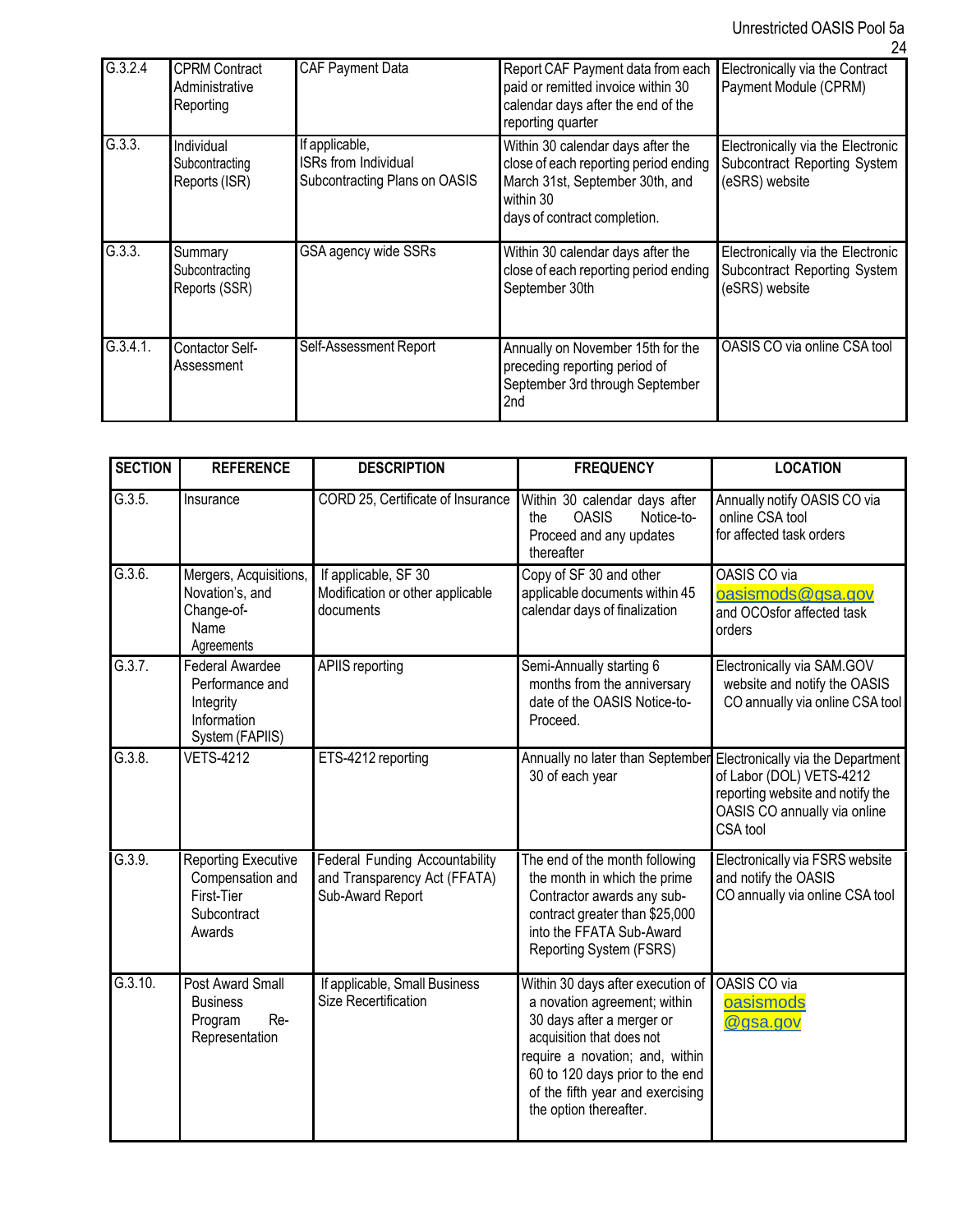|        |                                                                                                                                |                                                                                                                                                                                                        |                                                                                                                          | 25                                                                                   |
|--------|--------------------------------------------------------------------------------------------------------------------------------|--------------------------------------------------------------------------------------------------------------------------------------------------------------------------------------------------------|--------------------------------------------------------------------------------------------------------------------------|--------------------------------------------------------------------------------------|
| G.5    | <b>Agile Task Order</b><br>and Contract<br>Administration<br>Systems,<br>Process and/or<br><b>Procedures</b><br><b>Changes</b> | <b>Agile changes to facilitate</b><br>improved contract<br>administration/performance                                                                                                                  | As directed by the<br><b>Contracting Officer</b><br>throughout the life of the<br>master contract and all task<br>orders | <b>Not Required</b>                                                                  |
| H.6.1. | Acceptable<br><b>Accounting System</b>                                                                                         | Correspondence and audit<br>reports from DCAA/DCMA that<br>updates the current status                                                                                                                  | Within 45 calendar days after<br>the update                                                                              | Annually notify OASIS CO via<br>online CSA tool and OCOs for<br>affected task orders |
| H.6.2. | Acceptable Estimating<br>System                                                                                                | If applicable, correspondence<br>and audit reports from<br>DCAA/DCMA or other<br>cognizant auditing entity that<br>updates the current status                                                          | Within 45 calendar days after<br>the update                                                                              | Annually notify OASIS CO via<br>Online CSA tool and OCOs for<br>affected task orders |
| H.6.3. | Cost Accounting<br><b>Standards</b><br>(CAS)                                                                                   | If applicable, correspondence<br>and audit reports from<br>DCAA/DCMA that updates the<br>current CAS Disclosure<br>Statements, Administration of<br>CAS, or Cost Accounting<br><b>Practice Changes</b> | Within 45 calendar days after<br>the update                                                                              | Annually notify OASIS CO via<br>Online CSA tool and OCOs for<br>affected task orders |

| <b>SECTION</b> | <b>REFERENCE</b>                                                                                                                           | <b>DESCRIPTION</b>                                                                                                                            | <b>FREQUENCY</b>                            | <b>LOCATION</b>                                                                      |
|----------------|--------------------------------------------------------------------------------------------------------------------------------------------|-----------------------------------------------------------------------------------------------------------------------------------------------|---------------------------------------------|--------------------------------------------------------------------------------------|
| H.6.4.         | Forward Pricing Rate<br>Agreements (FPRA),<br>Forward Pricing Rate<br>Recommendations<br>(FPRR) and/or<br><b>Approved Billing</b><br>Rates | If applicable, correspondence<br>and audit reports from<br>DCAA/DCMA or other<br>cognizant auditing entity that<br>updates the current status | Within 45 calendar days after<br>the update | Annually notify OASIS CO via<br>online CSA tool and OCOs for<br>affected task orders |
| H.6.5.         | Approved Purchasing<br>System                                                                                                              | If applicable, correspondence<br>and audit reports from DCMA<br>or other cognizant auditing<br>entity that updates the current<br>atus        | Within 45 calendar days after<br>the update | Annually notify OASIS CO via<br>online CSA tool and OCOs for<br>affected task orders |
| H.6.6.         | EVMS ANSI-standard                                                                                                                         | If applicable, correspondence<br>and audit reports from DCMA<br>or other cognizant auditing<br>entity that updates the current<br>status      | Within 45 calendar days after<br>the update | Annually notify OASIS CO via<br>online CSA tool                                      |
| H.6.7.         | <b>ISO 9001</b><br>Certification                                                                                                           | If applicable, correspondence<br>or audit from an ISO 9001<br>Certification Body that updates<br>the current status                           | Within 45 calendar days after<br>the update | Annually notify OASIS CO via<br>online CSA tool                                      |
| H.6.8.         | <b>ISO 17025</b><br>Certification                                                                                                          | If applicable, correspondence<br>or audit from an ISO 17025<br>Certification Body that updates<br>the current status                          | Within 45 calendar days after<br>the update | Annually notify OASIS CO via<br>online CSA tool                                      |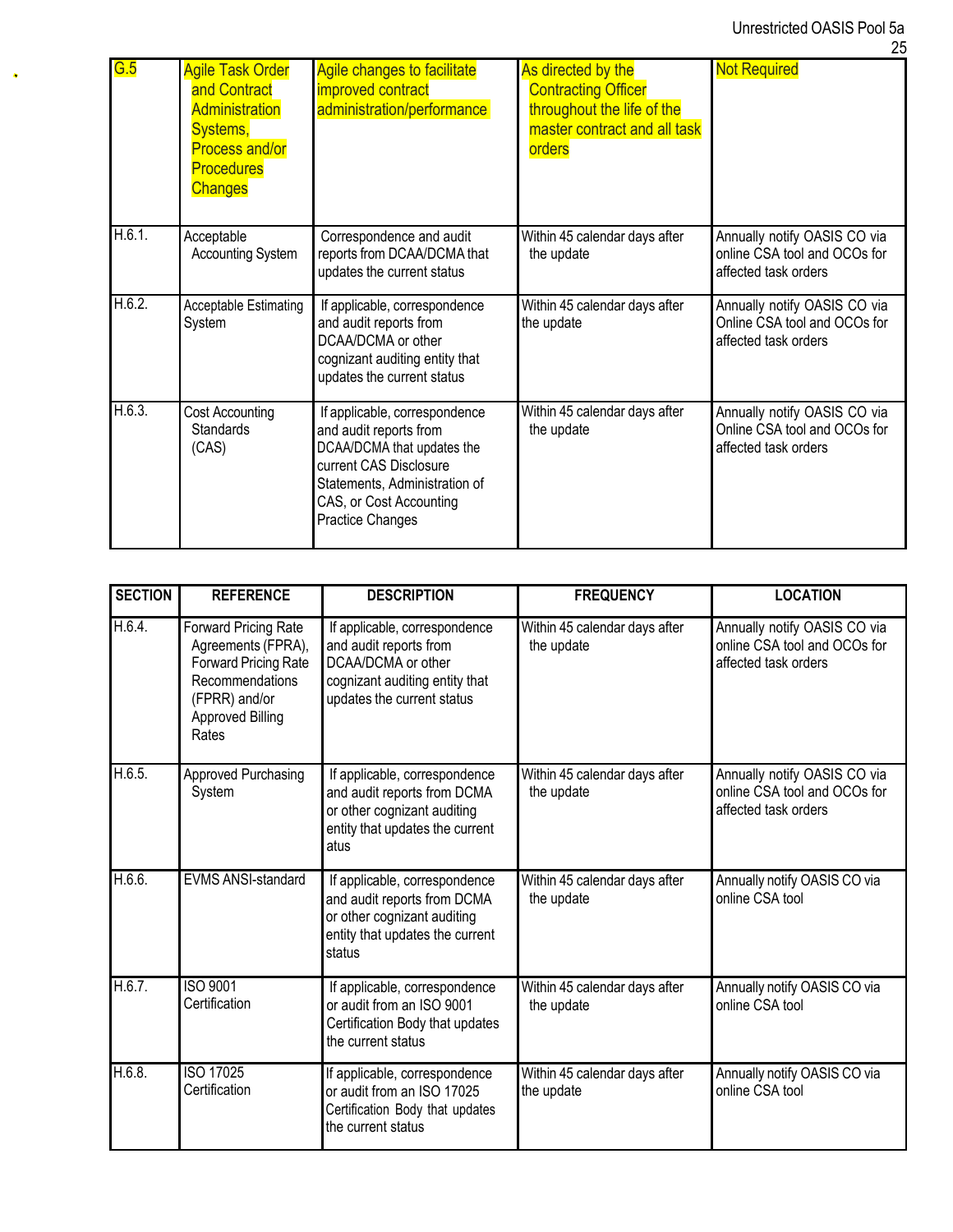|         |                                                                   |                                                                                                                                                                                                                                        |                                             | Zυ                                                                                   |
|---------|-------------------------------------------------------------------|----------------------------------------------------------------------------------------------------------------------------------------------------------------------------------------------------------------------------------------|---------------------------------------------|--------------------------------------------------------------------------------------|
| H.6.9.  | <b>ISO 14001</b><br>Certification                                 | If applicable, correspondence<br>or audit from an ISO<br>4001 Certification Body<br>that updates the current status                                                                                                                    | Within 45 calendar days after<br>the update | Annually notify OASIS CO via<br>online CSA tool                                      |
| H.6.10  | AS9100 Certification                                              | As applicable, correspondence or<br>audit from an AS9100<br>Certification body that updates<br>the current status                                                                                                                      | Within 45 calendar days after the<br>update | Annually notify the OASIS CO via<br>online CSA tool                                  |
| H.6.11. | <b>CMMI Maturity Level</b>                                        | If applicable, correspondence<br>or audit from a CMMI Instituted<br>Certified Lead Appraiser that<br>updates the current status                                                                                                        | Within 45 calendar days after<br>the update | Annually notify OASIS CO via<br>online CSA tool                                      |
| H.6.12. | Meaningful<br>Relationship<br><b>Commitment Letters</b><br>(MRCL) | If applicable, any change of<br>entity or commitment identified<br>in any MRCL submitted                                                                                                                                               | Within 45 calendar days after<br>the update | Annually notify OASIS CO via<br>online CSA tool                                      |
| H.7.1.  | <b>Facility Security</b><br>Clearance                             | If applicable, correspondence<br>signed by a Facility Security<br>Officer, screen prints from the<br><b>Industrial Security Facilities</b><br>Database and DD Form 441,<br>DD Form 441-1, or SF 328<br>that updates the current status | Within 45 calendar days after<br>the update | Annually notify OASIS CO via<br>online CSA tool and OCOs for<br>affected task orders |

#### <span id="page-25-0"></span>**F.4.2. Compliances**

The following table contains compliances required for OASIS. Task Order compliances will be specified in the task order. The Government does not waive its right to request other compliances in order to align the OASIS contract with new statuary or regulatory requirements. The Government will provide the Contractor with at least 90 days' notice of these requirements.

|                               | <b>SECTION REFERENCE</b>                                                                       | <b>COMPLIANCE</b>                                                                                                                                                                                                                             |
|-------------------------------|------------------------------------------------------------------------------------------------|-----------------------------------------------------------------------------------------------------------------------------------------------------------------------------------------------------------------------------------------------|
| G.2.6.                        | Contractor Key Personnel                                                                       | The Contractor shall maintain responsive and competent Contractor Key Personnel                                                                                                                                                               |
| G.3.1.<br>and<br>G.3.2.4.     | Contract Access Fee (CAF) Remittance                                                           | The Contractor shall submit timely and accurate CAF Payments                                                                                                                                                                                  |
| G.3.2.<br>through<br>G.3.2.5. | <b>CPRM</b> Data                                                                               | The Contractor shall submit timely and accurate data in the CPRM                                                                                                                                                                              |
| G.3.3.                        | Subcontracting Goals and Reporting                                                             | The Contractor shall submit timely and accurate ISR subcontract reports, if<br>applicable, and SSR subcontract reports and make good faith efforts in meeting<br>small business goals in accordance with the Contractor's subcontracting plan |
| G.3.4.1.                      | <b>Contactor Self-Assessment</b>                                                               | The Contractor shall submit timely and accurate self-assessments reports                                                                                                                                                                      |
| G.3.5.                        | Insurance                                                                                      | The Contractor shall submit timely and accurate Certificates of Insurance and<br>maintain adequate insurance coverage at the OASIS and task order level                                                                                       |
| G.3.6.                        | Mergers, Acquisitions, Novation's<br>andChange-of-Name Agreements                              | The Contractor shall submit timely notice of Merger and Acquisitions or contractual<br>copies of Novation or Change-of-Name Agreements, if applicable                                                                                         |
| G.3.7.                        | Responsibility and Federal Awardee<br>Performance and Integrity Information<br>System (FAPIIS) | The Contractor shall submit timely and accurate FAPIIS information<br>and maintain sufficient financial resources and meet the responsibility standards<br>and qualifications set forth in FAR Part 9                                         |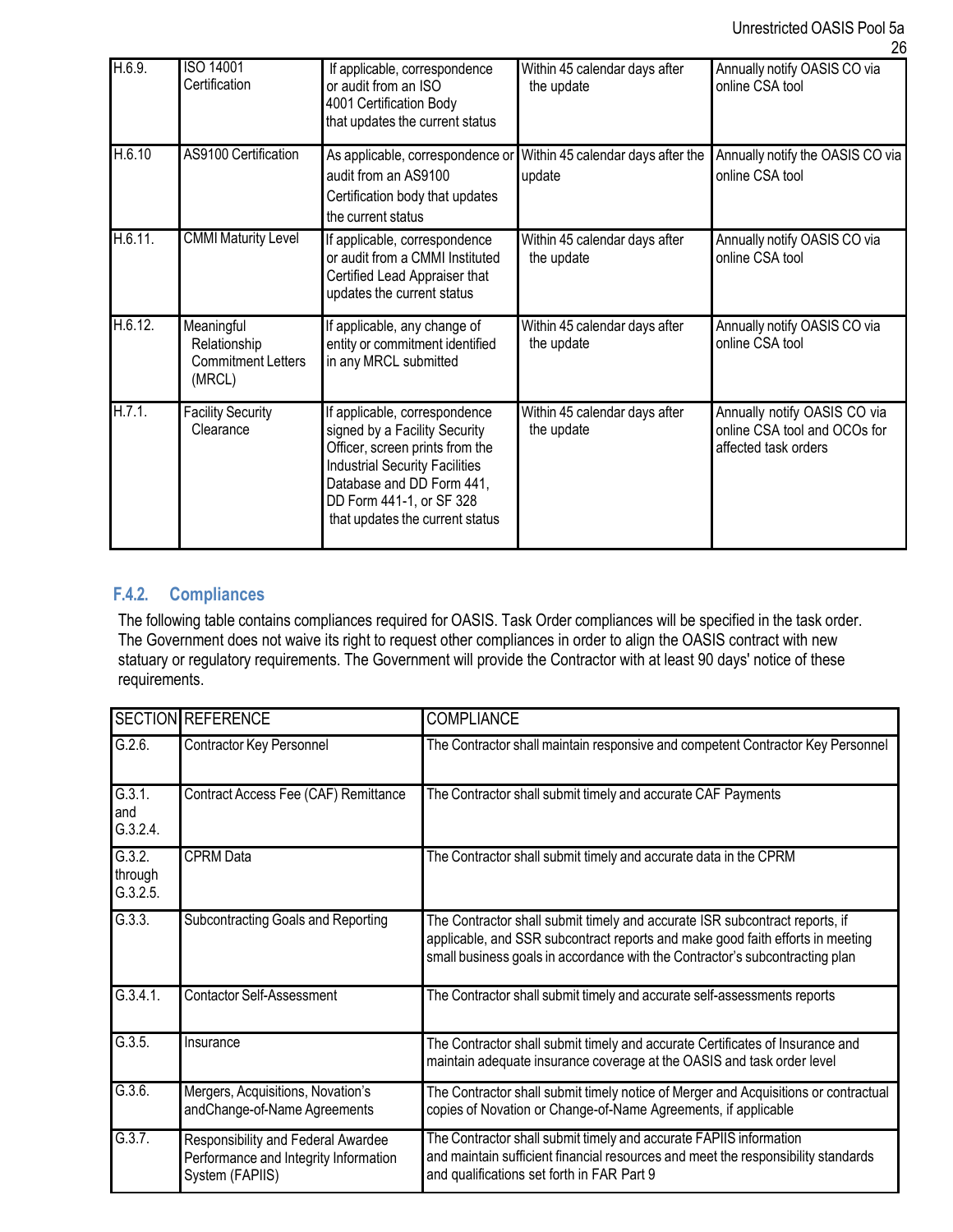| G.3.8.  | VETS-4212 Reporting                                                                                                                      | The Contractor shall report timely and accurate VETS-4212 reports in the<br>Department of Labor VETS-4212 website and send confirmation to the OASIS CO<br>via the CSA tool                                                           |
|---------|------------------------------------------------------------------------------------------------------------------------------------------|---------------------------------------------------------------------------------------------------------------------------------------------------------------------------------------------------------------------------------------|
| G.3.9.  | Reporting Executive Compensation and<br><b>First-Tier Subcontract Awards</b>                                                             | The Contractor shall report timely and accurate sub-award and executive<br>compensation data regarding first-tier sub-awards in FSRS to meet the FFATA<br>reporting requirements & send confirmation to the OASIS CO via the CSA tool |
| G.3.10. | Post-Award Small Business Program Re-<br>Representation                                                                                  | If applicable, The Contractor shall report timely and accurately their small business<br>program re-representation and update SAM.gov.                                                                                                |
| G.4.    | Task Order Close-Out                                                                                                                     | The Contractor agrees to cooperate with the OCO to close out task orders as soon<br>as practical after expiration, cancellation, or termination.                                                                                      |
| H.6.1.  | <b>Acceptable Accounting System</b>                                                                                                      | The Contractor shall maintain the acceptable/approved status of their Accounting<br>System and submit updates to the current status                                                                                                   |
| H.6.2.  | <b>Acceptable Estimating System</b>                                                                                                      | The Contractor shall maintain the acceptable status of their Estimating System and<br>submit updates to the current status, if applicable                                                                                             |
| H.6.3.  | Cost Accounting Standards (CAS)                                                                                                          | The Contractor shall maintain CAS compliance and submit updates to the current<br>status, if applicable                                                                                                                               |
| H.6.4.  | <b>Forward Pricing Rate Agreements</b><br>(FPRA), Forward Pricing Rate<br>Recommendations (FPRR) and/or<br><b>Approved Billing Rates</b> | The Contractor shall maintain their FPRA, FPRR, and/or Approved Billing Rates<br>and submit updates, if applicable                                                                                                                    |

|         | <b>SECTION REFERENCE</b>                             | <b>COMPLIANCE</b>                                                                                                                                                                                                                                                 |
|---------|------------------------------------------------------|-------------------------------------------------------------------------------------------------------------------------------------------------------------------------------------------------------------------------------------------------------------------|
| H.6.5.  | Approved Purchasing System                           | The Contractor shall maintain an Approved Purchasing System and submit<br>updates, if applicable                                                                                                                                                                  |
| H.6.6.  | EVMS ANSI-standard                                   | The Contractor shall maintain or exceed their EVMS ANSI-standard and submit<br>updates, if applicable                                                                                                                                                             |
| H.6.7.  | ISO 9001 Certification                               | The Contractor shall maintain or exceed their ISO 9001 Certification and submit<br>updates, if applicable                                                                                                                                                         |
| H.6.8.  | ISO 17025 Certification                              | The Contractor shall maintain or exceed their ISO 17025 Certification and submit<br>updates, if applicable                                                                                                                                                        |
| H.6.9.  | ISO 14001 Certification                              | The Contractor shall maintain or exceed their ISO 14001 Certification and submit<br>updates, if applicable                                                                                                                                                        |
| H.6.10. | AS9100 Certification                                 | The Contractor shall maintain or exceed their AS9100 Certification and submit<br>updates, if applicable                                                                                                                                                           |
| H.6.11. | <b>CMMI Maturity Level</b>                           | The Contractor shall maintain or exceed their CMMI Maturity Level and submit<br>updates, if applicable                                                                                                                                                            |
| H.6.12. | Meaningful Relationship Commitment<br>Letters (MRCL) | The Contractor shall honor the commitments contained in all MRCLs, if<br>applicable                                                                                                                                                                               |
| H.7.1   | Facility Security Clearance (FSC)                    | The Contractor shall maintain or exceed their FSC and submit updates, if applicable                                                                                                                                                                               |
| H.11.1. | Meetings                                             | The Contractor's Key Personnel shall attend and actively participate in all meetings,<br>including all PMR Meetings. It is preferred that both Key Personnel (COPM and<br>COCM) attend all PMRs; at a minimum, one of the Key Personnel shall attend each<br>PMR. |
| H.11.3. | Contractor OASIS Webpage                             | The Contractor shall maintain an OASIS Webpage that meets the minimum<br>webpage requirements                                                                                                                                                                     |
| H.13.   | <b>Ethics and Conduct</b>                            | The Contractor shall adhere to the standards under Section H.13.                                                                                                                                                                                                  |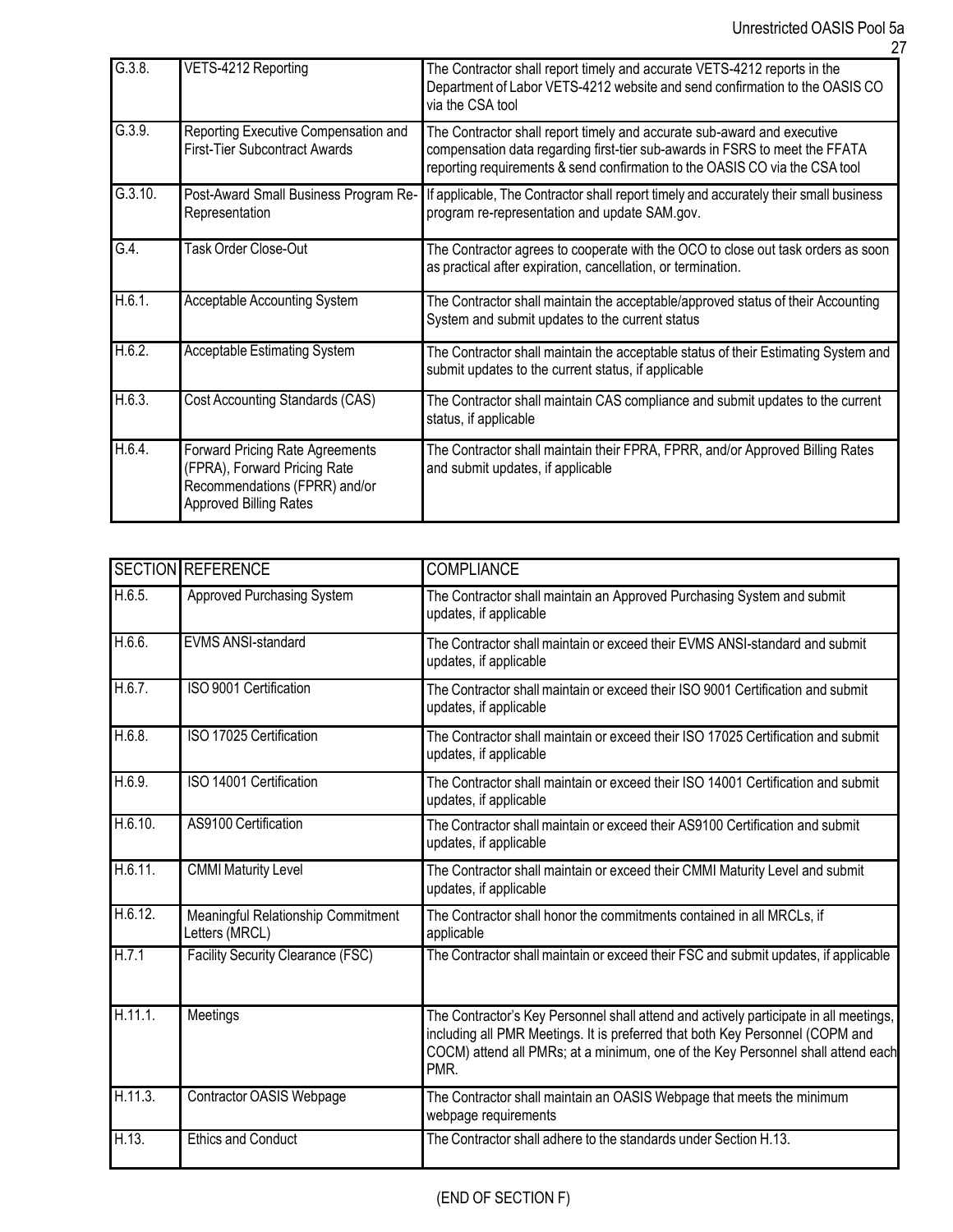### **SECTION G - CONTRACT ADMINISTRATION DATA**

#### <span id="page-27-1"></span><span id="page-27-0"></span>**G.1. BACKGROUND**

This section provides roles, responsibilities, and contract administration requirements for OASIS and each task order placed under OASIS. Clauses and other requirements regarding contract administration may be designated by the OCO at the task order level.

#### <span id="page-27-2"></span>**G.2. ROLES AND RESPONSIBILITIES OF KEY PERSONNEL**

This section describes the roles and responsibilities of Government and Contractor personnel. The current point of contact information of GSA's Key Personnel for OASIS will be maintained on the official GSA OASIS webpage at [http://www.gsa.gov/oasis.](http://www.gsa.gov/oasis)

#### <span id="page-27-3"></span>**G.2.1. Program Manager (PM)**

The OASIS PM is a GSA Government official who performs various programmatic functions for the overall success of the OASIS program.

#### <span id="page-27-4"></span>**G.2.2. Contracting Officer (CO)**

The OASIS CO is the sole and exclusive GSA Government official with actual authority to administer and/or modify the terms of OASIS, monitor the Contractor's performance in the areas of contract compliance and contract administration, and assist the Contractor and OCO on matters related to the OASIS terms and conditions.

The OASIS CO may delegate routine administrative functions to an authorized OASIS representative.

#### <span id="page-27-5"></span>**G.2.3. Ombudsman**

In accordance wit[h GSAM 516.505 a](https://www.acquisition.gov/content/part-516-types-contracts#FYMUACIX)nd FAR Clause 52.216-32: *The GSA Task-Order and Delivery Order Ombudsman shall review and resolve complaints from contractors concerning all task and delivery order actions made by GSA. Complaints regarding task and delivery order actions of other agencies using GSA contract vehicles shall be directed to the ordering agency's Task-Order and Delivery-Order Ombudsman.* For orders issued by GSA, see [https://www.gsa.gov/policy](https://www.gsa.gov/policy-regulations/policy/acquisition-policy/gsa-ombudsman)[regulations/policy/acquisition-policy/gsa-ombudsman .](https://www.gsa.gov/policy-regulations/policy/acquisition-policy/gsa-ombudsman) For orders issued by another ordering activity (outside of GSA), refer to their Ombudsman.

#### <span id="page-27-6"></span>**G.2.4. Industrial Operations Analyst (IOA)**

The IOA is a GSA Government official who audits Contractor records and conducts Contractor Assistance Visits (CAVs) to the Contractor's place of business to assist the Contractor with task order reporting, Contract Access Fee (CAF) management, and other general contract administration functions deemed necessary by the Government.

#### <span id="page-27-7"></span>**G.2.5. Ordering Contracting Officer (OCO)**

For purposes of OASIS Contracts authorized users are identified as OCOs. Only an authorized user, who is a delegated OCO, may solicit, award, and administer a task order under OASIS Contracts. In order to qualify as an authorized user, a duly warranted Contracting Officer of the Federal Government, as defined in FAR Subpart 2.101, in good standing, must have received a Delegation of Procurement Authority (DPA) from the OASIS Program.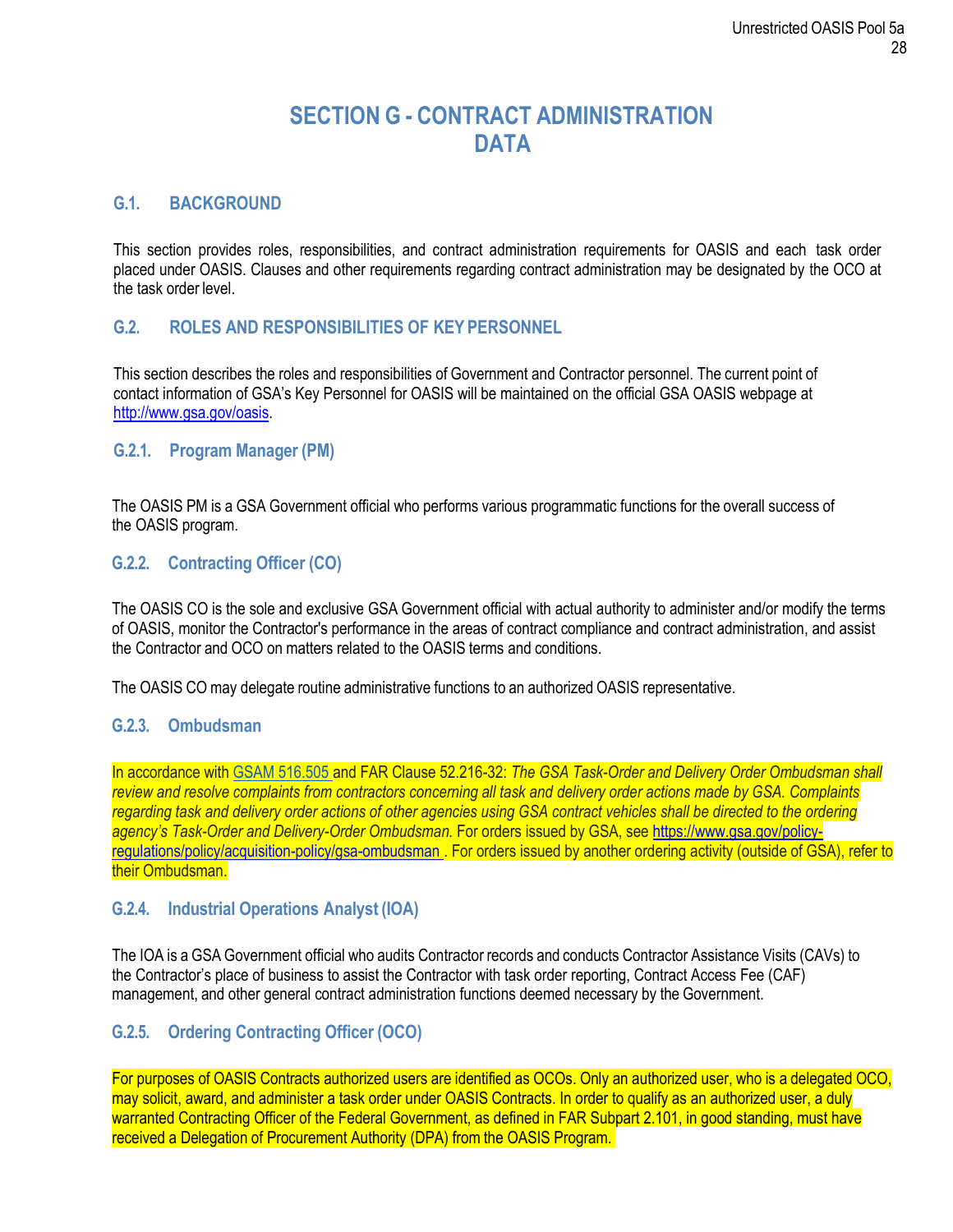29

Contractor employees authorized under [FAR 51.1 Contractor Use of Government Supply Sources to](https://www.acquisition.gov/far/subpart-51.1) use OASIS are considered OCOs and are not required to obtain a DPA as their authority is granted to them by a Federal Government Contracting Officer administering an applicable contract (e.g.,a [FFRDC\).](https://www.nsf.gov/statistics/ffrdclist/) 

The OCO for each task order is the sole and exclusive official with actual authority to solicit, award, administer, and/or modify a task order under OASIS Contracts.

The OCO is encouraged to contact the OASIS Program Office for any OASIS related assistance including, but not limited to, the following:

- 1. Training on the OASIS program and ordering procedures
- 2. Task order scope compliance
- 3. Task order Solicitation development
- 4. Assistance on order disputes, claims, or protests
- 5. Contractor performance

The OCO duties include, but are not limited to:

- 1. Requesting and receiving a Delegation of Procurement Authority (DPA) prior to soliciting and awarding a task order
- 2. Complying with the terms and conditions of OASIS SB (See Section H.3)
- 3. Complying with the ordering procedures outlined in FAR Subpart 16.505, and other agency specific regulatory supplements

4. Issuing task order Solicitations under the proper NAICS Code and corresponding OASIS SB Multiple Award (MA)-Indefinite

- Delivery Indefinite Quantity (IDIQ) Contract Number (See Section H.4)
- 5. Allowing a reasonable time for fair opportunity proposal submission
- 6. Resolving any performance issues, disputes, claims or protests at the task order level
- 7. Responding to all Freedom of Information Act (FOIA) requests at the task order level
- 8. Entering task order performance evaluation in the Contractor Performance Assessment Reporting System (CPARS) or

alternative past performance assessment reporting system mandated by customer agencies that do not require the use of **CPARS** 

9. Entering task order award data in the Federal Procurement Data System – Next Generation (FPDS-NG) upon task order award, if applicable

10. Providing Solicitation and task order award data to the OASIS SB Contracting Officer in accordance with the OASIS SB Ordering Guide and Appendices located at <https://www.gsa.gov/oasis>

11. Closing out task orders in a timely manner

#### <span id="page-28-0"></span>**G.2.5.1. Contracting Officer's Representative (COR)**

The OCO for each task order may designate a Contracting Officer Representative (COR) or Contracting Officer Technical Representative (COTR) to perform specific administrative or technical functions.

The specific rights and responsibilities of the COR or COTR for each task order shall be described in writing, which upon request, shall be provided to the Contractor. A COR/COTR has no actual, apparent, or implied authority to bind the Government.

#### <span id="page-28-1"></span>**G.2.6. Contractor Key Personnel**

The Contractor shall assign a Corporate OASIS Program Manager (COPM) and Corporate OASIS Contract Manager (COCM) as Contractor Key Personnel to represent the Contractor as primary points-of-contact to resolve issues, perform administrative duties, and other functions that may arise relating to OASIS and task orders solicited and awarded under OASIS. Additional Key Personnel requirements may be designated by the OCO at the task order level.

There are no minimum qualification requirements established for Contractor Key Personnel. Additionally, Contractor Key Personnel do not have to be full-time positions; however, the Contractor Key Personnel are expected to be fully proficient in the performance of their duties.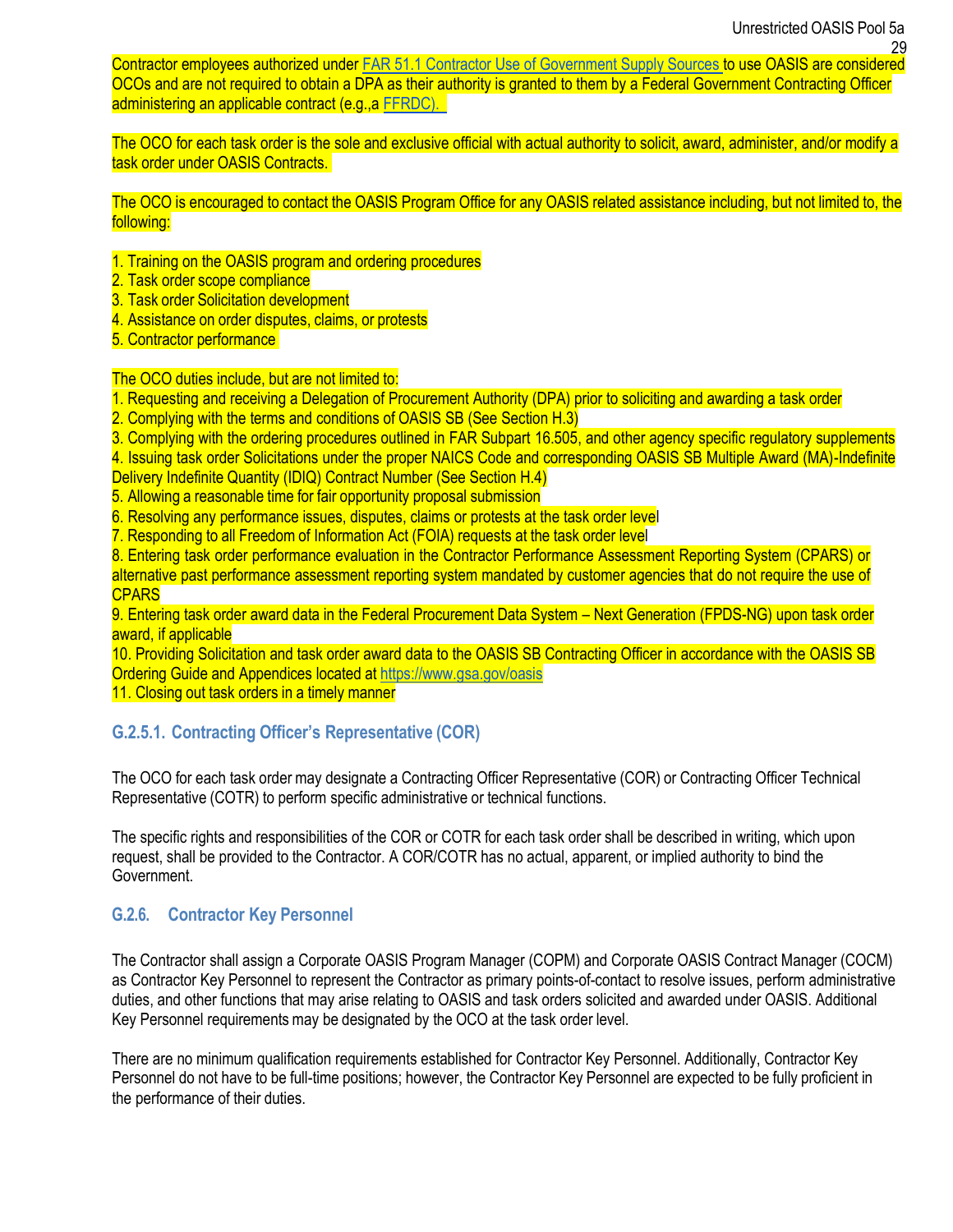The Contractor shall ensure that the OASIS CO has current point-of-contact information for both the COPM and COCM. In the event of a change to Contractor Key Personnel, the Contractor shall notify the OASIS CO and provide all Point of Contact information for the new Key Personnel within 5 calendar days of the change.

All costs associated with Contractor Key Personnel duties shall be handled in accordance with the Contractor's standard accounting practices; however, no costs for Contractor Key Personnel may be billed to the OASIS Program Office.

Failure of Contractor Key Personnel to effectively and efficiently perform their duties will be construed as conduct detrimental to contract performance and may result in activation of Dormant Status and/or Off-Ramping (See Sections H.16. and H.17.).

#### <span id="page-29-0"></span>**G.2.6.1. Corporate OASIS Program Manager (COPM)**

The Contractor's corporate management structure shall guarantee senior, high-level, program management of the OASIS Program, including a COPM to represent the company in all OASIS program-related matters.

The COPM duties include, but are not limited to:

- 1. Advising and assisting current and potential OASIS customers regarding the technical scope of OASIS and the overall attributes of the OASIS Program
- 2. Promoting customer use of the OASIS contract
- 3. Being ultimately responsible for ensuring that all reporting information required under OASIS is provided accurately, thoroughly and timely
- 4. Being ultimately responsible for all performance issues related to OASIS and task orders awarded under OASIS
- 5. Ensuring at least one of the Key Personnel attends all OASIS UNR Program Management Review (PMR) Meetings and other OASIS UNR meetings as scheduled

#### <span id="page-29-1"></span>**G.2.6.2. Corporate OASIS Contract Manager (COCM)**

The Contractor's corporate management structure shall guarantee senior, high-level, program management of the OASIS Program, including a COCM to represent the company in all OASIS contract-related matters.

The COCM duties include, but are not limited to:

- 1. Ensuring the company's task order awards under OASIS are contractually in compliance with OASIS (See Section H.3.)
- 2. Ensuring all data within the CPRM is current, accurate, and complete (See SectionG.3.2.)
- 3. Ensuring contract administrative functions and meeting all the performance reporting and compliance standards listed under Section F.4., aremaintained
- 4. Being ultimately responsible for ensuring that all contractual agreements, including modifications, are negotiated and put in place expeditiously
- <span id="page-29-2"></span>5. Being ultimately responsible for ensuring that all task order invoicing is accurate andtimely
- 6. Ensuring at least one of the Key Personnel attends all OASIS UNR Program Management Review (PMR) Meetings and other OASIS UNR meetings as scheduled

#### **G.3. CONTRACTOR ADMINISTRATION REQUIREMENTS**

The following sections describe the administration requirements for OASIS and task orders awarded under OASIS. The COCM shall be the primary point-of-contact for these requirements.

Failure to meet administration requirements may result in activation of Dormant Status and/or Off-Ramping (See Sections H.16. and H.17.).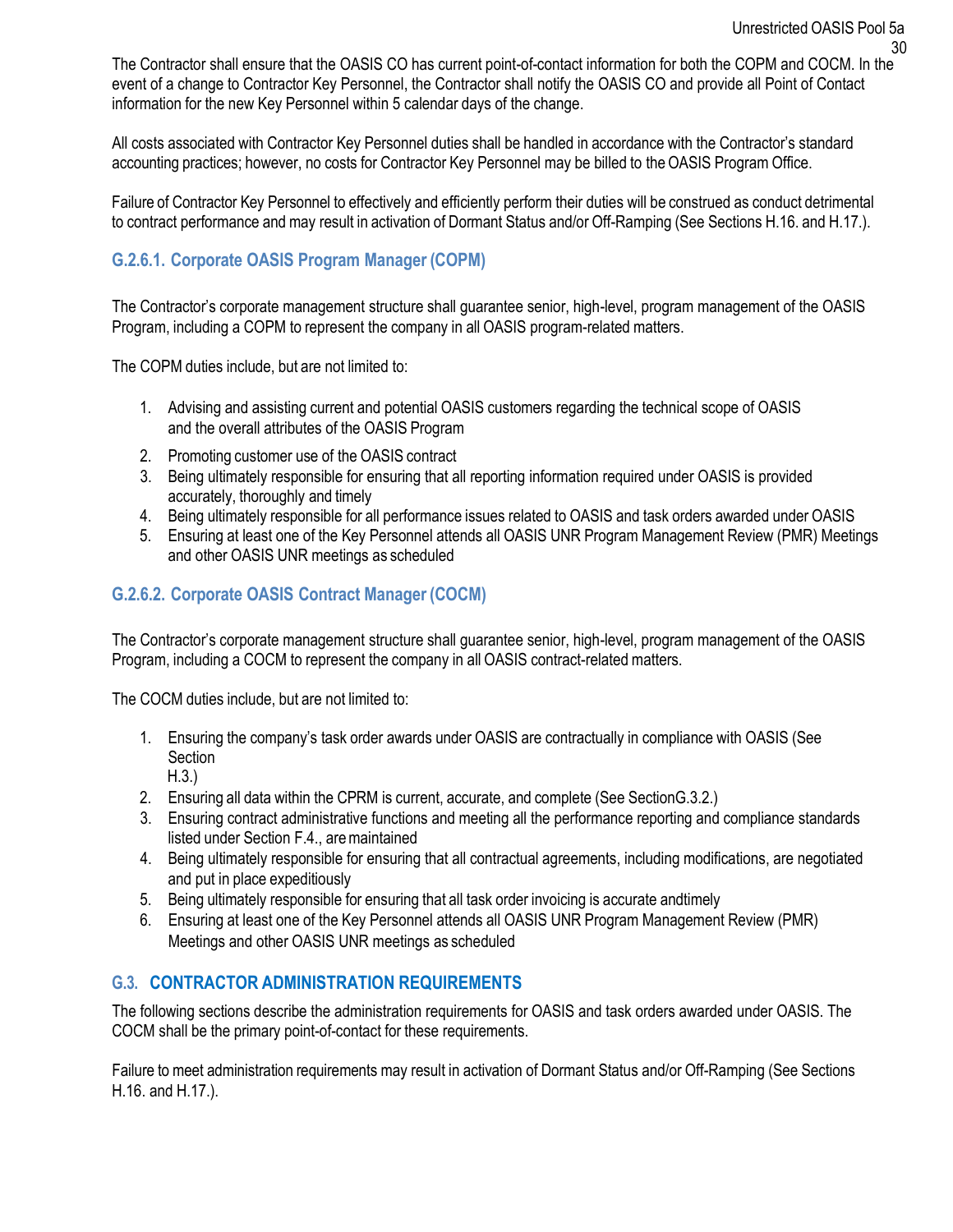#### <span id="page-30-0"></span>**G.3.1. Contract Access Fee (CAF)**

CAF rates, once established and verified as correct, shall be used for the entire life of the order (to include base + options).

The default CAF rate is 0.75%. The only exception to the default CAF rate is for customer organizations with a CAF Memorandum of Understanding (MOU) agreement in place with the OASIS Program Office. See [https://www.gsa.gov/oasis to](http://www.gsa.gov/oasis) find the latest list of customer organizations and their reduced CAF rate specified in the MOU agreement.

In response to all task order solicitations, regardless of order type (fixed price, cost-reimbursable, etc) the CAF shall be proposed as a separate and distinct Contract Line Item (CLIN) for the base period and each option period (if applicable). For other than Firm Fixed Price proposals, the CAF line item shall be proposed as a Not to Exceed (NTE) amount.

Each invoice billed under the task order shall include a separate CAF line item as in the following example:

CLIN 0001 Labor \$100.00 CLIN 0002 Material \$50.00 CLIN 0003 Travel \$50.00 Subtotal \$200.00 CLIN 0004 CAF (0.75% of subtotal) \$1.50 Total Invoice including CAF \$201.50

The OCO must establish a separate and distinct CAF CLIN in all task order awards for the base year(s) and each option period (if applicable).

#### <span id="page-30-1"></span>**G.3.2. Contractor Payment Reporting Module (CPRM)**

The specific system for all unclassified task order award, modification, invoice, and CAF payment data will be reported electronically through the CPRM system located within the GSA Assisted Acquisition Services (AAS) Business Systems Portal. For classified task orders please contact the OASIS Contracting Officer for further instruction. Do not send classified information to the OASIS Program Management Office.

Task order and modification data issued through the AAS Business System Portal may automatically populate into the CPRM; however, it is the Contractor's responsibility to ensure the data has been reported into the CPRM.

CPRM is an operational system under continuous enhancement. The system may not allow for some contractually required data elements identified herein to be directly reported until a future enhancement is accomplished.

#### <span id="page-30-2"></span>**G.3.2.1. Task Order Award Data**

The Contractor shall report all task order award data in G.3.2.1 (and applicable subsections below) in CPRM within 30 calendar days after month task order was signed by the OCO. For example, if the task order was signed on June 01 the task order award data must be reported by July 31.

Regardless of contract type, all task order award data shall include:

- 1. OASIS MA-IDIQ Contract Number
- 2. Task Order Award Number (**NOT** the Solicitation Number)
- 3. Task Order Description (i.e., Type of Professional Services Project)
- 4. Government-Site, Contractor-Site, or Both
- 5. Predominant Contract Type (e.g., T&M, CPFF, FFP, etc.)
- 6. Task Order NAICS Code
- 7. Task Order PSC Code
- 8. OCO Name
- 9. Customer Agency Name and Full Address
- 10. Customer Agency Code and Bureau Code
- 11. Initial Period of Performance
- 12. Award Date
- 13. Contract Line-Item Numbers (CLINs) of the task order. (Including the CAFCLIN)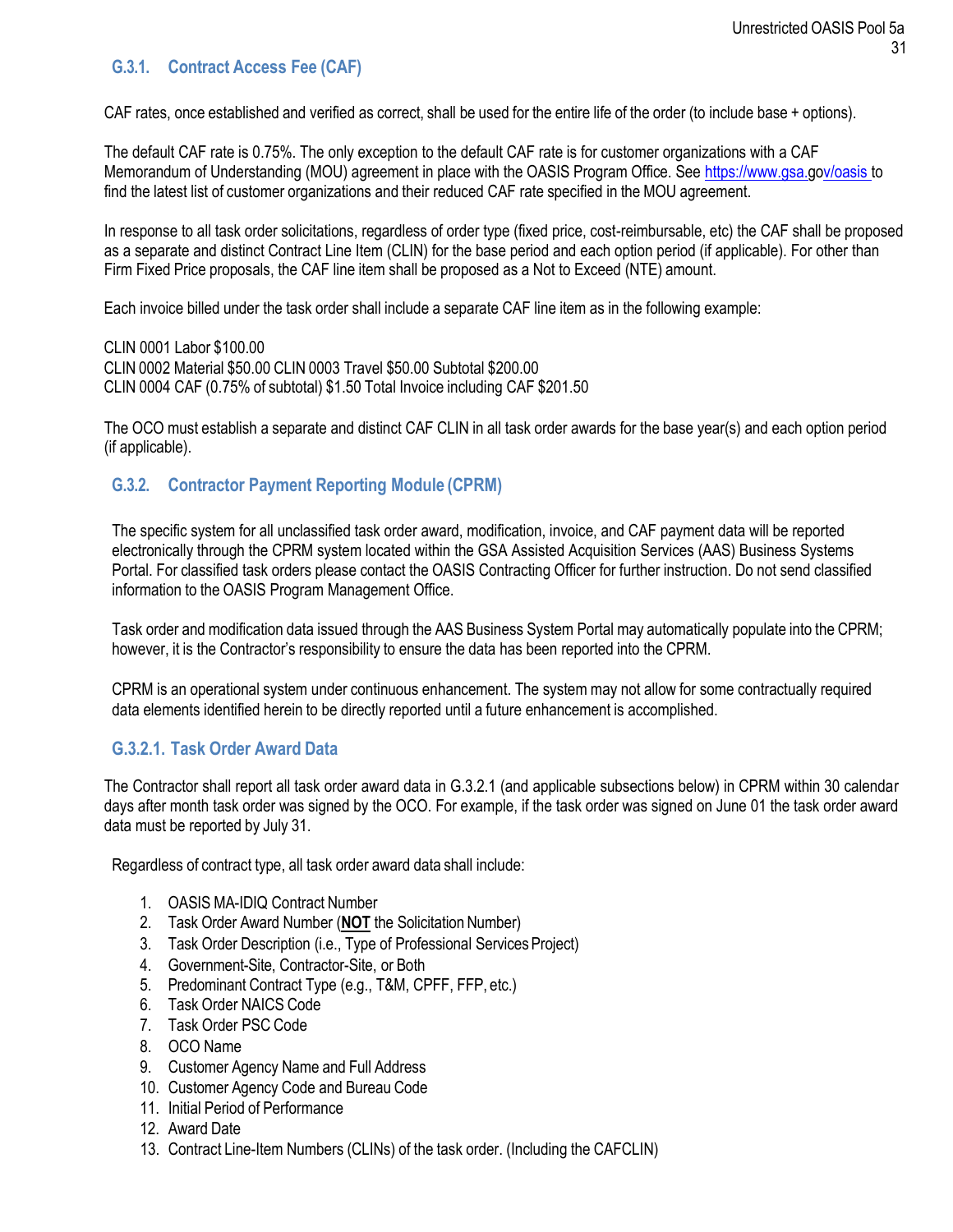- 14. Contract Type for each CLIN
- 15. An electronic copy of the complete task order solicitation issued by theOCO
- 16. An electronic copy of the complete task order awarded by anOCO

#### <span id="page-31-0"></span>**G.3.2.1.1. T&M/Labor Hour Award Data**

In addition to the data required under Section G.3.2.1., all T&M/Labor Hour award data shall also include:

- 1. Initial Obligated/Funded amount
- 2. Total task order ceiling, including the base and all option periods by CLIN Number
- 3. Awarded Labor Categories. (Note: If the labor categories are in accordance with Section J.1., identify the Labor ID#, SOC number, Job Title, and Contractor or Government Site)
- 4. The Loaded Hourly Labor Rate and Hours by each corresponding Labor Category, for the base and all option periods
- 5. For any ancillary labor, the Loaded Hourly Labor Rate and Hours by each Specialized Professional Services Labor, Construction Wage Rate Labor, Service Contract Labor Standards, or OCONUS Labor, including a title and description of the labor category, if applicable, for the base and all option periods

#### <span id="page-31-1"></span>**G.3.2.1.2. Fixed Price Award Data**

In addition to the data required under Section G.3.2.1., all Fixed Price award data shall also include:

- 1. Initial Obligated/Funded amount
- 2. Total Firm Fixed Price, including the base and all option periods by CLINNumber
- 3. Initial Maximum Incentive or Award Fee, if applicable

#### <span id="page-31-2"></span>**G.3.2.1.3. Cost Reimbursement Award Data**

In addition to the data required under Section G.3.2.1., all Cost Reimbursement award data shall also include:

- 1. Initial Obligated/Funded amount
- 2. Total Estimated Cost, including the base and all option periods by CLIN Number
- 3. Fixed Fee, if applicable
- 4. Initial Incentive or Award Fee, if applicable

#### <span id="page-31-3"></span>**G.3.2.1.4. Reserved**

#### <span id="page-31-4"></span>**G.3.2.2. Task Order Modification Data**

The Contractor shall report all task order modification data in CPRM within 30 calendar days after month task order modification was signed by the OCO. For example, if the modification was signed on June 01, the task order modification data must be reported by July 31.

Modification data shall include:

- 1. OASIS MA-IDIQ Contract Number
- 2. Task Order Award Number (**NOT** the Solicitation Number)
- 3. Modification Number
- 4. Modification Description (e.g., Incremental Funding, Obligation Increase or Decrease, Exercise of Option, Change Order, Period of Performance extension, etc.)
- 5. OCO Name
- 6. Modification Period of Performance (Do **NOT** change the initial start date of the task order)
- <span id="page-31-5"></span>7. Modification Date
- 8. Modification Obligated/Funded amount allocated to the applicable Contract Line Item Numbers (CLINs)
- 9. An electronic copy of the complete modification awarded by an OCO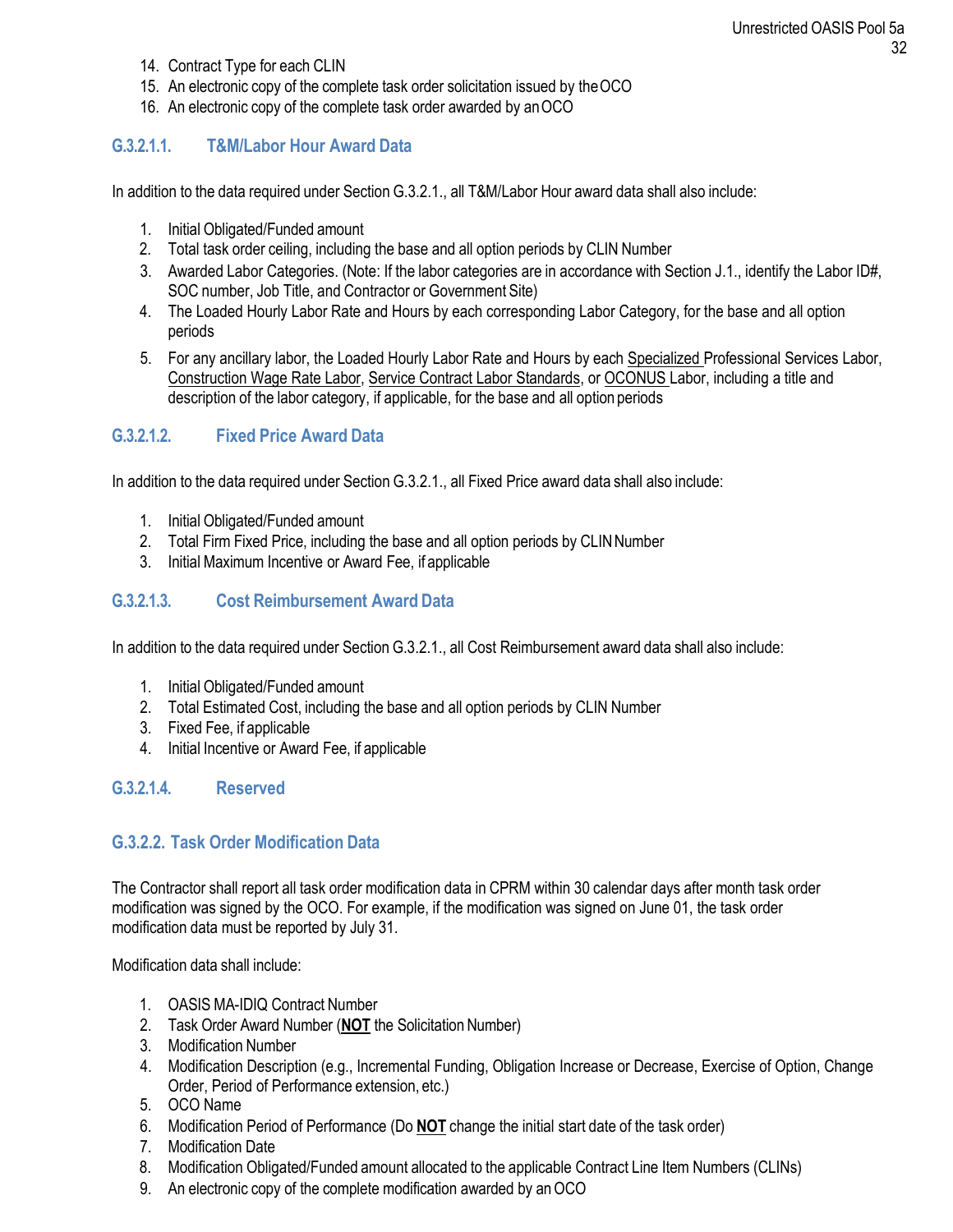#### **G.3.2.3. Invoice Data**

The Contractor shall report invoice data from each paid or remitted invoice within 30 calendar days after the end of the reporting quarter, including the invoice data on task orders issued through the GSA AAS Business System Portal. (Note: Whatever method the Contractor chooses (e.g., "each paid" or "remitted") the Contractor must be consistent in their reporting method throughout the term of the OASIS Contract).

If no Invoice Data was received during a required reporting period for a specific task order, the Contractor shall report in the "Zero Invoice Data" screen located in the CPRM system for that particular task order.

Regardless of contract type, the Contractor shall report the following into the CPRM:

- 1. OASIS MA-IDIQ Contract Number
- 2. Task Order Award Number (**NOT** the Solicitation Number)
- 3. Contractor Invoice Number
- 4. Date Invoice Paid
- 5. \*Amount of Invoice that was Labor
- 6. Amount of Invoice that was Other Direct Costs (if identified as separate CLIN(s) in the task order)
- 7. Amount of Invoice that was Travel (if identified as a separate CLIN in the task order)

<span id="page-32-0"></span>\*For T&M or L-H type task orders, the Contractor shall report Labor Categories, Number of Hours, and Fully Loaded Labor Rates for each invoice by Contract Line-Item Number (CLIN)

#### **G.3.2.4. CAF Payment Data**

The Contractor shall remit the CAF in U.S. dollars to GSA within 30 calendar days after the end of each calendar quarter for all invoice payments received during that calendar quarter as follows:

| <b>Calendar Quarters</b>                | <b>CAF Due Date</b>        |
|-----------------------------------------|----------------------------|
| 1st Quarter January 1st - March 31st    | No later than April 30th   |
| 2nd Quarter April 1st - June 30th       | No later than July 30th    |
| 3rd Quarter July 1st - September 30th   | No later than October 30th |
| 4th Quarter October 1st - December 31st | No later than January 30th |

Failure to remit the full amount of the CAF within 30 calendar days after the end of the applicable reporting period constitutes a contract debt to the United States Government under the terms of FAR Subpart 32.6, Contact Debts. In addition, the Government may exercise all rights under the Debt Collection Improvement Act of 1996, including withholding or off setting payments and interest on the debt.

The Contractor's failure to accurately and timely remit the CAF is sufficient cause for the Government to Off-Ramp the Contractor (See Section H.17.)

CAF Payment Data shall include:

- 1. Trace Number
- 2. Total Remitted Amount
- 3. Remit Date
- 4. Amount applied to each Task Order Number (for the reported payment)

Contractors are encouraged to submit CAF payments electronically using htt[ps://www.Pay.gov](http://www.pay.gov/) via the CPRM system only,

#### <span id="page-32-1"></span>**G.3.2.5. Closeout Data**

The Contractor shall submit task order close-out data quarterly following the expiration of a task order. This shall be accomplished for each and every task order. This data shall include: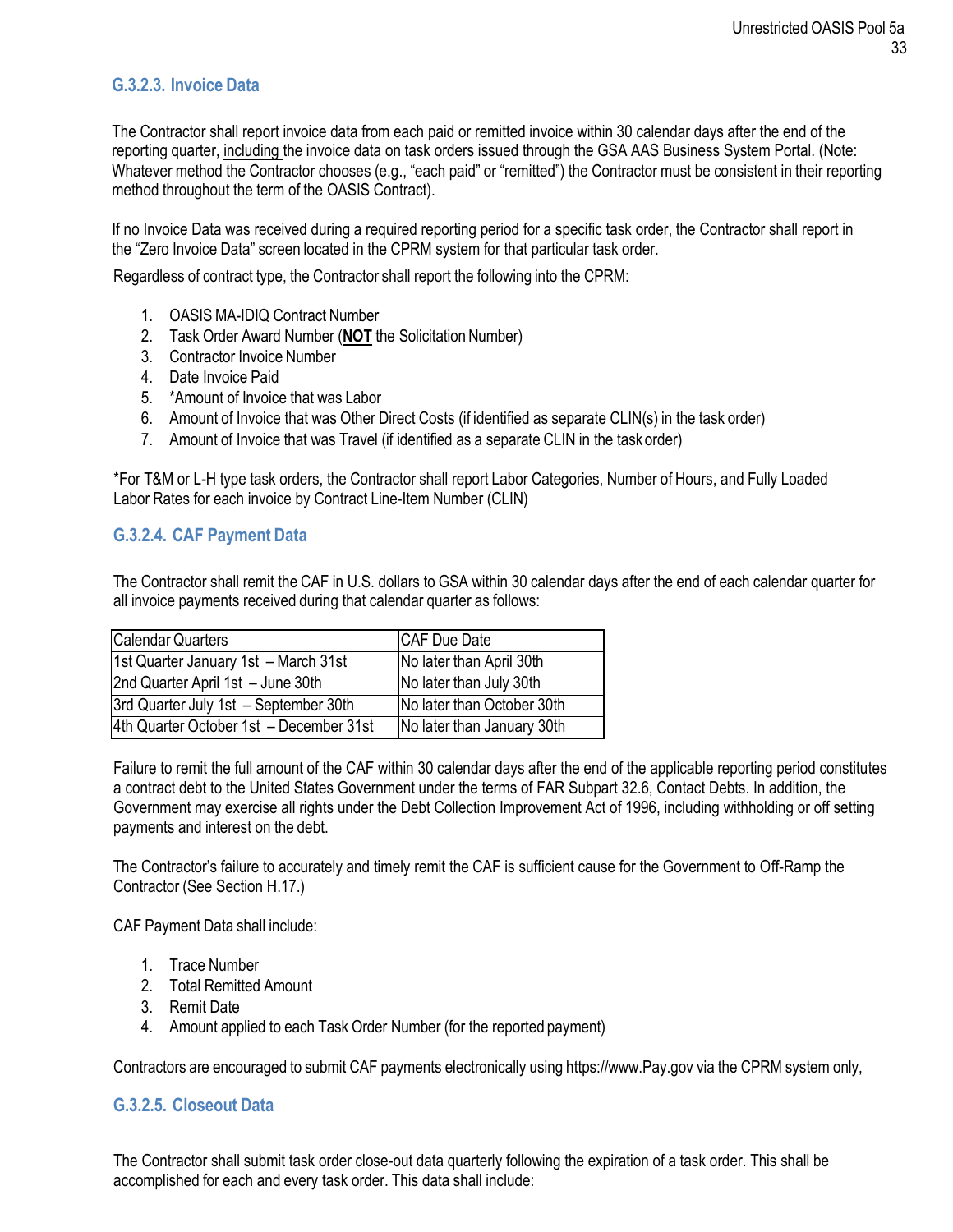- 1. Final Task Order Dollar Value
- 2. Cumulative Invoiced Amount
- 3. Total CAF Amount Paid
- 4. CAF Balance Owed
- 5. Final Invoice Paid (Y/N)
- 6. Release of Claims Date
- 7. Pending Actions Preventing Close-out

#### <span id="page-33-0"></span>**G.3.3. Subcontracting Plan**

The Contractor shall comply with the Contractor's Subcontracting Plan and Subcontracting Plan Addendums, incorporated into the OASIS contract by reference, to ensure that small business, small disadvantage business (SDB), women-owned business (WOSB), HUBZone small business (HUBZone), veteran-owned small business (VOSB), and service-disabled veteran-owned small business (SDVOSB), are provided the maximum practicable opportunity to participate as Subcontractors.

As stated in 15 U.S.C. 637(d)(8), any Contractor or Subcontractor failing to comply in good faith with the requirements of the subcontracting plan is in material breach of its contract. Further, 15 U.S.C. 637(d)(4)(F) directs that a Contractor's failure to make a good faith effort to comply with the requirements of the subcontracting plan shall result in the imposition of liquidated damages.

The OASIS Program Office requires use of the electronic Subcontracting Reporting System (eSRS) modules as the secure, confidential, information management tool to evaluate subcontracting goal performance for OASIS.

The Subcontracting Plan covers the OASIS program as whole, however, the Contractor shall submit Individual Subcontract Reports (ISR) for Individual Subcontracting Plans, if applicable, and Summary Subcontract Reports (SSR) per each individual Pool the Contractor has a contract award using the web-based eSRS at [http://www.esrs.gov](http://www.esrs.gov/)*.*

Affiliates of the Prime Contractor or Subcontractor are not included in these reports. Subcontract award data reported by Prime Contractors and Subcontractors shall be limited to awards made to their immediate next-tier Subcontractors.

Contractors are required to adhere to their Subcontracting Plan, incorporated into the basic contract by reference. When a Contractor does not meet any one or more of their Subcontracting Goals for a given reporting period, the Contractor shall explain, in writing, the rationale for not meeting the goals in the comments section of the ISR/SSR.

#### <span id="page-33-1"></span>**G.3.4. Past Performance**

Past performance information is relevant information, for future source selection purposes, regarding a Contractor's actions under a previously awarded contract. It includes, for example, the Contractor's record of conforming to contract requirements and to standards of good workmanship; record of forecasting and controlling costs; adherence to contract schedules, including the administrative aspects of performance; history of reasonable and cooperative behavior and commitment to customer satisfaction; reporting into required databases; record of integrity and business ethics; and business-like concern for the interest of the customer.

The OASIS Program Office requires use of the Contractor Performance Assessment Reporting System (CPARS) modules as the secure, confidential, information management tool to facilitate the performance evaluation process for task orders awarded under OASIS. However, if a customer agency requires an alternative past performance assessment reporting system for a specific task order(s) other than CPARS, the alternative reporting system takes precedence over CPARS.

The COCM will serve as a primary contact and who will be authorized access to the evaluation for review and comment for OASIS and task orders awarded under OASIS. The COCM shall respond promptly to past performance evaluations as documented by the OCO at the task order level and the OASIS CO for OASIS.

In addition, the COCM will be required to identify an alternate contact that will be responsible for notifying the OASIS CO in the event the primary contact is unavailable to process evaluations within the required 30-day time frame.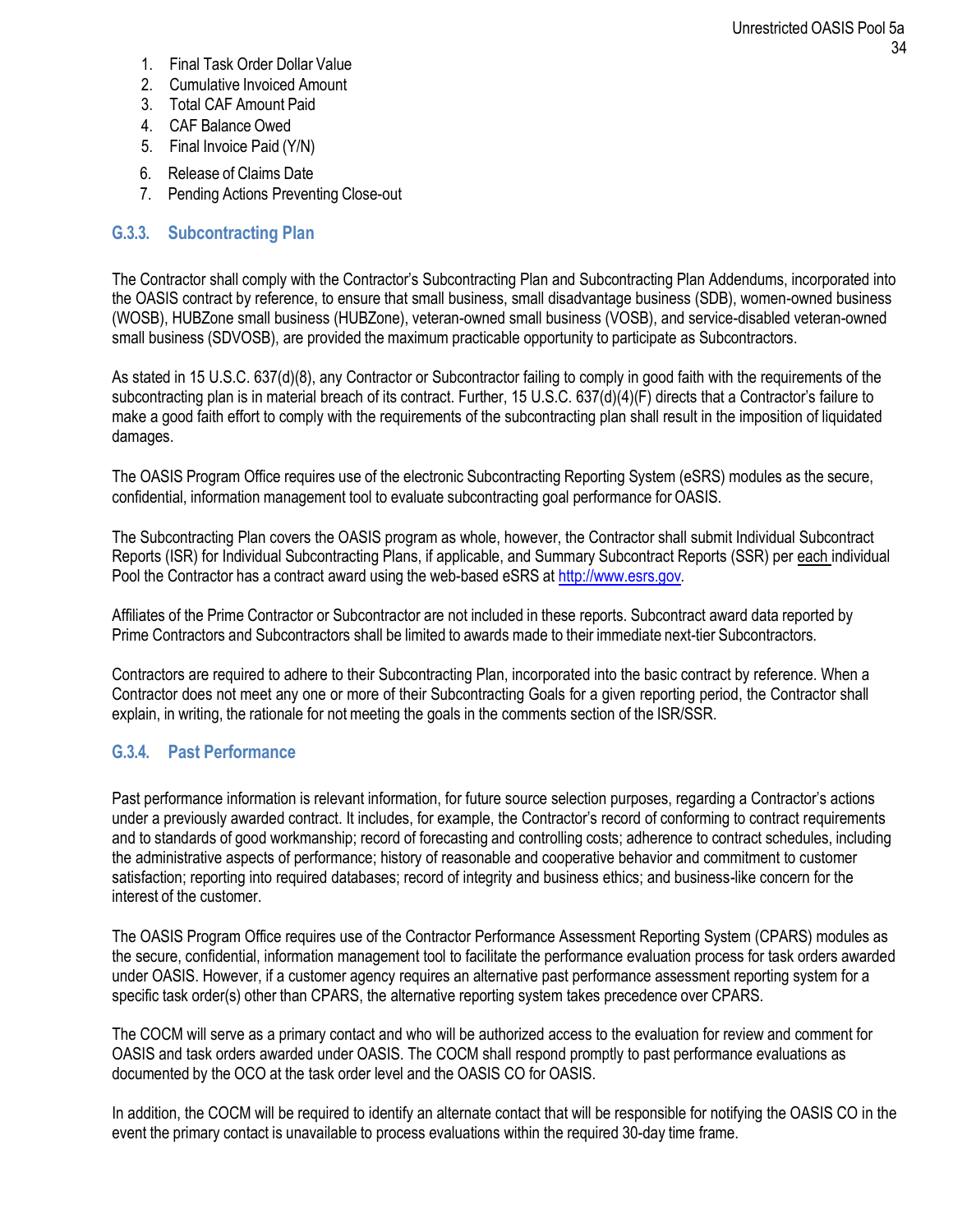#### <span id="page-34-0"></span>**G.3.4.1. Contractor Self-Assessment**

For the annual reporting period of September 3rd through September 2nd, the Contractor shall provide the OASIS Contracting Officer a self-assessment on the contractual requirements herein.

The purpose of the self-assessment is to support the OASIS Contracting Officer in monitoring Contractor's performance standards and compliances outlined in Sections F.4. through F.4.2. of this contract. Self-assessments will be used to resolve any performance or compliance weaknesses, if necessary.

<span id="page-34-1"></span>The OASIS Contracting Officer will provide a standardized template via the CSA online tool (https://feedback.gsa.gov/jfe/form/SV\_eLkQ59G0DibjTGl) to the COCM for submitting the self-assessment content and format. The self-assessment report is due November 15th for the preceding reporting period.

#### **G.3.4.2. Task Order CPARS**

The OASIS CO does not administer or evaluate task order performance. It is the sole responsibility of Federal customer agencies to evaluate each task order exceeding the simplified acquisition threshold under OASIS using the process and criteria in the Contractor Performance Assessment Reporting System (CPARS) or alternative past performance assessment reporting system. OCOs and customer agencies must use CPARS for task orders awarded under OASIS unless otherwise mandated by the customer agency to utilize past performance systems other than CPARS.

At a minimum, the OCO will be responsible for evaluating final Contractor performance upon task order completion. Interim performance evaluations may be conducted as prescribed by the customer agency's procedures on any task order with a period of performance exceeding one year.

Evaluations of Contractor performance will be accomplished in accordance with FAR 42.1503.

<span id="page-34-2"></span>Copies of the evaluations, Contractor responses, and review comments, if any, will be retained as part of the task order file, and may be used by Federal agencies to support future award decisions.

#### **G.3.5. Insurance**

The insurance coverage specified in FAR Subpart 28.3, Insurance, is the minimum insurance requirement for OASIS. Insurance coverage applies to the OASIS program as a whole (e.g. this requirement is cumulative across Pool(s) the Contractor has been awarded OASIS contracts under).

The OCO may require additional insurance coverage or higher limits specific to a task order awarded under OASIS. If the task order does not specify any insurance coverage amounts, the minimum insurance requirements in FAR Subpart 28.3 shall apply to the task order. OCOs must tailor insurance coverage clauses, provisions, and other applicable terms and conditions specific to each task order's contract type, solicitation, and award.

The Contractor must maintain the minimum insurance coverage for the entire term of OASIS. The Contractor shall notify the OASIS CO and designated OCO for affected task orders, in writing, if there are any changes in the status of their insurance coverage and provide the reasons for the change and copies of ACORD Form, Certificate of Liability Insurance, as applicable.

<span id="page-34-3"></span>The OASIS CO will maintain a record of each OASIS Contractor's status of insurance coverage for the OCO. Only those Contractors that meet the insurance coverage requirements on task order solicitations shall be eligible to compete.

#### **G.3.6. Mergers, Acquisitions, Novation's, and Change-Of-NameAgreements**

If a Contractor merges, is acquired, or recognizes a successor in interest to Government contracts when Contractor assets are transferred; or recognizes a change in a Contractor's name; or, executes novation agreements and change-of-name agreements by a CO other than the OASIS CO, the Contractor must notify the OASIS CO and provide a copy of the novation or other any other agreement that changes the status of the Contractor. This notification, if applicable, applies once to the OASIS CO and not for each Pool the Contractor has an award under.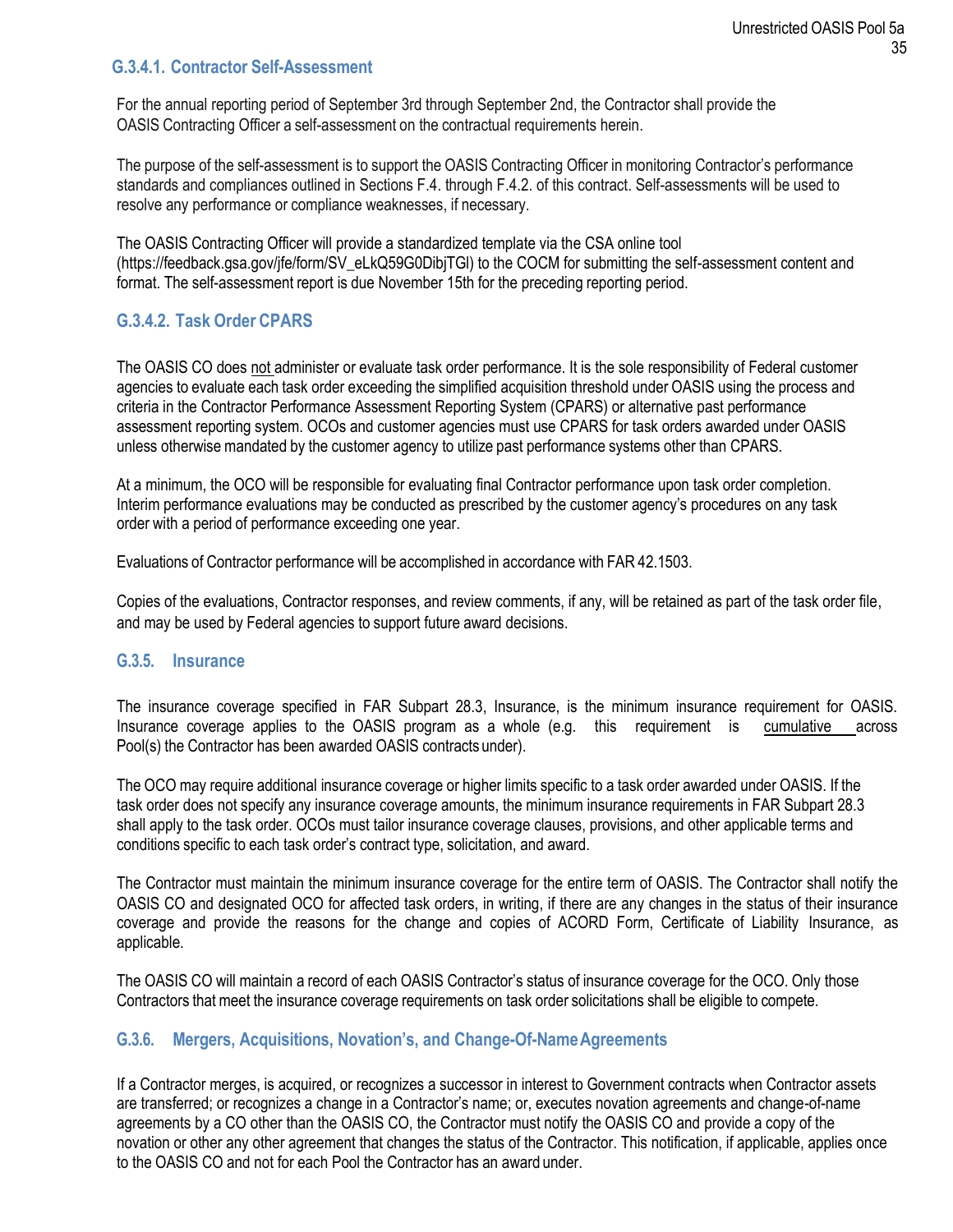If requesting a novation by the OASIS CO, the following information shall govern the request and be taken into consideration before requesting the novation:

The law (41 U.S.C. 6305) prohibits transfer of Government contracts from an awardee to a third party. However, the Government may, when in its interest, novate an awardee's contract to a third party when there is a transfer of:

- 1. All of the awardee's assets
- 2. The entire portion of the assets involved in performing the contract

When a company purchases ALL of an awardee's assets, the purchasing company will need to submit the novation requirements found at FAR 42.

When a company purchases the entire portion of the assets involved in performing the contract, the purchasing company will need to submit the novation requirements found at FAR 42.1204. IMPORTANT to note here is that the interpret of this exception means that people shall be involved in the transfer of assets along with all other non-personnel assets.

For companies with OASIS task orders, that means all of the people performing those task orders as well as the people performing at the contract level (COCM and COPM).

For companies without OASIS task orders, that means the people performing at the contract level (COCM and COPM).

No company may hold multiple contracts within the same Pool.

In the event that an existing OASIS Prime Contractor purchases ALL of the awardee's assets OR the portion of the assets involved in performing the contract of another OASIS Prime contractor in the same pool, upon finalization of the novation or change of name agreement the duplicate contract shall be considered "surrendered" and shall be placed in dormant status if there are on-going task orders or off-ramped if there are no on-going task orders. If the duplicate contract is off-ramped, the OASIS CO will begin the contract close out process immediately.

If a company is considering submitting a request for the Government to recognize a successor in interest, it is highly recommended for the contractor(s) to meet with the OASIS CO before the request is submitted.

All novation packages shall be submitted to [oasismods@gsa.gov,](mailto:oassimods@gsa.gov) and soft/electronic copies are required. Hard copies are not required, unless otherwise directed by the responsible contracting officer. [NOTE: The requirement at 42.1204(e) "...to submit three signed copies…" is considered to be met by submission of a complete electronic/soft copy Novation file, which the CO will replicate and share as appropriate to facilitate review and approval of the package.]

#### <span id="page-35-0"></span>**G.3.7. Responsibility and FAPIIS**

The Contractor shall maintain sufficient resources and meet the responsibility standards and Contractor qualifications set forth in FAR Part 9, Contractor Qualifications, to continue performance under the OASIS program.

Subject to FAR 52.209-9, Updates of Publicly Available Information Regarding Responsibility Matters, the Contractor shall update the information in the Federal Awardee Performance and Integrity Information System (FAPIIS) on a semi-annual basis, throughout the term of OASIS, by posting the required information in the System for Award Management (SAM) database. This update applies for each Pool the Contractor has an award under.

#### <span id="page-35-1"></span>**G.3.8. VETS-4212 Reports**

Subject to FAR 22.1303, Applicability, and FAR 52.222-37, Employment Reports on Veterans, the Vietnam Era Veterans' Readjustment Assistance Act (VEVRAA) Contractors and Subcontractors to report annually to the Department of Labor the number of employees in their workforces, by job category and hiring location, who are qualified covered veterans. VEVRAA also requires Contractors and Subcontractors to report the number of new hires during the reporting period who are qualified covered veterans.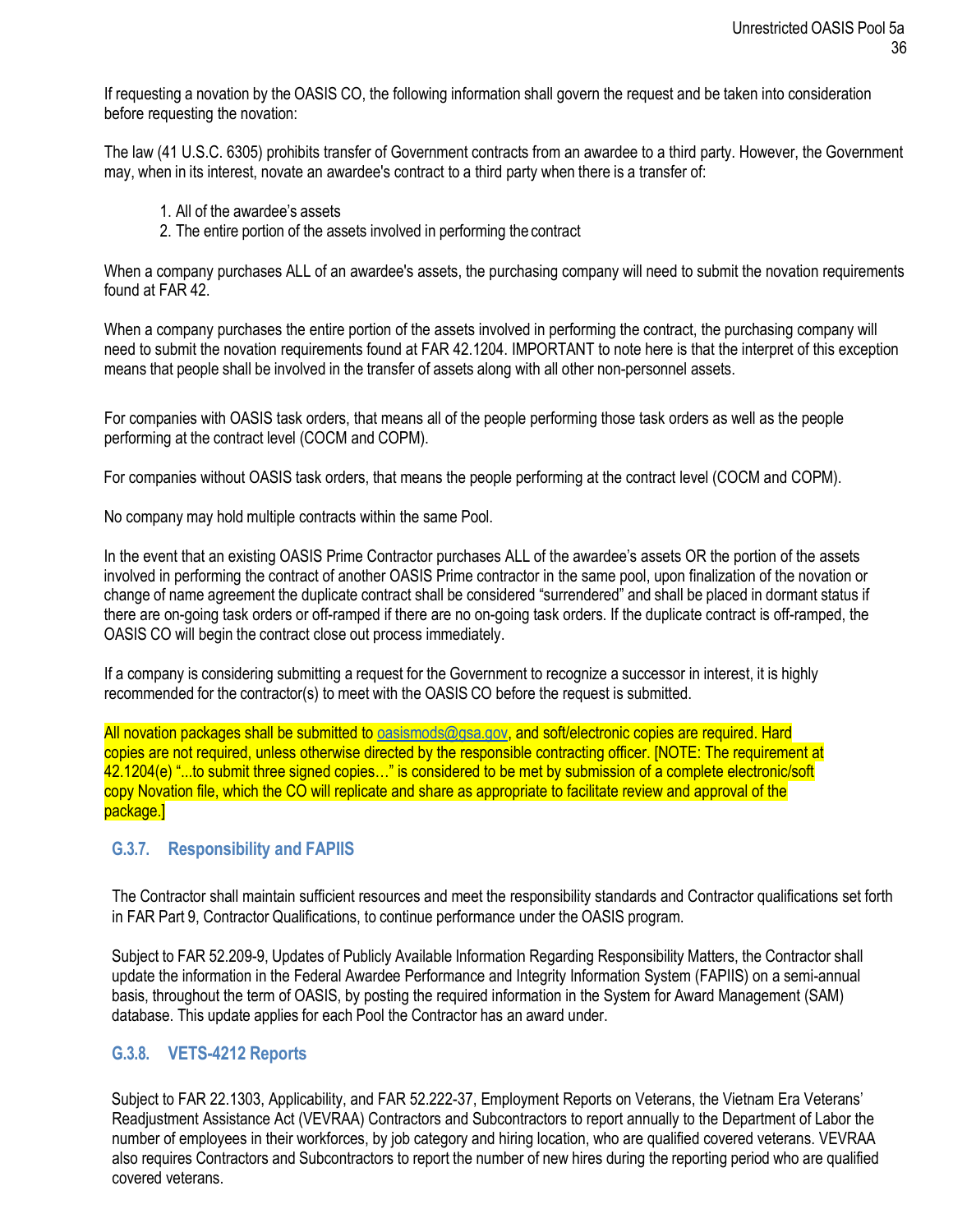Contractors shall submit a VETS-4212 report annually to the DOL VETS-4212 website and provide confirmation to the OASIS CO, even if the Contractor has no covered veterans or new employees to report during the reporting period.

This report applies for the OASIS Program as a whole, not for each Pool the Contractor has an award under.

#### <span id="page-36-0"></span>**G.3.9. FSRS Reports**

Subject to FAR 52.204-10, Reporting Executive Compensation and First-Tier Subcontract Awards, Contractors are required to file a Federal Funding Accountability and Transparency Act (FFATA) Sub-Award Report by the end of the month following the month in which the prime Contractor awards any sub-contract greater than \$25,000 into the FFATA Sub-Award Reporting System (FSRS). This reporting applies for each Pool the Contractor has an award under.

#### <span id="page-36-1"></span>**G.3.10. Post Award Small Business ProgramRe-Representation**

Subject to FAR 52.219-28, Post-Award Small Business Program Re-Representation, if a Contractor represented that it was a small business concern prior to award; the Contractor shall re-represent its size status upon the occurrence of any of the following:

- 1. Within 30 days after execution of a novation agreement
- 2. Within 30 days after a merger or acquisition that does not require a novation,and
- 3. Within 60 to 120 days prior to the end of the fifth year of the contract; and
- 4. Within 60 to 120 days prior to the date specified in the contract for exercising any option thereafter

The Contractor shall re-represent its size status in accordance with the size standard in effect at the time of this rerepresentation that corresponds to the North American Industry Classification System (NAICS) code assigned to the Pool(s) that corresponds to the Contractor's respective OASIS Multiple Award Contract Number(s).

The Contractor shall make the re-representation by validating and updating all its representations in the Representations and Certifications section of the System for Award Management (SAM) and its other data in SAM, as necessary, to ensure that they reflect the Contractor's current status. The Contractor shall also notify the OASIS Contracting Officer in writing, within the timeframes specified above.

#### <span id="page-36-2"></span>**G.4. OASIS AND TASK ORDERCLOSE-OUTS**

OASIS contracts will be closed out upon the close-out of all task orders awarded under OASIS and all CAF fees submitted.

The OCO is responsible for closing out their task orders under OASIS. Task order close-out will be accomplished within the procedures set forth in FAR Part 4, Administrative Matters, and FAR Part 42, Contract Administration and Audit Services, and other agency specific regulatory supplements.

The OCO is encouraged to utilize FAR Subpart 42.708, Quick-Closeout Procedures, to the maximum extent practicable. The OCO has the authority to negotiate settlement of indirect costs in advance of the determination of final indirect cost rates if the task order is physically complete and the amount of unsettled indirect cost to be allocated to the task order is relatively insignificant. A determination of final indirect costs under quick-closeout procedures shall be final for the task order it covers and no adjustment shall be made to other task orders for over-or under-recoveries of costs allocated or allocable to the task order covered by the agreement. Once agreement for quick closeout is reached on an individual task order, a bilateral modification will be issued to close out the task order.

The Contractor agrees to cooperate with the OCO to close out task orders as soon as practical after expiration, cancellation, or termination. The Contractor must report all task order close outs in the CPRM (See Section G.3.2.5.).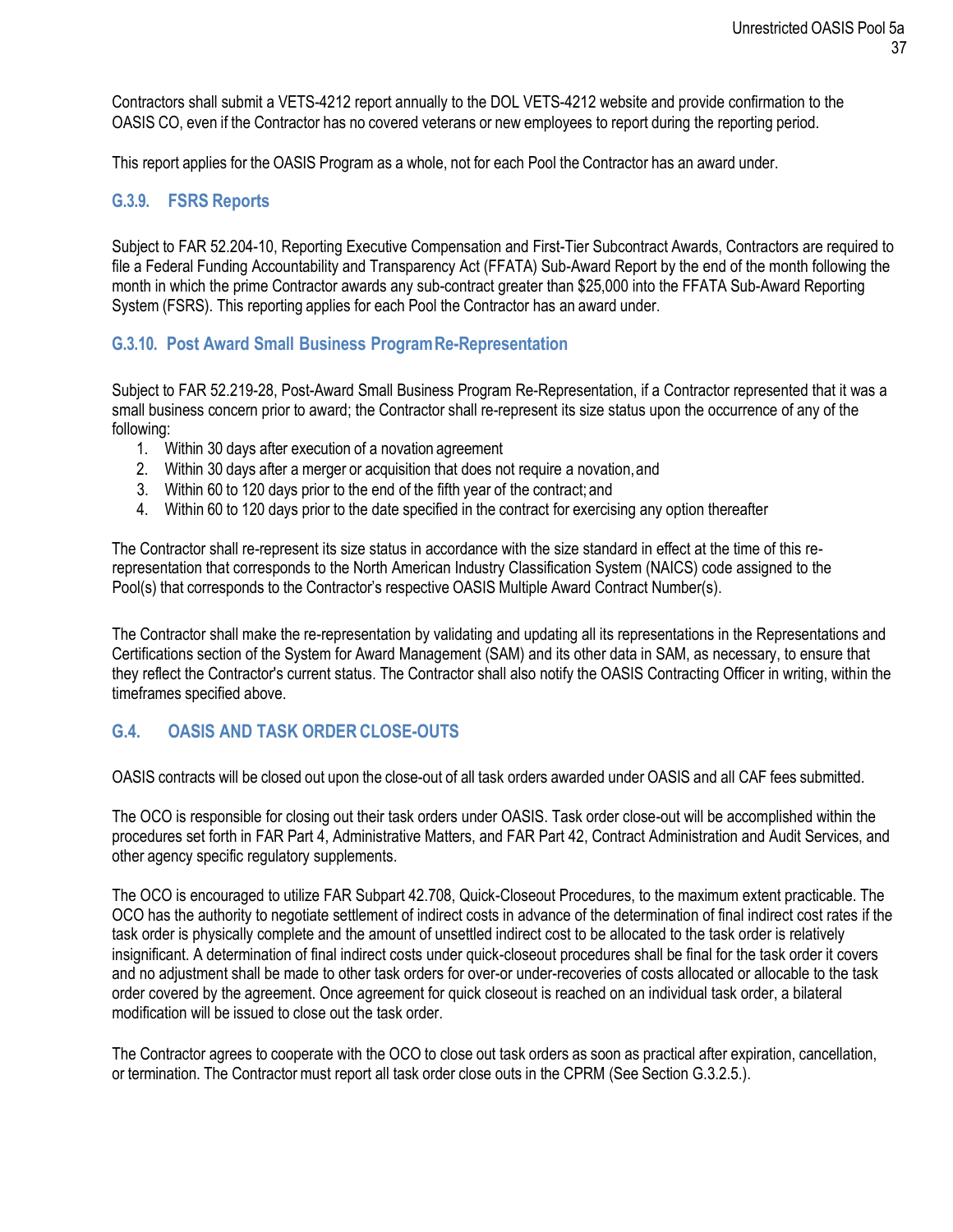#### <span id="page-37-0"></span>**G.5. Agile Task Order and Contract Administration Systems, Process and/or Procedures Changes**

During the life of this contract there may be changes necessary to improve and enhance contract administration, data reporting, data management and overall contract performance. Such changes may occur, but are not limited to systems, processes and/or procedures utilized to administer the OASIS Program and the OASIS contracts. All OASIS prime contractors, whether in active or dormant status, must comply and utilize all systems, processes and procedures as directed by the OASIS contracting officer(s) throughout the life of the contract, and the active period of performance of all task orders issued under an OASIS contract. Directions may not always come in the form of a modification and may be provided via email or via letter from a contracting officer. Contractors will be provided a reasonable transition time for any newly required systems, processes or procedures. Reasonable transition time will be determined by the circumstances created by the change and will vary on a case by case basis.

#### (END OF SECTION G)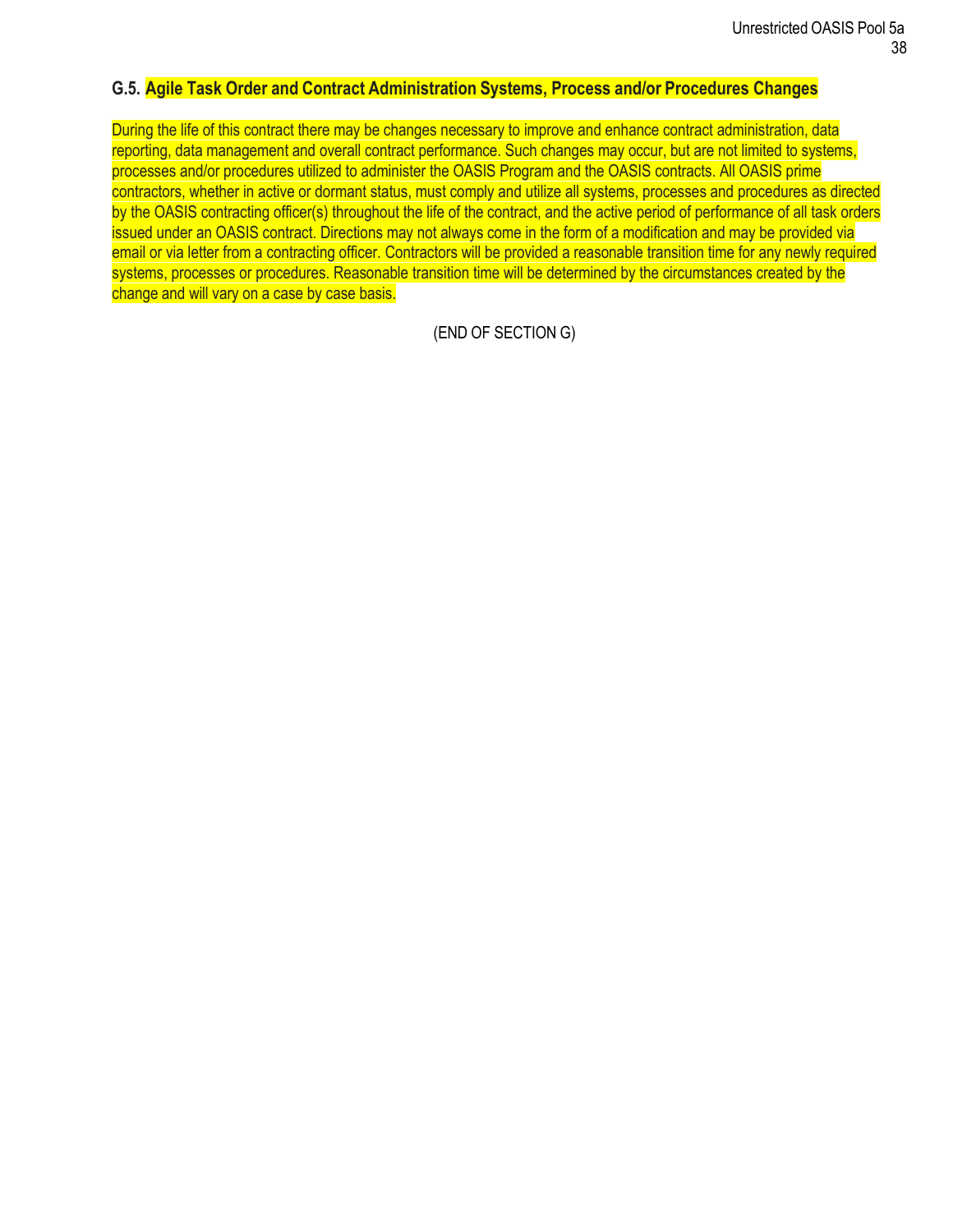## **SECTION H - SPECIAL CONTRACT REQUIREMENTS**

#### <span id="page-38-1"></span><span id="page-38-0"></span>**H.1. BACKGROUND**

This section provides special contract requirements for OASIS and each task order placed under OASIS for the most effective and efficient streamlined ordering processes for customer agencies and to facilitate the overall quality and success of professional service-based solutions.

Clauses and other requirements regarding special contract requirements may be designated by the OCO at the task order level.

#### <span id="page-38-2"></span>**H.2. OBSERVANCE OF FEDERAL HOLIDAYS**

The Contractor shall observe Federal holidays and other days identified in this section unless otherwise indicated in individual task orders. The Government observes the following days as holidays:

- 1. New Year's Day
- 2. Birthday of Martin Luther King Jr. Day
- 3. Washington's Birthday
- 4. Memorial Day
- 5. Independence Day
- 6. Labor Day
- 7. Columbus Day
- 8. Veterans Day
- 9. Thanksgiving Day, and
- 10. Christmas Day

In addition to the days designated as holidays, the Government may also observe the following days:

1. Any day designated by Federal Statute; Executive Order; or President'sProclamation

Notwithstanding holidays and Government closures, the Contractor shall perform in accordance with the terms established in OASIS and associated task orders.

#### <span id="page-38-3"></span>**H.3. ORDERING PROCEDURES**

All task orders under OASIS must:

- 1. Be awarded by an OCO with a Delegation of Procurement Authority (DPA) or by a Contractor authorized to use the OASIS Contracts as a Government Source of Supply
- 2. Be within the scope of Section C and all other terms and conditions of the OASIS contract
- 3. Be solicited and awarded under the proper NAICS Code and corresponding OASIS MA-IDIQ Contract Number (See Section H.4.)
- 4. Identify the proper Product Service Code (See Section H.5.) and,
- 5. Comply with the OASIS Contract, OASIS DPA Training, OASIS Ordering Guide, and the Ordering Procedures in FAR Subpart 16.505, Ordering, and other applicable agency specific regulatory supplements.

The OCO must tailor all optional and agency supplemental clauses, provisions, and other applicable terms and conditions specific to the task order solicitation and award (See Section I.1 Task Order Clauses).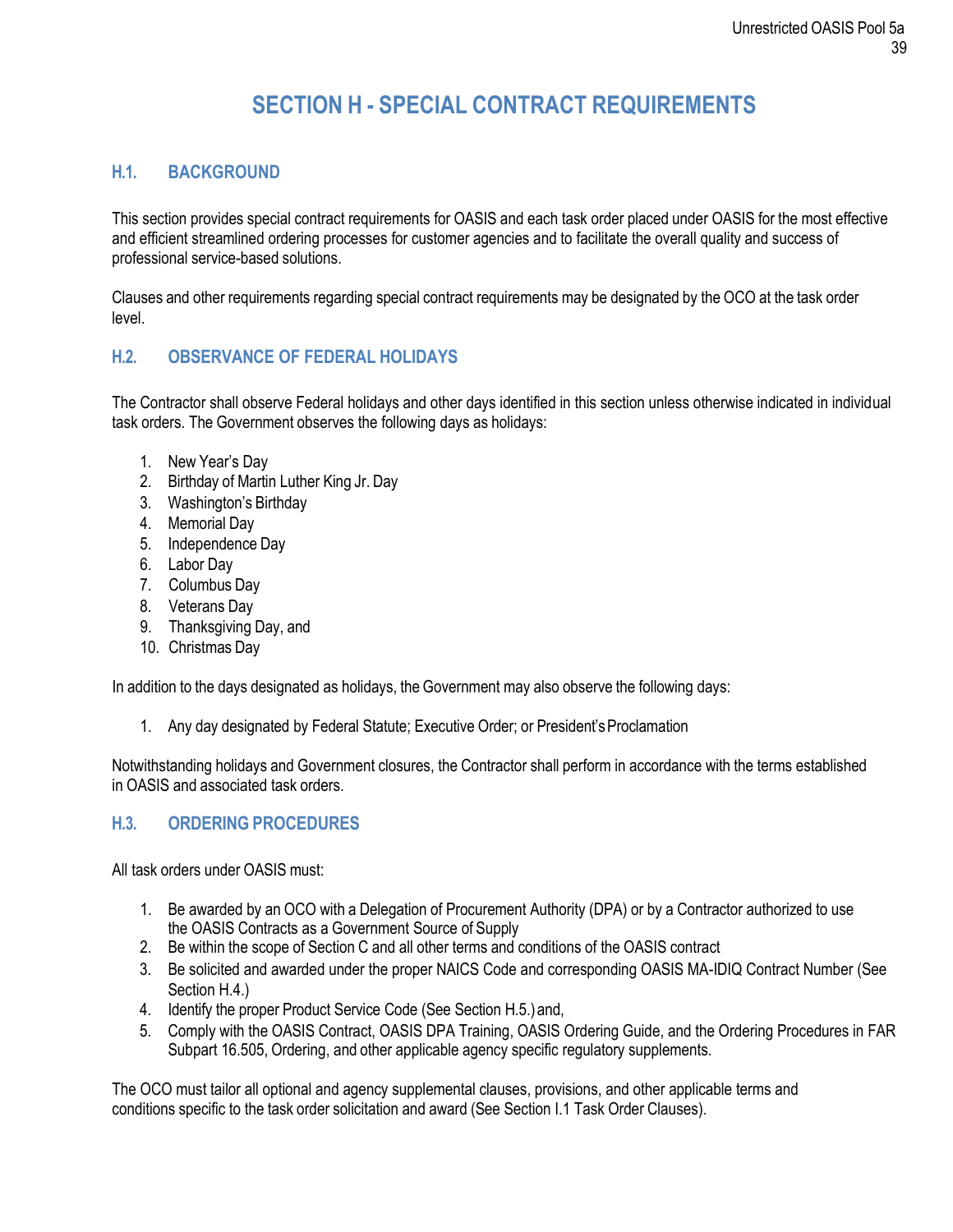All costs associated with the preparation, presentation, and discussion of the Contractor's proposal in response to a task order solicitation will be at the Contractor's sole and exclusive expense and each task order will be funded by the ordering agency at the task order level.

#### <span id="page-39-0"></span>**H.3.1. Reserved**

#### <span id="page-39-1"></span>**H.4. NORTH AMERICAN INDUSTRY CLASSIFICATION SYSTEM(NAICS)**

The Office of Management and Budget's (OMB's) North American Industry Classification System (NAICS) is a coding system for classifying where services are performed by type of economic activity in order to analyze economic data and promote uniformity in describing the economy.

The Small Business Administration (SBA) assigns a business size standard to each NAICS code, which is usually stated in number of employees or average annual receipts, to represent the largest size that a business (including its subsidiaries and affiliates) may be to remain classified as a small business by the SBA in order to qualify for small business socio-economic programs.

NAICS Codes and small business size standards are periodically updated and revised by SBA. If SBA revises NAICS Code(s) and small business size standard(s) that are within the scope of OASIS during the term of OASIS, the OASIS CO may need to update the OASIS MA-IDIQ task order contracts to reflect the updated NAICS Code(s) and small business size standards(s).

#### <span id="page-39-2"></span>**H.4.1. Pool 5a NAICS Codes**

All NAICS Codes associated to Pool 5a are grouped under the small business size standard of 1,250 Employees and identified in Section H.4.2.

#### <span id="page-39-3"></span>**H.4.2. Predominant Task Order NAICS Determination**

The OCO has the responsibility to determine which predominant NAICS code applies to a task order solicitation, whether or not the task order is unrestricted or set-aside, including the type of socio-economic set-aside if applicable, and whether or not the solicitation is sole-source or competitive. Under this unrestricted contract, a task order cannot be a set-aside or a socioeconomic set-aside. If the solicitation could be classified in two or more NAICS codes with the same or different size standard, the OCO shall only apply the OASIS Unrestricted Pool 5a NAICS code and corresponding size standard for the industry accounting for the greatest percentage of anticipated task order price/cost.

Under this contract, the OCO must identify a predominant OASIS Unrestricted Pool 5a NAICS Code and 1,250 Employee Business Size Standard from the table below in the task order solicitation.

The OCO must provide fair opportunity to all Contractors under OASIS Unrestricted Pool 5a for solicitation purposes, unless an exception to fair opportunity under Pool 5a has been properly executed. Ordering Procedures at FAR 16.505 apply.

**Only OASIS Unrestricted Pool 5a NAICS Codes are eligible to be selected as the predominant NAICS Code for task orders solicited under this contract and only OASIS Unrestricted Pool 5a Contractors are eligible to receive solicitations and task order awards under this contract.**

| POOL 5a<br>(1,250 Employee Business Size Standard) |                                              |  |
|----------------------------------------------------|----------------------------------------------|--|
| <b>NAICS CODE</b>                                  | <b>NAICS TITLE</b>                           |  |
| 541715<br>Exception B                              | Other Aircraft Parts and Auxiliary Equipment |  |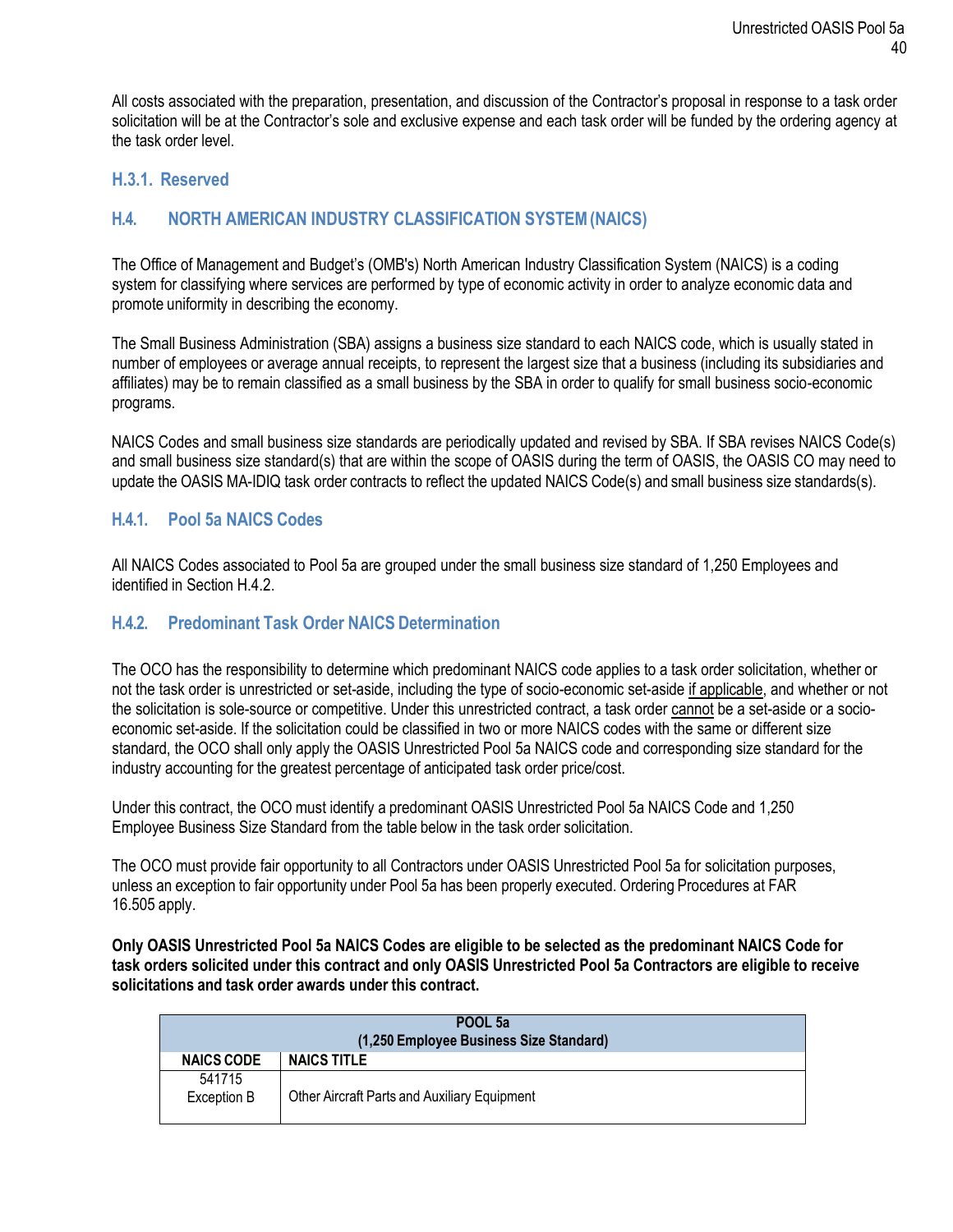#### <span id="page-40-0"></span>**H.5. PRODUCT SERVICE CODES (PSC)**

The PSC represents what products, services, and/or research and development (R&D) was purchased by the Federal Government for each task order award reported in the Federal Procurement Data System (FPDS).

The scope of OASIS spans across many PSCs, however, the primary PSC selected must be based on the predominant service that is being purchased.

The CPRM reporting system facilitates compliance with proper PSC reporting for all federal agencies, including DoD's taxonomy for the acquisition of services that maps PSCs into 6 separate Portfolio Groups, such as, Knowledge Based Services; Facility Related Services; Transportation Services; Medical Services, Electronics & Communication Services; and Equipment Related Services.

The OCO must identify the PSC in the task order solicitation and report the PSC in the Federal Procurement Data System (FPDS).

The Contractor shall enter the PSC in CPRM for each task order award.

#### <span id="page-40-1"></span>**H.6. SYSTEMS, CERTIFICATIONS, ANDCLEARANCES**

Acceptable Accounting Systems are mandatory for all Contractors on OASIS. Cost Accounting Standards (CAS) are mandatory unless, covered by exemption under 48 CR 9903.201-1 and 48 CFR 9903.201-2. All other Systems, Certifications, and Clearances are optional; however, Contractors are encouraged to acquire the following Systems, Certifications, and Clearances for the benefit of customer agencies.

All Systems, Certifications, and Clearances must be maintained at the Contractors current level at time of award or higher throughout the period of performance of OASIS. For example, if a Contractor received an evaluation credit for having an Approved Purchasing System and CMMI Level 3 certification at time of award, then the Contractor must maintain an Approved Purchasing System and CMMI Level 3 certification level or higher for the life of OASIS.

Failure to meet the following deliverables, reports, or compliance standards may result in activation of Dormant Status and/or result in a Contractor being Off-Ramped (See Sections H.16. and H.17.).

For each Contractor, the OASIS Program Office will maintain a current list of all applicable Systems, Certifications, and Clearances for the OCO upon request.

#### <span id="page-40-2"></span>**H.6.1. Acceptable Accounting System**

An acceptable accounting system is a system that is approved by the OASIS CO and provides for the proper segregation, identification, accumulation, and allocation of direct and indirect costs for government procurements

Acceptable Accounting Systems are mandatory. The Contractor must maintain an acceptable accounting system for the entire term of OASIS. The Contractor shall notify the OASIS CO and designated OCO for affected task orders, in writing, if there are any changes in the status of their accounting system and provide the reasons for the change and copies of audit reports, as applicable.

Only those Contractors that maintain an acceptable accounting system, as approved by the OASIS CO, shall be eligible for task order solicitations.

#### <span id="page-40-3"></span>**H.6.2. Acceptable Estimating System**

An estimating system is a system that includes policies, procedures, and practices for budgeting and planning controls, and generating estimates of costs and other data included in proposals submitted to customers in the expectation of receiving contract awards.

An acceptable estimating system means an estimating system that is: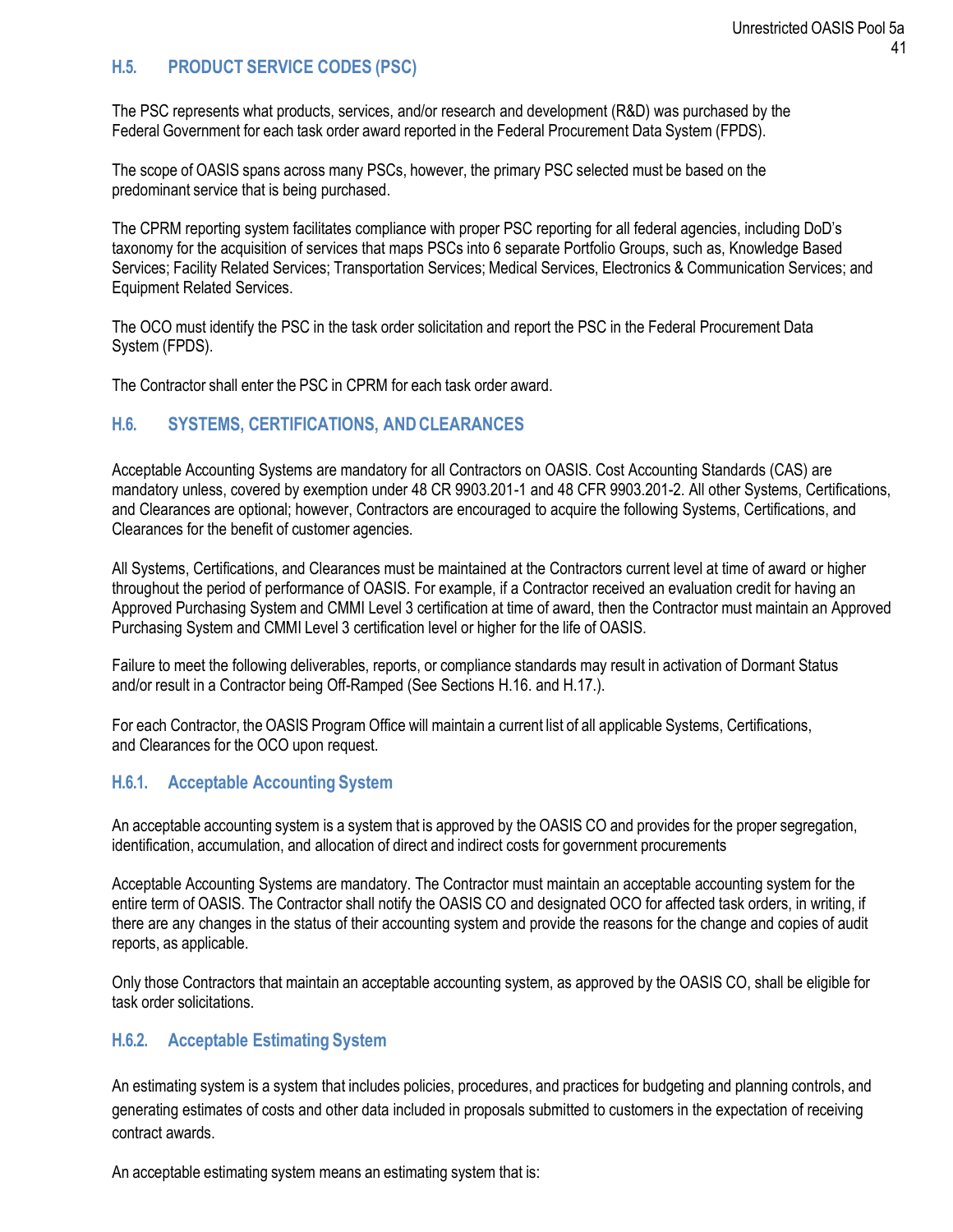- 1. Maintained, reliable, and consistently applied
- 2. Produces, verifiable, supportable, documented, and timely cost estimates that are an acceptable basis for negotiation of fair and reasonable prices
- 3. Is consistent with and integrated with the Contractor's related management systems
- 4. Is subject to applicable financial control systems

An Acceptable Estimating System is not mandatory; however, Contractors are encouraged to have an acceptable estimating system approved by the Defense Contract Management Agency (DCMA) or other cognizant auditor for the entire term of OASIS. The Contractor shall notify the OASIS CO and designated OCO for affected task orders, in writing, if there are any changes in the status of their estimating system and provide the reasons for the change and copies of audit reports, as applicable.

#### <span id="page-41-0"></span>**H.6.3. Cost Accounting Standards (CAS)**

Cost Accounting Standards (CAS) are a set of 19 standards and rules promulgated by the Government for use in determining costs on procurements and for Contractors to disclose in writing and follow consistently their cost accounting practices.

The Contractor and its Subcontractors may be subject to "full" CAS coverage which requires all 19 standards, "modified" CAS coverage which requires Standards 401, 402, 405, and 406, or be "exempt" from CAS coverage under 48 CFR 9903.201-1 and 48 CFR 9903.201-2. Also, a Contractor under "full" coverage is not subject to a standard where it does not apply.

When a Contractor is subject to CAS, the Contractor must comply with CAS coverage for task orders awarded under OASIS. CAS does not apply to task orders and subcontracts for the acquisition of commercial items under FAR Part 12 or when task orders and subcontracts are firm-fixed-price or fixed-price with economic price adjustment provided that the price adjustment is not based on actual costs incurred.

When a Contractor is subject to CAS, the Contractor must maintain CAS compliance by DCAA or other cognizant auditor for the entire term of OASIS. The Contractor shall notify the OASIS CO and designated OCO for affected task orders, in writing, if there are any changes to their CAS Disclosure Statements, Administration of CAS, or Cost Accounting Practice Changes, and provide the reasons for the change and copies of audit reports, as applicable.

CAS does not apply to task orders for the acquisition of commercial items when the task orders are firm-fixed-price or fixedprice with economic price adjustment provided that the price adjustment is not based on actual costs incurred.

#### <span id="page-41-1"></span>**H.6.4. Forward Pricing Rate Agreements, Forward Pricing Rate Recommendations, and Approved Billing Rates**

Billing rates and final indirect cost rates may be used in reimbursing indirect costs under cost-reimbursement task orders and in determining progress payments under fixed-price task orders.

A Forward Pricing Rate Agreement (FPRA) means a written agreement to make certain rates available during a specified period for use in pricing contracts or modifications. These rates represent reasonable projections of specific costs that are not easily estimated for, identified with, or generated by a specific contract, contract end item, or task. These projections may include rates for such things as direct labor, indirect costs, material obsolescence and usage, and material handling.

A Forward Pricing Rate Recommendation (FPRR) means a set of rates and factors unilaterally established by the ACO for use by the Government in negotiations or other contract actions when forward pricing rate agreement negotiations have not been completed or when the Contractor will not agree to a forward pricing rate agreement.

Approved Billing Rates means an indirect cost rate established temporarily for interim reimbursement of incurred indirect costs and adjusted as necessary pending establishment of final indirect cost rates.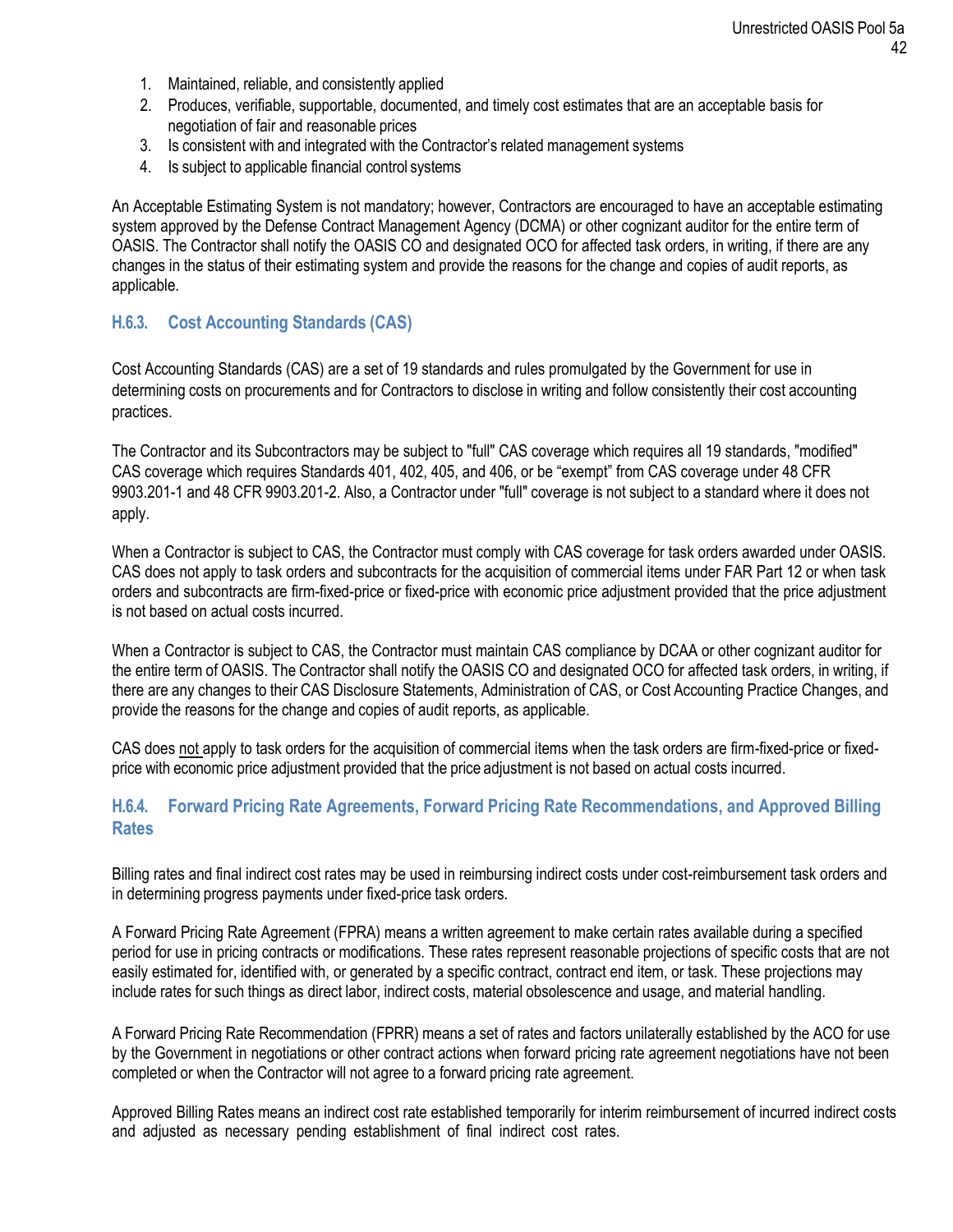For Time and Material, Labor-Hour, and Cost Reimbursement (all types) task orders solicited and awarded under OASIS, Contractors are encouraged to execute a FPRA and/or approved billing rates to the maximum extent practicable. Contractors

may use FPRRs when an FPRA has not been negotiated.

The Contractor shall notify the OASIS CO and designated OCO for affected task orders, in writing, if there are any changes in the status of their FPRA, FPRR, and/or approved billing rates and provide the reasons for the change and copies of audit reports, as applicable.

<span id="page-42-0"></span>FPRA, FPRR, and/or Approved Billing Rates will not be disclosed on the OASIS website. Only the OCO will have access to this information upon request.

#### **H.6.5. Approved Purchasing System**

An approved purchasing system means the Contractor's purchasing system has been approved under a Contractor Purchasing System Review (CPSR) for efficiency and effectiveness with which the Contractor spends Government funds and complies with Government policy when subcontracting.

Advance notification requirements for subcontracting and consent to subcontract are not required when a Contractor has an approved purchasing system unless otherwise requested by the OCO on an individual task order or task orders with no subcontracting possibilities or for commercial items acquired under FAR Part 12.

An Approved Purchasing System is not mandatory; however, Contractors are encouraged to have a purchasing system approved by the Defense Contract Management Agency (DCMA) or other cognizant Government administration office for the entire term of OASIS.

The Contractor shall notify the OASIS CO and designated OCO for affected task orders, in writing, if there are any changes in the status of their purchasing system and provide the reasons for the change and copies of CPSR reports, as applicable.

#### <span id="page-42-1"></span>**H.6.6. Earned Value Management System**

An earned value management system (EVMS) means a project management tool that effectively integrates the project scope of work with cost, schedule and performance elements for optimum project planning and control. The qualities and operating characteristics of EVMS are described in American National Standards Institute /Electronics Industries Alliance (ANSI/EIA) Standard-748.

An EVMS is not mandatory; however, Contractors are encouraged to have an EVMS ANSI/EIA Standard-748 during the entire term of OASIS. The Contractor shall notify the OASIS CO, in writing, if there are any changes in the status of their EVMS and provide the reasons for the change and copies of audits by the Defense Contract Management Agency (DCMA) or other cognizant Government administration office, as applicable. If only part of a Contractor's organization is EVMS ANSI/EIA Standard-748 certified, the Contractor shall make the distinction between which business units or sites and geographic locations have been certified.

#### <span id="page-42-2"></span>**H.6.7. ISO 9001 Certification,**

International Organization for Standardization (ISO) 9001 Certification specifies requirements for a quality management system to demonstrate the Contractor's ability to consistently meet the customer requirements as well as statutory and regulatory requirements.

An ISO 9001 Certification is not mandatory; however, Contractors are encouraged to have ISO 9001 Certification, during the entire term of OASIS. The Contractor shall notify the OASIS CO, in writing, if there are any changes in the status of their ISO 9001 Certification and provide the reasons for the change and copies of audits from an ISO 9001 Certification Body, as applicable. If only part of a Contractor's organization is ISO 9001, certified, the Contractor shall make the distinction between which business units or sites and geographic locations have been certified.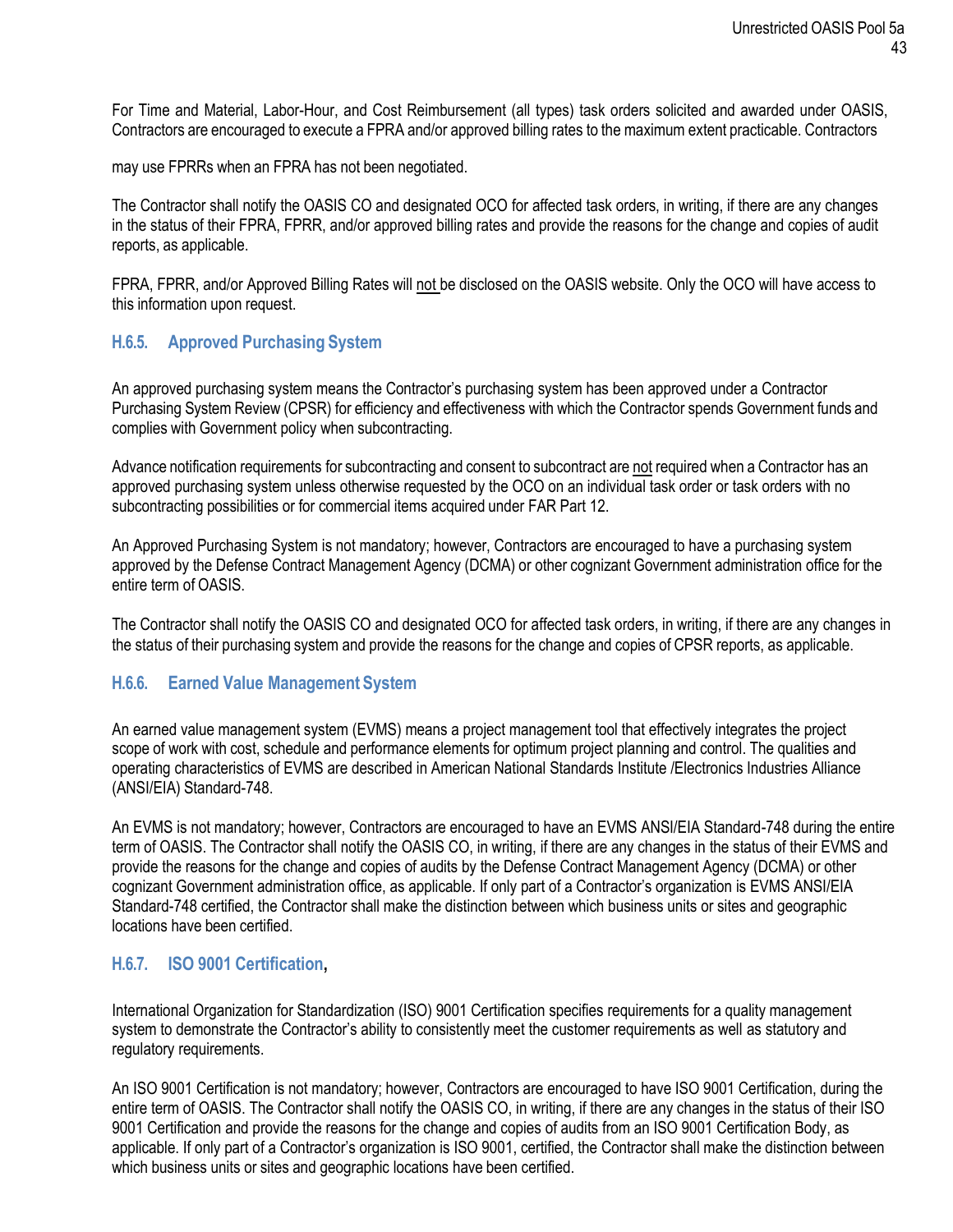#### <span id="page-43-0"></span>**H.6.8. ISO 17025 Certification,**

International Organization for Standardization (ISO) 17025 Certification is used by laboratories to implement a quality system aimed at improving their ability to consistently produce valid results.

An ISO 17025 Certification is not mandatory; however, Contractors who desire to compete for work involving laboratories within the research and development industry are encouraged to have ISO 17025 Certification, during the entire term of OASIS. The Contractor shall notify the OASIS CO, in writing, if there are any changes in the status of their ISO 17025 Certification and provide the reasons for the change and copies of audits from an ISO 17025 Certification Body, as applicable. If only part of a Contractor's organization is ISO 17025, certified the Contractor shall make the distinction between which business units or sites and geographic locations have been certified.

#### <span id="page-43-1"></span>**H.6.9. ISO 14001 Certification,**

International Organization for Standardization (ISO) 14001 Certification, is applicable to any organization that wishes to establish, implement, maintain and improve their environmental management system and to assure itself of conformity with its stated environmental policy.

An ISO 14001 Certification is not mandatory; however, Contractors who desire to compete for environmental related work are encouraged to have ISO 14001 Certification, during the entire term of OASIS. The Contractor shall notify the OASIS CO, in writing, if there are any changes in the status of their ISO 14001 Certification and provide the reasons for the change and copies of audits from an ISO 14001 Certification Body, as applicable. If only part of a Contractor's organization is ISO 14001, certified, the Contractor shall make the distinction between which business units or sites and geographic locations have been certified.

#### <span id="page-43-2"></span>**H.6.10. AS9100 Certification,**

AS9100 Certification, specifies requirements for a quality management system to demonstrate the Contractor's ability to consistently meet the customer requirements as well as statutory and regulatory requirements for the aerospace industry.

An AS9100 Certification, is not mandatory; however, Contractors who desire to compete for work within the aerospace industry are encouraged to have AS9100 Certification, during the entire term of OASIS. The Contractor shall notify the OASIS CO, in writing, if there are any changes in the status of their AS9100 Certification and provide the reasons for the change and copies of audits from an AS9100 Certification Body, as applicable. If only part of a Contractor's organization is AS9100, certified, the Contractor shall make the distinction between which business units or sites and geographic locations have been certified.

#### <span id="page-43-3"></span>**H.6.11. CMMI Maturity Level Certification**

Capability Maturity Model Integration (CMMI) is a 5-level approach to improve processes across projects, divisions, or an entire organization in the areas of acquisition, services, and/or development.

CMMI Certification is not mandatory; however, Contractors are encouraged to have CMMI Maturity Level 3 or higher in acquisition, services, and/or development during the entire term of OASIS. The Contractor shall notify the OASIS CO, in writing, if there are any changes in the status of their CMMI Level and provide the reasons for the change and copies of appraisals from a CMMI Instituted Certified Lead Appraiser, as applicable. If only part of a Contractor's organization is CMMI certified, the Contractor shall make the distinction between which business units or sites and geographic locations have been certified.

#### <span id="page-43-4"></span>**H.6.12. Meaningful Relationship Commitment Letters**

If applicable, Meaningful Relationship Commitment Letter(s) (MRCL) establishes the relationship and commitments of performance for Contractors who share Systems, Certifications, and Clearances from other affiliates, divisions, or subsidiaries within a Contractor's internal corporate structure.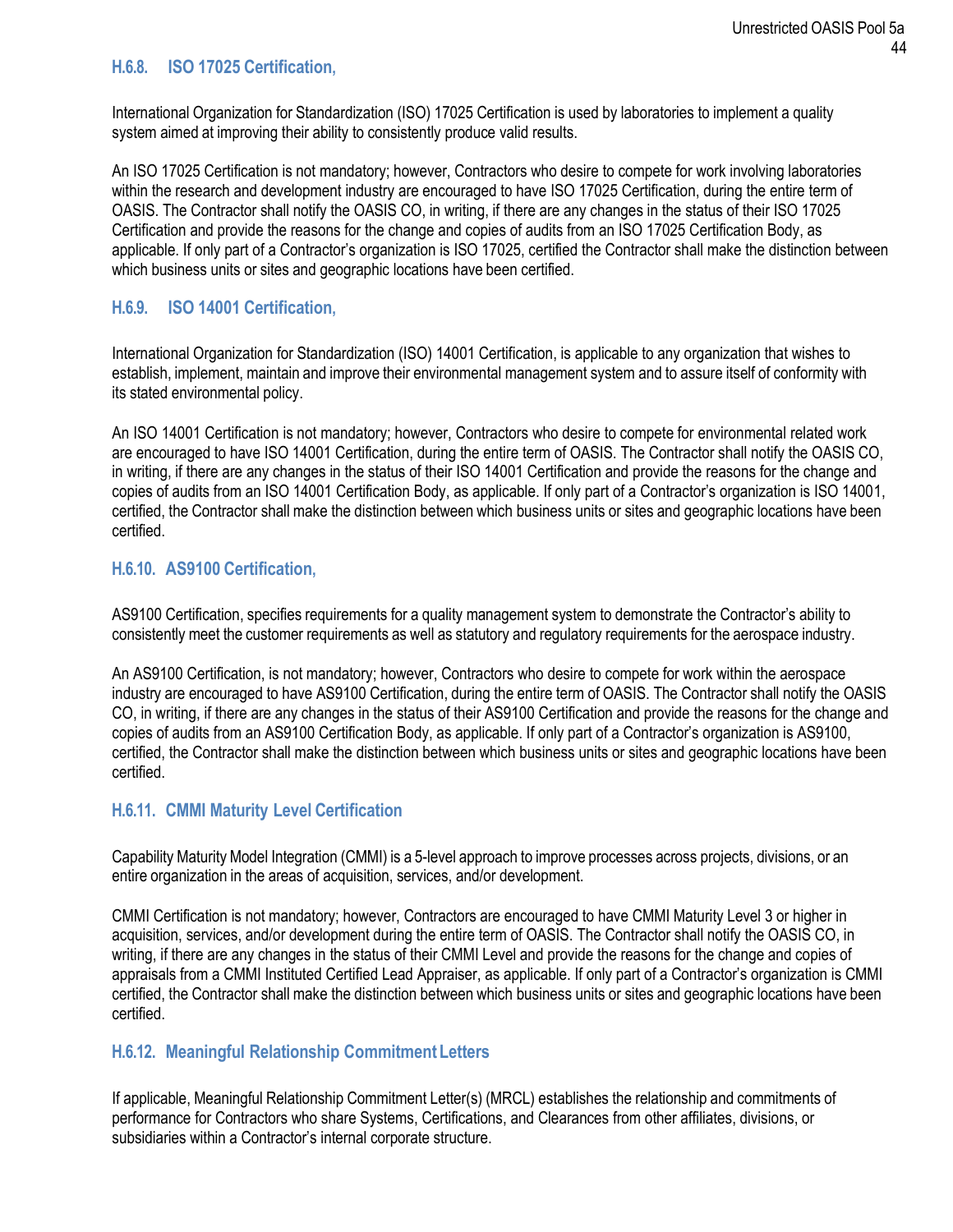If applicable, the Contractor must maintain and honor each MRCL for the entire term of OASIS. The Contractor shall notify the OASIS CO, in writing, if there are any changes in the status of their internal corporate relationships or commitments and provide the reasons for the change.

If applicable, the Contractor's MRCLs are incorporated by reference into the OASIS contract and the OASIS Program Office will provide MRCLs for the OCO upon request.

#### <span id="page-44-0"></span>**H.7. SECURITY CLEARANCE REQUIREMENTS**

The OCO must tailor security requirements (both facility and employee), clauses, provisions, and other applicable terms and conditions specific to each task order's solicitation and award.

Only those Contractors that meet the required security clearance levels on individual task order solicitations are eligible to compete for such task orders.

In general, all necessary facility and employee security clearances shall be at the expense of the Contractor. In some cases, Government offices that conduct background investigations do not have a means for accepting direct compensation from Contractors and instead charge customer agencies for the background investigations. In these cases, the Contractor shall be flexible in establishing ways of reimbursing the Government for these expenses. The individual task order should specify the terms and conditions for reimbursement, if any, for obtaining security clearances. The Contractor shall comply with all security requirements in task orders awarded under OASIS.

#### <span id="page-44-1"></span>**H.7.1. Facility Clearance Level**

A facility clearance level (FCL) is when a Contractor's facility is eligible for access to classified information at the Confidential, Secret, or Top-Secret level. The FCL includes the execution of a Department of Defense (DoD) Security Agreement (DD Form 441 and DD Form 441-1) and Certificate Pertaining to Foreign Interests (SF 328).

Under the terms of a FCL agreement, the Government agrees to issue the FCL and inform the Contractor as to the security classification of information to which the Contractor will have access. The Contractor, in turn, agrees to abide by the security requirements set forth in the National Industrial Security Program Operating Manual, commonly referred to as the NISPOM.

There are no mandatory levels of facility security clearance for Contractors under OASIS; however, task orders may require an FCL at any level, under OASIS.

The Contractor, at its own expense, must maintain their FCL by the Defense Security Service (DSS) for the entire term of OASIS. The Contractor shall notify the OASIS CO and designated OCO for affected task orders, in writing, if there are any changes in the status of their FCL and provide the reasons for the change. If only part of a Contractor's organization has a FCL, the Contractor shall make the distinction between which business units or sites and geographic locations have a FCL.

Only those Contractors that meet a required FCL level on task order solicitations shall be eligible to compete.

#### <span id="page-44-2"></span>**H.7.2. Employee Security Clearance**

Security clearances for Contractor employees, including Subcontractor employees, may require Confidential, Secret, Top Secret, Agency-Specific Clearances, and/or Special Background Investigations for Sensitive Compartmented Information or Special Access Programs. In such cases, the Contractor, at its own expense, is responsible for providing and maintaining personnel with the appropriate security clearances to ensure compliance with Government security regulations, as specified in the individual task order.

The Contractor shall fully cooperate on all security checks and investigations by furnishing requested information to verify the Contractor employee's trustworthiness and suitability for the position. Task orders containing classified work may also include a Contract Security Classification Specification, (i.e., DD Form 254 or civilian agency equivalent).

The Government has full and complete control over granting, denying, withholding or terminating security clearances for employees. The granting of a clearance shall not prevent, preclude, or bar the withdrawal or termination of any such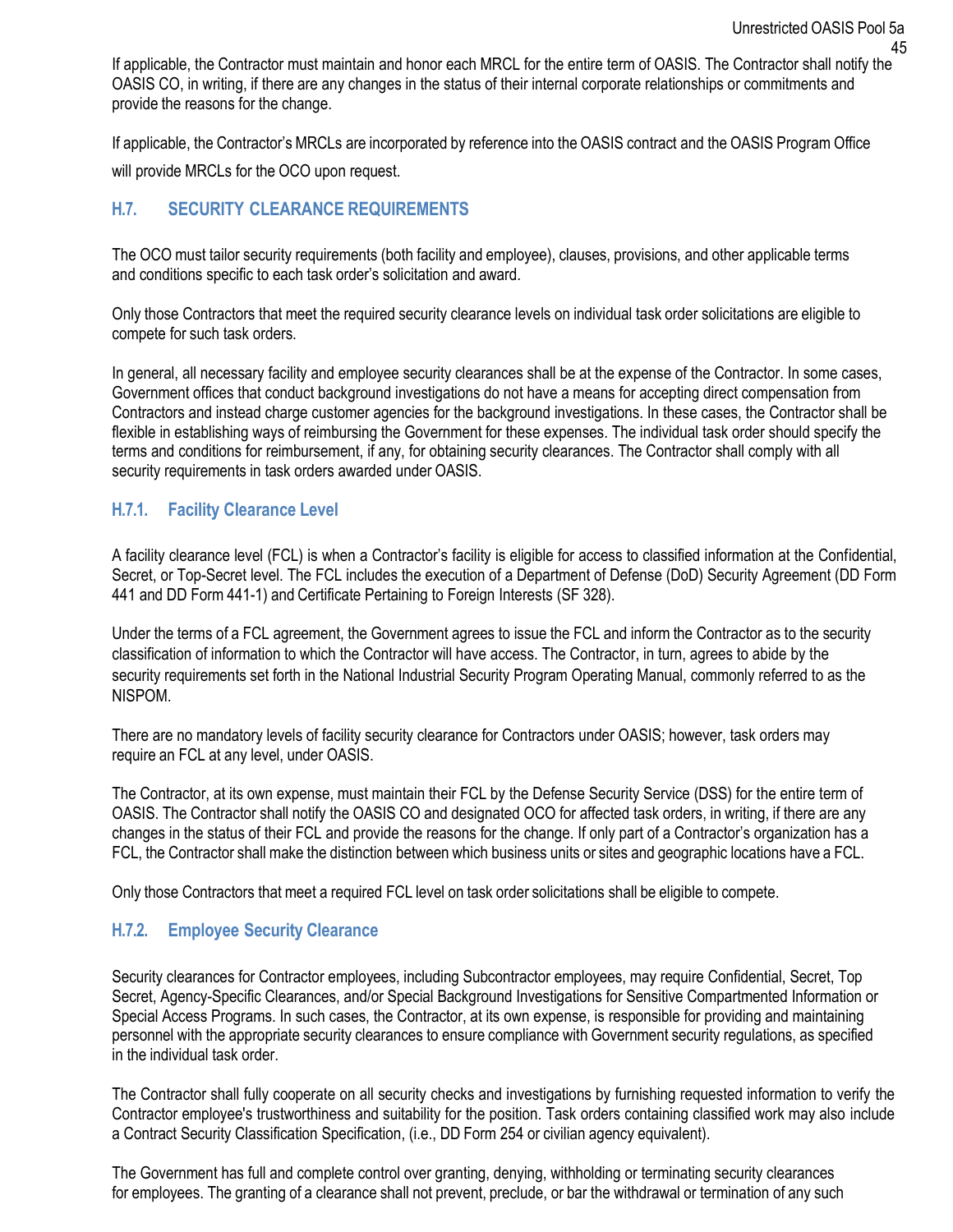#### <span id="page-45-0"></span>**H.7.3. HSPD-12**

When a Contractor or their Subcontractors are required to have physical access to a Federal controlled facility or access to a Federal information system, the Contractor shall comply with agency personal identity verification procedures in task orders that implement Homeland Security Presidential Directives-12 (HSPD-12).

#### <span id="page-45-1"></span>**H.8. SUSTAINABILITY**

OASIS seeks to benefit from the use of sustainable management practices by Contractors including tracking and seeking continual reductions in energy usage, greenhouse gas emissions, water consumption, solid waste and hazardous waste, and other relevant environmental impacts and associated costs.

Use of these sustainable management practices results in lower environmental impacts of delivered products and services, helping customers meet sustainable acquisition requirements under Executive Order 13514: Federal Leadership in Environmental, Energy and Economic Performance, and its precursors, successors and related regulations.

Public disclosures of environmental impacts and sustainable management practices have been associated with increased operational efficiency, lower overhead costs, and reduced supply chain and other business risks for disclosing companies.

Sustainability disclosures can help OASIS customers understand the major environmental impacts of procured products and services, familiarize themselves with the available strategies for reducing these impacts, and design projects and task order requirements which incorporate these strategies.

GSA encourages Contractors to provide the location(s) (Internet URL or URLs) of one or more sources of publicly available information regarding its company-wide environmental impacts and sustainable management practices (sustainability disclosures) on the Contractor's OASIS webpage. In making sustainability disclosures, the Contractor is requested to utilize existing, widely recognized third-party sustainability reporting portals and services such as the Global Reporting Initiative (GRI) Sustainability Disclosure Database (database of corporate social responsibility (CSR) reports) and the Carbon Disclosure Project (CDP) Climate Change and Water Disclosure Questionnaires. Additionally, it is strongly encouraged that all sustainability disclosure be kept up-to-date and accurate.

These sustainability-related standards, including estimates of the lifecycle costs and environmental impacts of proposed solutions, may apply at the task order level.

#### <span id="page-45-2"></span>**H.9. PROPRIETARY SOLUTIONS**

Contractors are discouraged from proposing proprietary solutions in response to OASIS task order requirements that necessitate the Contractor's proprietary process, system, maintenance, and/or solution that would prevent competition at a future point or require sustained and non-competitive support.

If a proprietary solution is proposed by a Contractor for a given task order requirement, the Contractor shall mark their proposal accordingly and make it clear to the OCO all limitations and costs associated with the solution.

#### <span id="page-45-4"></span><span id="page-45-3"></span>**H.10. RESERVED**

#### **H.11. PARTNERING**

GSA intends to encourage the foundation of a cohesive partnership between the OASIS Contractors, GSA OASIS personnel, and Federal agency customers to identify and achieve reciprocal goals, with effective and efficient customer-focused service, in accordance with the terms of the OASIS contract.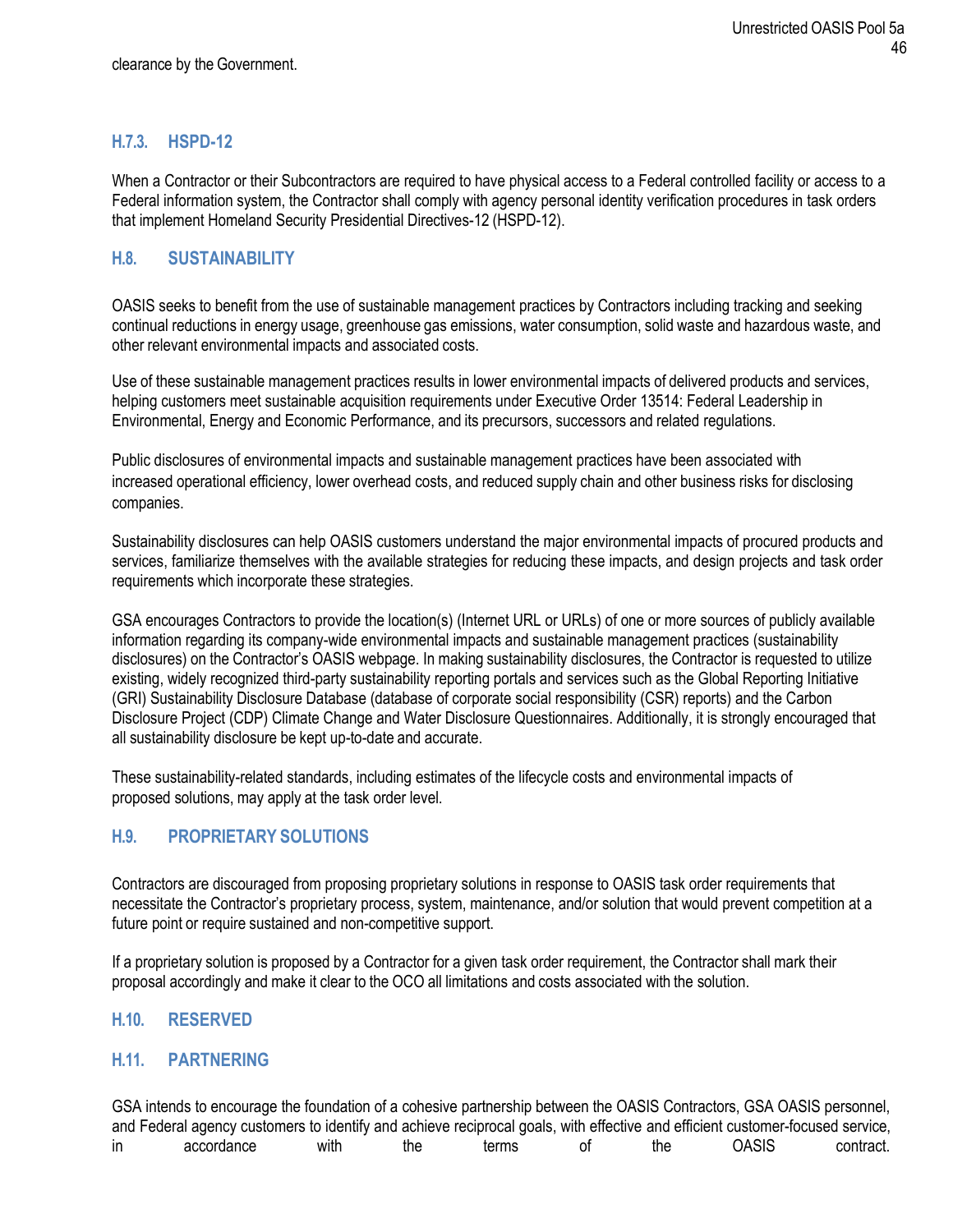Failure to attend meetings, maintain a Contractor OASIS webpage, or otherwise not comply with this section may result in activation of Dormant Status and/or result in a Contractor being Off-Ramped (See Sections H.16. and H.17.).

#### <span id="page-46-0"></span>**H.11.1. Meetings**

From time to time, the Government may require Contractor attendance, including the attendance of Contractor Key Personnel,

at meetings at various locations.

Meetings may be via webcasting, in-person at a government facility, a commercial conference center, or a mutually agreedupon Contractor facility on a rotational basis, as determined by the Government. Follow-up meetings may be held periodically throughout the duration of OASIS in order to assess performance against the goals and to reinforce partnering principles.

GSA may require up to four OASIS Program Management Review (PMR) meetings per year. The goal of the PMR meetings is to provide a platform for OASIS Contractors, OASIS staff, and other agency representatives to communicate current issues, resolve potential problems, discuss business and marketing opportunities, review future and ongoing GSA and Government-wide initiatives, and address OASIS fundamentals. Any Contractor costs associated to PMR Meetings shall be at no direct cost to the Government.

#### <span id="page-46-1"></span>**H.11.2. GSA OASIS Webpage**

GSA will establish an OASIS website for the purposes of informing our customers, stakeholders, and the general public of the attributes and procedures for OASIS.

The GSA OASIS webpage will include, but not be limited to, the following:

- 1. General overview of the attributes of OASIS
- 2. The OASIS conformed contract through the latest modification (Sections B throughJ)
- 3. GSA Key Personnel point of contact (POC) information (Names, Titles, Phone Numbers, E-mail Addresses)
- 4. Contractor Key Personnel POC information (Names, Titles, Phone Numbers, E-mailAddresses)
- 5. List of Contractor Numbers, Company Names by NAICS Pools and MA-IDIQ task order contracts, and direct POC for issuing task order solicitations by an OCO
- 6. Delegation of Procurement Authority (DPA) process for theOCO
- 7. OASIS Training and Ordering Guides
- 8. Sample procurement templates for the OCO
- 9. Scope review process for the OCO
- 10. Statistical information by Agency and Contractor
- 11. Links to other mandatory websites for reporting purposes or ordering procedures
- 12. List of Contractors not eligible for solicitations and awards due to Dormant Status or Off Ramped, if necessary.
- 13. Frequently Asked Questions

#### <span id="page-46-2"></span>**H.11.3. Contractor OASIS Webpage**

Within 30 days of the Notice to Proceed, the Contractor shall develop and maintain a current, publicly available webpage accessible via the Internet throughout the term of OASIS and task orders awarded under OASIS. The Contractor shall make their OASIS webpage Rehabilitation Act Section 508 compliant.

The purpose of the webpage is for the Contractor to communicate with potential customers regarding the Contractor's ability to provide professional support services under OASIS.

At a minimum, this webpage must include, but is not limited to the following:

- 1. Link to the GSA OASIS webpage
- 2. General Overview of OASIS
- 3. OASIS related marketing materials and news releases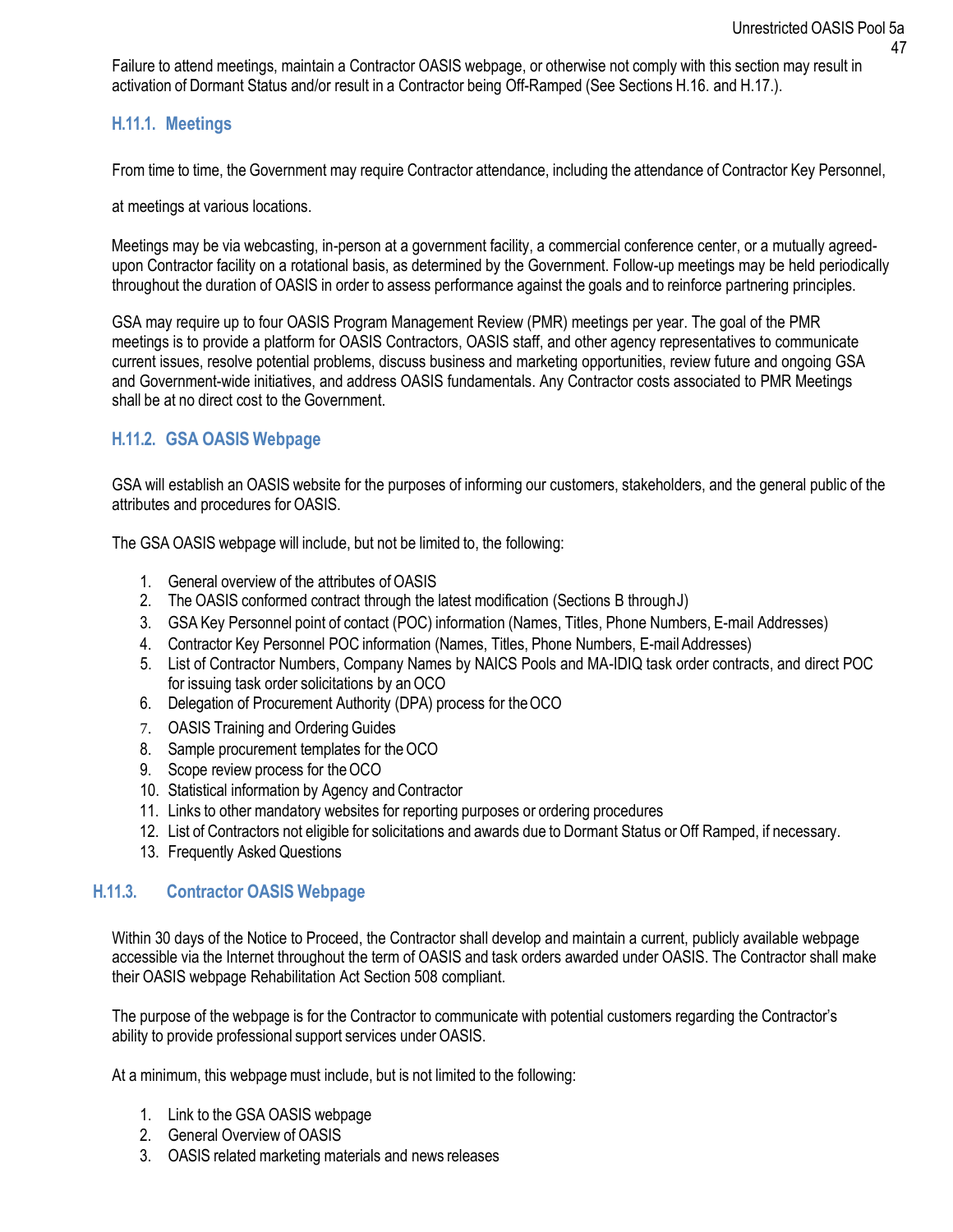- 4. Contractor Capabilities for OASIS
- 5. Contractor Key Personnel POC information (Names, Titles, Phone Numbers, E-mailAddresses)
- 6. The OASIS conformed contract through the latest modification (Sections B through J) in Adobe format
- 7. The OASIS Contract's Awarded DUNS Number and CAGECode
- 8. Sustainability Disclosures, if any

#### <span id="page-47-0"></span>**H.11.4. Marketing**

The Contractor must maintain participation by actively pursuing work and competing for task order solicitations under OASIS.

The Contractor may develop company specific OASIS brochures for distribution at trade shows, conferences, seminars, etc., and distribute printed materials to enhance awareness of OASIS.

The Contractor may participate in various conferences and trade shows to facilitate outreach efforts for federal agency customers and to aid in the marketing of OASIS.

All marketing, promotional materials, and news releases in connection with OASIS or task order awards under OASIS, including information on the Contractor's OASIS webpage, may be co-branded with marks owned or licensed by the Contractor and GSA, as long as the Contractor complies with GSAM 552.203-71, Restriction on Advertising.

#### <span id="page-47-1"></span>**H.11.5. Reserved**

#### <span id="page-47-2"></span>**H.12. TRAINING AND PERMITS**

The Contactor shall provide fully trained and experienced personnel required for performance under task orders awarded under OASIS. The Contractor shall train Contractor personnel, at its own expense, except when the OCO has given prior approval for specific training to meet special requirements that are peculiar to a particular task order.

Except as otherwise provided in an individual task order, the Contractor shall, at its own expense, be responsible for obtaining any and all licenses, certifications, authorizations, approvals, and permits, and for complying with any applicable Federal, national, state, and municipal laws, codes, and regulations, and any applicable foreign work permits, authorizations, and/or visas in connection with the performance of any applicable task order issued under OASIS.

#### <span id="page-47-3"></span>**H.13. ETHICS AND CONDUCT**

Personal services are not authorized under OASIS. OASIS is strictly a non-personal services contract which means the personnel rendering the services are not subject, either by the contract's terms or by the manner of its administration, to the supervision and control usually prevailing in relationships between the Government and its employees.

The Contractor and its employees must conduct themselves with the highest degree of integrity and honesty and adhere to the policies and procedures as specified in FAR Part 3 and GSAM Part 503 Improper Business Practices and Personal Conflicts of Interest.

Failure to adhere to proper ethics and conduct may result in activation of Dormant Status and/or result in a Contractor being Off-Ramped (Sections H.16. and H.17.).

#### <span id="page-47-4"></span>**H.13.1. Supervision**

The Contactor shall not supervise, direct, or control the activities of Government personnel or the employee of any other Contractor under OASIS and the Government will not exercise any supervision or control over the Contractor in the performance of contractual services under OASIS. The Contractor is accountable to the Government for the actions of its personnel.

Contractor employees shall not represent themselves as Government employees, agents, or representatives or state orally or in writing at any time that they are acting on behalf of the Government.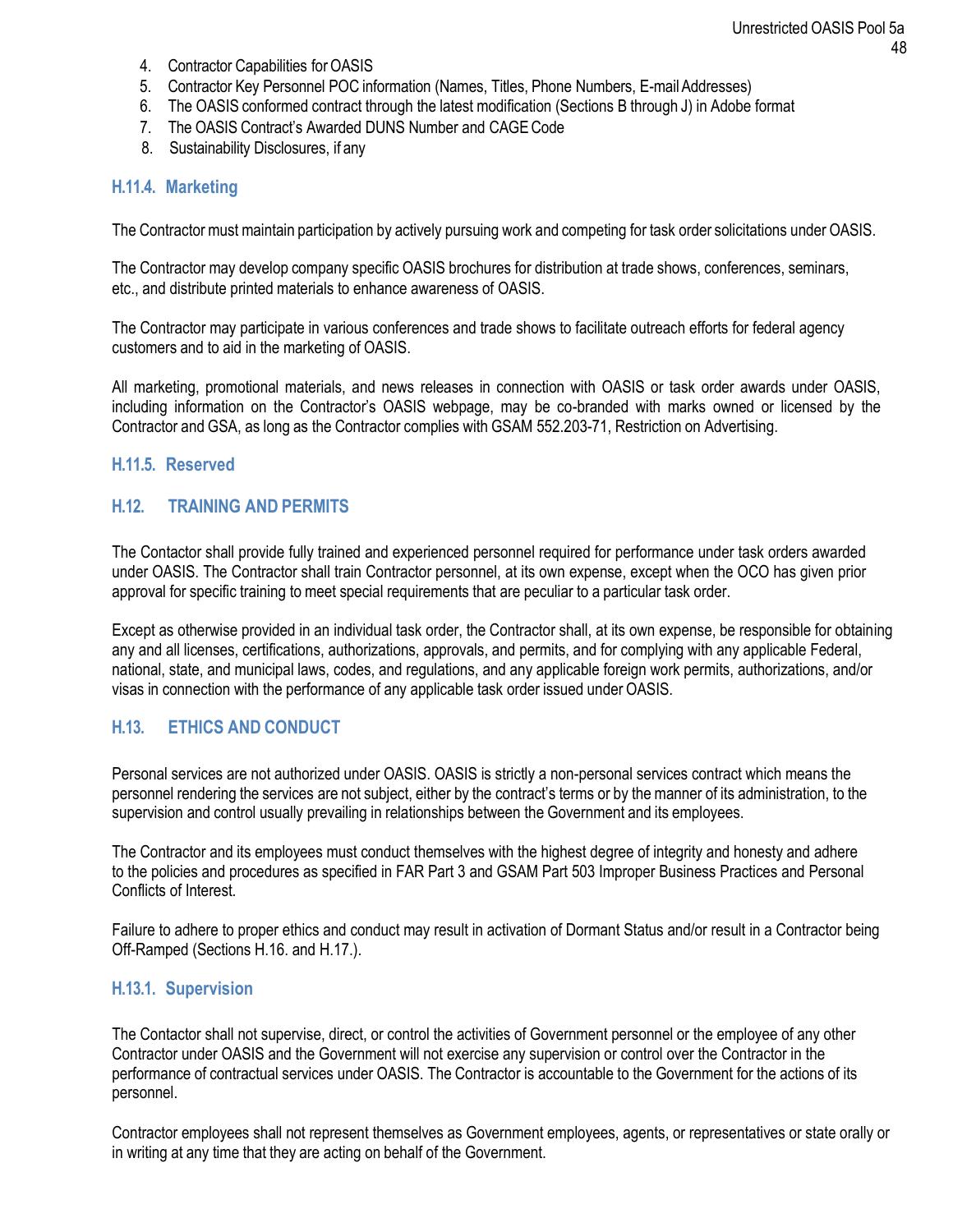In all communications with third parties in connection with OASIS, the Contractor must ensure that all Contractor employees identify themselves as Contractor employees and identify the name of the company for which they work and, must not carry out any direction that violates the terms and conditions ofOASIS.

The Contactor shall ensure that all of its employees, including Subcontractor employees, working under OASIS are informed of the substance of this Section.

If the Contractor believes any action or communication has been given that would create a personal services relationship between the Government and any Contractor employee or any other potential supervision or duty violation, the Contractor must notify the OCO and OASIS CO immediately of this communication or action.

#### <span id="page-48-0"></span>**H.13.2. Conduct**

The Contactor shall not discuss with unauthorized persons any information obtained in the performance of work under OASIS; conduct business other than that which is covered by OASIS during periods funded by the Government; conduct business not directly related to OASIS on Government premises; use Government computer systems and/or other Government facilities for company or personal business; recruit on Government premises; or otherwise act to disrupt official Government business.

The Contactor shall ensure that all of its employees, including Subcontractor employees, working under OASIS are informed of the substance of this clause.

If the Contractor believes any action or communication has been given that would create a business ethic or conduct violation, the Contractor must notify the OCO and OASIS CO immediately of this communication or action.

#### <span id="page-48-1"></span>**H.13.3. Conflicts of Interest**

The guidelines and procedures of FAR Subpart 9.5 and GSAM Subpart 509.5, Organizational and Consultant Conflicts of Interest, and FAR Part 3 and GSAM Part 3, Improper Business Practices and Personal Conflicts of Interest, will be used in identifying and resolving any issues of a conflict of interest under OASIS. The FAR and other applicable agency specific regulatory supplements will govern task orders awarded under OASIS.

Assuming no real or potential conflict of interest, an OASIS Prime Contractor may be a Subcontractor to another Prime Contractor on task orders solicited and awarded under OASIS or OASIS SB; however, the OCO may require that the Contractor sign an Organizational Conflict of Interest (OCI) Statement in which the Contractor (and any Subcontractors or teaming partners) agree not to submit any proposal or provide any support to any firm which is submitting (as Prime or Subcontractor) any proposal for any solicitation resulting from the work on a specific task order under OASIS.

All Contractor personnel (to include Subcontractors and Consultants) who will be personally and substantially involved in the performance of any task order issued under OASIS which requires the Contractor to act on behalf of or provide advice with respect to any phase of an agency procurement shall execute and submit an "Employee/Contractor Non-Disclosure Agreement" Form. The OCO will provide the appropriate nondisclosure form specific to the procurement. This form shall be required prior to the commencement of any work on such task order and whenever replacement personnel are proposed under an ongoing task order.

The Contractor shall be responsible for identifying and preventing personal conflicts of interest of their employees. The Contractor shall prohibit employees who have access to non-public information by reason of performance on a Government contract from using that information for personal gain.

In the event that a task order requires activity that would create an actual or potential conflict of interest, the Contractor shall immediately notify the OCO of the conflict, submit a plan for mitigation, and not commence work until specifically notified by the OCO to proceed; or identify the conflict and recommend to the OCO an alternate approach to avoid the conflict.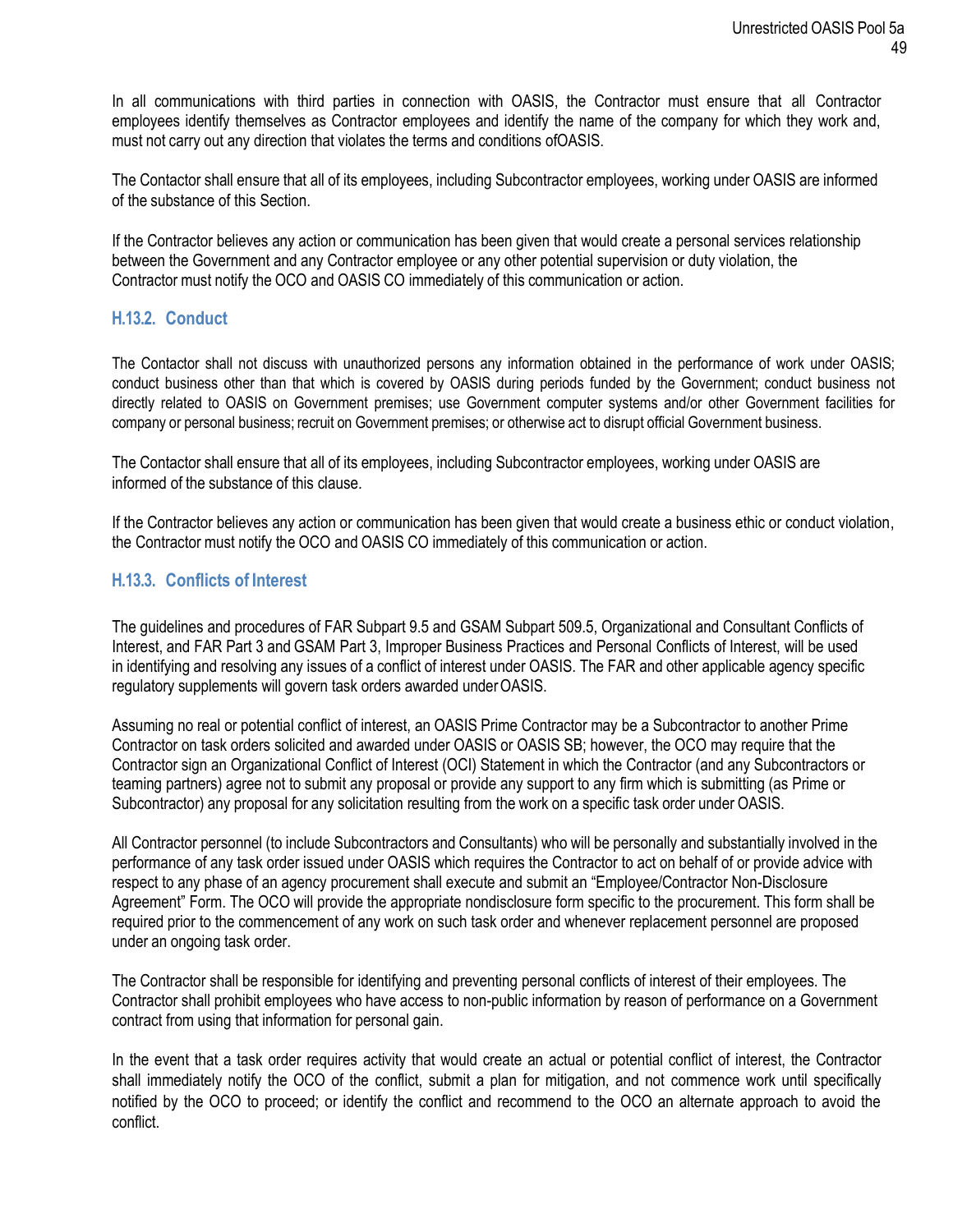The OCO or OASIS CO, if necessary, will review the information provided by the Contractor and make a determination whether to proceed with the task order and process a request for waiver, if necessary.

#### <span id="page-49-0"></span>**H.13.4. Cooperation with other Contractors on GovernmentSites**

The Government may undertake or award other contracts or task orders for work at or in close proximity to the site of the work under OASIS. The Contractor shall fully cooperate with the other Contractors and with Government employees and shall carefully adapt scheduling and performing the work under OASIS to accommodate the working environment, heeding any direction that may be provided by the OCO. The Contractor shall not commit or permit any act that will interfere with the performance of work by any other Contractor or by Government employees.

#### <span id="page-49-1"></span>**H.14. GOVERNMENT PROPERTY**

For task orders awarded under OASIS, Government property matters shall follow the same policies and procedures for Government property under FAR Part 45, Government Property and other applicable agency specific regulatory supplements.

FAR Part 45 does not apply to Government property that is incidental to the place of performance, when the task order requires Contractor personnel to be located on a Government site or installation, and when the property used by the Contractor within the location remains accountable to the Government.

Unless otherwise specified in a task order, the Contactor shall provide all office equipment and consumable supplies at the Contractor's sole and exclusive expense, including computers/workstations used in daily operation in support of OASIS.

The OCO must tailor property clauses, provisions, and other applicable terms and conditions specific to each task order solicitation and award.

#### <span id="page-49-2"></span>**H.14.1. Leasing of Real and Personal Property**

The Government contemplates that leases may be part of a task order solution offered by a Contractor, but the Government, where the Contractor's solution includes leasing, must not be the Lessee. Under no circumstances on any task order awarded under OASIS shall the Government be deemed to have privity-of-contract with the Owner/Lessor of the Leased Items; or, the Government be held liable for early Termination/Cancellation damages if the Government decides not to exercise an option period under a task order unless the Contractor has specifically disclosed the amount of such damages (or the formula by which such damages would be calculated) as part of its proposal and the OCO for the task order has specifically approved/allowed such damages as part of the task order terms and conditions.

#### <span id="page-49-3"></span>**H.14.2. Government Facilities**

The Contactor shall arrange with the OCO or other designated representative for means of access to premises, delivery and storage of materials and equipment, use of approaches, use of corridors, stairways, elevators, and similar matters.

A Contractor working in a government facility shall be responsible for maintaining satisfactory standards of employee competency, conduct, appearance, and integrity and shall be responsible for taking disciplinary action with respect to their employees as necessary.

The Contractor is responsible for ensuring that their employees do not disturb papers on desks, open desk drawers or cabinets, or use Government telephones, except as authorized. Each employee is expected to adhere to standards of behavior that reflect favorably on their employer and the Federal Government.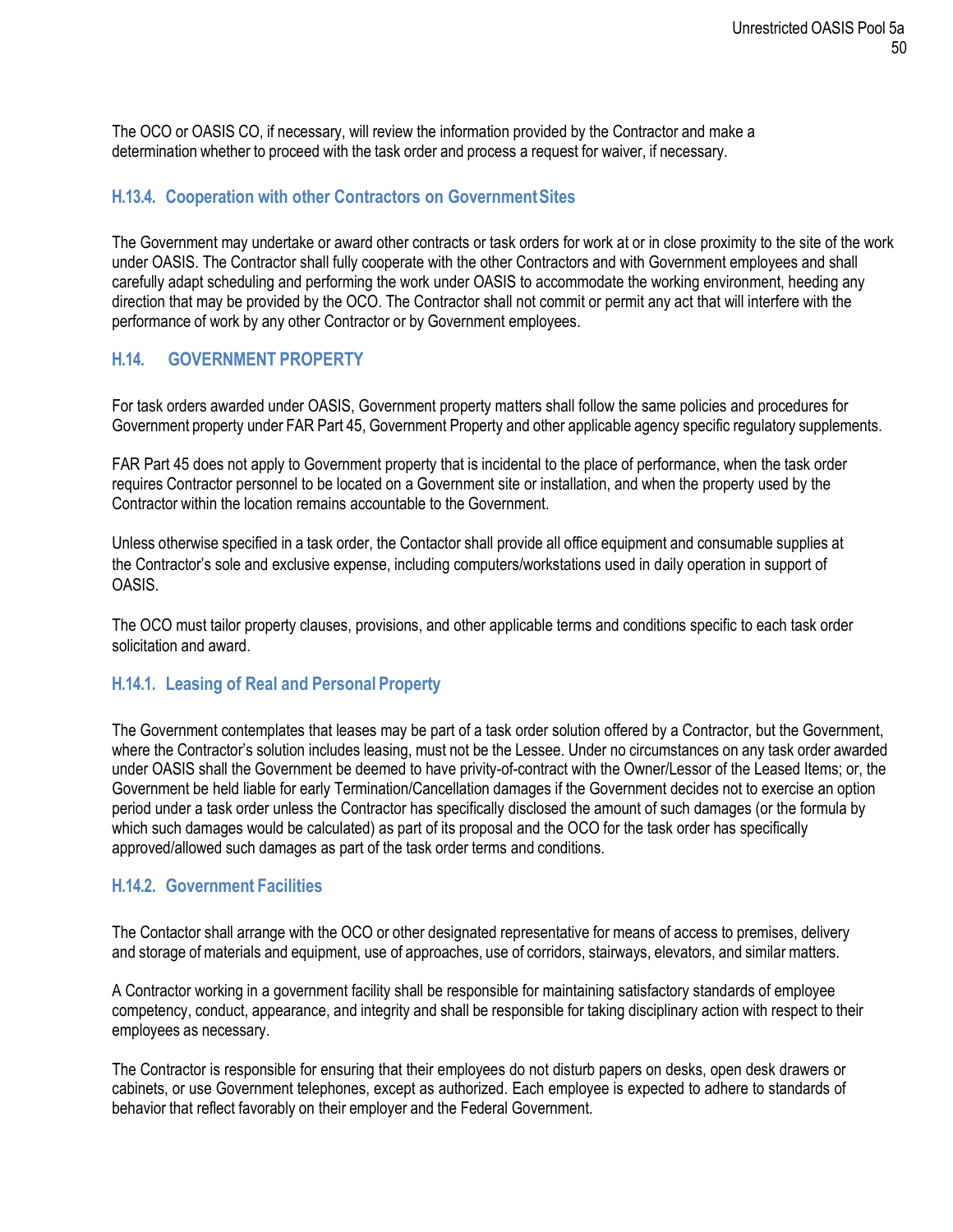The Contactor shall ensure that all of its employees, including Subcontractor employees, working under OASIS are informed of the substance of this clause.

#### <span id="page-50-0"></span>**H.14.3. Rights of Ingress and Egress**

The rights of ingress to, and egress from, Government facilities for the Contractor's personnel must be specified in the task order. Specific federally controlled facilities or those areas located within a given facility may have additional security clearance requirements must be specified in the task order.

Contractor employees, including Subcontractor employees, shall have in their possession, at all times while working, the specific Government identification credential issued by the Government. The identification credential shall be displayed and be visible at all times while on Government property.

During all operations on Government premises, the Contractor's personnel shall comply with the rules and regulations governing the facility access policies and the conduct of personnel. The Government reserves the right to require Contractor personnel to "sign-in" upon entry and "sign-out" upon departure from the Government facilities.

The Contactor shall be responsible for ensuring that all identification credentials are returned to the issuing agency whenever contract employees leave the contract, when the task order has been completed, employees leave the company, or employees are dismissed or terminated. The Contractor shall notify the issuing agency whenever employee badges are lost.

#### <span id="page-50-1"></span>**H.15. ON-RAMPING**

The total number of Contractors within any of the 7 OASIS Pools may fluctuate due to any number of reasons including but, not limited to, competition levels on task orders, mergers & acquisitions; the Government's exercise of the off-ramp process; and OASIS SB Contractors outgrowing their small business size status under their existing OASIS SB Contract.

It is in the Government's best interest that there remain an adequate number of Contractors eligible to compete for task orders in each OASIS Contract to meet the Government's professional service mission requirements.

Contractors are hereby notified that utilization of any on-ramping procedure below does not obligate the Government to perform any other on-ramping procedure. Furthermore, any on-ramping procedure may be performed for any single OASIS Pool at any time.

#### <span id="page-50-2"></span>**H.15.1. Reserved**

#### **H.15.2. Vertical ContractOn-Ramping**

The OASIS Program is a family of OASIS Pools and OASIS Small Business (SB) Pools with identical scopes. Each OASIS Pool is unrestricted, and each OASIS SB Pool is a 100% Small Business Set Aside contract.

For those OASIS SB Contractors who no longer certify as a small business for their respective OASIS SB Pool, the OASIS SB Contractor may elect to be considered to be placed on the corresponding OASIS unrestricted Pool. In order to be eligible to do this, the recertification as a large business of the company must not have been achieved on the basis of a merger or acquisition; or novation agreement in recognition of a successor in interest when Contractor assets are transferred during the term of OASIS SB.

For example, if Contractor X in OASIS SB Pool 5a (1,250 employee size standard), can no longer certify as a small business under the 1,250-employee size standard, Contractor X may elect to be considered for OASIS Pool 5a as a large business.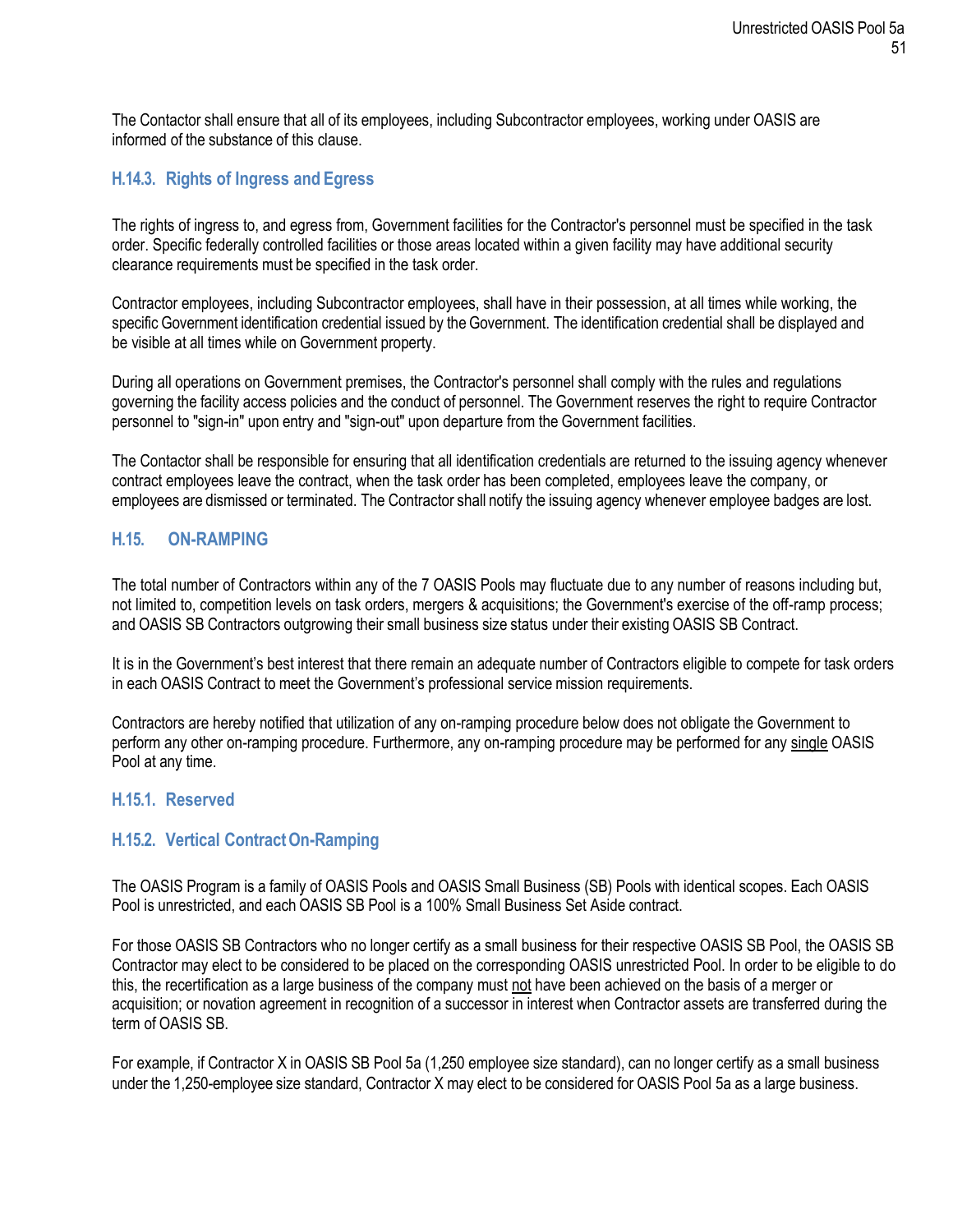In order to vertically on-ramp, the Contractor must:

- 1. Have outgrown their small business sized standard on the basis of natural growth, not on the basis of a merger, acquisition or novation agreement in recognition of a successor in interest when Contractor assets are transferred during the term of OASIS SB
- 2. Demonstrate successful performance under OASIS SB
- 3. Submit a proposal in response to a solicitation materially identical to the original version of the OASIS unrestricted solicitation
- 4. Meet all of the Pass/Fail Criteria of the original OASIS unrestricted solicitation and,
- 5. Receive a proposal score equal to or higher than the lowest scoring Contractor within the Pool being applied for. Note: The lowest scoring Contractor is based on the lowest evaluated numerical score within a given OASIS Pool in accordance with the scoring table in Section M.6. of the OASIS unrestricted solicitation at the time of the original OASIS unrestricted Pools.

The vertical Pool on-ramping solicitation will include the same evaluation factors/sub-factors as the original OASIS unrestricted solicitation. The terms and conditions of the resulting award will be materially identical to the existing version of OASIS unrestricted. The period of performance term will be coterminous with the existing term of all other OASIS unrestricted Contractors.

Immediately upon vertical on-ramping to OASIS unrestricted, the Contractor is eligible to submit a proposal in response to any task order solicitation and receive task order awards with the same rights and obligations as any other Contractor; however, the Contractor will be placed on Dormant Status under their OASIS SB Pool. The Contractor must continue performance on active task orders under their dormant OASIS SB Pool, including the exercise of options at the task order level at the discretion of the OCO, until all active task orders are closed-out.

The OASIS CO may conduct a vertical pool on-ramp without conducting any other form of on-ramp.

#### <span id="page-51-0"></span>**H.15.3. Open Season On-Ramping**

GSA will determine whether it would be in the Government's best interest to initiate an open season to add additional Contractors to any of the OASIS Pools at any time, subject to the following conditions:

- 1. An open season notice is published in Federal Business Opportunities in accordance with FAR Part 5, Publicizing Contract Action
- 2. An open season solicitation is issued under current Federal procurement law
- 3. The solicitation identifies the total anticipated number of new contracts that GSA intends to award
- 4. Any Offeror that meets the eligibility requirements set forth in the open season solicitation may submit a proposal in response to the solicitation
- 5. The award decision under the open season solicitation is based upon substantially the same evaluation factors/sub-factors as the original solicitation
- 6. An Offeror's proposal must meet all of the Acceptability Pass/Fail Criteria of the original solicitation
- 7. If the intent of the on-ramp is to "replace" OASIS contractors acquired, merged, off-ramped, etc., an Offeror's proposal must receive a proposal score equal to or higher than the lowest scoring Contractor within the OASIS Pool being applied for Note: The lowest scoring Contractor is based on the lowest evaluated numerical score within a given OASIS Pool in accordance with the scoring table in SectionM.6. of the solicitation at the time of the original awards
- 8. If the intent of the on ramp is to "add" OASIS contractors such as SubPool development or to increase the total number of contractors in a given pool beyond the original number of awards for competition purposes, a number of contracts to be added will be announced and the highest technically rated Offerors will receive those awards regardless of how their score compared to the original awardees.
- 9. The terms and conditions of any resulting awards are materially identical to the existing version of the OASIS Pool and,
- 10. The period of performance term for any new awards is coterminous with the existing term for all other Contractors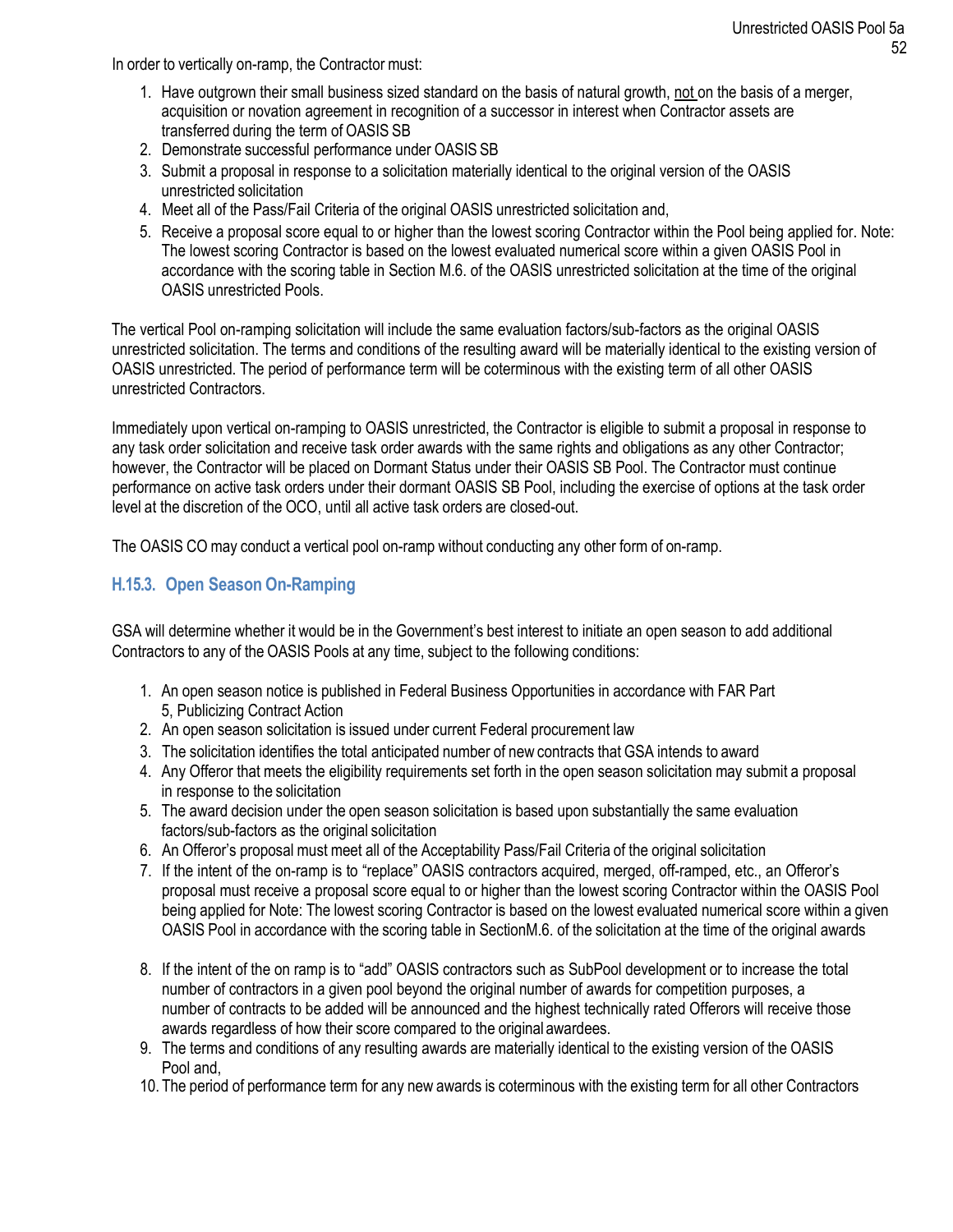Immediately upon on-ramping, the Contractor is eligible to submit a proposal in response to any task order solicitation and receive task order awards with the same rights and obligations as any other Contractor.

#### <span id="page-52-0"></span>**H.15.4. Focused On-Ramping (SubPoolCreation)**

GSA will determine whether it would be in the Government's best interest to initiate an open season to create a SubPool within established OASIS Pools. This may be done in response to client needs, competition levels, or other factors. For example, Pool 5a consists of 5 different NAICS codes. Over time, the OASIS Program Office notices that competition levels for all NAICS are healthy except for NAICS Code 541720. In response to this and based on anticipated demand, a SubPool for NAICS Code 541720 could be created through this on-ramping procedure.

Implementation of this form of on-ramping would be subject to the following conditions.

- 1. An open season notice is published in Federal Business Opportunities in accordance with FAR Part 5, Publicizing Contract Action
- 2. An open season solicitation is issued under current Federal procurement law
- 3. The solicitation identifies the total anticipated number of new contracts that GSA intends to award
- 4. Any Offeror already possessing a contract in the affected Pool will automatically be included in the newly formed SubPool if the Offeror can provide Pool Qualification projects for the new SubPool
- 5. Any Offeror that meets the eligibility requirements set forth in the open season solicitation may submit a proposal in response to the solicitation. This SubPool would require Pool Qualification projects associated with the NAICS Code/exception of the new SubPool.
- 6. The award decision under the open season solicitation is based upon substantially the same evaluation factors/sub-factors as the original solicitation. The newly formed SubPool will become a new MA-IDIQ contract in the family of OASIS contracts.
- 7. An Offeror's proposal must meet all of the Acceptability Pass/Fail Criteria of the original solicitation
- 8. The terms and conditions of any resulting awards are materially identical to the existing version of the OASIS Pool and,
- 9. The period of performance term for any new awards is coterminous with the existing term for all other Contractors

#### <span id="page-52-1"></span>**H.16. DORMANT STATUS**

GSA is responsible for ensuring performance and compliance with the terms of OASIS and safeguarding the interests of the Government and the American taxpayer in its contractual relationships. Additionally, GSA must ensure that Contractors receive impartial, fair, and equitable treatment. OASIS must be reserved for high performing OASIS Contractors. Accordingly, if the OASIS CO determines that any requirement of OASIS is not being met an OASIS Contractor may be placed into Dormant Status. Dormant status may be activated for a given OASIS Pool that a Contractor has been awarded or Dormant Status may be activated for all OASIS Pools.

If Dormant Status is activated, the Contractor shall not be eligible to participate or compete in any subsequent task order solicitations while the Contractor is in Dormant Status; however, Contractors placed in Dormant Status shall continue performance on previously awarded and active task orders, including the exercise of options and modifications at the task order level.

Dormant Status is not a Debarment, Suspension, or Ineligibility as defined in FAR Subpart 9.4 or a Termination as defined in FAR Part 49. Dormant Status is a condition that applies to the OASIS contract only. Grounds for being placed in Dormant Status specifically include, but are not limited to, trends or patterns of behavior associated with the failure to meet the deliverables and compliances specified under Section F.4.

Dormant status will only be imposed after careful consideration of the situation and collaboration with the Contractor to resolve the issues. To place a Contractor in Dormant Status, the OASIS CO must first send a letter to the Contractor regarding the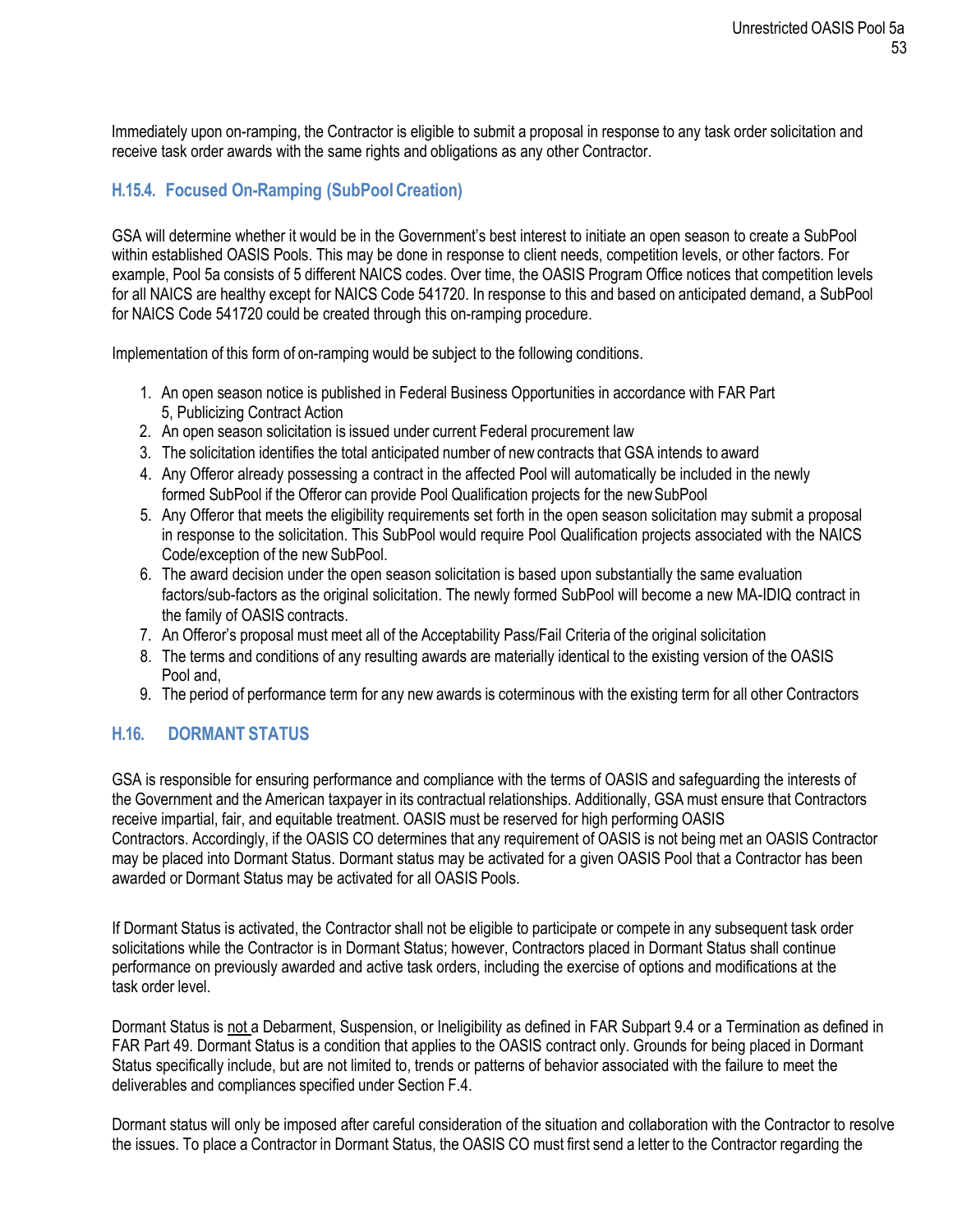poor performance or non-compliance issue. The Contractor shall have reasonable time, at the discretion of the OASIS CO, to provide the OASIS CO with a remediation plan to correct the deficiencies/issues. If the OASIS CO is satisfied with the Contractor's response, the Contractor will not be placed in Dormant Status. If the OASIS CO is not satisfied with the response, or the remediation plan is not effective, the OCO may issue a final decision, in writing, placing the Contractor in a Dormant Status. The OASIS CO final decision may be appealed to the OASIS Ombudsman under Alternative Disputes Resolution (ADR), as defined in FAR Subpart 33.201 and GSAM 533.214. Using ADR does not waive the Contractor's right to appeal to the Agency Board of Contract Appeals or United States Court of Federal Claims.

#### <span id="page-53-0"></span>**H.17. OFF-RAMPING**

GSA reserves the unilateral right to Off-Ramp non-performing Contractors. Contractors that are Off-Ramped have no active task orders under their OASIS Pool at the time of the Off-Ramping. Contractors under more than one OASIS Pool will only be off ramped from the OASIS Pool where the non-performing issues have occurred.

Off-ramping methods may result from one of the following conditions:

- 1. After a Contractor is placed in Dormant Status and the Contractor has completed all previously awarded task orders under OASIS
- 2. Debarment, Suspension, or Ineligibility as defined in FAR Subpart 9.4.
- 3. Termination as defined in FAR Part 49
- 4. Contractors who fail to meet the standards of performance, deliverables, or compliances
- 5. Taking any other action which may be permitted under the OASIS terms and conditions

(END OF SECTION H)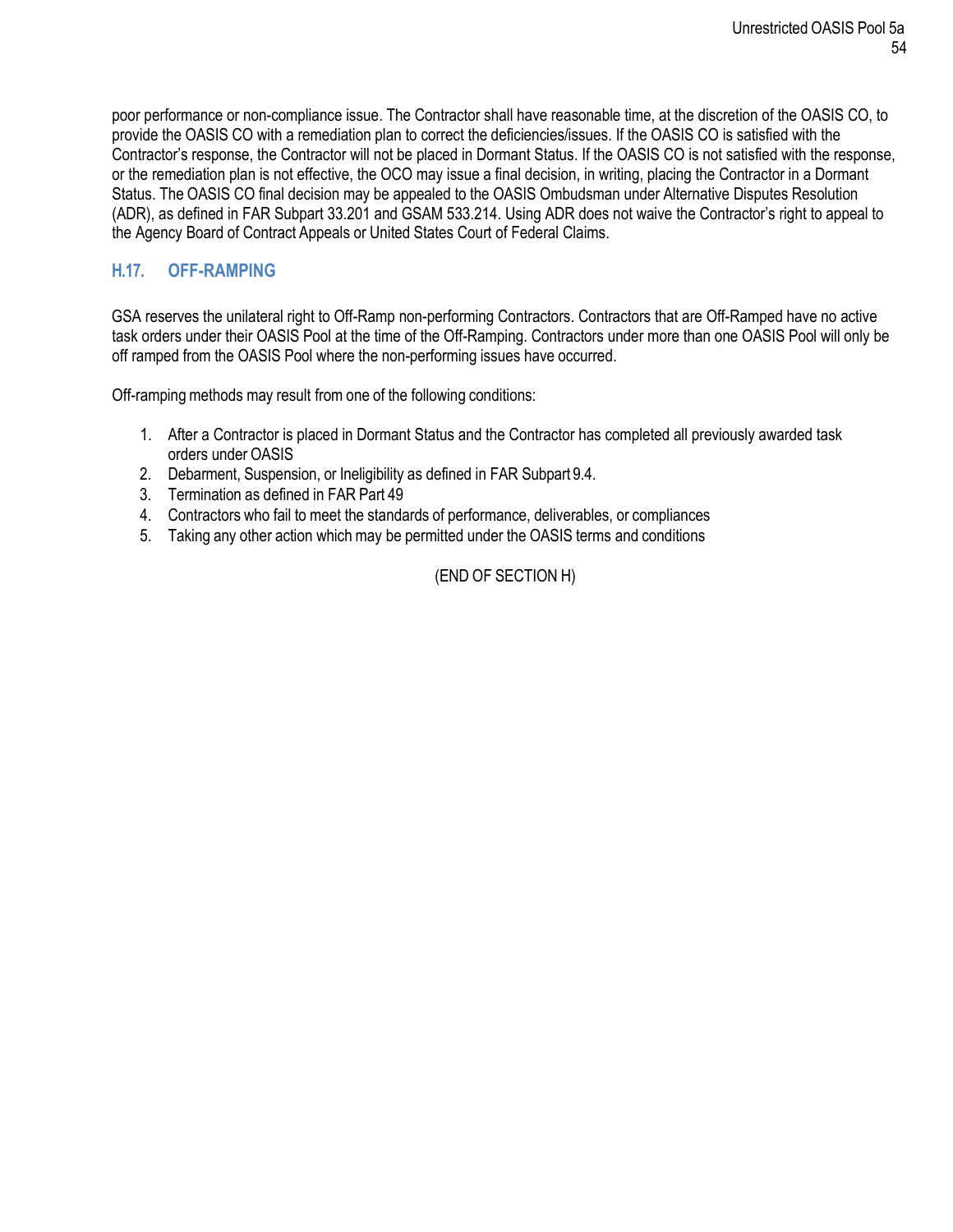## **PART II – CONTRACT CLAUSES SECTION I – CONTRACT CLAUSES**

#### <span id="page-54-1"></span><span id="page-54-0"></span>**I.1. TASK ORDER CLAUSES**

In accordance with FAR 52.301, Solicitation Provisions and Contract Clauses (Matrix), the OASIS master contracts cannot predetermine all the contract provisions/clauses for future individual task orders.

Representation and Certification Provisions from the OASIS master contracts automatically flow down to all OASIS task orders.

All "Applicable" and "Required" provisions/clauses set forth in FAR 52.301 automatically flow down to all OASIS task orders based on their specific contract type (e.g. cost, fixed price, etc.), statement of work, competition requirements, commercial or not commercial, and dollar value as of the date the task order solicitation is issued. (**Note:** Any Applicable and/or Required provisions/clauses that require fill-in information must be provided by the OCO in full text).

The OCO must identify any "Optional" provisions/clauses set forth in FAR 52.301 and/or any of the ordering agency's "Supplemental" provisions/clauses for each individual task order solicitation and subsequent award. (**Note:** For Optional and/or agency Supplemental provisions/clauses, the OCO must provide the Provision/Clause Number, Title, Date, and fill-in information (if any), as of the date the task order solicitation is issued)

The OCO must identify in the task order solicitation whether FAR Part 12 commercial clauses/provisions apply or do not apply.

For T&M and/or L-H task orders **ONLY**, the OCO must identify one of the following provisions in the task order solicitation:

- 1. FAR 52.216-29 Time-and-Materials/Labor-Hour Proposal Requirements—Non-Commercial Item Acquisition With Adequate Price Competition. (**Note:** For organizations within DoD, when selecting FAR 52.216-29, the OCO must also identify DFARs 252.216-7002, Alternate A).
- 2. FAR 52.216-30 Time-and-Materials/Labor-Hour Proposal Requirements—Non-Commercial Item Acquisition Without Adequate Price Competition
- 3. FAR 52.216-31 Time-and-Materials/Labor-Hour Proposal Requirements—Commercial Item Acquisition

#### <span id="page-54-2"></span>**I.2. OASIS CLAUSES**

The following clauses apply only to the OASIS MA-IDIQ task order contract. The clauses and dates remain unchanged throughout the term of OASIS unless changed through a bi-lateral modification to OASIS.

#### <span id="page-54-3"></span>**I.2.1. FAR 52.252-2 CLAUSES INCORPORATED BYREFERENCE**

This contract incorporates one or more clauses by reference, with the same force and effect as if they were given in full text. Upon request, the Contracting Officer will make their full text available. Also, the full text of a clause may be accessed electronically at this address: <http://acquisition.gov/>

#### <span id="page-54-4"></span>**I.2.2. GSAR 552.252-6 AUTHORIZED DEVIATIONS IN CLAUSES (DEVIATION FAR 52.252-6)(SEP1999)**

#### **(a)** *Deviations to FAR clauses***.**

(1) This solicitation or contract indicates any authorized deviation to a Federal AcquisitionRegulation (48 CFR Chapter 1) clause by the addition of "(DEVIATION)" after the date of the clause, if the clause is not published in the General Services Administration Acquisition Regulation (48 CFR Chapter 5).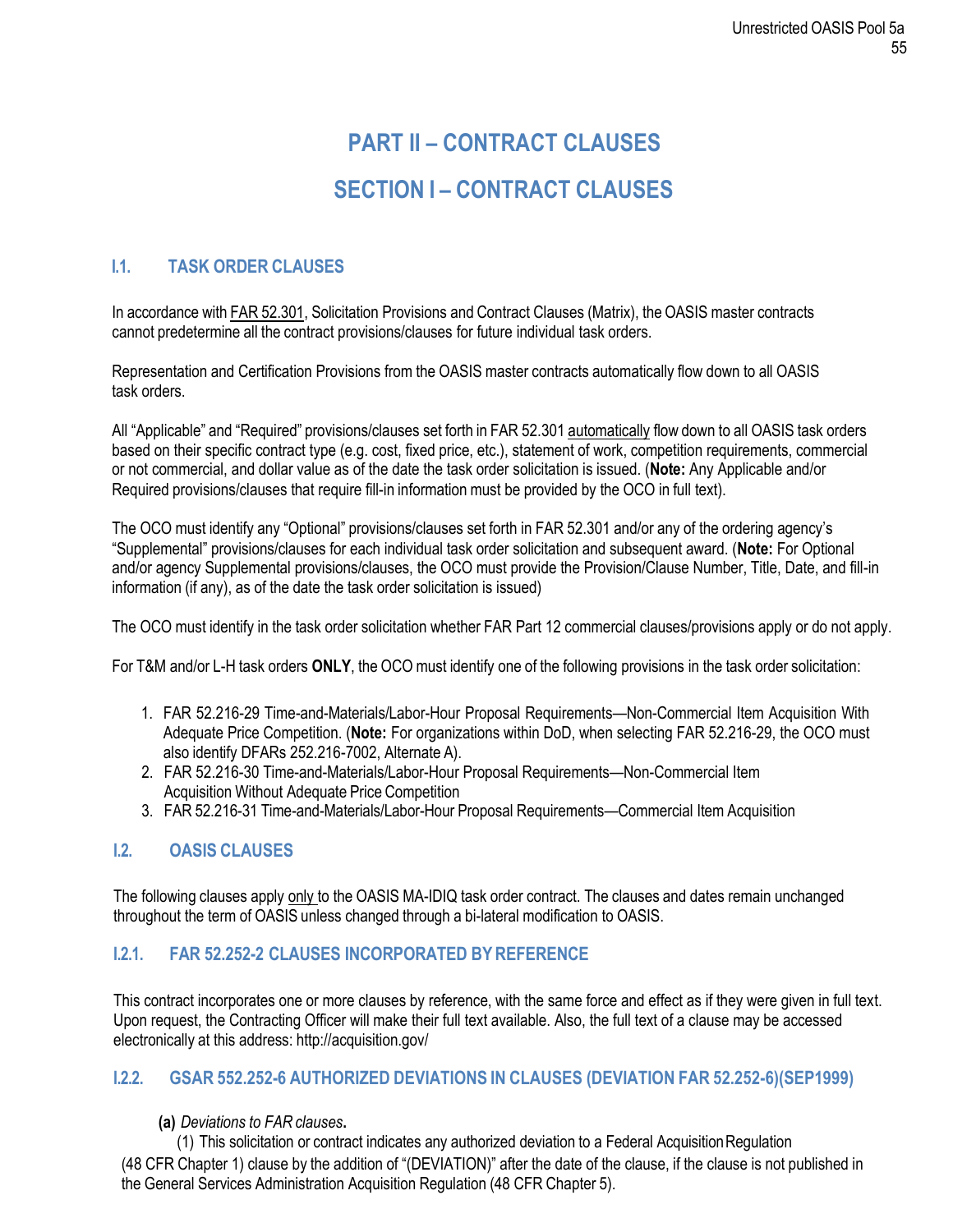(2) This solicitation indicates any authorized deviation to a Federal Acquisition Regulation (FAR) clause that is published in the General Services Administration Acquisition Regulation by the addition of "(DEVIATION (FAR clause no.))" after the date of the clause.

**(b)** *Deviations to GSAR clauses.* This solicitation indicates any authorized deviation to a General Services Administration Acquisition Regulation clause by the addition of "(DEVIATION)" after the date of the clause.

**(c)** *"Substantially the same as" clauses.* Changes in wording of clauses prescribed for use on a "substantially the same as" basis are not considered deviations.

| <b>TITLE</b>                                                                                            | <b>DATE</b>                                                                                                                         |
|---------------------------------------------------------------------------------------------------------|-------------------------------------------------------------------------------------------------------------------------------------|
| <b>Definitions</b>                                                                                      | <b>NOV 2013</b>                                                                                                                     |
| <b>Gratuities</b>                                                                                       | APR 1984                                                                                                                            |
| <b>Covenant Against Contingent Fees</b>                                                                 | <b>MAY 2014</b>                                                                                                                     |
| Restrictions on Subcontractor Sales to the Government                                                   | <b>SEP 2006</b>                                                                                                                     |
| <b>Anti-Kickback Procedures</b>                                                                         | <b>MAY 2014</b>                                                                                                                     |
|                                                                                                         | <b>MAY 2014</b>                                                                                                                     |
| Price or Fee Adjustment for Illegal or Improper Activity                                                | <b>MAY 2014</b>                                                                                                                     |
| Limitation on Payments to Influence Certain Federal Transactions                                        | <b>OCT 2010</b>                                                                                                                     |
| <b>Contractor Code of Business Ethics and Conduct</b>                                                   | <b>OCT 2015</b>                                                                                                                     |
| Display of Hotline Poster(s)                                                                            | <b>OCT 2015</b>                                                                                                                     |
|                                                                                                         | <b>DEC 2011</b>                                                                                                                     |
| Contractor Employee Whistleblower Rights and Requirement to Inform Employees of<br>Whistleblower rights | <b>APR 2014</b>                                                                                                                     |
| <b>Security Requirements</b>                                                                            | <b>AUG 1996</b>                                                                                                                     |
| Printed or Copied Double-Sided on Postconsumer Fiber Content Paper                                      | MAY 2011                                                                                                                            |
| Personal Identity Verification of Contractor Personnel                                                  | <b>JAN 2011</b>                                                                                                                     |
| Reporting Executive Compensation and First-Tier Subcontract Awards                                      | <b>OCT 2016</b>                                                                                                                     |
|                                                                                                         | Cancellation, Rescission, and Recovery of Funds for Illegal or Improper Activity<br><b>Preventing Personal Conflict of Interest</b> |

(End of clause)

| <b>FAR</b>   | <b>TITLE</b>                                                                                                                | <b>DATE</b>     |
|--------------|-----------------------------------------------------------------------------------------------------------------------------|-----------------|
| 52.204-13    | System for Award Management Maintenance                                                                                     | <b>OCT 2016</b> |
| 52.204-19    | incorporation by Reference of Representations and Certifications                                                            | <b>DEC 2014</b> |
| 52.204-21    | Basic Safeguarding of Covered Contractor Information Systems                                                                | <b>JUN 2016</b> |
| 52.209-6     | Protecting the Government's Interest When Subcontracting with Contractors Debarred,<br>Suspended, or Proposed for Debarment | <b>OCT 2015</b> |
| 52.209-9     | Updates of Publicly Available Information Regarding Responsibility Matters                                                  | <b>JUL 2013</b> |
| 52.209-10    | Prohibition on Contracting with Inverted Domestic Corporations                                                              | <b>NOV 2015</b> |
| 52.210-1     | Market Research                                                                                                             | <b>APR 2011</b> |
| $52.211 - 5$ | <b>Materials Requirements</b>                                                                                               | <b>AUG 2000</b> |
| 52.215-2     | Audit and Records -Negotiation                                                                                              | <b>OCT 2010</b> |
| 52.215-8     | Order of Precedence - Uniform Contract Format                                                                               | <b>OCT 1997</b> |
| 52.215-14    | Integrity of Unit Prices                                                                                                    | <b>OCT 2010</b> |
| 52.215-15    | Pension Adjustments and Asset Reversions                                                                                    | <b>OCT 2010</b> |
| 52.215-16    | <b>Facilities Capital Cost of Money</b>                                                                                     | <b>JUN 2003</b> |
| 52.215-17    | Waiver of Facilities Capital Cost of Money                                                                                  | <b>OCT 1997</b> |
| 52.215-18    | Reversion or Adjustment of Plans for Postretirement Benefits (PRB) other than Pensions                                      | <b>JUL 2005</b> |
| 52.215-19    | Notification of Ownership Changes                                                                                           | <b>OCT 1997</b> |
| 52.215-21    | Requirements for Cost or Pricing Data or Information Other Than Cost or Pricing Data-<br><b>Modifications</b>               | <b>OCT 2010</b> |
| 52.215-21    | Alternate IV                                                                                                                | <b>OCT 2010</b> |
| 52.219-8     | <b>Utilization of Small Business Concerns</b>                                                                               | <b>NOV 2016</b> |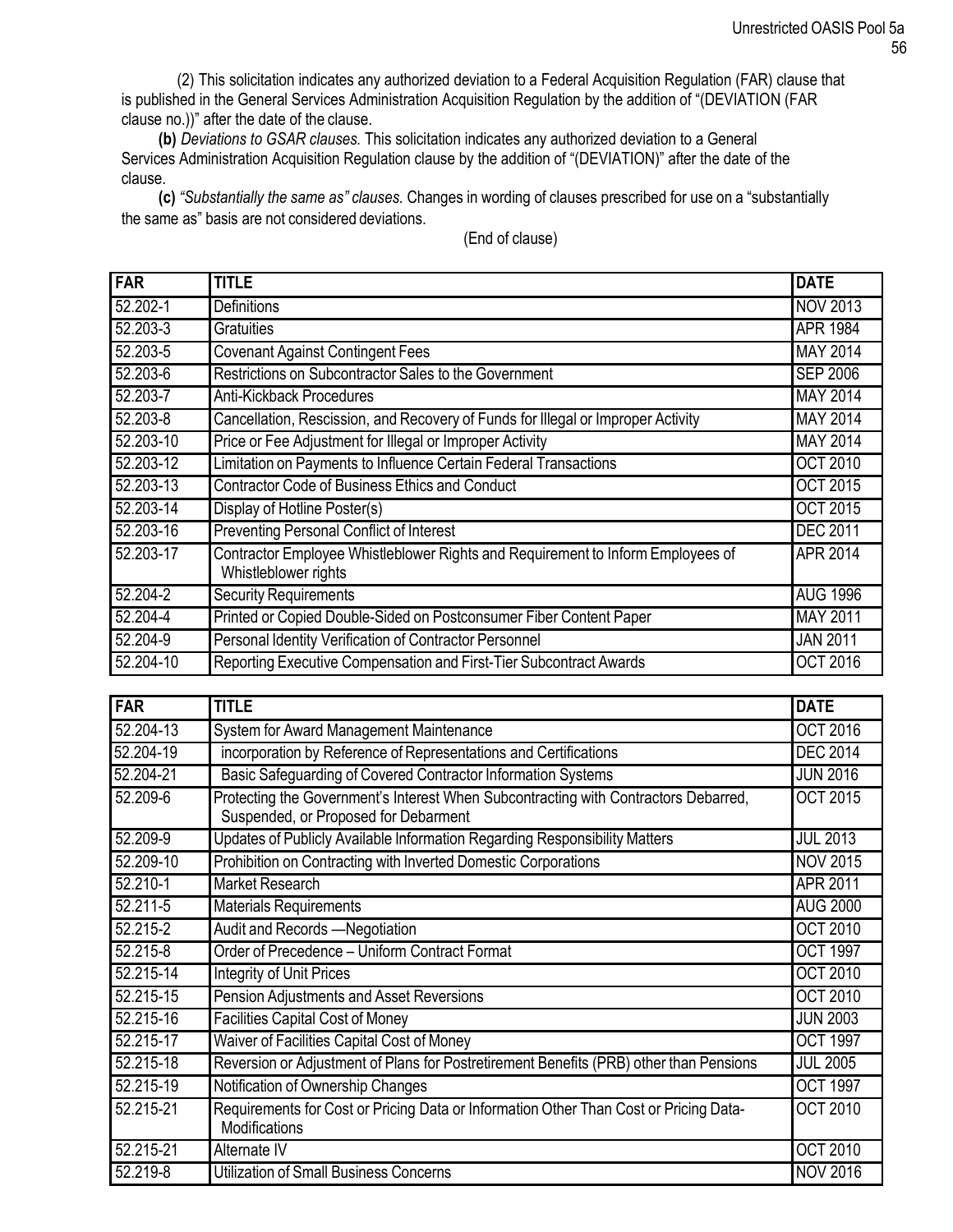| 52.219-9                | <b>Small Business Subcontracting Plan</b>                                   | <b>AUG 2018</b> |
|-------------------------|-----------------------------------------------------------------------------|-----------------|
|                         |                                                                             |                 |
| 52.219-9                | Alternate II                                                                | <b>NOV 2016</b> |
| 52.219-16               | Liquidated Damages-Subcontracting Plan                                      | <b>JAN 1999</b> |
| 52.219-28               | Post-Award Small Business Program Re-representation                         | <b>JUL 2013</b> |
| $52.222 - 3$            | <b>Convict Labor</b>                                                        | <b>JUN 2003</b> |
| 52.222-4                | Contract Work Hours and Safety Standards Act - Overtime Compensation        | <b>MAY 2018</b> |
| 52.222-19               | Child Labor - Cooperation with Authorities and Remedies                     | <b>JAN 2018</b> |
| 52.222-21               | <b>Prohibition of Segregated Facilities</b>                                 | <b>APR 2015</b> |
| 52.222-26               | <b>Equal Opportunity</b>                                                    | <b>SEP 2016</b> |
| 52.222-35               | <b>Equal Opportunity for Veterans</b>                                       | <b>OCT 2015</b> |
| 52.222-36               | Affirmative Action for Workers with Disabilities                            | <b>JUL 2014</b> |
| $\overline{52.222}$ -37 | <b>Employment Reports Veterans</b>                                          | <b>FEB 2016</b> |
| 52.222-38               | Compliance with Veterans Employment Reporting Requirements                  | <b>FEB 2016</b> |
| 52.222-40               | Notification of Employee Rights Under the National Labor Relations Act      | <b>DEC 2010</b> |
| 52.222-50               | <b>Combating Trafficking in Persons</b>                                     | <b>MAR 2015</b> |
| 52.222-54               | <b>Employment Eligibility Verification</b>                                  | <b>OCT 2015</b> |
| 52.223-5                | Pollution Prevention and Right-To-Know Information                          | <b>MAY 2011</b> |
| 52.223-6                | Drug-Free Workplace                                                         | <b>MAY 2001</b> |
| 52.223-18               | Encouraging Contractor Policies to Ban Text Messaging While Driving         | <b>AUG 2011</b> |
| 52.223-19               | Compliance with Environmental Management Systems                            | <b>MAY 2011</b> |
| $52.224 - 1$            | <b>Privacy Act Notification</b>                                             | <b>APR 1984</b> |
| 52.224-2                | <b>Privacy Act</b>                                                          | <b>APR 1984</b> |
| 52.225-13               | Restrictions on Certain Foreign Purchases                                   | <b>JUN 2008</b> |
| 52.225-26               | Contractors Performing Private Security Functions Outside the United States | <b>OCT 2016</b> |
| $52.227 - 1$            | <b>Authorization and Consent</b>                                            | <b>DEC 2007</b> |
| 52.227-2                | Notice and Assistance Regarding Patent and Copyright Infringement           | <b>DEC 2007</b> |
| 52.227-3                | <b>Patent Indemnity</b>                                                     | <b>APR 1984</b> |

| <b>FAR</b> | <b>TITLE</b>                                                                                                     | <b>DATE</b>     |
|------------|------------------------------------------------------------------------------------------------------------------|-----------------|
| 52.227-14  | Rights in Data-General                                                                                           | MAY 2014        |
| 52.227-17  | Rights in Data-Special Works                                                                                     | <b>DEC 2007</b> |
| 52.228-5   | insurance - Work on a Government Installation                                                                    | <b>JAN 1997</b> |
| 52.229-3   | Federal, State, and Local Taxes                                                                                  | <b>FEB 2013</b> |
| 52.230-2   | Cost Accounting Standards (Deviation 2018-O0015) *                                                               | MAY 2018        |
| 52.230-3   | Disclosure and Consistency of Cost Accounting Practices (Deviation 2018-00015) *                                 | <b>MAY 2018</b> |
| 52.230-4   | Disclosure and Consistency of Cost Accounting Practices-Foreign Concern (Deviation 2018-<br>$00015$ <sup>*</sup> | <b>MAY 2018</b> |
| 52.230-6   | Administration of Cost Accounting Standards                                                                      | <b>JUN 2010</b> |
| 52.232-8   | <b>Discounts for Prompt Payment</b>                                                                              | <b>FEB 2002</b> |
| 52.232-9   | Limitation on Withholding of Payments                                                                            | <b>APR 1984</b> |
| 52.232-11  | <b>Extras</b>                                                                                                    | APR 1984        |
| 52.232-17  | Interest                                                                                                         | MAY 2014        |
| 52.232-33  | Payment by Electronic Funds Transfer-System for Award Management                                                 | <b>JUL 2013</b> |
| 52.232-39  | Unenforceability of Unauthorized Obligations                                                                     | <b>JUN 2013</b> |
| 52.232-40  | Providing Accelerated payments to Small Business Subcontractors                                                  | EC 2013         |
| 52.233-1   | <b>Disputes</b>                                                                                                  | <b>MAY 2014</b> |
| 52.233-1   | Alternate I                                                                                                      | <b>DEC 1991</b> |
| 52.233-3   | <b>Protest After Award</b>                                                                                       | <b>AUG 1996</b> |
| 52.233-4   | Applicable Law for Breach of Contract Claim                                                                      | <b>OCT 2004</b> |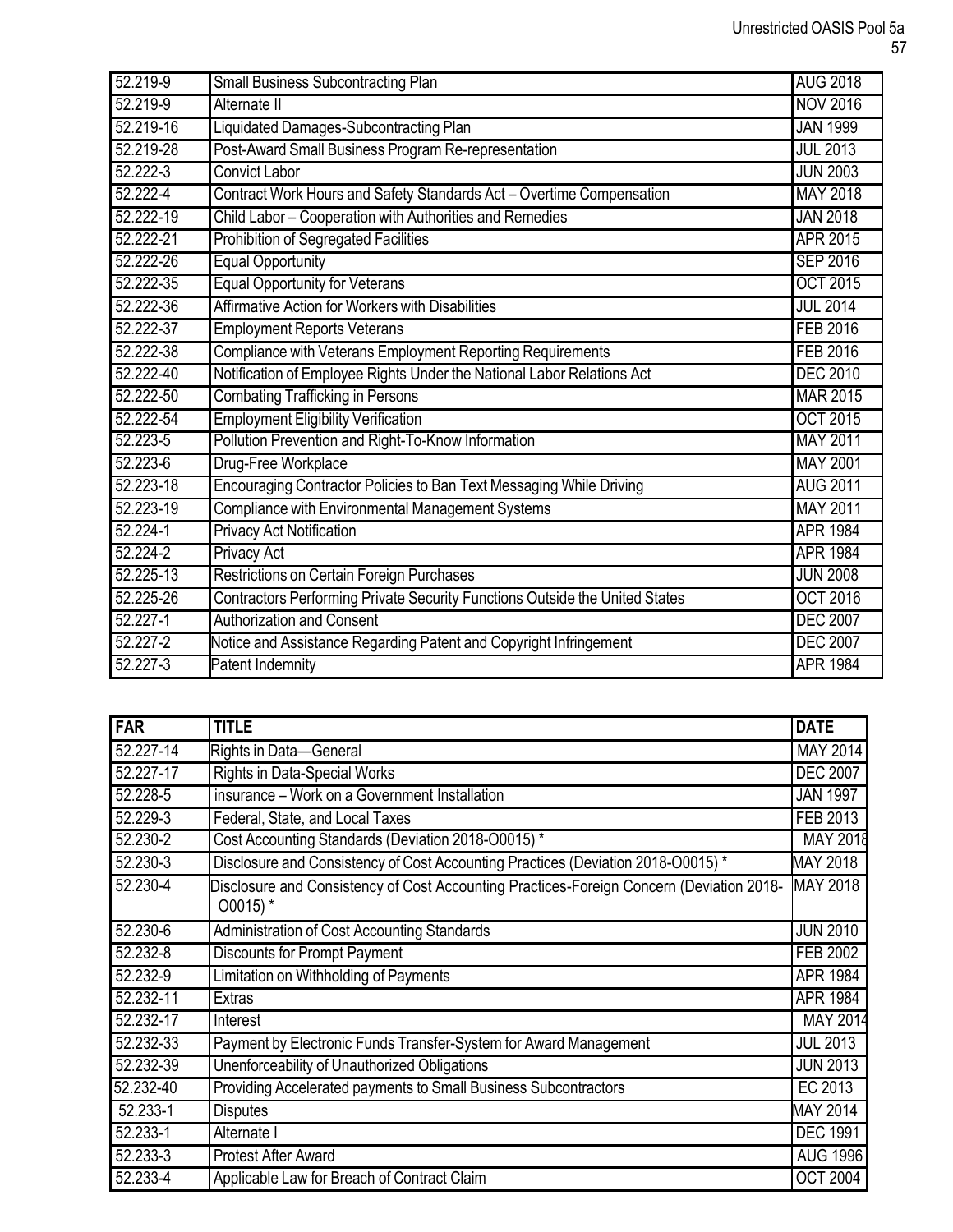| 52.237-2                | Protection of Government Buildings, Equipment, and Vegetation                                        | <b>APR 1984</b> |
|-------------------------|------------------------------------------------------------------------------------------------------|-----------------|
| 52.237-3                | <b>Continuity of Services</b>                                                                        | <b>JAN 1991</b> |
| 52.242-13               | Bankruptcy                                                                                           | <b>JUL 1995</b> |
| 52.243-1                | Changes - Fixed-Price                                                                                | <b>AUG 1987</b> |
| 52.243-1                | Alternate II                                                                                         | APR 1984        |
| 52.244-5                | <b>Competition in Subcontracting</b>                                                                 | <b>DEC 1996</b> |
| 52.244-6                | <b>Subcontracts for Commercial Items</b>                                                             | <b>AUG 2018</b> |
| 52.245-1                | Government Property                                                                                  | <b>JAN 2017</b> |
| 52.245-9                | Use and Charges                                                                                      | APR 2012        |
| 52.246-4                | <b>Inspection of Services - Fixed Price</b>                                                          | <b>AUG 1996</b> |
| $\overline{52.246}$ -25 | Limitation of Liability - Services                                                                   | <b>FEB 1997</b> |
| 52.249-2                | Termination for Convenience of the Government (Fixed-Price)                                          | <b>APR 2012</b> |
| 52.249-8                | Default (Fixed-Price Supply and Service)                                                             | <b>APR 1984</b> |
| $52.251 - 1$            | <b>Government Supply Sources</b>                                                                     | <b>APR 2012</b> |
| 52.253-1                | <b>Computer Generated Forms</b>                                                                      | <b>JAN 1991</b> |
| 52.204-24               | Representation Regarding Certain Telecommunications & Video Surveillance Services or Equipment       | <b>AUG 2019</b> |
| 52.204-25               | Prohibition on Contracting for Certain Telecommunications & Video Surveillance Services or Equipment | <b>AUG 2019</b> |

\*full text for deviations is included below

#### <span id="page-57-0"></span>**I.3. GSAR CLAUSES INCORPORATED BY REFERENCE**

| <b>GSAR</b> | <b>TITLE</b>                                                                                   | <b>DATE</b>     |
|-------------|------------------------------------------------------------------------------------------------|-----------------|
| 552.203-71  | <b>Restriction on Advertising</b>                                                              | <b>SEP 1999</b> |
| 552.204-9   | <b>Personal Identity Verification Requirements</b>                                             | <b>OCT 2012</b> |
| 552.215-70  | Examination of Records by GSA                                                                  | <b>JUL 2016</b> |
| 552.219-75  | GSA Mentor-Protégé Program                                                                     | <b>SEP 2009</b> |
| 552.228-5   | Government as Additional Insured                                                               | MAY 2009        |
| 552.232-1   | Payments (DEVIATION FAR 52.232-1)                                                              | <b>NOV 2009</b> |
| 552.232-23  | Assignment of Claims                                                                           | <b>SEP 1999</b> |
| 552.232-25  | Prompt Payment (DEVIATION FAR 52.232-25)                                                       | <b>NOV 2009</b> |
| 552.237-73  | Restriction on Disclosure of Information                                                       | <b>JUN 2009</b> |
| 552.204-70  | Representation Regarding Certain Telecommunications & Video Surveillance Services or Equipment | <b>AUG 2019</b> |

<span id="page-57-2"></span><span id="page-57-1"></span>**I.4. FAR AND GSAR CLAUSES IN FULL TEXT**

#### **I.4.1. FAR 52.209-9 Updates of Publicly Available Information Regarding Responsibility Matters (FEB 2012)**

(a) The Contractor shall update the information in the Federal Awardee Performance and Integrity Information System (FAPIIS) on a semi-annual basis, throughout the life of the contract, by posting the required information in the Central Contractor Registration database via [https://www.acquisition.gov.](https://www.acquisition.gov/)

(b) As required by section 3010 of the Supplemental Appropriations Act, 2010 (Pub. L. 111-212), all information posted in FAPIIS on or after April 15, 2011, except past performance reviews, will be publicly available. FAPIIS consists of two segments—

(1) The non-public segment, into which Government officials and the Contractor post information, which can only be viewed by—

(i) Government personnel and authorized users performing business on behalf of the Government;or

(ii) The Contractor, when viewing data on itself; and

(2) The publicly-available segment, to which all data in the non-public segment of FAPIIS is automatically transferred after a waiting period of 14 calendar days, exceptfor—

(i) Past performance reviews required by subpart [42.15;](https://www.acquisition.gov/far/current/html/Subpart%2042_15.html#wp1075411)

(ii) Information that was entered prior to April 15, 2011; or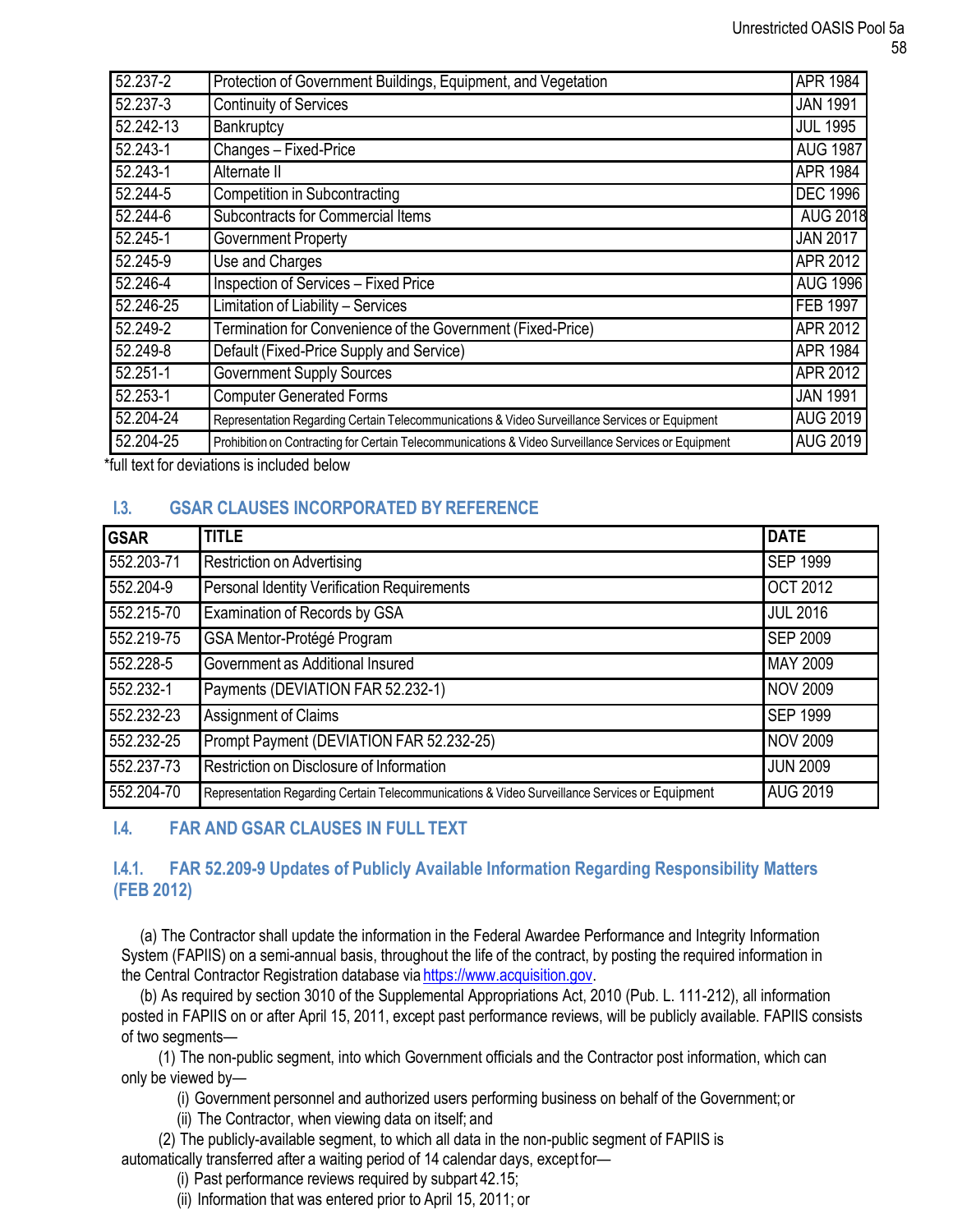(iii) Information that is withdrawn during the 14-calendar-day waiting period by the Government official who posted it in accordance with paragraph (c)(1) of this clause.

(c) The Contractor will receive notification when the Government posts new information to the Contractor's record.

(1) If the Contractor asserts in writing within 7 calendar days, to the Government official who posted the information, that some of the information posted to the non-public segment of FAPIIS is covered by a disclosure exemption under the Freedom of Information Act, the Government official who posted the information shall within 7 calendar days remove the posting from FAPIIS and resolve the issue in accordance with agency Freedom of Information procedures, prior to reposting the releasable information. The Contractor shall cit[e 52.209-9 a](https://www.acquisition.gov/far/current/html/52_207_211.html#wp1145644)nd request removal within 7 calendar days of the posting to FAPIIS.

(2) The Contractor will also have an opportunity to post comments regarding information that has been posted by the Government. The comments will be retained as long as the associated information is retained, *i.e.*, for a total period of 6 years. Contractor comments will remain a part of the record unless the Contractor revises them.

(3) As required by section 3010 of Pub. L. 111-212, all information posted in FAPIIS on or after April 15, 2011, except past performance reviews, will be publicly available.

(d) Public requests for system information posted prior to April 15, 2011, will be handled under Freedom of Information Act procedures, including, where appropriate, procedures promulgated under E.O.12600.

#### <span id="page-58-0"></span>**I.4.2. FAR 52.216-18 Ordering (OCT 1995)**

(a) Any supplies and services to be furnished under this contract shall be ordered by issuance of delivery orders or task orders by the individuals or activities designated in the Schedule. Such orders may be issued from contract start date through the contract end date.

(b) All delivery orders or task orders are subject to the terms and conditions of this contract. In the event of conflict between a delivery order or task order and this contract, the contract shall control.

(c) If mailed, a delivery order or task order is considered "issued" when the Government deposits the order in the mail.Orders may be issued orally, by facsimile, or by electronic commerce methods only if authorized in the Schedule.

#### <span id="page-58-1"></span>**I.4.3. FAR 52.216-19 Order Limitations (OCT 1995)**

(a) *Minimum order*. When the Government requires supplies or services covered by this contract in an amount of less than the Simplified Acquisition Threshold, as amended, the Government is not obligated to purchase, nor is the Contractor obligated to furnish, those supplies or services under the contract.

(b) *Maximum order*. The Contractor is not obligated to honor—

- (1) Any order for a single item in excess of N/A per year
- (2) Any order for a combination of items in excess of N/A peryear

(3) A series of orders from the same ordering office within 365 days that together call for quantities exceeding the limitation in paragraph (b)(1) or (2) of this section.

(c) If this is a requirements contract (*i.e.,* includes the Requirements clause at subsection [52.216-21 o](https://www.acquisition.gov/far/current/html/52_216.html#wp1115057)f the Federal Acquisition Regulation (FAR)), the Government is not required to order a part of any one requirement from the Contractor if that requirement exceeds the maximum-order limitations in paragraph (b) of this section.

(d) Notwithstanding paragraphs (b) and (c) of this section, the Contractor shall honor any order exceeding the maximum order limitations in paragraph (b), unless that order (or orders) is returned to the ordering office within 5 days after issuance, with written notice stating the Contractor's intent not to ship the item (or items) called for and the reasons. Upon receiving this notice, the Government may acquire the supplies or services from another source.

#### <span id="page-58-2"></span>**I.4.4. FAR 52.216-22 Indefinite Quantity (OCT 1995)**

(a) This is an indefinite-quantity contract for the supplies or services specified and effective for the period stated, in the Schedule. The quantities of supplies and services specified in the Schedule are estimates only and are not purchased by this contract.

(b) Delivery or performance shall be made only as authorized by orders issued in accordance with the Ordering clause. The Contractor shall furnish to the Government, when and if ordered, the supplies or services specified in the Schedule up to and including the quantity designated in the Schedule as the "maximum." The Government shall order at least the quantity of supplies or services designated in the Schedule as the "minimum."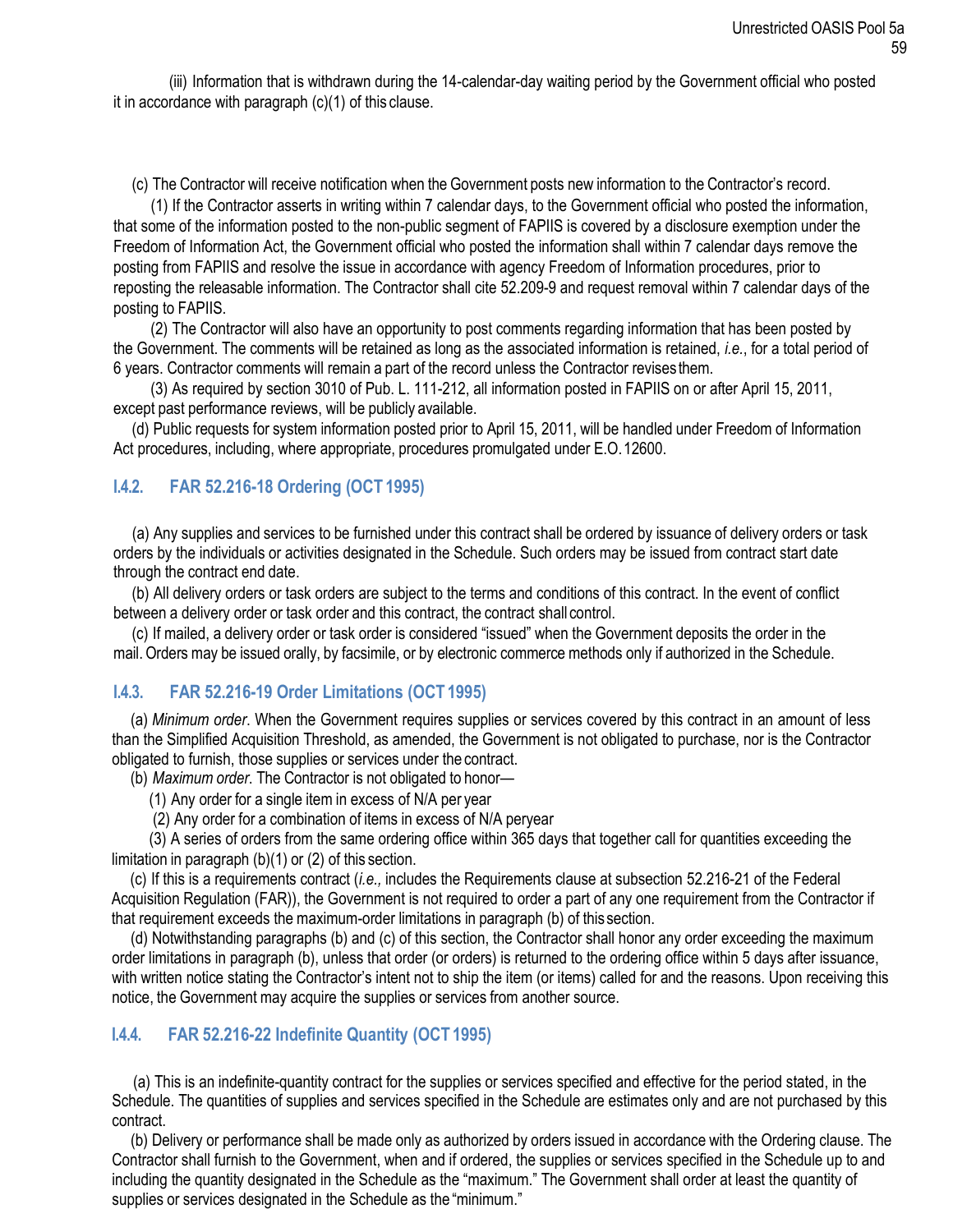(c) Except for any limitations on quantities in the Order Limitations clause or in the Schedule, there is no limit on the number of orders that may be issued. The Government may issue orders requiring delivery to multiple destinations or performance at multiple locations.

(d) Any order issued during the effective period of this contract and not completed within that period shall be completed by the Contractor within the time specified in the order. The contract shall govern the Contractor's and Government's rights and obligations with respect to that order to the same extent as if the order were completed during the contract's effective period; *provided*, that the Contractor shall not be required to make any deliveries under this contract after the completion of customer order, including order options, five years following the expiration of the contract ordering period.

#### <span id="page-59-0"></span>**I.4.5. 52.216-32 Task-Order and Delivery-Order Ombudsman. (Sept 2019)**

(a) In accordance with [41 U.S.C. 4106\(](https://www.govinfo.gov/content/pkg/USCODE-2017-title41/html/USCODE-2017-title41-subtitleI-divsnC-chap41-sec4106.htm)g), the Agency has designated the following task-order and delivery-order Ombudsman for this contract. The Ombudsman must review complaints from the Contractor concerning all task-order and delivery-order actions for this contract and ensure the Contractor is afforded a fair opportunity for consideration in the award of orders, consistent with the procedures in the contract.

GSA Ombudsman (only for GSA issued Task Orders) 1800 F St NW, 2nd Floor Washington, D.C. 20405 Email: [GSAOmbudsman@gsa.gov](mailto:GSAOmbudsman@gsa.gov) URL to OMBUDSMAN PAGE: [www.gsa.gov/ombudsman.](http://www.gsa.gov/ombudsman)

(b) Consulting an ombudsman does not alter or postpone the timeline for any other process (e.g., protests).

(c) Before consulting with the Ombudsman, the Contractor is encouraged to first address complaints with the Contracting Officer for resolution. When requested by the Contractor, the Ombudsman may keep the identity of the concerned party or entity confidential, unless prohibited by law or agency procedure. (End of clause)

*Alternate I (Sept 2019)*. As prescribed in [16.506\(](https://www.acquisition.gov/far/16.506#FAR_16_506)j), add the following paragraph (d) to the basic clause.

(d) Contracts used by multiple agencies.

(1) This is a contract that is used by multiple agencies. Complaints from Contractors concerning orders placed under contracts used by multiple agencies are primarily reviewed by the task-order and delivery-order Ombudsman for the ordering activity.

(2) The ordering activity has designated the following task-order and delivery-order Ombudsman for this order:

[TO BE COMPLETED AT THE TASK ORDER LEVEL FOR NON-GSA INITIATED/PLACED ORDERS: *The ordering* activity's contracting officer to insert the name, address, telephone number, and email address for the ordering activity's *Ombudsman or provide the URL address where this information may be found.*]

(3) Before consulting with the task-order and delivery-order Ombudsman for the ordering activity, the Contractor is encouraged to first address complaints with the ordering activity's Contracting Officer for resolution. When requested by the Contractor, the task-order and delivery-order Ombudsman for the ordering activity may keep the identity of the concerned party or entity confidential, unless prohibited by law or agency procedure.

#### **I.4.6. FAR 52.217-8 Option to Extend Services (NOV1999)**

The Government may require continued performance of any services within the limits and at the rates specified in the contract. These rates may be adjusted only as a result of revisions to prevailing labor rates provided by the Secretary of Labor. The option provision may be exercised more than once, but the total extension of performance hereunder shall not exceed 6 months. The Contracting Officer may exercise the option by written notice to the Contractor within 30 days.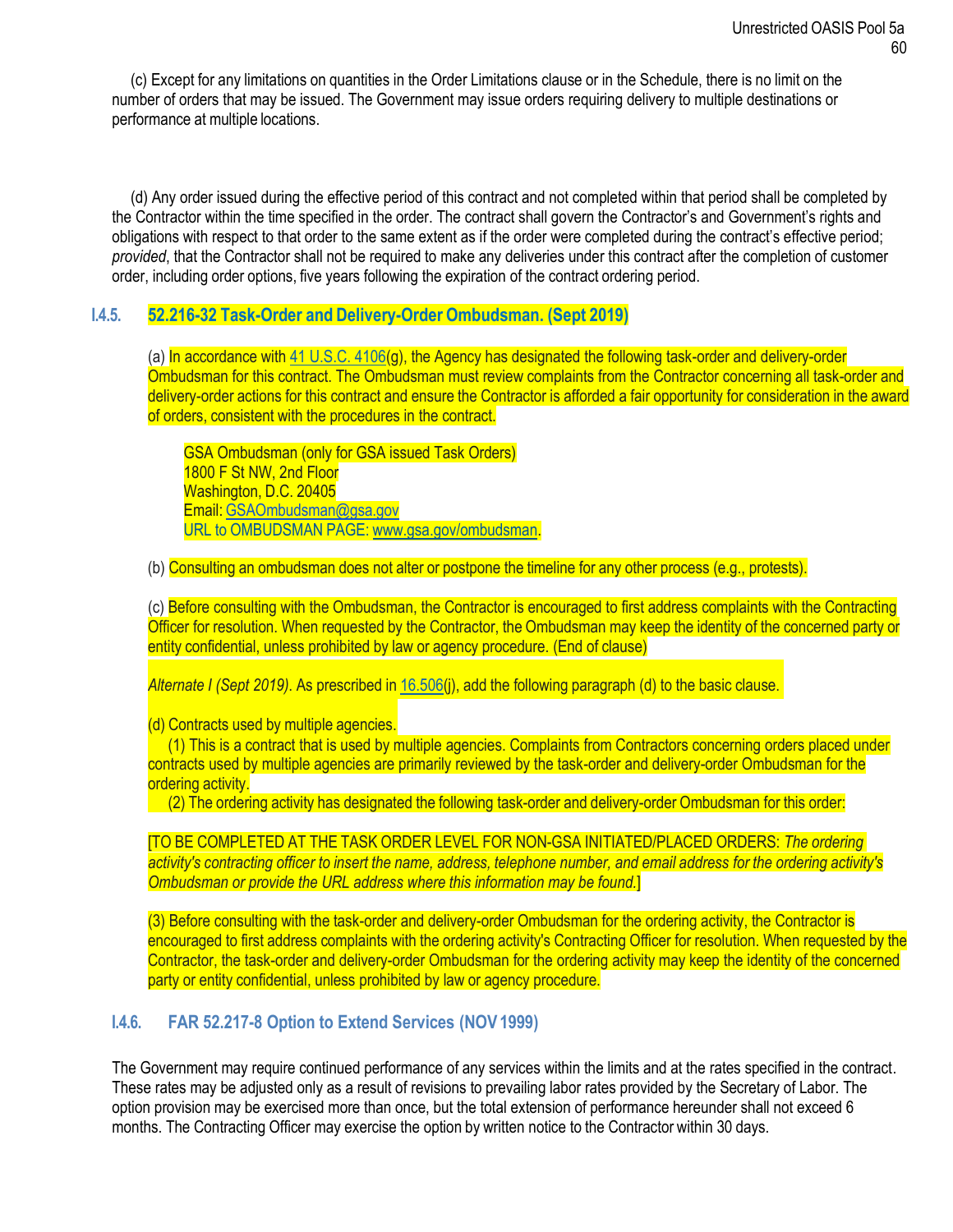#### <span id="page-60-0"></span>**I.4.7. FAR 52.217-9 Option to Extend the Term of the Contract (MAR2000)**

(a) The Government may extend the term of this contract by written notice to the Contractor within 30 days provided that the Government gives the Contractor a preliminary written notice of its intent to extend at least 60 days before the contract expires. The preliminary notice does not commit the Government to an extension.

(b) If the Government exercises this option, the extended contract shall be considered to include this option clause. The total duration of this contract, including the exercise of any options under this clause, shall not exceed 10 years.

#### **l.4.8. FAR 52.223-99 ENSURING ADEQUATE COVID-19 SAFETY PROTOCOLS FOR FEDERAL CONTRACTORS (OCT 2021)(DEVIATION)**

(a) *Definition*. As used in this clause - *United States or its outlying areas* means— (1) The fifty States;

(2) The District of Columbia;

(3) The commonwealths of Puerto Rico and the Northern Mariana Islands;

(4) The territories of American Samoa, Guam, and the United States Virgin Islands; and

(5) The minor outlying islands of Baker Island, Howland Island, Jarvis Island, Johnston Atoll, Kingman Reef, Midway Islands, Navassa Island, Palmyra Atoll, and Wake Atoll.

(b) *Authority.* This clause implements Executive Order 14042, Ensuring Adequate COVID Safety Protocols for Federal Contractors, dated September 9, 2021 (published in the Federal Register on September 14, 2021, 86 FR 50985).

(c) *Compliance.* The Contractor shall comply with all guidance, including guidance conveyed through Frequently Asked Questions, as amended during the performance of this contract, for contractor or subcontractor workplace locations published by the Safer Federal Workforce Task Force (Task Force Guidance) at https[:/www.saferfederalworkforce.gov/contractors/.](http://www.saferfederalworkforce.gov/contractors/)

(d) *Subcontracts*. The Contractor shall include the substance of this clause, including this paragraph (d), in subcontracts at any tier that exceed the simplified acquisition threshold, as defined in Federal Acquisition Regulation 2.101 on the date of subcontract award, and are for services, including construction, performed in whole or in part within the United States or its outlying areas. (End of clause)

#### **I.4.9. FAR 52.230-2 Cost Accounting Standards (DEVIATION 2018-O0015) (MAY 2018) \***

<span id="page-60-1"></span>(a) Unless the contract is exempt under 48 CFR 9903.201-1 and 9903.201-2, the provisions of 48 CFR Part 9903 are incorporated herein by reference and the Contractor, in connection with this contract, shall-

(1) (CAS-covered Contracts Only) By submission of a Disclosure Statement, disclose in writing the Contractor's cost accounting practices as required by 48 CFR 9903.202-1 through 9903.202-5, including methods of distinguishing direct costs from indirect costs and the basis used for allocating indirect costs. The practices disclosed for this contract shall be the same as the practices currently disclosed and applied on all other contracts and subcontracts being performed by the Contractor and which contain a Cost Accounting Standards (CAS) clause. If the Contractor has notified the Contracting Officer that the Disclosure Statement contains trade secrets and commercial or financial information which is privileged and confidential, the Disclosure Statement shall be protected and shall not be released outside of theGovernment.

(2) Follow consistently the Contractor's cost accounting practices in accumulating and reporting contract performance cost data concerning this contract. If any change in cost accounting practices is made for the purposes of any contract or subcontract subject to CAS requirements, the change must be applied prospectively to this contract and the Disclosure Statement must be amended accordingly. If the contract price or cost allowance of this contract is affected by such changes, adjustment shall be made in accordance with paragraph (a)(4) or (a)(5) of this clause, as appropriate.

(3) Comply with all CAS, including any modifications and interpretations indicated thereto contained in 48 CFR Part 9904, in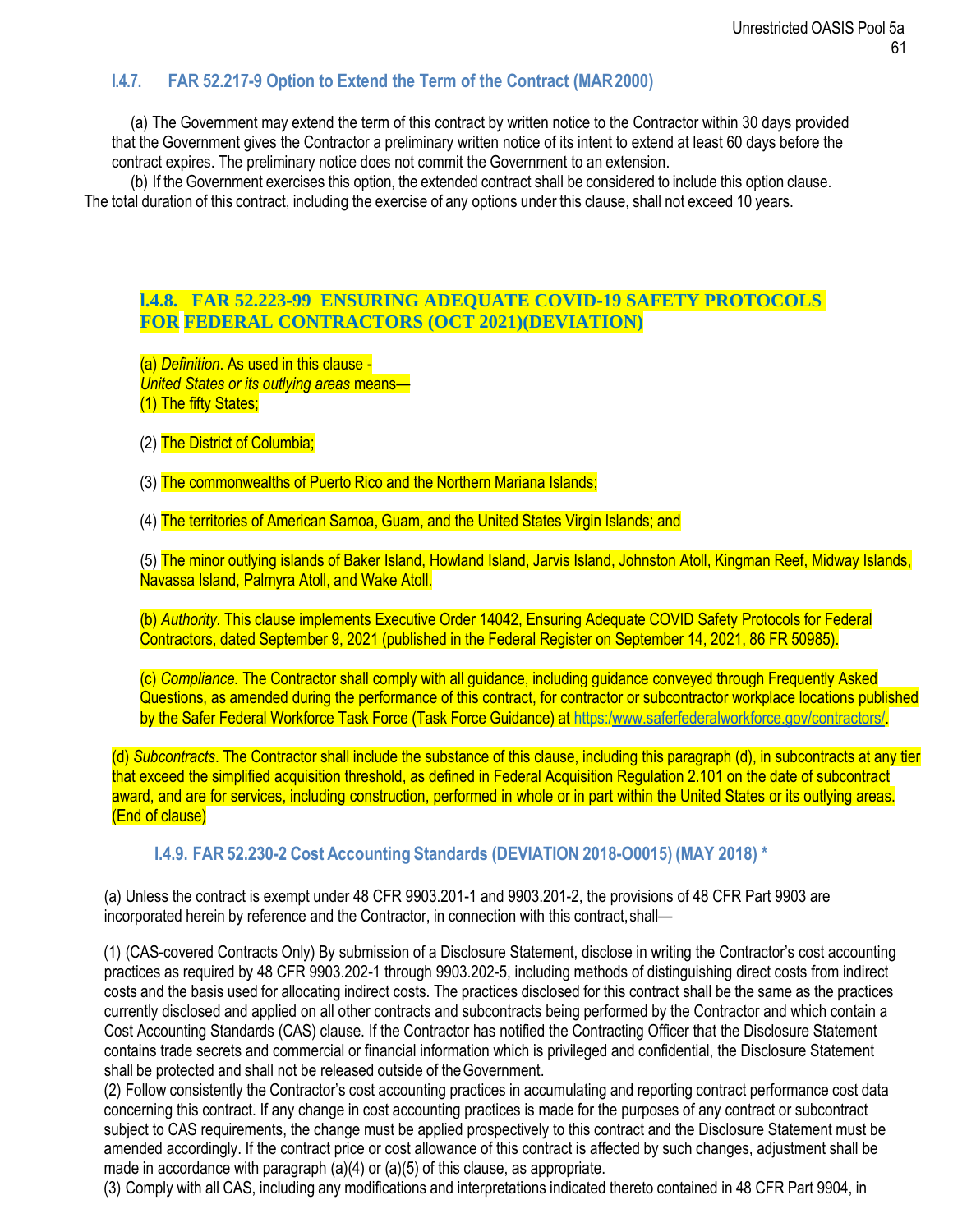effect on the date of award of this contract or, if the Contractor has submitted certified cost or pricing data, on the date of final agreement on price as shown on the Contractor's signed certificate of current cost or pricing data. The Contractor shall also comply with any CAS (or modifications to CAS) which hereafter become applicable to a contract or subcontract of the Contractor. Such compliance shall be required prospectively from the date of applicability to such contract or subcontract.

(4)(i) (Agree to an equitable adjustment as provided in the Changes clause of this contract if the contract cost is affected by a change which, pursuant to paragraph (a)(3) of this clause, the Contractor is required to make to the Contractor's established cost accounting practices.

(ii) Negotiate with the Contracting Officer to determine the terms and conditions under which a change may be made to a cost accounting practice, other than a change made under other provisions of paragraph (a)(4) of this clause; provided that no agreement may be made under this provision that will increase costs paid by the United States.

(iii) When the parties agree to a change to a cost accounting practice, other than a change under subdivision (a)(4)(i) of this clause, negotiate an equitable adjustment as provided in the Changes clause of this contract.

(5) Agree to an adjustment of the contract price or cost allowance, as appropriate, if the Contractor or a subcontractor fails to comply with an applicable Cost Accounting Standard, or to follow any cost accounting practice consistently and such failure results in any increased costs paid by the United States. Such adjustment shall provide for recovery of the increased costs to the United States, together with interest thereon computed at the annual rate established under section 6621(a)(2) of the Internal Revenue Code of 1986 [\(26 U.S.C. 6621\(a\)\(2\)\)](http://http/uscode.house.gov/) for such period, from the time the payment by the United States was made to the time the adjustment is affected. In no case shall the Government recover costs greater than the increased cost to the Government, in the aggregate, on the relevant contracts subject to the price adjustment, unless the Contractor made a change in its cost accounting practices of which it was aware or should have been aware at the time of price negotiations and which it failed to disclose to the Government.

(b) If the parties fail to agree whether the Contractor or a subcontractor has complied with an applicable CAS in 48 CFR 9904 or a CAS rule or regulation in 48 CFR 9903 and as to any cost adjustment demanded by the United States, such failure to agree will constitute a dispute under [41 U.S.C. chapter](http://uscode.house.gov/) 71, Contract Disputes.

(c) The Contractor shall permit any authorized representatives of the Government to examine and make copies of any documents, papers, or records relating to compliance with the requirements of this clause.

(d) The Contractor shall include in all negotiated subcontracts which the Contractor enters into, the substance of this clause, except paragraph (b), and shall require such inclusion in all other subcontracts, of any tier, including the obligation to comply with all CAS in effect on the subcontractor's award date or if the subcontractor has submitted certified cost or pricing data, on the date of final agreement on price as shown on the subcontractor's signed Certificate of Current Cost or Pricing Data. If the subcontract is awarded to a business unit which pursuant to 48 CFR 9903.201-2 is subject to other types of CAS coverage, the substance of the applicable clause set forth in subsection [30.201-4](https://www.acquisition.gov/sites/default/files/current/far/html/Subpart%2030_2.html#wp1068153) of the Federal Acquisition Regulation shall be inserted.

<span id="page-61-0"></span>This requirement shall apply only to negotiated subcontracts in excess of \$2 million, except that the requirement shall not apply to negotiated subcontracts otherwise exempt from the requirement to include a CAS clause as specified in 48 CFR 9903.201-1.

#### **I.4.10. FAR 52.230-3 Disclosure and Consistency of Cost Accounting Practices (DEVIATION 2018-O0015) (MAY 2018) \***

(a) The Contractor, in connection with this contract, shall—

(1) Comply with the requirements of 48 CFR 9904.401, Consistency in Estimating, Accumulating, and Reporting Costs; 48 CFR 9904.402, Consistency in Allocating Costs Incurred for the Same Purpose; 48 CFR 9904.405, Accounting for Unallowable Costs; and 48 CFR 9904.406, Cost Accounting Standard—Cost Accounting Period, in effect on the date of award of this contract as indicated in 48 CFR Part 9904.

(2) (CAS-covered Contracts Only) If it is a business unit of a company required to submit a Disclosure Statement, disclose in writing its cost accounting practices as required by 48 CFR 9903.202-1 through 9903.202-5. If the Contractor has notified the Contracting Officer that the Disclosure Statement contains trade secrets and commercial or financial information which is privileged and confidential, the Disclosure Statement shall be protected and shall not be released outside of the Government. (3)(i) Follow consistently the Contractor's cost accounting practices. A change to such practices may be proposed, however, by either the Government or the Contractor, and the Contractor agrees to negotiate with the Contracting Officer the terms and conditions under which a change may be made. After the terms and conditions under which the change is to be made have been agreed to, the change must be applied prospectively to this contract, and the Disclosure Statement, if affected, must be amended accordingly.

(ii) The Contractor shall, when the parties agree to a change to a cost accounting practice and the Contracting Officer has made the finding required in 48 CFR 9903.201-6(c), that the change is desirable and not detrimental to the interests of the Government, negotiate an equitable adjustment as provided in the Changes clause of this contract. In the absence of the required finding, no agreement may be made under this contract clause that will increase costs paid by the United States.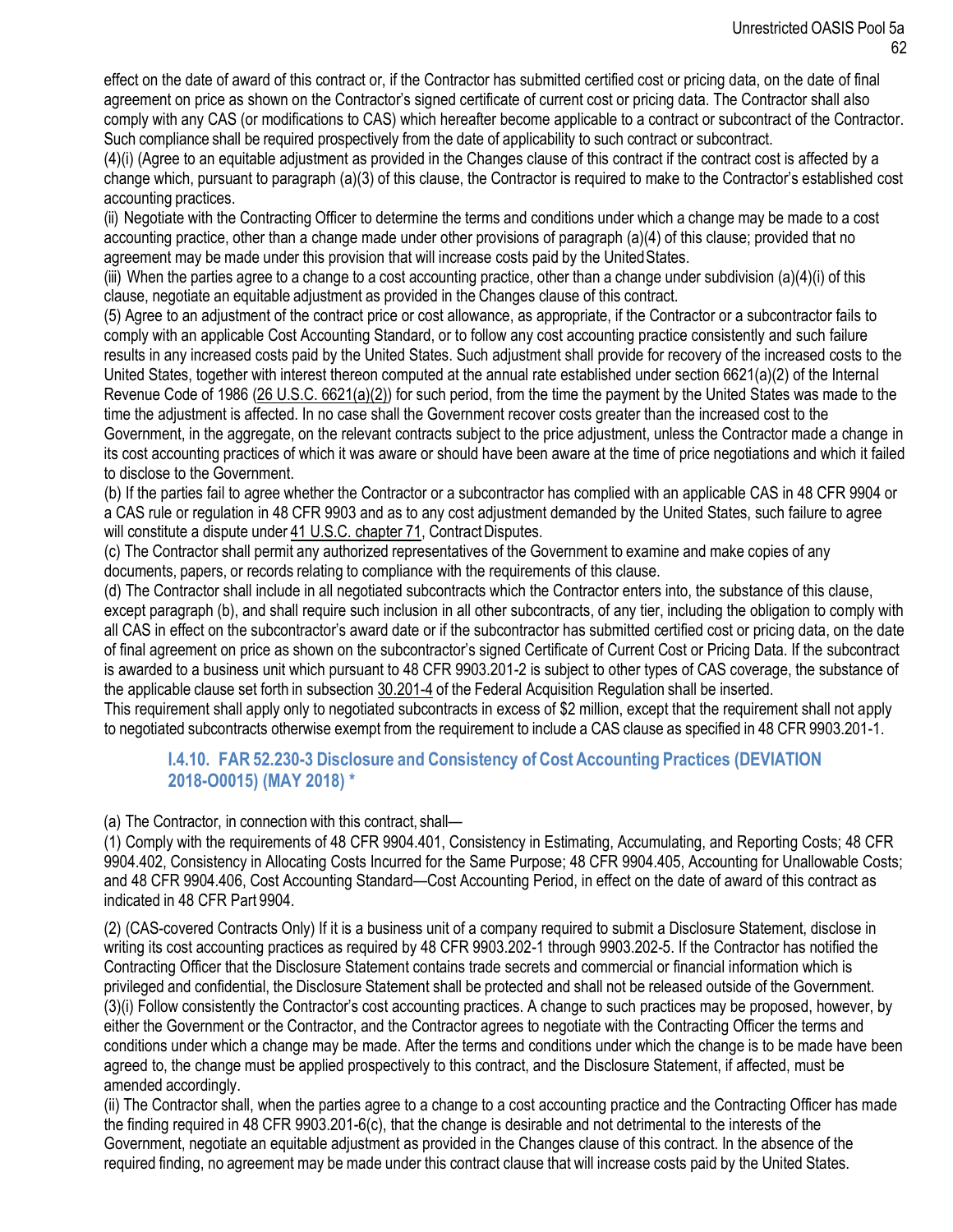(4) Agree to an adjustment of the contract price or cost allowance, as appropriate, if the Contractor or a subcontractor fails to comply with the applicable CAS or to follow any cost accounting practice, and such failure results in any increased costs paid by the United States. Such adjustment shall provide for recovery of the increased costs to the United States together with interest thereon computed at the annual rate established under section 6621(a)(2) of the Internal Revenue Code of 1986 [\(26 U.S.C.](http://uscode.house.gov/uscode) [6621\(a\)\(2\)\)](http://uscode.house.gov/uscode), from the time the payment by the United States was made to the time the adjustment is affected.

(b) If the parties fail to agree whether the Contractor has complied with an applicable CAS, rule, or regulation as specified in 48 CFR 9903 and 9904 and as to any cost adjustment demanded by the United States, such failure to agree will constitute a dispute under [41 U.S.C. chapter](http://uscode.house.gov/) 71, Contract Disputes.

(c) The Contractor shall permit any authorized representatives of the Government to examine and make copies of any documents, papers, and records relating to compliance with the requirements of this clause.

(d) The Contractor shall include in all negotiated subcontracts, which the Contractor enters into, the substance of this clause, except paragraph (b), and shall require such inclusion in all other subcontracts of any tier, except that—

(1) If the subcontract is awarded to a business unit which pursuant to 48 CFR 9903.201-2 is subject to other types of CAS coverage, the substance of the applicable clause set forth in subsectio[n 30.201-4 o](https://www.acquisition.gov/sites/default/files/current/far/html/Subpart%2030_2.html#wp1068153)f the Federal Acquisition Regulation shall be inserted.

(2) This requirement shall apply only to negotiated subcontracts in excess of \$2million.

<span id="page-62-0"></span>(3) The requirement shall not apply to negotiated subcontracts otherwise exempt from the requirement to include a CAS clause as specified in 48 CFR9903.201-1.

#### **I.4.11. FAR 52.230-4 Disclosure and Consistency of Cost Accounting Practices-Foreign Concerns(DEVIATION 2018-O0015) (MAY 2018) \***

(a) The Contractor, in connection with this contract, shall—

(1) Comply with the requirements of 48 CFR 9904.401, Consistency in Estimating, Accumulating, and Reporting Costs; and 48 CFR 9904.402, Consistency in Allocating Costs Incurred for the Same Purpose, in effect on the date of award of this contract, as indicated in 48 CFR 9904.

(2) (Cost Accounting Standard (CAS)-covered Contracts Only). If it is a business unit of a company required to submit a Disclosure Statement, disclose in writing its cost accounting practices as required by 48 CFR 9903.202-1 through 48 CFR 9903.202-5. If the Contractor has notified the Contracting Officer that the Disclosure Statement contains trade secrets and commercial or financial information which is privileged and confidential, the Disclosure Statement shall be protected and shall not be released outside of the U.S. Government.

(3)(i) Follow consistently the Contractor's cost accounting practices. A change to such practices may be proposed, however, by either the U.S. Government or the Contractor, and the Contractor agrees to negotiate with the Contracting Officer the terms and conditions under which a change may be made. After the terms and conditions under which the change is to be made have been agreed to, the change must be applied prospectively to this contract, and the Disclosure Statement, if affected, must be amended accordingly.

(ii) The Contractor shall, when the parties agree to a change to a cost accounting practice and the Contracting Officer has made the finding required in 48 CFR 9903.201-6(c) that the change is desirable and not detrimental to the interests of the U.S. Government, negotiate an equitable adjustment as provided in the Changes clause of this contract. In the absence of the required finding, no agreement may be made under this contract clause that will increase costs paid by the U.S. Government. (4) Agree to an adjustment of the contract price or cost allowance, as appropriate, if the Contractor or a subcontractor fails to comply with the applicable CAS or to follow any cost accounting practice, and such failure results in any increased costs paid by the U.S. Government. Such adjustment shall provide for recovery of the increased costs to the U.S. Government, together with interest thereon computed at the annual rate established under section 6621(a)(2) of the Internal Revenue Code of 1986 [\(26](http://uscode.house.gov/)

[U.S.C. 6621\(a\)\(2\)\)](http://uscode.house.gov/) for such period, from the time the payment by the U.S. Government was made to the time the adjustment is affected.

(b) If the parties fail to agree whether the Contractor has complied with an applicable CAS rule, or regulation as specified in 48 CFR 9903 and 48 CFR 9904 and as to any cost adjustment demanded by the U.S. Government, such failure to agree will constitute a dispute under 41 [U.S.C. chapter](http://uscode.house.gov/) 71, Contract Disputes.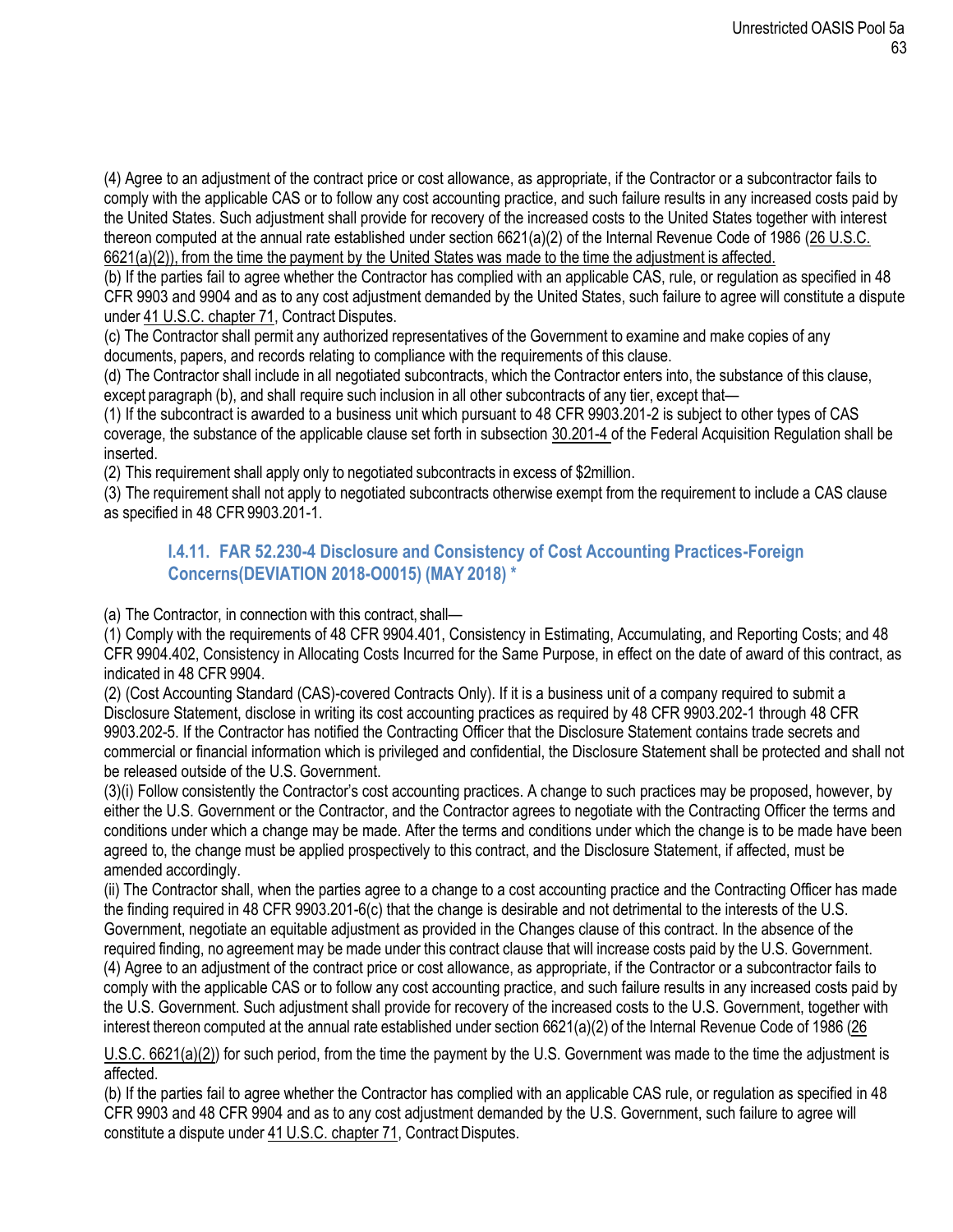(c) The Contractor shall permit any authorized representatives of the U.S. Government to examine and make copies of any documents, papers, and records relating to compliance with the requirements of this clause.

(d) The Contractor shall include in all negotiated subcontracts, which the Contractor enters into, the substance of this clause, except paragraph (b), and shall require such inclusion in all other subcontracts of any tier, except that—

(1) If the subcontract is awarded to a business unit which pursuant to 48 CFR 9903.201-2 is subject to other types of CAS coverage, the substance of the applicable clause prescribed in FAR [30.201-4](https://www.acquisition.gov/sites/default/files/current/far/html/Subpart%2030_2.html#wp1068153) shall be inserted.

(2) This requirement shall apply only to negotiated subcontracts in excess of \$2million.

(3) The requirement shall not apply to negotiated subcontracts otherwise exempt from the requirement to include a CAS clause as specified in 48 CFR9903.201-1.

#### <span id="page-63-0"></span>**I.4.12. FAR 52.204-24 Representation Regarding Certain Telecommunications and Video SurveillanceServices or Equipment (AUG 2019).** *(THIS IS A REPRESENTATION PROVISION THAT MUST FLOW DOWN TO EACH TASK ORDER)*

(a) Definitions. As used in this provision— Covered telecommunications equipment or services, Critical technology, and Substantial or essential component have the meanings provided in clause 52.204-25, Prohibition on Contracting for Certain Telecommunications and Video Surveillance Services or Equipment.

(b) Prohibition. Section 889(a)(1)(A) of the John S. McCain National Defense Authorization Act for Fiscal Year 2019 (Pub. L. 115-232) prohibits the head of an executive agency on or after August 13, 2019, from procuring or obtaining, or extending or renewing a contract to procure or obtain, any equipment, system, or service that uses covered telecommunications equipment or services as a substantial or essential component of any system, or as critical technology as part of any system. Contractors are not prohibited from providing—

(1) A service that connects to the facilities of a third-party, such as backhaul, roaming, or interconnection arrangements; or

(2) Telecommunications equipment that cannot route or redirect user data traffic or permit visibility into any user data or packets that such equipment transmits or otherwise handles.

(c) Representation. The Offeror represents that— It [] will, [] will not provide covered telecommunications equipment or services to the Government in the performance of any contract, subcontract or other contractual instrument resulting from this solicitation.

(d) Disclosures. If the Offeror has responded affirmatively to the representation in paragraph (c) of this provision, the Offeror shall provide the following information as part of the offer—

(1) All covered telecommunications equipment and services offered (include brand; model number, such as original equipment manufacturer (OEM) number, manufacturer part number, or wholesaler number; and item description, as applicable).

(2) Explanation of the proposed use of covered telecommunications equipment and services and any factors relevant to determining if such use would be permissible under the prohibition in paragraph (b) of this provision.

(3) For services, the entity providing the covered telecommunications services (include entity name, unique entity identifier, and Commercial and Government Entity (CAGE) code, if known); and

(4) For equipment, the entity that produced the covered telecommunications equipment (include entity name, unique entity identifier, CAGE code, and whether the entity was the OEM or a distributor, if known).

(End of provision)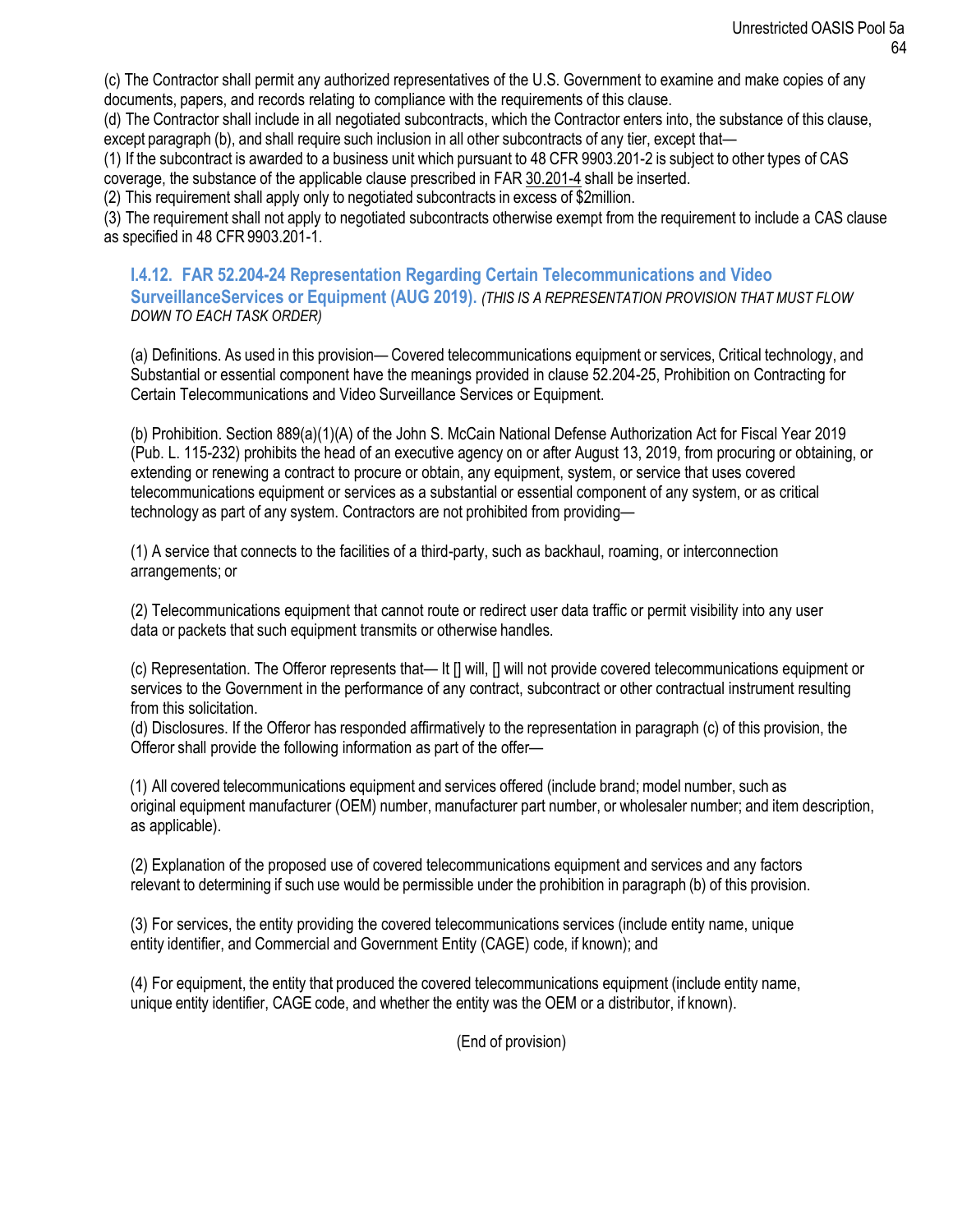#### **I.4.13. FAR 52.204-25 PROHIBITION ON CONTRACTING FOR CERTAIN TELECOMMUNICATIONS ANDVIDEO SURVEILLANCE SERVICES OR EQUIPMENT (AUG 2019).**

(a) Definitions. As used in this clause—

Covered foreign country means The People's Republic of China. Covered telecommunications equipment or services means-

(1) Telecommunications equipment produced by Huawei Technologies Company or ZTE Corporation (or any subsidiary or affiliate of such entities);

(2) For the purpose of public safety, security of Government facilities, physical security surveillance of critical infrastructure, and other national security purposes, video surveillance and telecommunications equipment produced by Hytera Communications Corporation, Hangzhou Hikvision Digital Technology Company, or Dahua Technology Company (or any subsidiary or affiliate of such entities);

(3) Telecommunications or video surveillance services provided by such entities or using such equipment; or

(4) Telecommunications or video surveillance equipment or services produced or provided by an entity that the Secretary of Defense, in consultation with the Director of National Intelligence or the Director of the Federal Bureau of Investigation, reasonably believes to be an entity owned or controlled by, or otherwise connected to, the government of a covered foreign country. Critical technology means-

(1) Defense articles or defense services included on the United States Munitions List set forth in the International Traffic in Arms Regulations under subchapter M of chapter I of title 22, Code of Federal Regulations.

(2) Items included on the Commerce Control List set forth in Supplement No. 1 to part 774 of the Export Administration Regulations under subchapter C of chapter VII of title 15, Code of Federal Regulations, and controlled—

(i) Pursuant to multilateral regimes, including for reasons relating to national security, chemical and biological weapons proliferation, nuclear nonproliferation, or missile technology; or

(ii) For reasons relating to regional stability or surreptitious listening.

(3) Specially designed and prepared nuclear equipment, parts and components, materials, software, and technology covered by part 810 of title 10, Code of Federal Regulations (relating to assistance to foreign atomic energy activities);

(4) Nuclear facilities, equipment, and material covered by part 110 of title 10, Code of Federal Regulations (relating to export and import of nuclear equipment and material);

(5) Select agents and toxins covered by part 331 of title 7, Code of Federal Regulations, part 121 of title 9 of such Code, or part 73 of title 42 of such Code; or

(6) Emerging and foundational technologies controlled pursuant to section 1758 of the Export Control Reform Act of 2018 (50 U.S.C. 4817). Substantial or essential component means any component necessary for the proper function or performance of a piece of equipment, system, or service.

(b) Prohibition. Section 889(a)(1)(A) of the John S. McCain National Defense Authorization Act for Fiscal Year 2019 (Pub. L. 115-232) prohibits the head of an executive agency on or after August 13, 2019, from procuring or obtaining, or extending or renewing a contract to procure or obtain, any equipment, system, or service that uses covered telecommunications equipment or services as a substantial or essential component of any system, or as critical technology as part of any system. The Contractor is prohibited from providing to the Government any equipment, system, or service that uses covered telecommunications equipment or services as a substantial or essential component of any system, or as critical technology as part of any system, unless an exception at paragraph (c) of this clause applies or the covered telecommunication equipment or services are covered by a waiver described in Federal Acquisition Regulation 4.2104.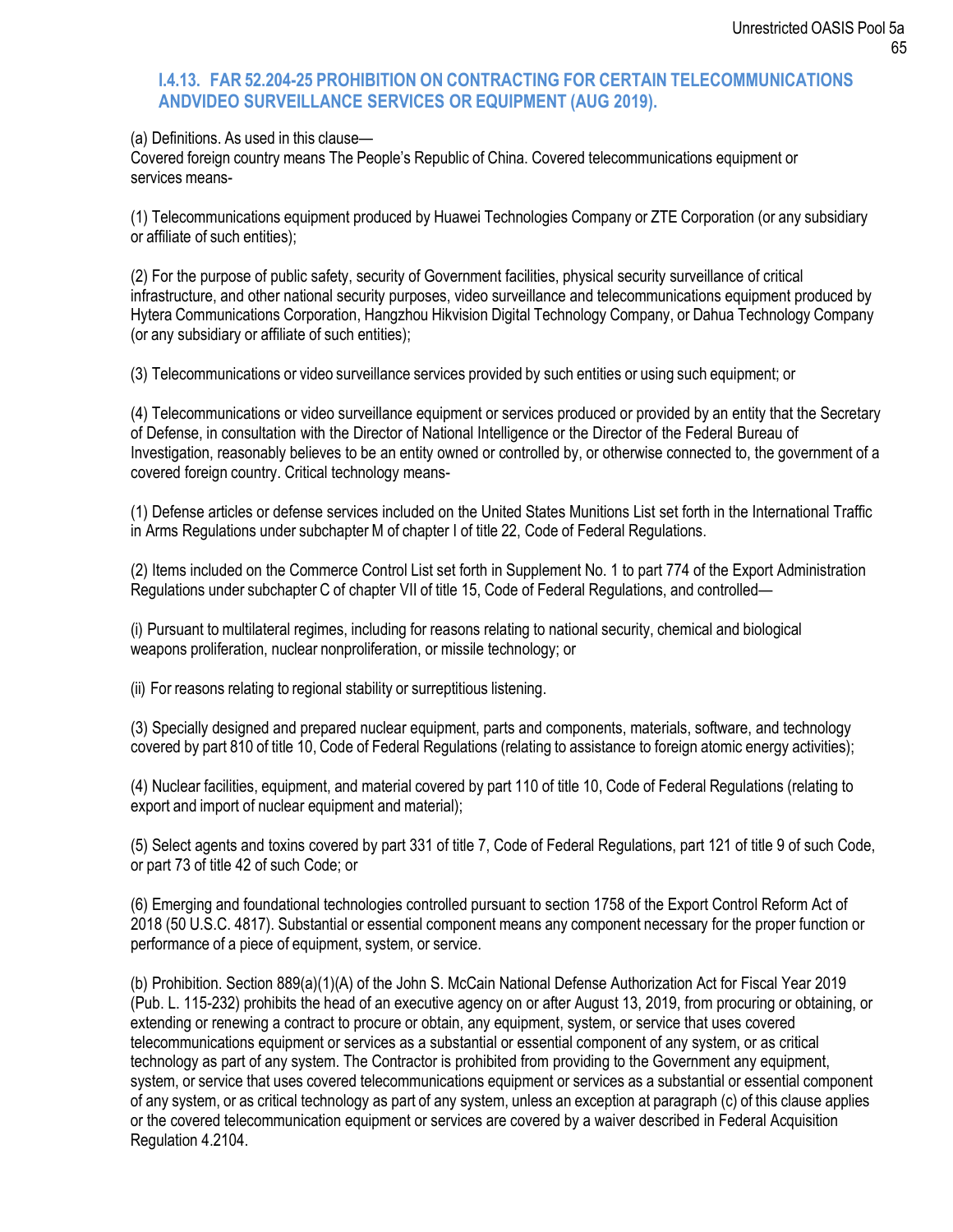(c) Exceptions. This clause does not prohibit contractors from providing—

(1) A service that connects to the facilities of a third-party, such as backhaul, roaming, or interconnection arrangements; or

(2) Telecommunications equipment that cannot route or redirect user data traffic or permit visibility into any user data or packets that such equipment transmits or otherwise handles.

(d) Reporting requirement.

(1) In the event the Contractor identifies covered telecommunications equipment or services used as a substantial or essential component of any system, or as critical technology as part of any system, during contract performance, or the Contractor is notified of such by a subcontractor at any tier or by any other source, the Contractor shall report the information in paragraph (d)(2) of this clause to the Contracting Officer, unless elsewhere in this contract are established procedures for reporting the information; in the case of the Department of Defense, the Contractor shall report to the website at https://dibnet.dod.mil. For indefinite delivery contracts, the Contractor shall report to the Contracting Officer for the indefinite delivery contract and the Contracting Officer(s) for any affected order or, in the case of the Department of Defense, identify both the indefinite delivery contract and any affected orders in the report provided at [https://dibnet.dod.mil.](https://dibnet.dod.mil/)

(2) The Contractor shall report the following information pursuant to paragraph  $(d)(1)$  of this clause:

(i) Within one business day from the date of such identification or notification: the contract number; the order number(s), if applicable; supplier name; supplier unique entity identifier (if known); supplier Commercial and Government Entity (CAGE) code (if known); brand; model number (original equipment manufacturer number, manufacturer part number, or wholesaler number); item description; and any readily available information about mitigation actions undertaken or recommended.

(ii) Within 10 business days of submitting the information in paragraph (d)(2)(i) of this clause: any further available information about mitigation actions undertaken or recommended. In addition, the Contractor shall describe the efforts it undertook to prevent use or submission of covered telecommunications equipment or services, and any additional efforts that will be incorporated to prevent future use or submission of covered telecommunications equipment or services.

(e) Subcontracts. The Contractor shall insert the substance of this clause, including this paragraph (e) and excluding paragraph (b)(2), in all subcontracts and other contractual instruments, including subcontracts for the acquisition of commercial items.

(End of clause)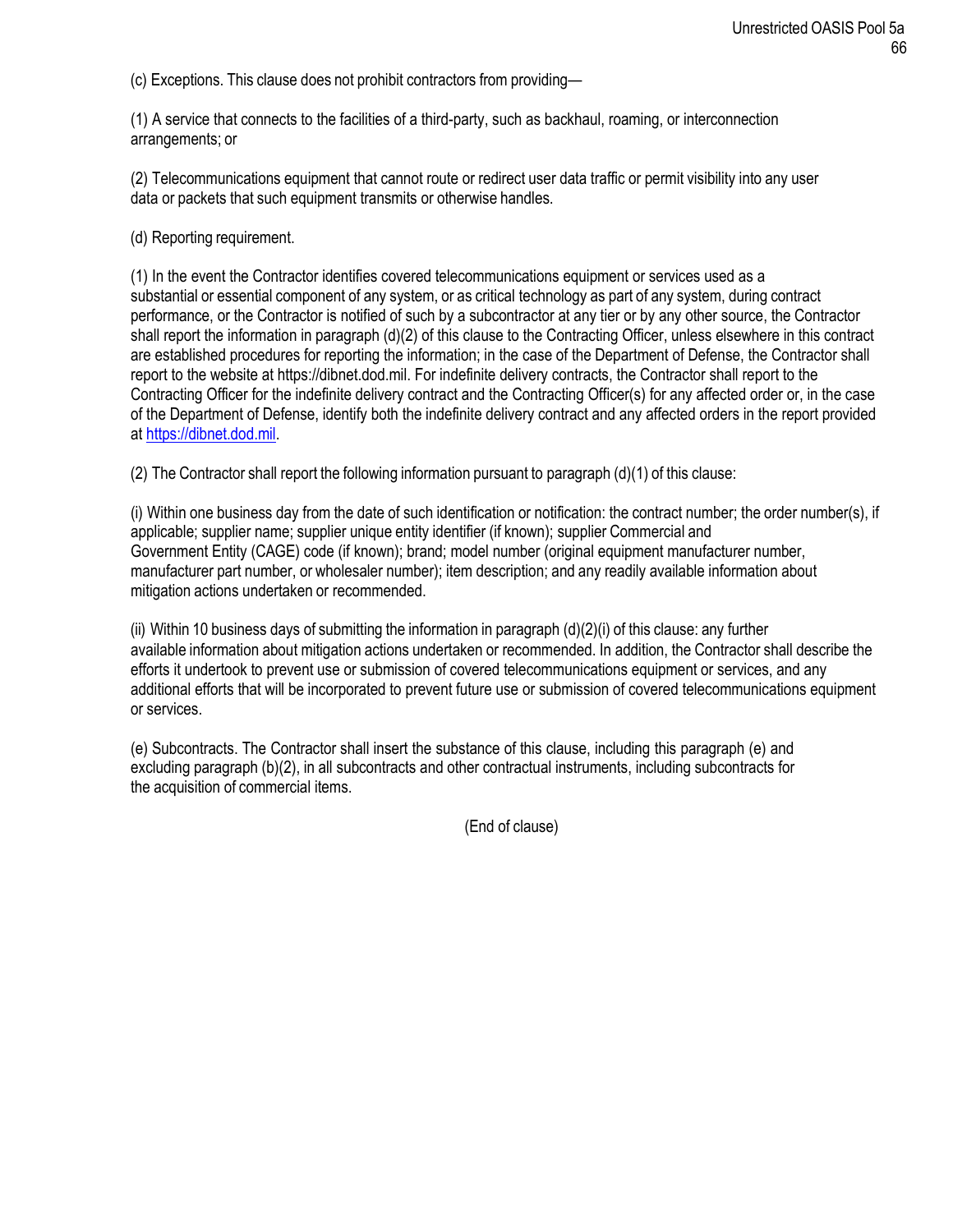#### <span id="page-66-0"></span>**I.4.14. GSAR 552.204-70 Representation Regarding Certain Telecommunications and VideoSurveillance Services or Equipment (AUG 2019).**

(a) Definitions. As used in this clause- "Covered telecommunications equipment or services", "Critical technology", and "Substantial or essential component" have the meanings provided in FAR 52.204-25, Prohibition on Contracting for Certain Telecommunications and Video Surveillance Services or Equipment.

(b) Prohibition. Section 889(a)(1)(A) of the John S. McCain National Defense Authorization Act for Fiscal Year 2019 (Pub. L. 115-232) prohibits the head of an executive agency on or after August 13, 2019, from procuring or obtaining, or extending or renewing a contract to procure or obtain, any equipment, system, or service that uses covered telecommunications equipment or services as a substantial or essential component of any system, or as critical technology as part of any system. Contractors are not prohibited from providing-

(1) A service that connects to the facilities of a third-party, such as backhaul, roaming, or interconnection arrangements; or

(2) Telecommunications equipment that cannot route or redirect user data traffic or permit visibility into any user data or packets that such equipment transmits or otherwise handles.

(c) Representation. The Offeror or Contractor represents that it [] will or [ ] will not [Contractor to complete and submit to the Contracting Officer] provide covered telecommunications equipment or services to the Government in the performance of any contract, subcontract, order, or other contractual instrument resulting from this contract. This representation shall be provided as part of the proposal and resubmitted on an annual basis from the date of award. (d) Disclosures. If the Offeror or Contractor has responded affirmatively to the representation in paragraph (c) of this clause, the Offeror or Contractor shall provide the following additional information to the Contracting Officer—

(1) All covered telecommunications equipment and services offered or provided (include brand, model number, such as original equipment manufacturer (OEM) number, manufacturer part number, or wholesaler number; and item description, as applicable);

(2) Explanation of the proposed use of covered telecommunications equipment and services and any factors relevant to determining if such use would be permissible under the prohibition in paragraph (b) of this provision.

(3) For services, the entity providing the covered telecommunications services (include entity name, unique entity identifier, and Commercial and Government Entity (CAGE) code, if known); and

(4) For equipment, the entity that produced the covered telecommunications equipment (include entity name, unique entity identifier, CAGE code, and whether the entity was the OEM or a distributor, if known).

(End of clause)